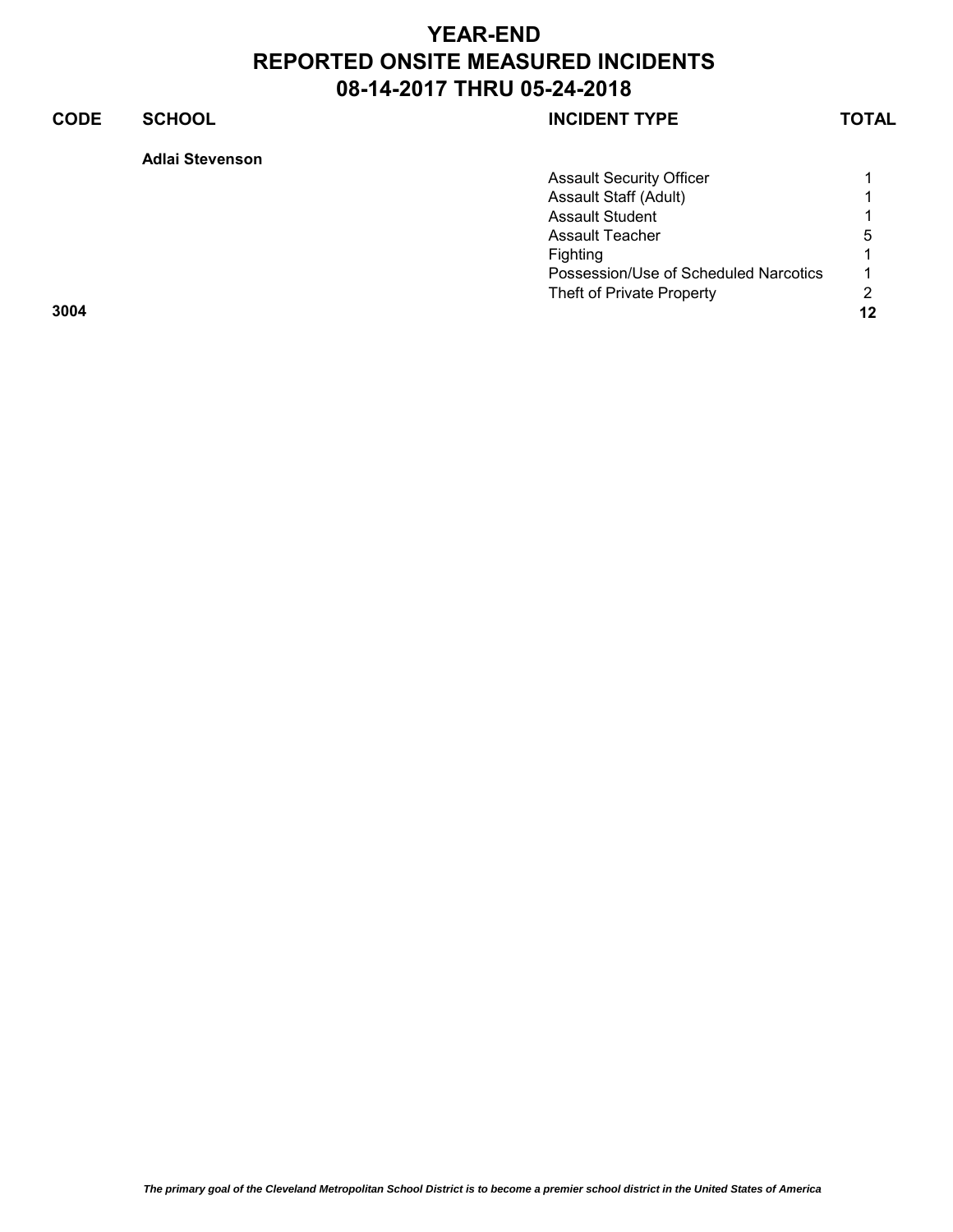## **CODE SCHOOL SCHOOL SCHOOL**

## **Alfred A Benesch**

| Fighting                      | 2<br>3 |
|-------------------------------|--------|
|                               |        |
| <b>Other Serious Incident</b> |        |
| Possession of Knife           |        |
| Possession of Other Dangerous | 1.     |
| Sexual Imposition             |        |
| Theft of Private Property     |        |
| Vandalism School Property     |        |
| 3195                          | 13     |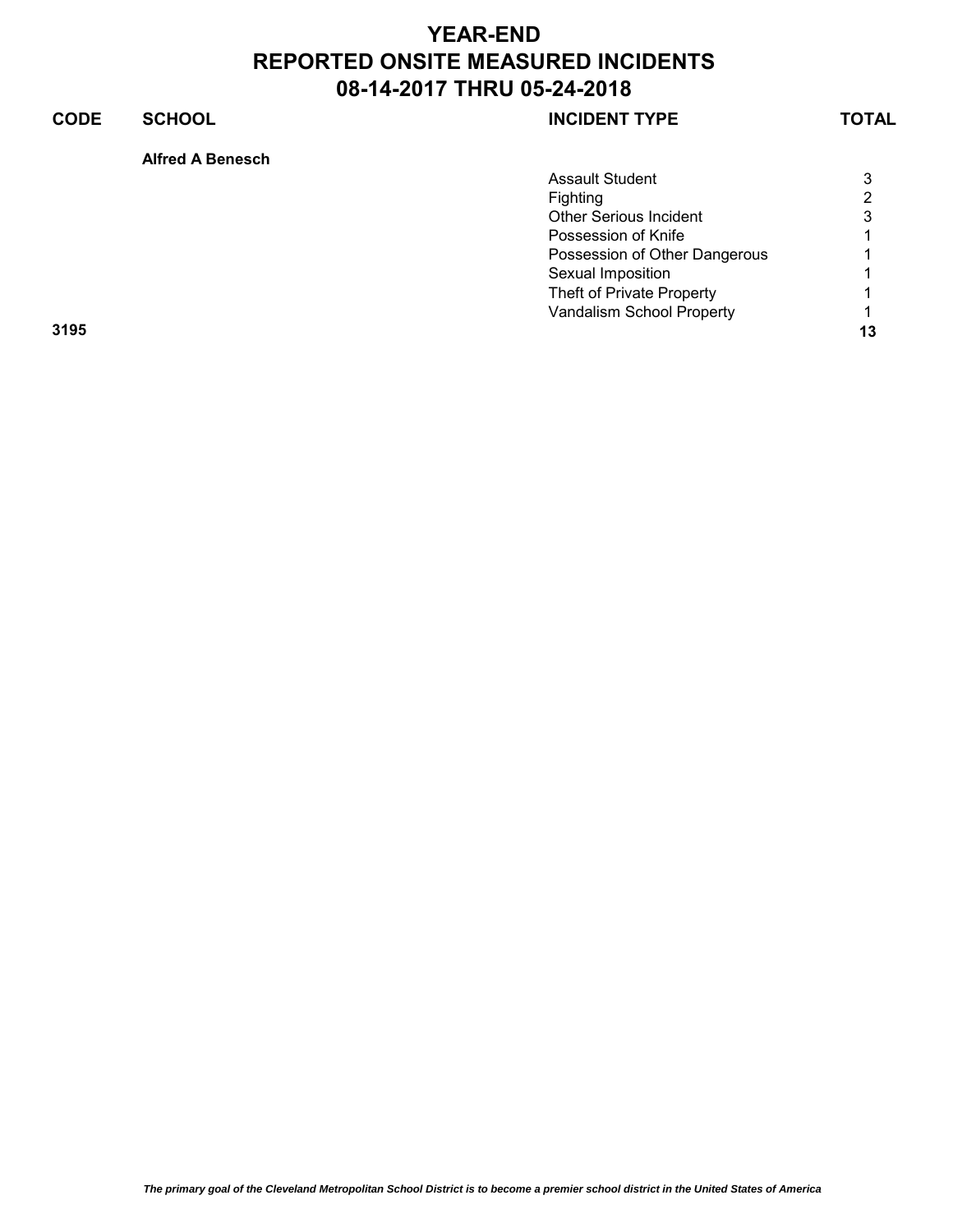| <b>CODE</b><br><b>SCHOOL</b><br><b>INCIDENT TYPE</b> | <b>TOTAL</b> |
|------------------------------------------------------|--------------|
| <b>Almira</b>                                        |              |
| Assault Staff (Adult)                                |              |
| <b>Assault Student</b>                               | 4            |
| <b>Bullying</b>                                      |              |
| Harassment                                           |              |
| <b>Other Serious Incident</b>                        | 2            |
| Sexual Imposition                                    |              |
| Vandalism School Property                            |              |
| 3012                                                 | 11           |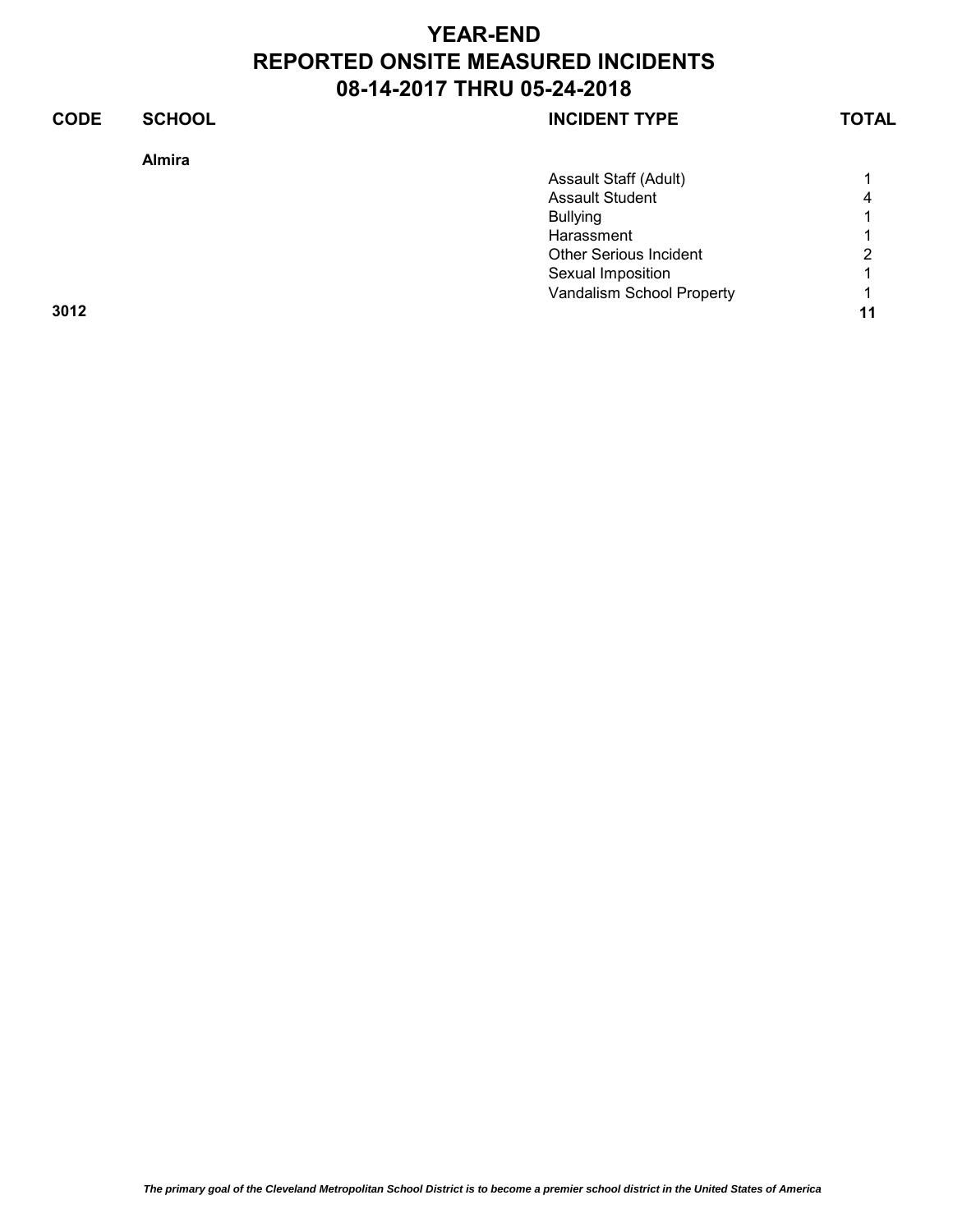## **CODE SCHOOL SCHOOL INCIDENT TYPE TOTAL**

**Andrew J. Rickoff**

|      | <b>Assault Security Officer</b>       |                |
|------|---------------------------------------|----------------|
|      | Assault Staff (Adult)                 |                |
|      | <b>Assault Student</b>                |                |
|      | Assault Teacher                       |                |
|      | <b>Fighting</b>                       |                |
|      | <b>Other Serious Incident</b>         | $\overline{2}$ |
|      | Possession of Knife                   |                |
|      | Possession of Other Dangerous         |                |
|      | Possession/Use of Scheduled Narcotics |                |
|      | Public Indecency                      |                |
|      | Theft of CMSD Property                |                |
|      | Theft of Private Property             |                |
| 3016 |                                       | 13             |
|      |                                       |                |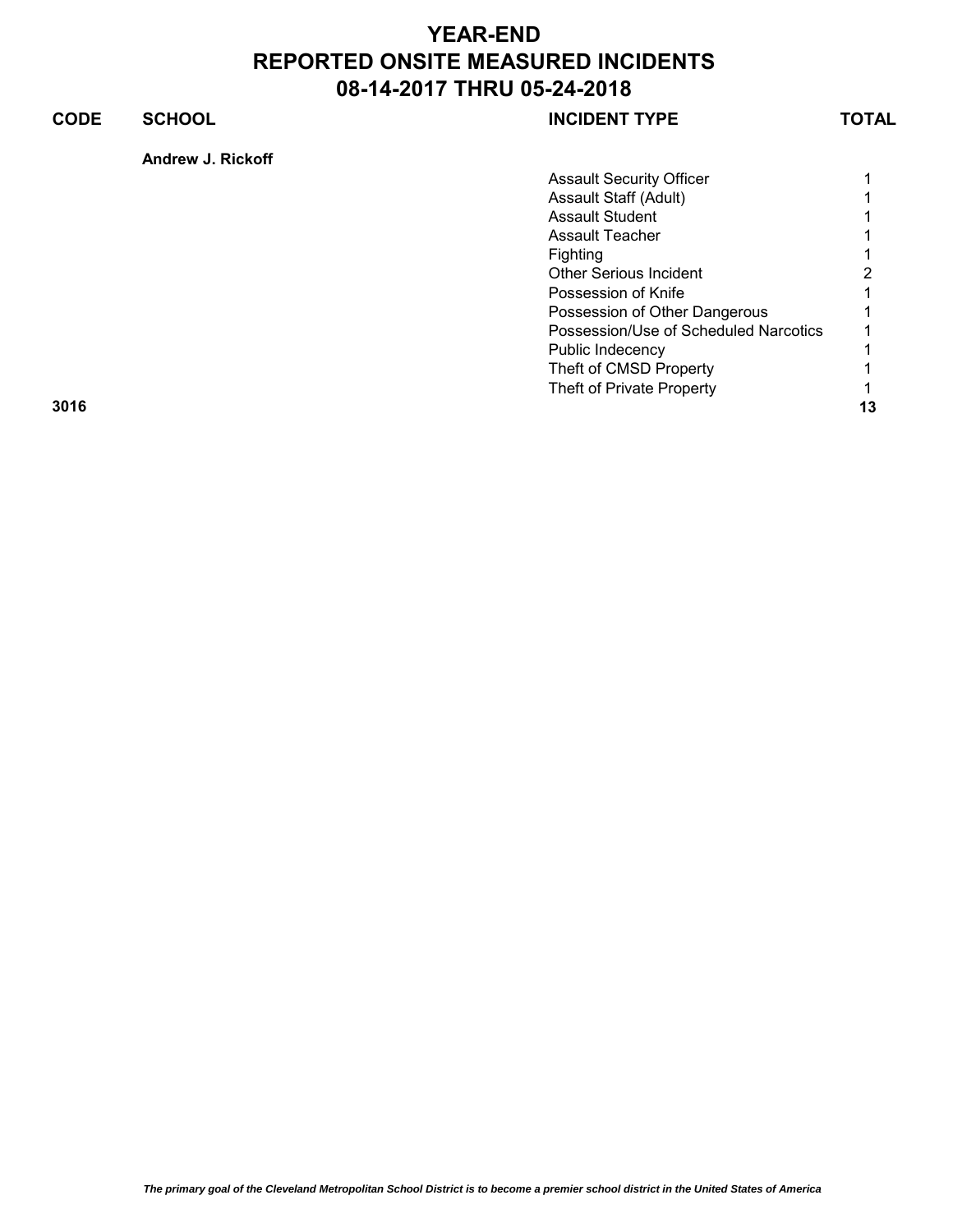## **CODE SCHOOL SCHOOL INCIDENT TYPE TOTAL**

| <b>Anton Grdina</b>                   |   |
|---------------------------------------|---|
| <b>Assault Security Officer</b>       |   |
| Assault Staff (Adult)                 |   |
| <b>Assault Student</b>                |   |
| Fighting                              |   |
| <b>Other Serious Incident</b>         |   |
| Possession/Use of Scheduled Narcotics |   |
| Sexual Imposition                     |   |
| Theft of CMSD Computer Property       |   |
| 3021                                  | 8 |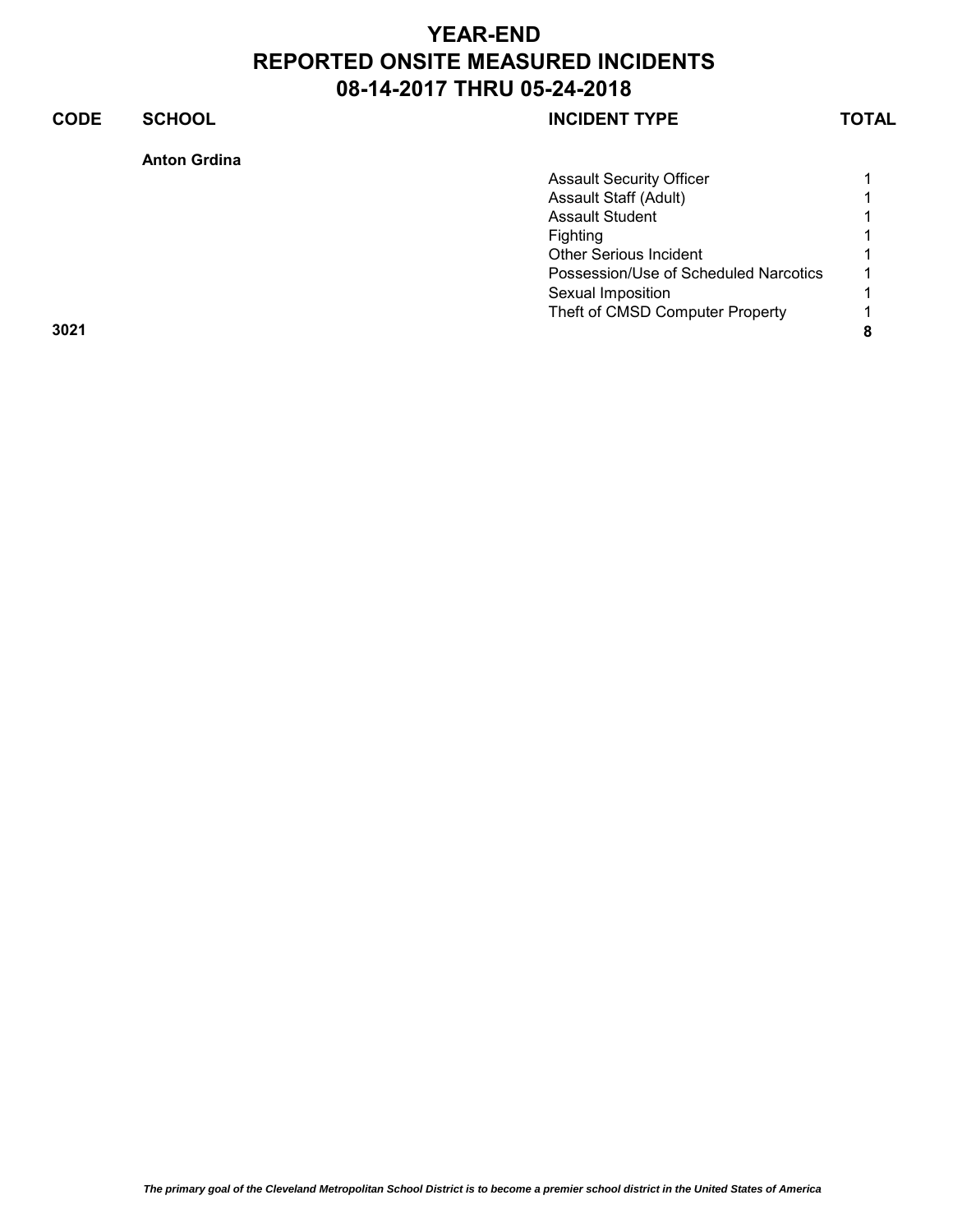| <b>CODE</b> | <b>SCHOOL</b>       | <b>INCIDENT TYPE</b>            | <b>TOTAL</b> |
|-------------|---------------------|---------------------------------|--------------|
|             | <b>Artemus Ward</b> |                                 |              |
|             |                     | <b>Assault Security Officer</b> | 2            |
|             |                     | Assault Staff (Adult)           |              |
|             |                     | <b>Assault Student</b>          |              |
|             |                     | <b>Assault Teacher</b>          |              |
|             |                     | <b>Fighting</b>                 |              |
|             |                     | <b>Gross Sexual Imposition</b>  |              |
|             |                     | <b>Other Serious Incident</b>   |              |
|             |                     | Possession of Knife             | 2            |
|             |                     | Possession of Other Dangerous   |              |
|             |                     | Sexual Imposition               | 2            |
| 3023        |                     |                                 | 18           |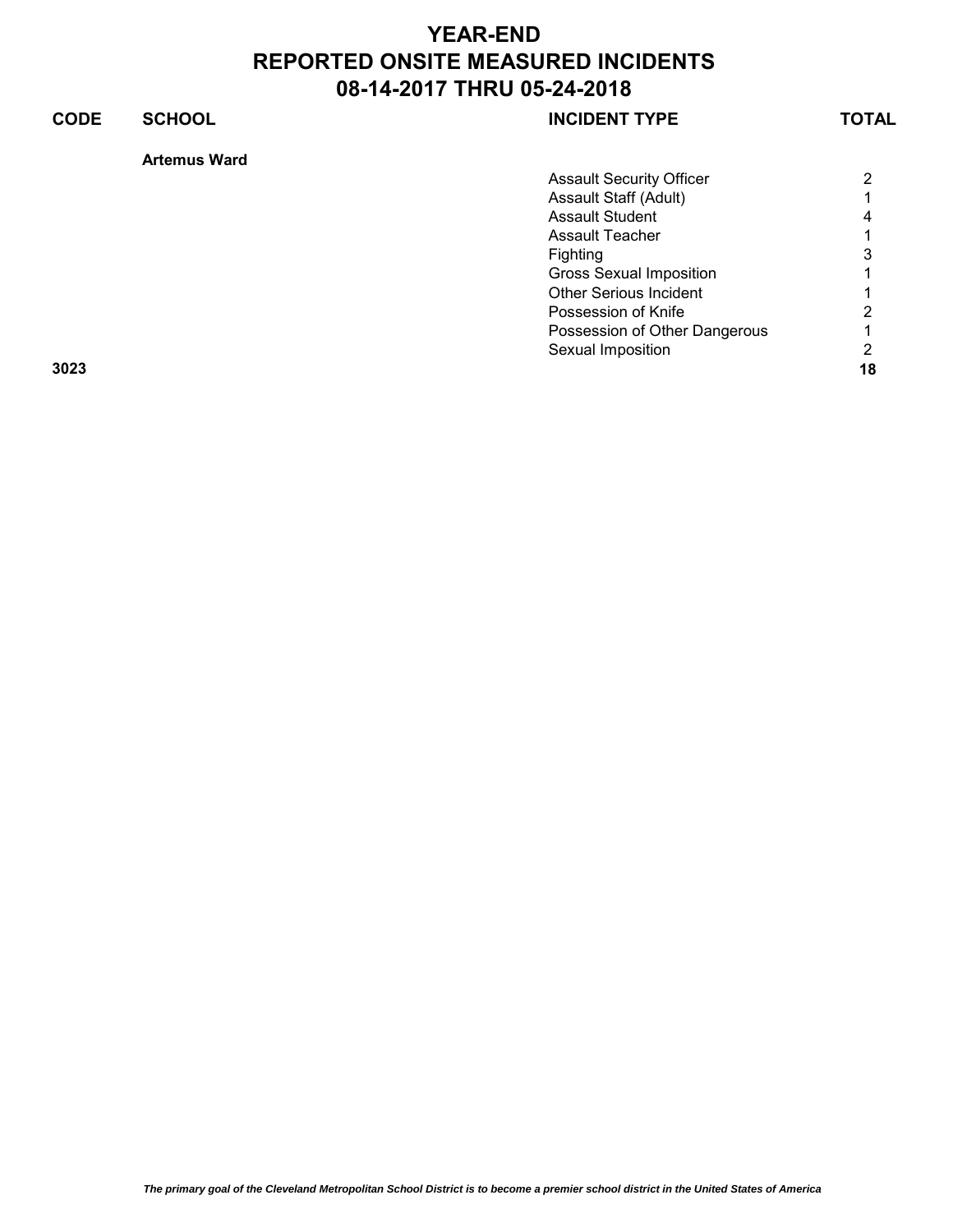## **CODE SCHOOL SCHOOL INCIDENT TYPE TOTAL**

**Bard High School Early College East Campus**

Possession of Other Dangerous 1

**5267 1**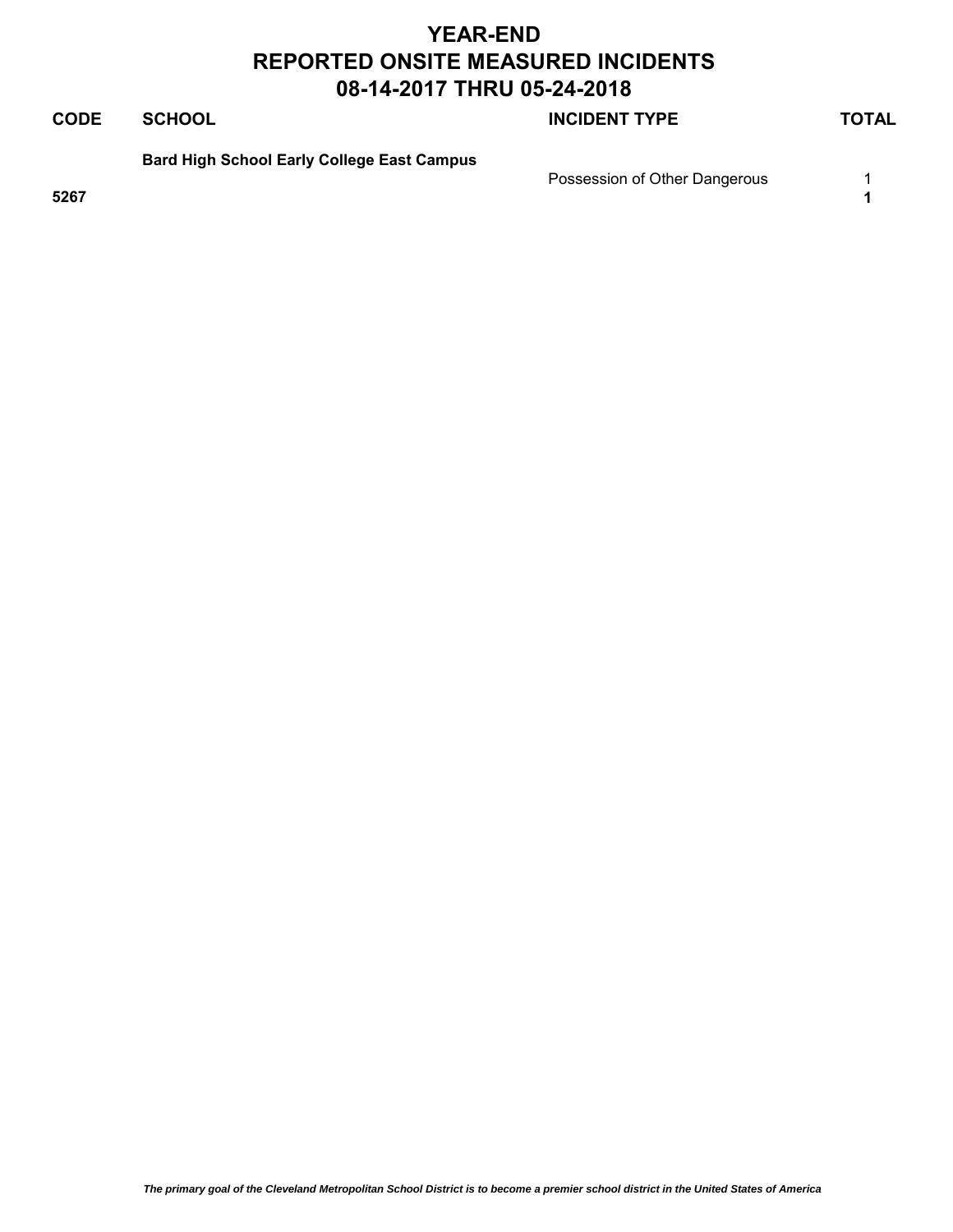## **CODE SCHOOL SCHOOL INCIDENT TYPE TOTAL**

**Bard High School Early College**

|      | <b>Breaking and Entering</b>          |                      |
|------|---------------------------------------|----------------------|
|      | Possession of Knife                   | 2                    |
|      | Possession/Use of Scheduled Narcotics | $\blacktriangleleft$ |
|      | Theft of Private Property             |                      |
|      | Vandalism School Property             |                      |
| 5209 |                                       |                      |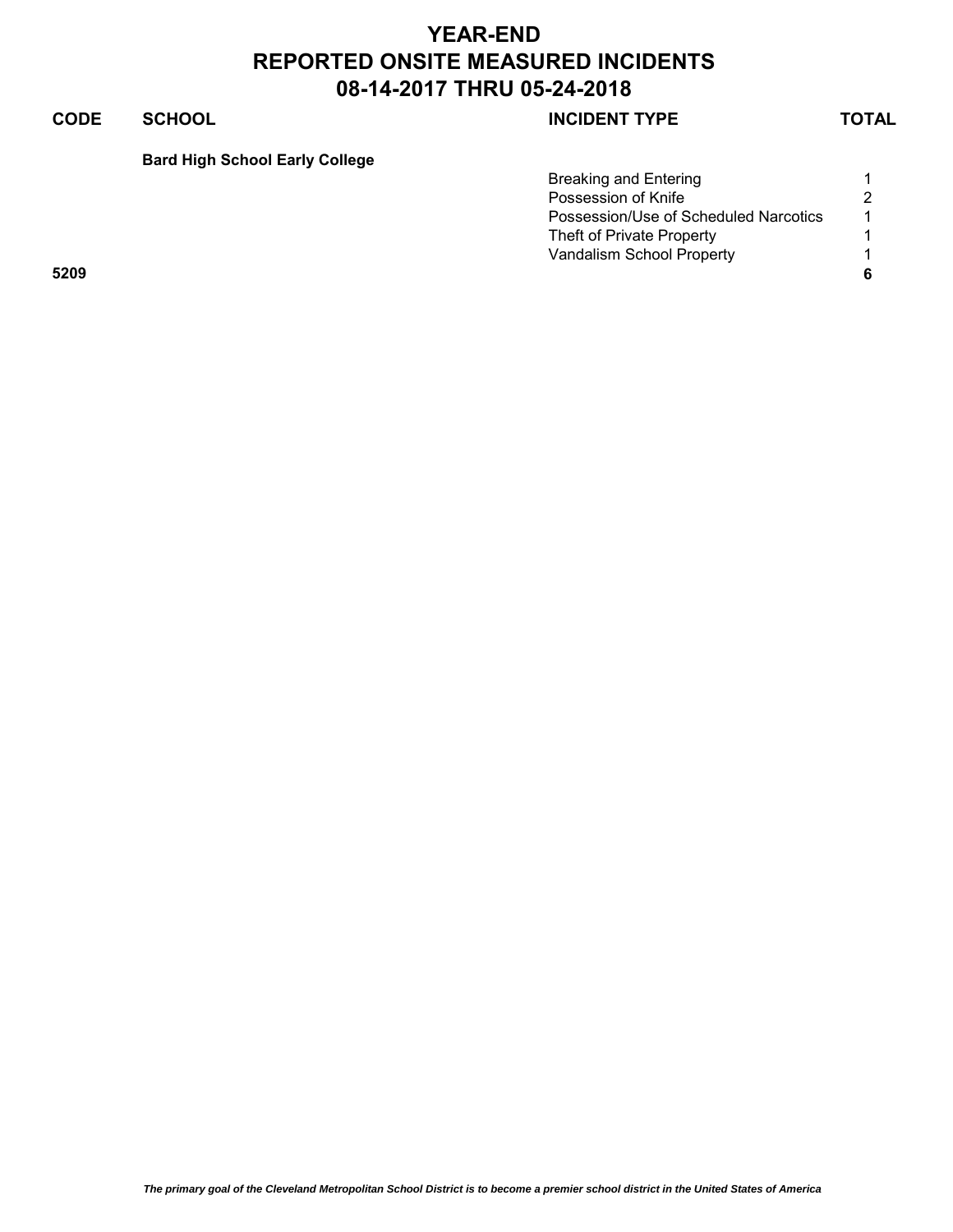## **CODE SCHOOL SCHOOL INCIDENT TYPE TOTAL**

### **Benjamin Franklin**

|      | Arson                         |                      |
|------|-------------------------------|----------------------|
|      | <b>Assault Student</b>        | 3                    |
|      | <b>Assault Teacher</b>        | 3                    |
|      | Fighting                      | $\blacktriangleleft$ |
|      | <b>Other Serious Incident</b> | 1                    |
|      | Possession of Knife           | $\overline{2}$       |
|      | <b>Sexual Harassment</b>      | $\overline{1}$       |
| 6036 |                               | 12                   |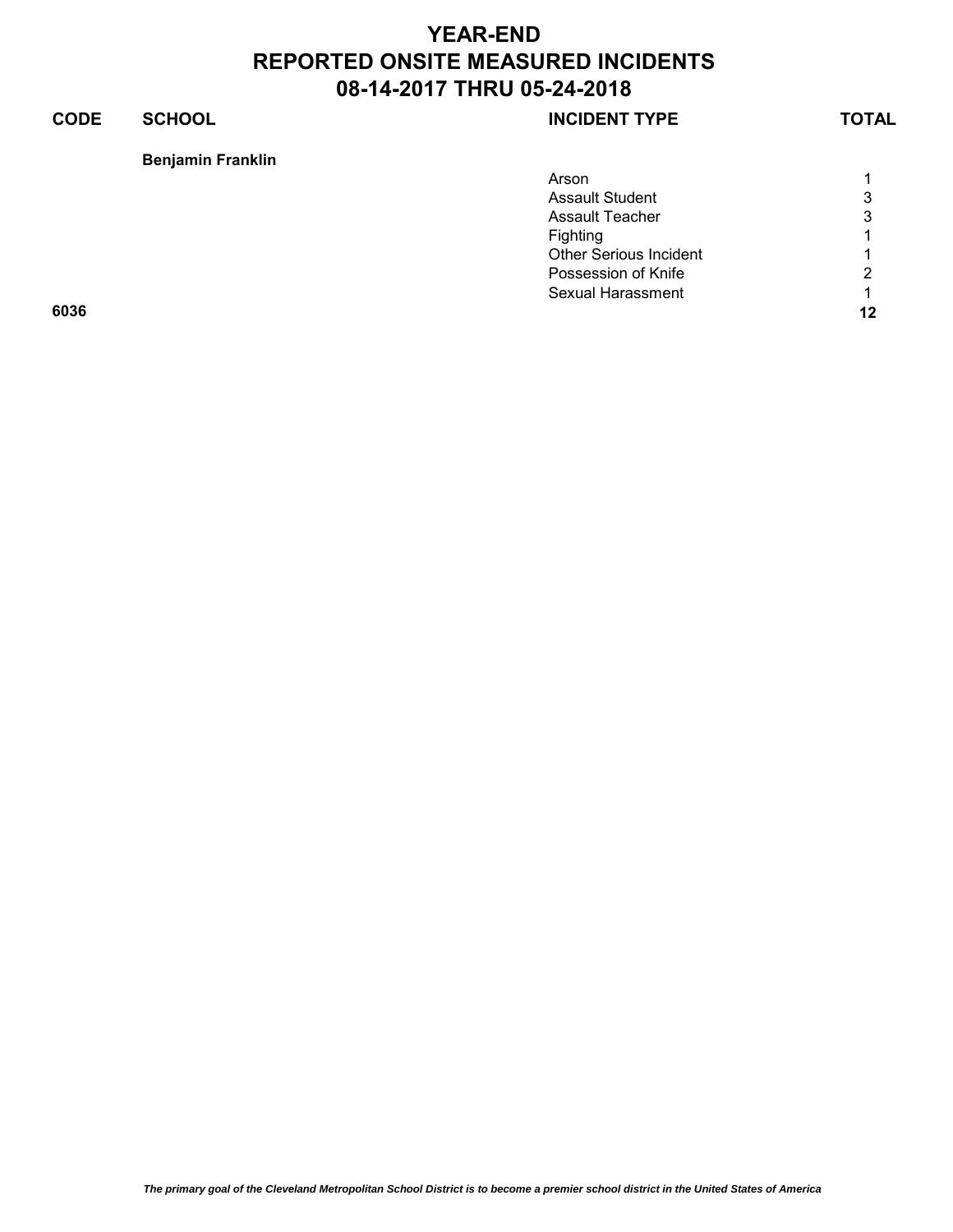| <b>CODE</b> | <b>SCHOOL</b> | <b>INCIDENT TYPE</b>            | <b>TOTAL</b> |
|-------------|---------------|---------------------------------|--------------|
|             | <b>Bolton</b> |                                 |              |
|             |               | <b>Assault Security Officer</b> |              |
|             |               | Assault Staff (Adult)           |              |
|             |               | <b>Assault Student</b>          | 3            |
|             |               | Assault Teacher                 |              |
|             |               | Fighting                        | 2            |
|             |               | <b>Other Serious Incident</b>   | 3            |
| 3041        |               |                                 | 11           |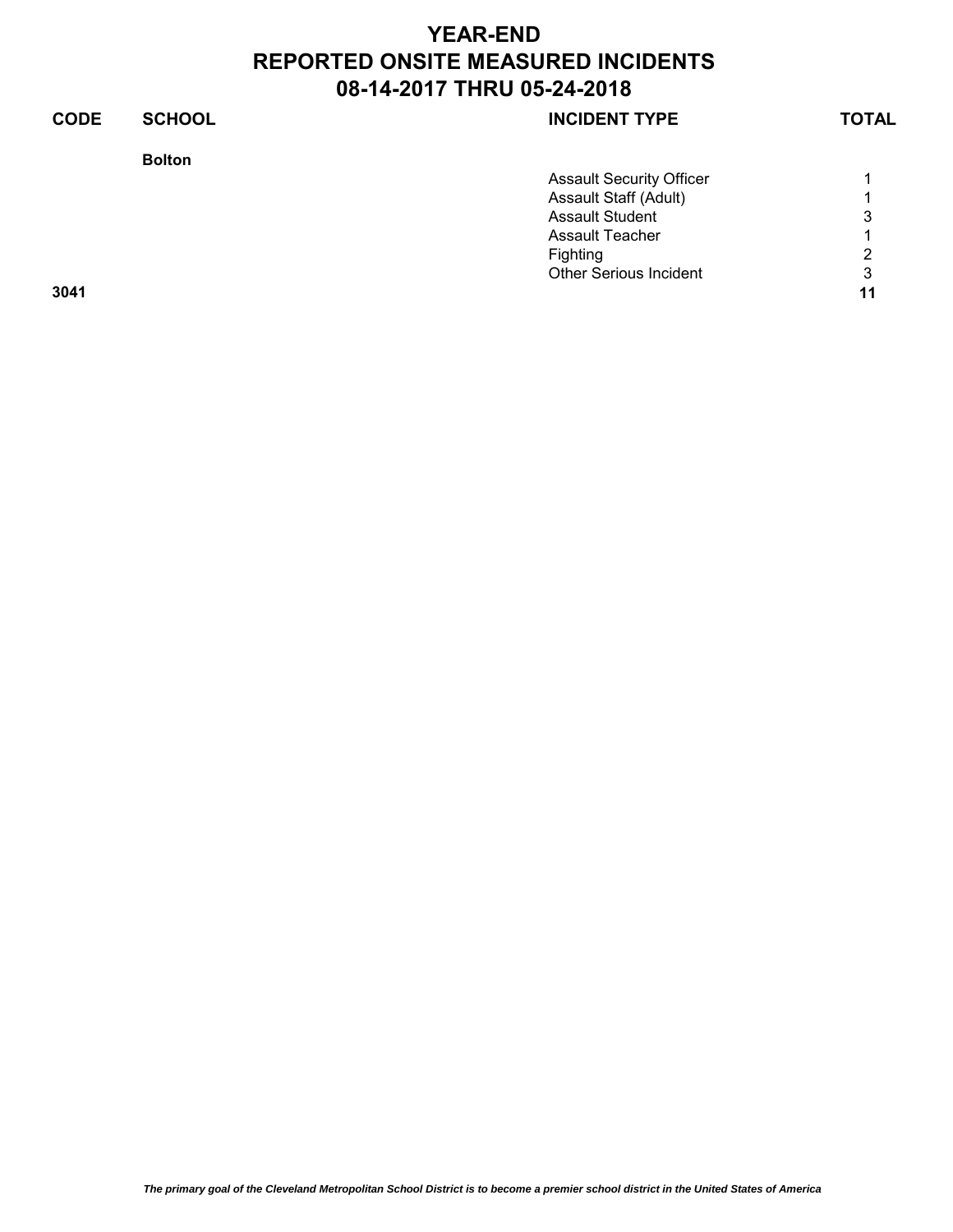## **CODE SCHOOL SCHOOL INCIDENT TYPE TOTAL**

## **Campus International High School**

|      | <b>Assault Student</b>        |   |
|------|-------------------------------|---|
|      | Fighting                      | 2 |
|      | <b>Other Serious Incident</b> |   |
|      | Vandalism Private Property    |   |
| 5282 |                               |   |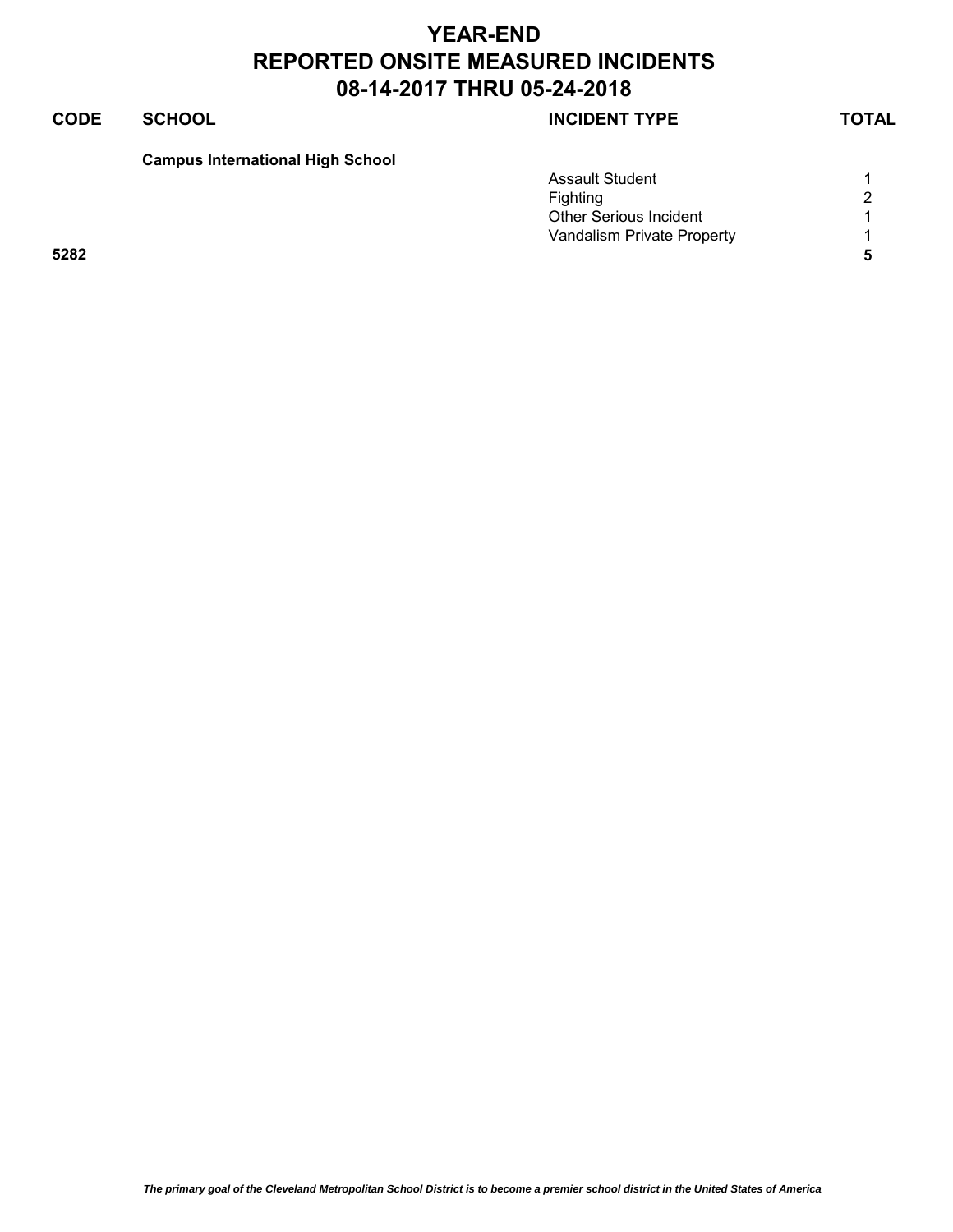## **CODE SCHOOL SCHOOL INCIDENT TYPE TOTAL**

**Campus International Program**

|      | <b>Bullying</b><br>Sexual Imposition |            |
|------|--------------------------------------|------------|
| 3102 |                                      | $\sqrt{2}$ |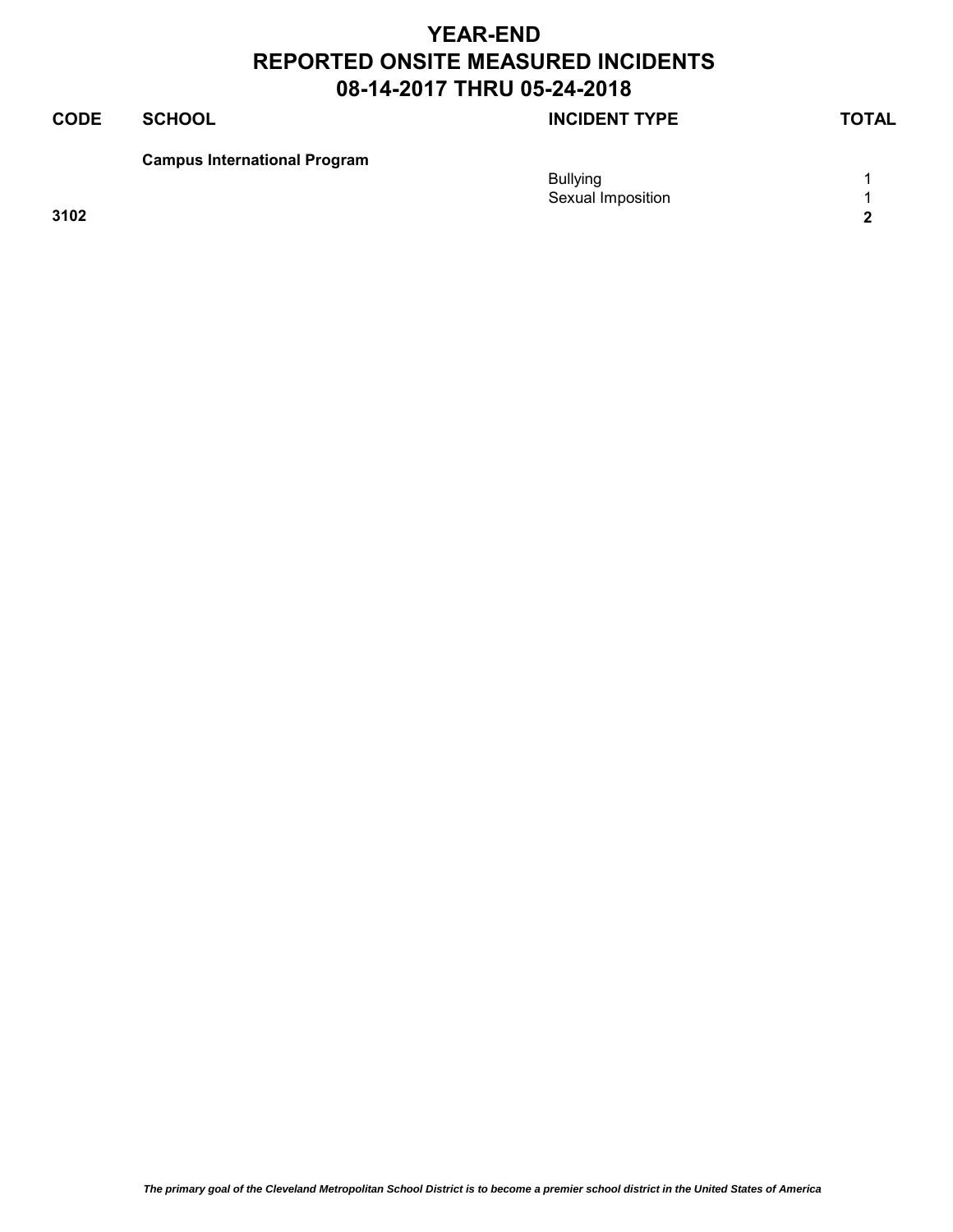| <b>CODE</b> | <b>SCHOOL</b> | <b>INCIDENT TYPE</b>                  | TOTAL |
|-------------|---------------|---------------------------------------|-------|
|             | Case          |                                       |       |
|             |               | <b>Assault Security Officer</b>       |       |
|             |               | Assault Staff (Adult)                 |       |
|             |               | <b>Assault Student</b>                | ⌒     |
|             |               | Assault Teacher                       |       |
|             |               | <b>Other Serious Incident</b>         |       |
|             |               | Possession of Drug Paraphernalia      |       |
|             |               | Possession of Knife                   | 3     |
|             |               | Possession/Use of Scheduled Narcotics | 3     |
|             |               | Theft of Private Property             |       |
|             |               | Vandalism School Property             |       |
| 3068        |               |                                       | 15    |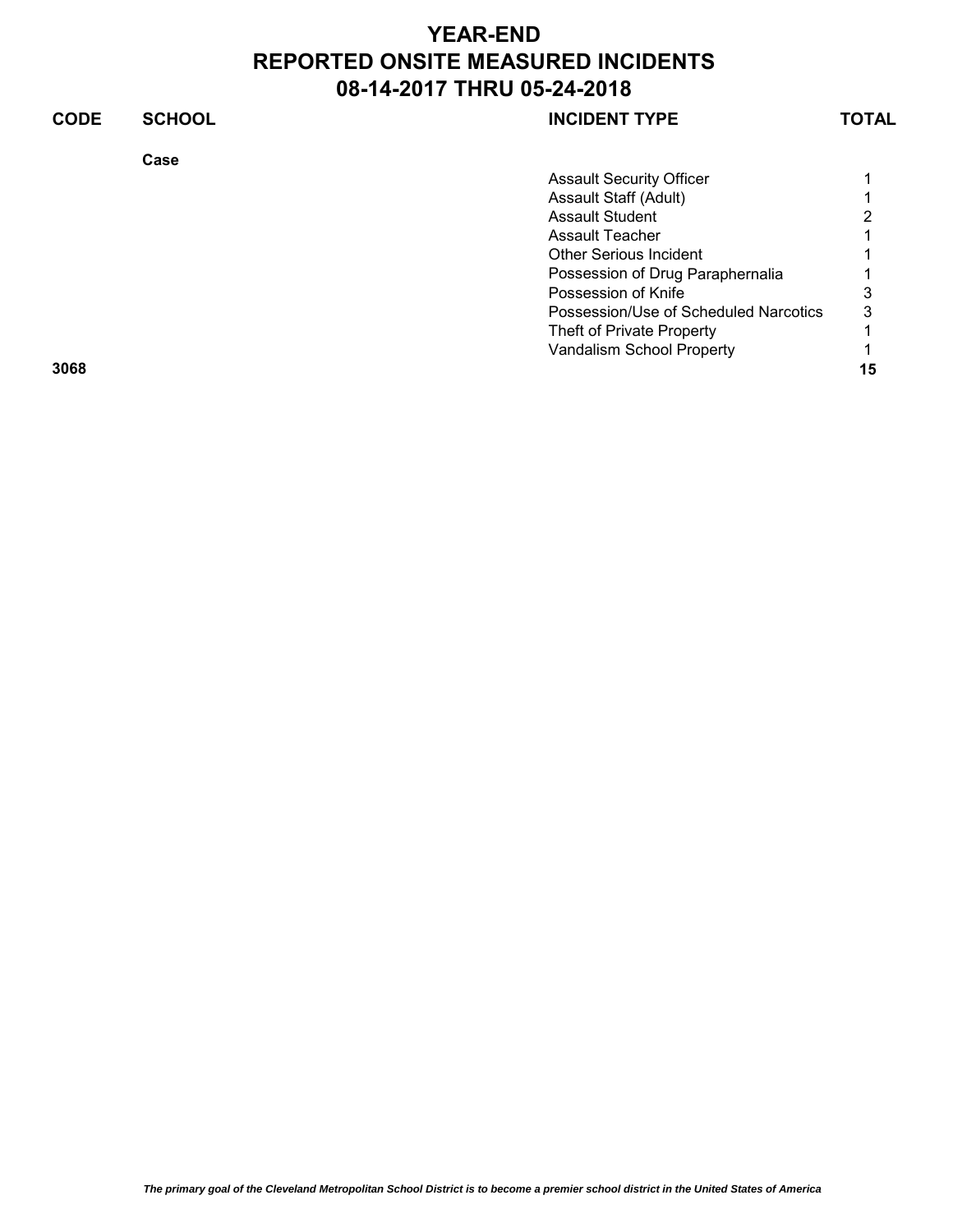## **CODE SCHOOL SCHOOL INCIDENT TYPE TOTAL**

### **Charles A Mooney**

|      | <b>Assault Other</b>            |                          |
|------|---------------------------------|--------------------------|
|      | <b>Assault Security Officer</b> | $\overline{\phantom{a}}$ |
|      | <b>Assault Student</b>          | 2                        |
|      | <b>Fighting</b>                 |                          |
|      | <b>Sexual Harassment</b>        |                          |
|      | Vandalism School Property       | $\overline{\phantom{a}}$ |
| 4080 |                                 |                          |
|      |                                 |                          |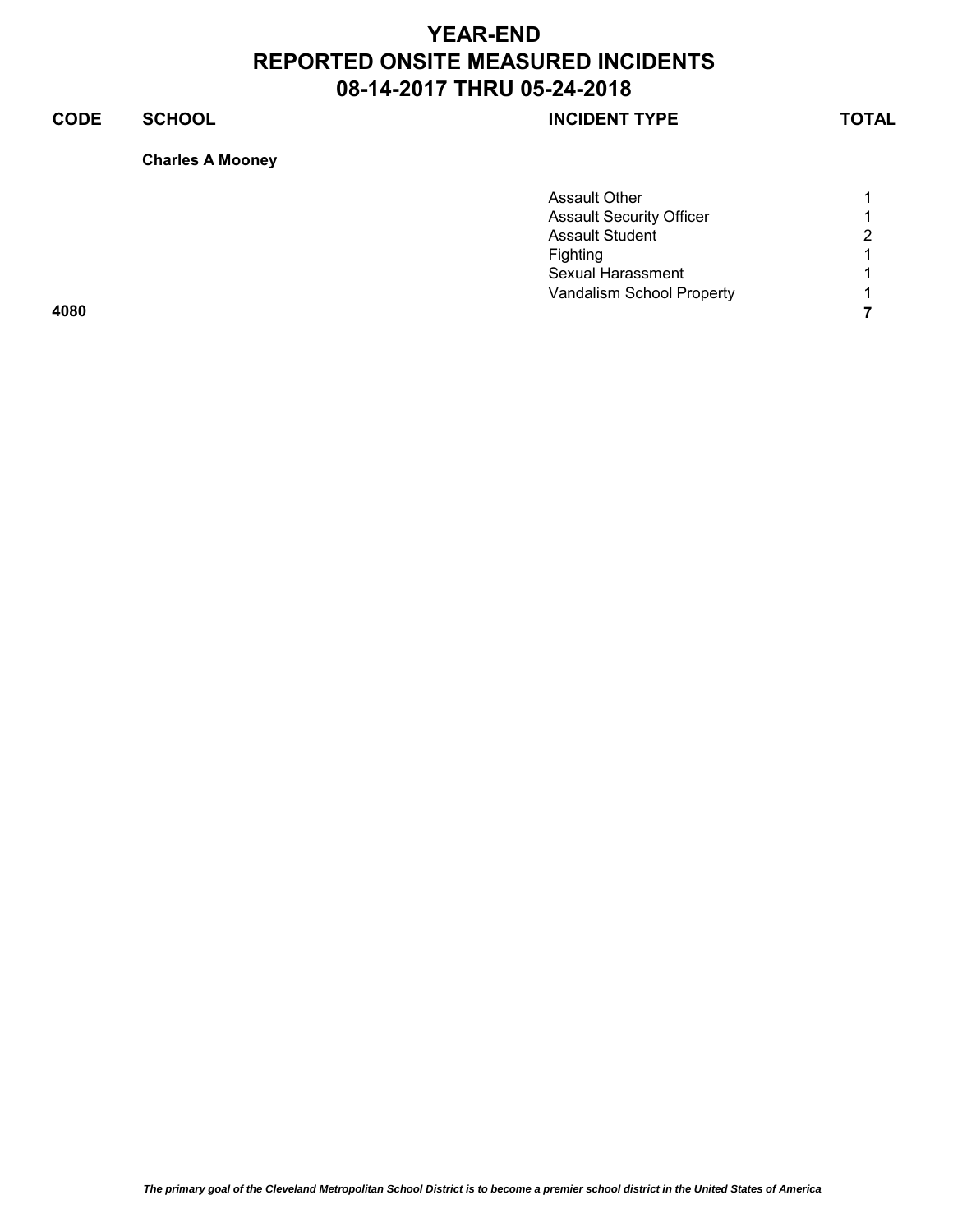## **CODE SCHOOL SCHOOL SCHOOL**

**Charles Dickens**

|      | <b>Assault Student</b>                | ∩ |
|------|---------------------------------------|---|
|      | Assault Teacher                       |   |
|      | Possession/Use of Scheduled Narcotics | 2 |
|      | Theft of Private Property             |   |
| 3077 |                                       |   |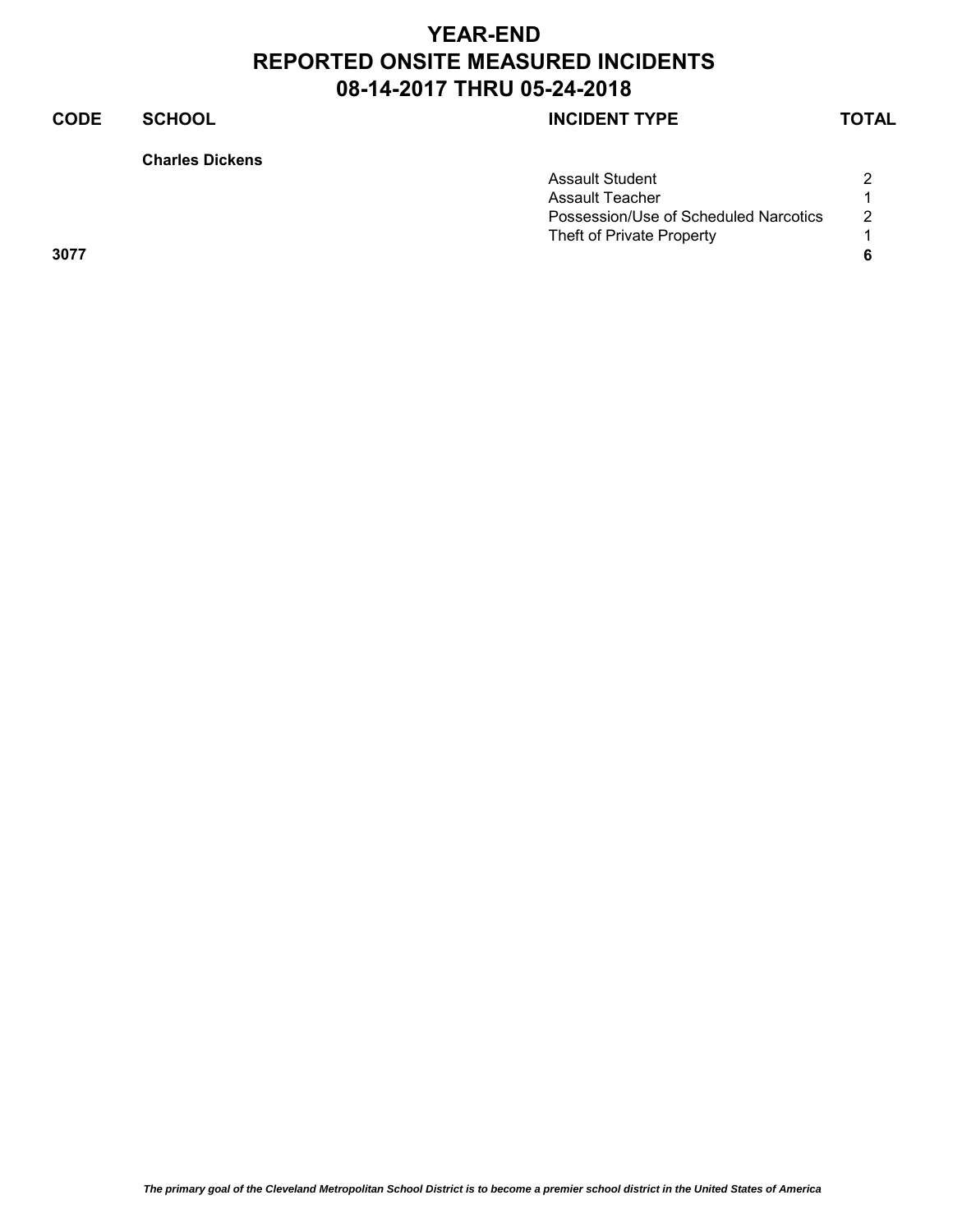## **CODE SCHOOL SCHOOL INCIDENT TYPE TOTAL**

| Charles W Eliot |  |  |
|-----------------|--|--|
|-----------------|--|--|

|      | Assault Staff (Adult)          |    |
|------|--------------------------------|----|
|      | <b>Assault Student</b>         | 2  |
|      | Fighting                       | 3  |
|      | <b>Other Criminal Activity</b> |    |
|      | <b>Other Serious Incident</b>  |    |
|      | Possession of Other Dangerous  |    |
|      | Sexual Harassment              | 2  |
| 4078 |                                | 11 |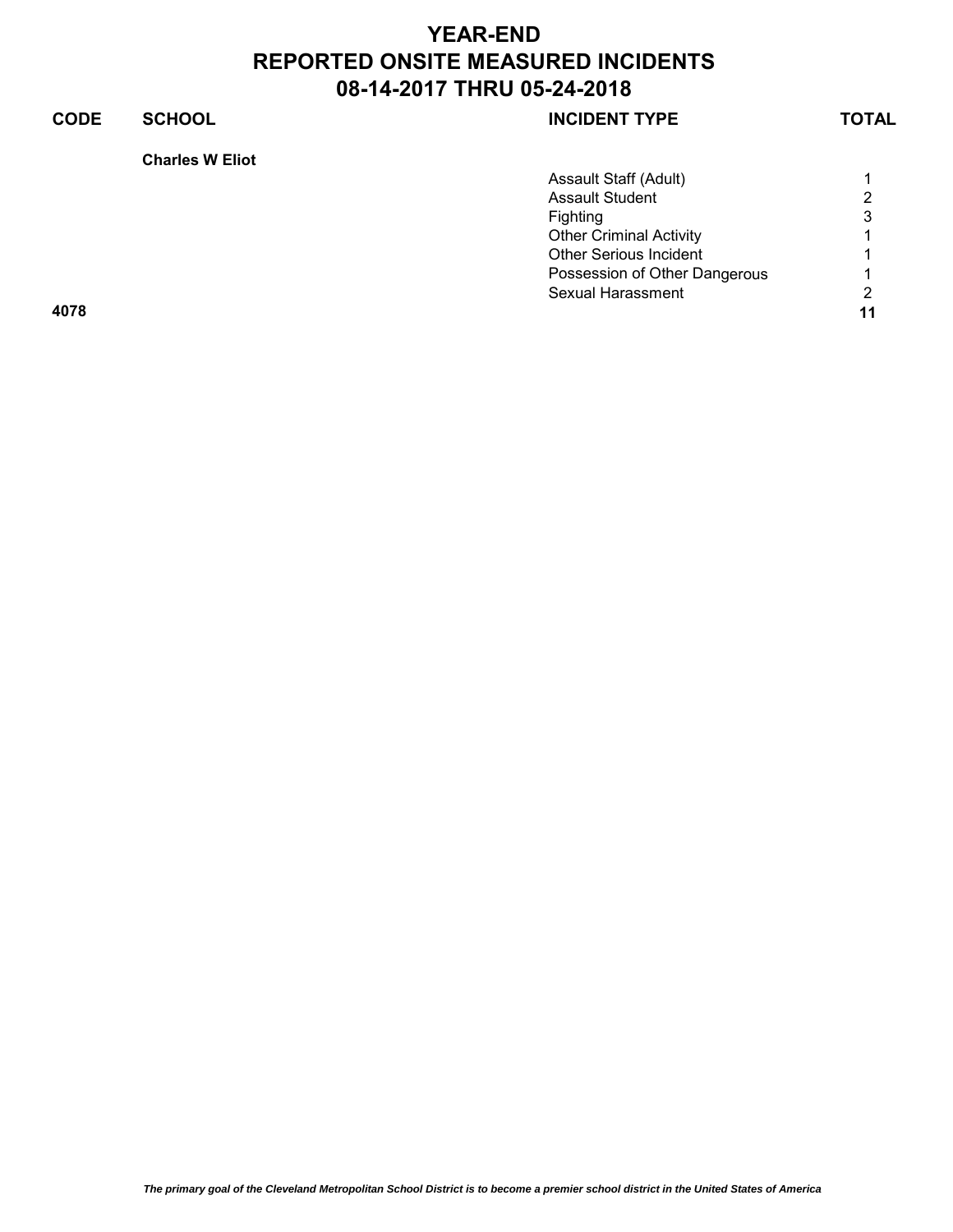### **CODE SCHOOL SCHOOL SCHOOL**

### **Clara E Westropp**

|      | <b>Assault Student</b>        | 6              |
|------|-------------------------------|----------------|
|      | <b>Assault Teacher</b>        | 2              |
|      | <b>Bullying</b>               | 4              |
|      | <b>Other Serious Incident</b> | $\overline{2}$ |
|      | Possession of Knife           | $\overline{A}$ |
|      | Vandalism School Property     | $\overline{1}$ |
| 6090 |                               | 13             |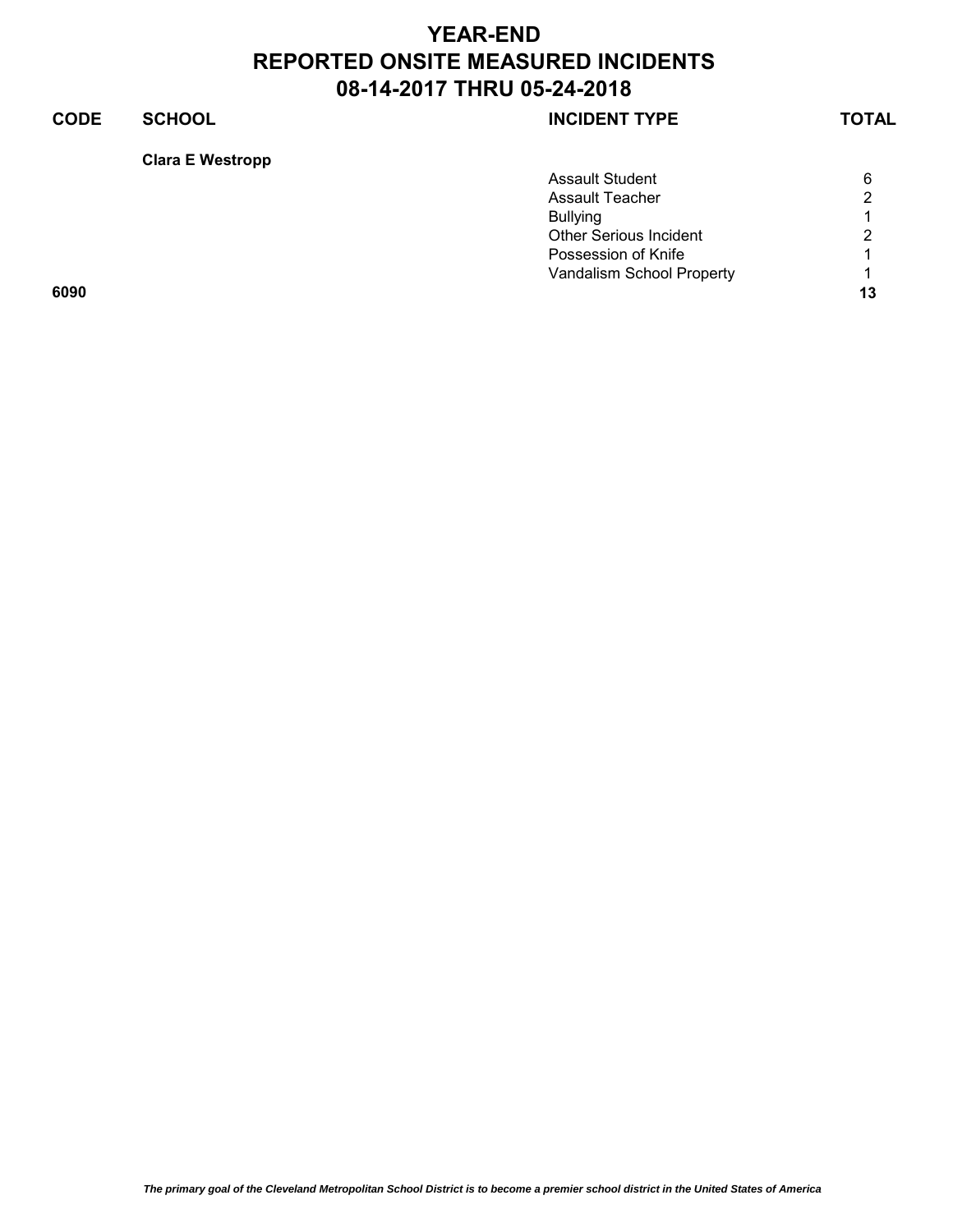| <b>CODE</b> | <b>SCHOOL</b> | <b>INCIDENT TYPE</b>            | <b>TOTAL</b> |
|-------------|---------------|---------------------------------|--------------|
|             | <b>Clark</b>  |                                 |              |
|             |               | <b>Assault Security Officer</b> |              |
|             |               | <b>Other Serious Incident</b>   |              |
|             |               | Vandalism School Property       |              |
| 3088        |               |                                 | 3            |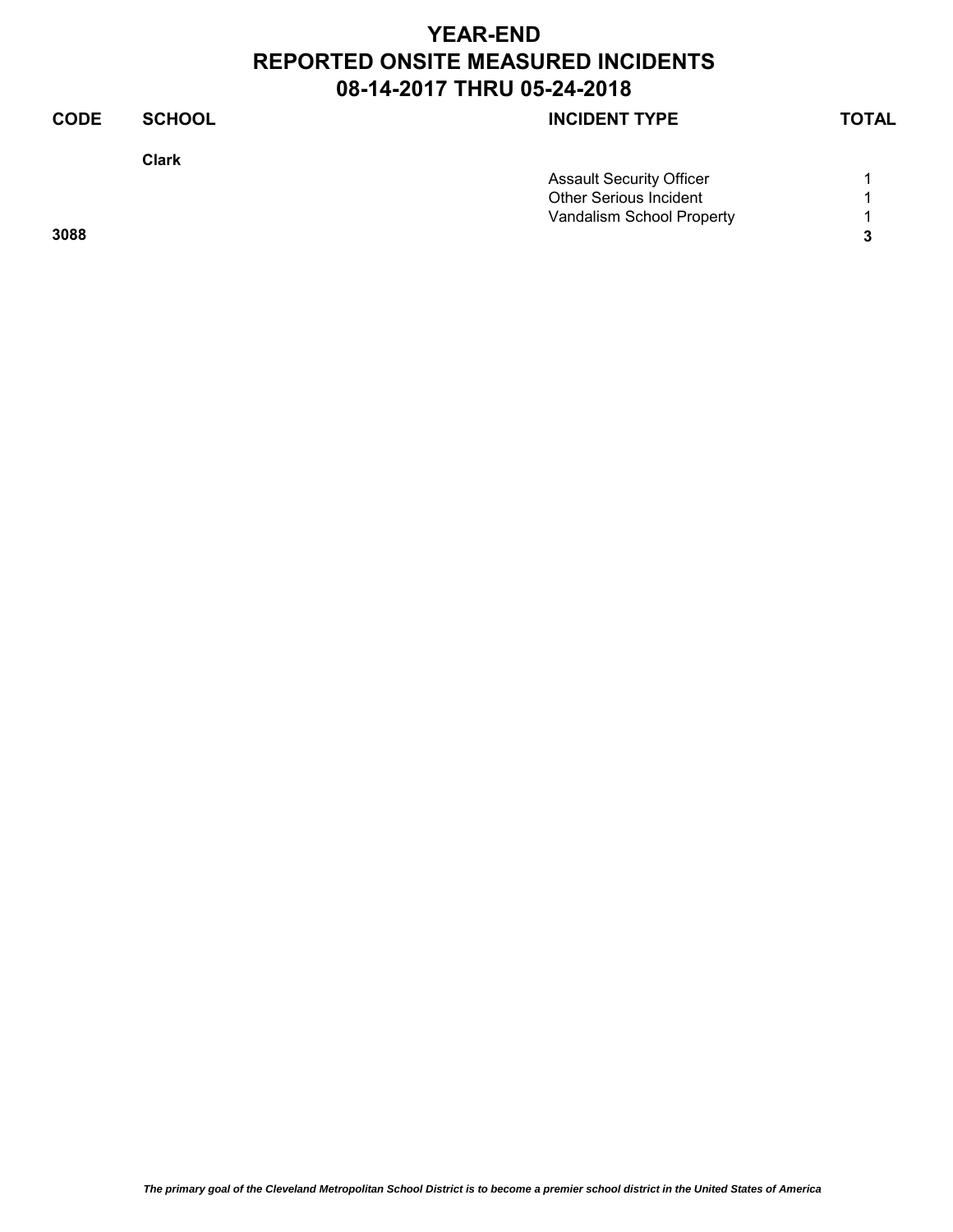## **CODE SCHOOL SCHOOL INCIDENT TYPE TOTAL**

**Cleveland HS for Digital Arts**

|      | <b>Other Criminal Activity</b>        |    |
|------|---------------------------------------|----|
|      | Possession of Knife                   | 5  |
|      | Possession of Other Dangerous         |    |
|      | Possession/Use of Scheduled Narcotics | 6  |
|      | Theft of CMSD Computer Property       |    |
|      | Theft of Private Property             |    |
| 5208 |                                       | 16 |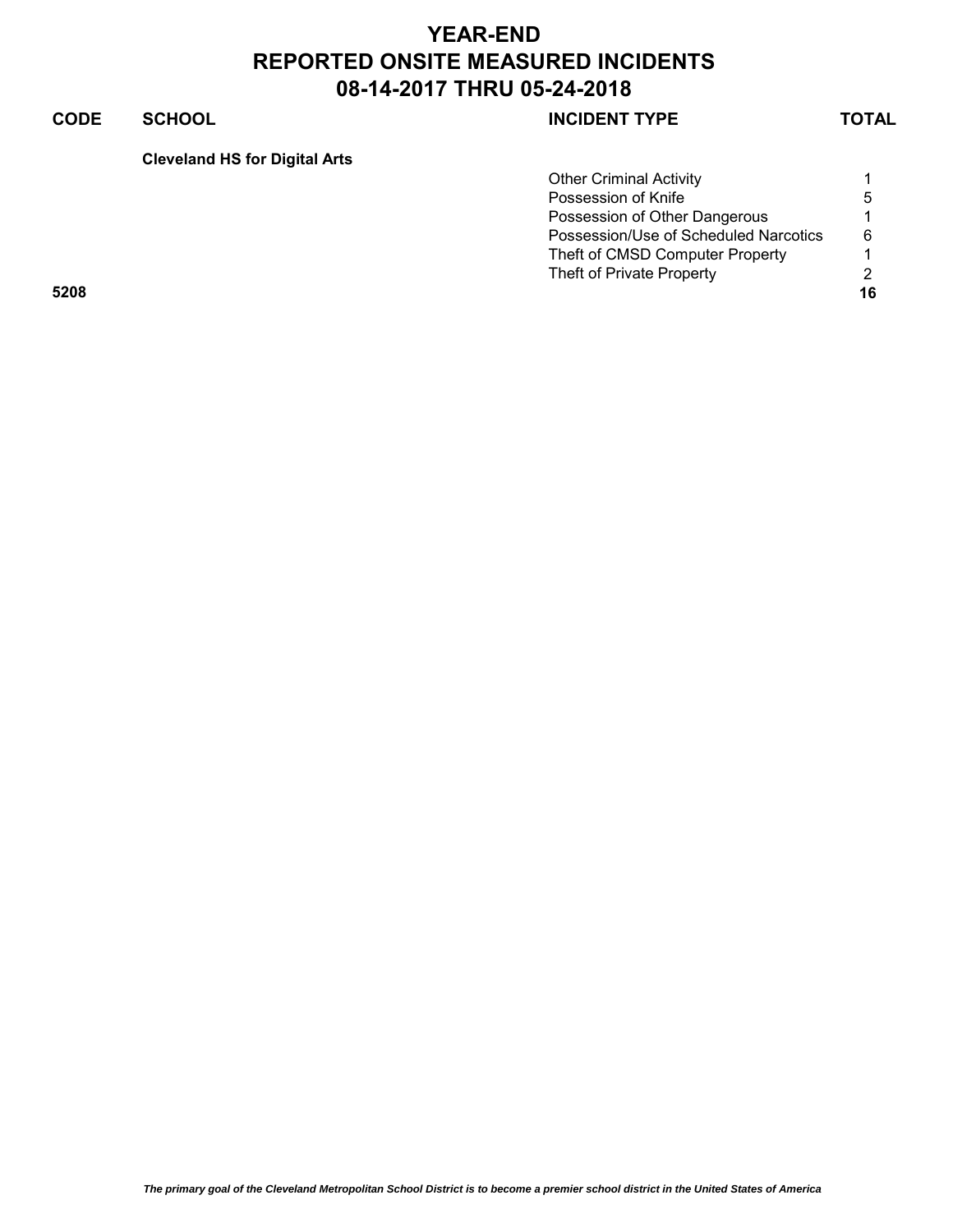## **CODE SCHOOL SCHOOL SCHOOL**

**Cleveland School of the Arts** 

|      | Possession of Other Dangerous         |   |
|------|---------------------------------------|---|
|      | Possession/Use of Scheduled Narcotics | 2 |
|      | Sexual Imposition                     |   |
|      | Theft of Private Property             |   |
| 6801 |                                       |   |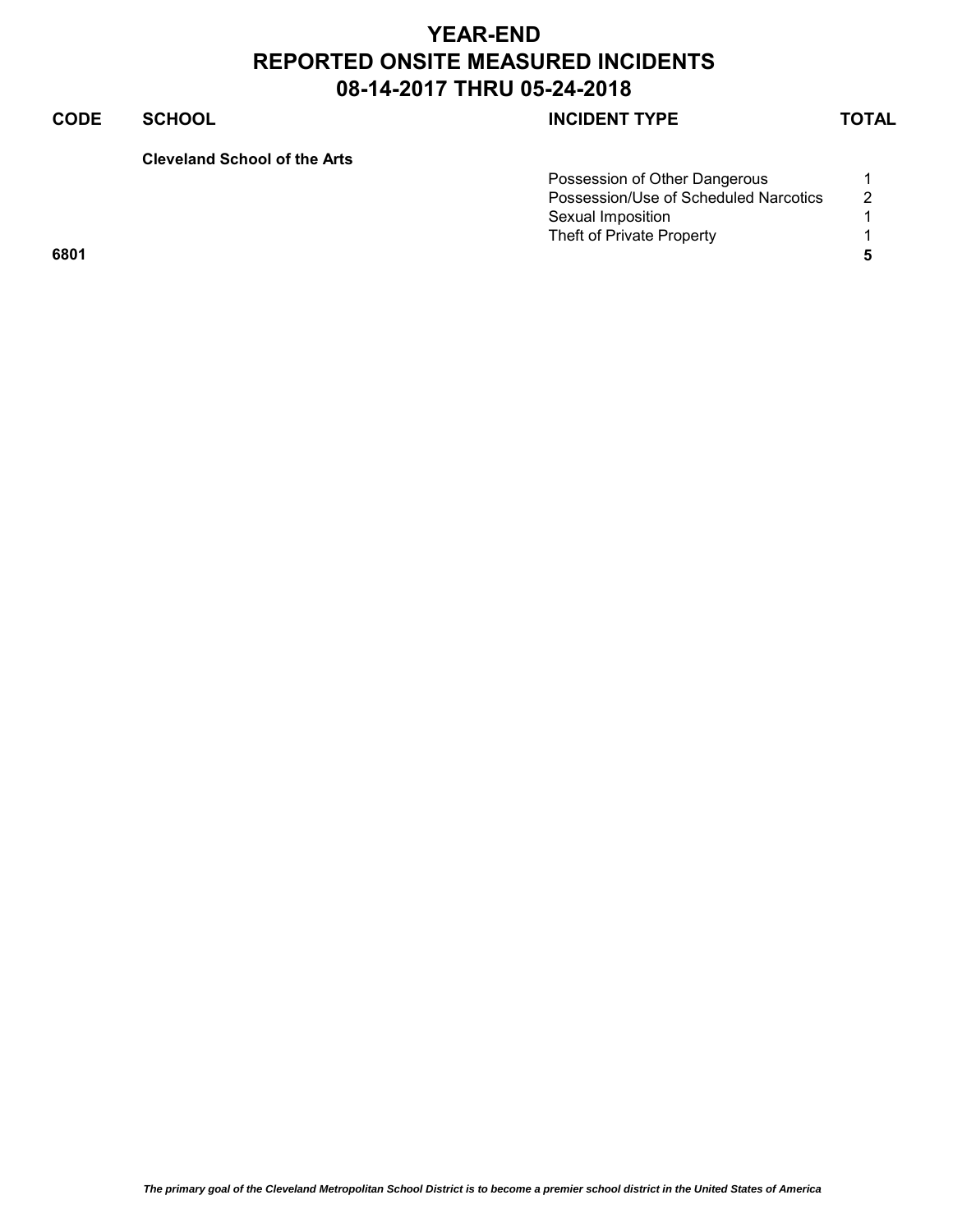## **CODE SCHOOL SCHOOL SCHOOL**

**Cleveland School of the Arts Lower Campus** 

|      | <b>Assault Student</b>        |          |
|------|-------------------------------|----------|
|      | <b>Assault Teacher</b>        | 2        |
|      | <b>Other Serious Incident</b> | 2        |
|      | Possession of Knife           |          |
|      | Public Indecency              | 2        |
|      | Theft of Private Property     | 4        |
| 6124 |                               | $\Omega$ |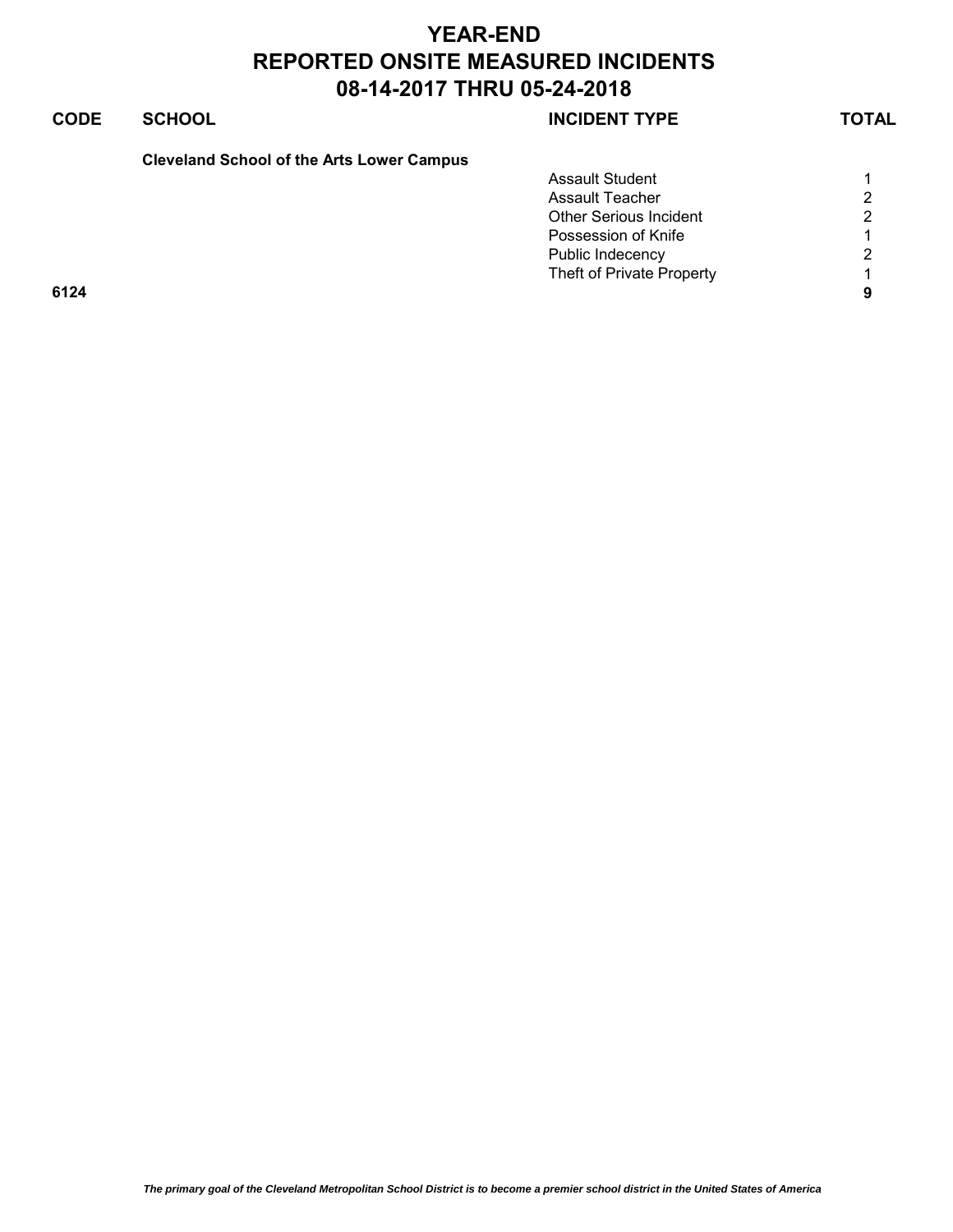## **CODE SCHOOL SCHOOL SCHOOL Daniel E Morgan** Vandalism Private Property **1** Vandalism School Property **1 3109 2**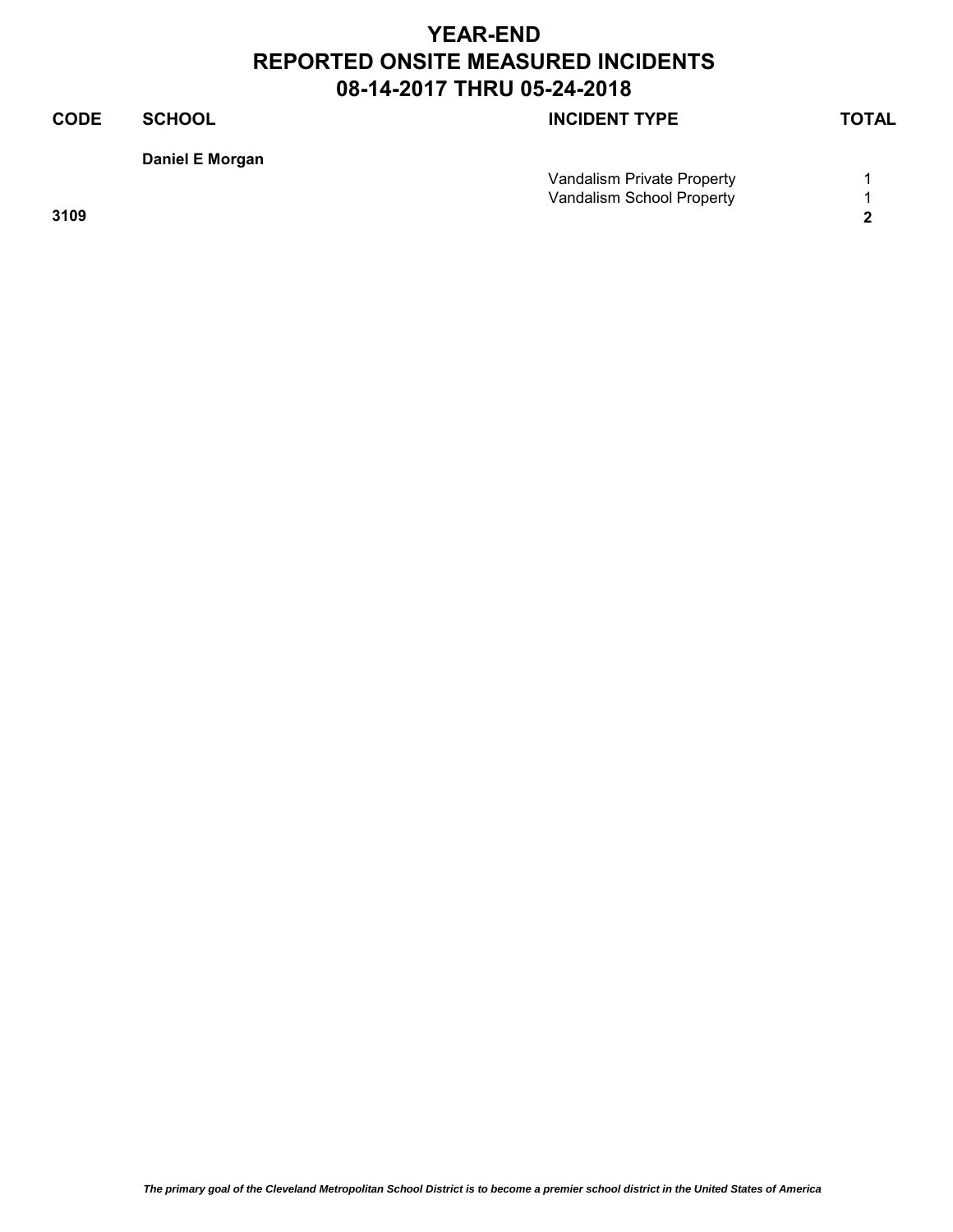### **Denison**

## **CODE SCHOOL SCHOOL INCIDENT TYPE TOTAL**

|      | Fighting                   | $\sim$ |
|------|----------------------------|--------|
|      | Possession of Knife        |        |
|      | Vandalism Private Property |        |
| 3112 |                            |        |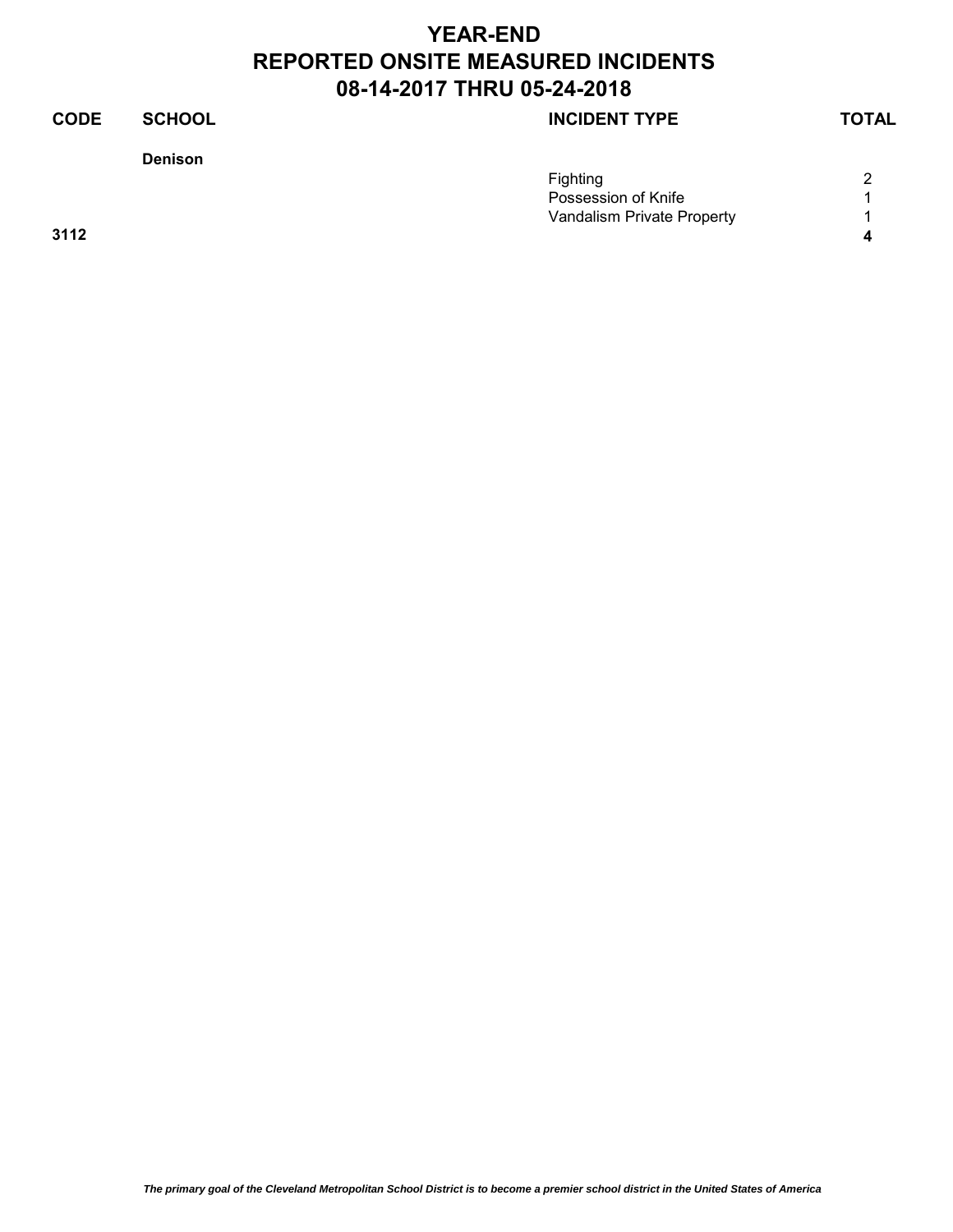## **CODE SCHOOL SCHOOL INCIDENT TYPE TOTAL**

**Design Lab Early College**

| Arson                                 | $\overline{2}$ |
|---------------------------------------|----------------|
| <b>Assault Student</b>                | $\overline{2}$ |
| <b>Assault Teacher</b>                | 1.             |
| <b>Fighting</b>                       | $\overline{2}$ |
| <b>Other Serious Incident</b>         | 1.             |
| Possession of Knife                   | 2              |
| Possession/use of Scheduled Narcotics |                |
| Theft of CMSD Property                |                |
| Theft of Private Property             | $\overline{2}$ |
| Vandalism School Property             | 1.             |
| 5032                                  | 15             |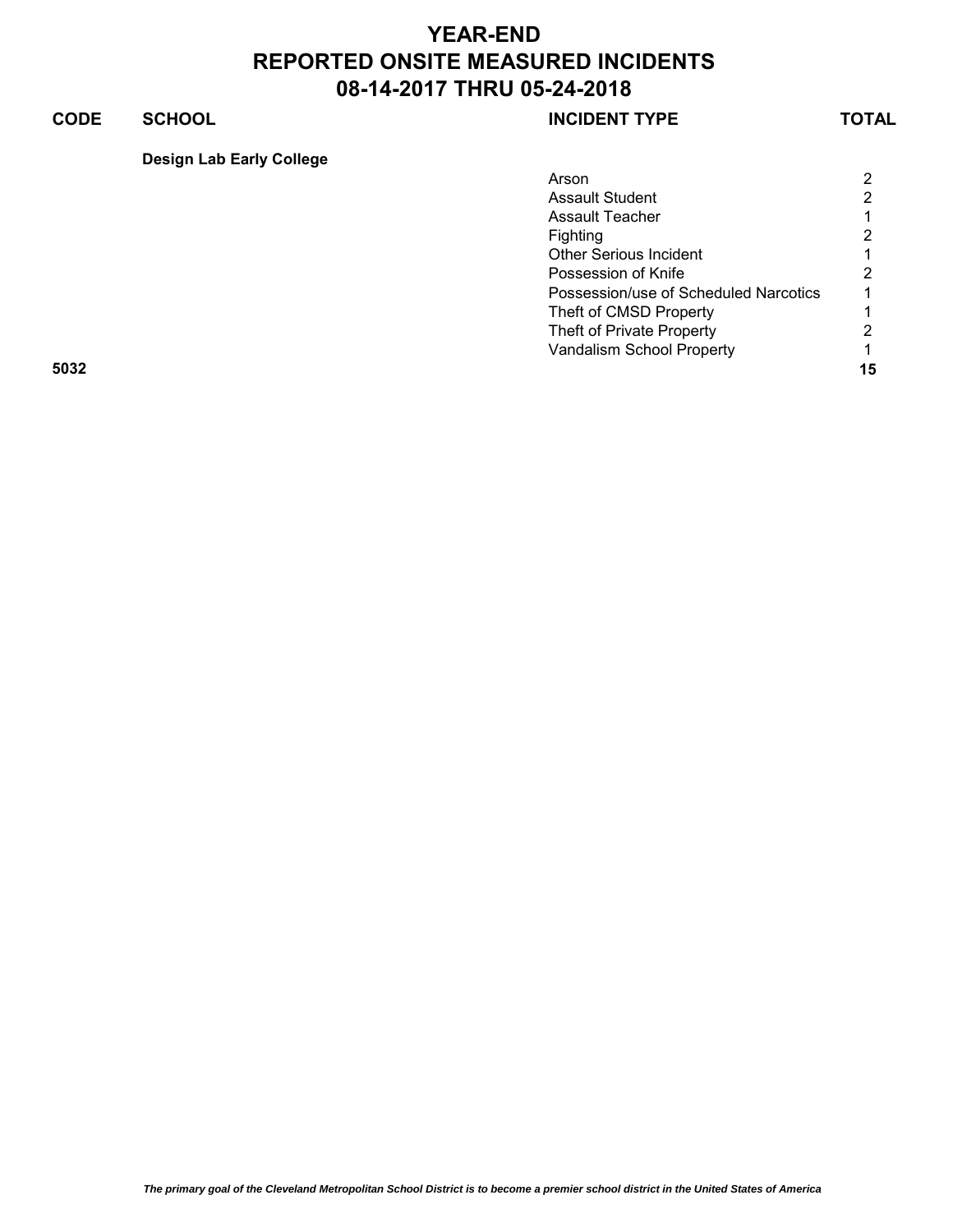# **CODE SCHOOL SCHOOL INCIDENT TYPE TOTAL**

**Douglas MacArthur**

|      | <b>Assault Security Officer</b> |                |
|------|---------------------------------|----------------|
|      | <b>Bullying</b>                 | $\overline{ }$ |
| 6130 |                                 | $\sqrt{2}$     |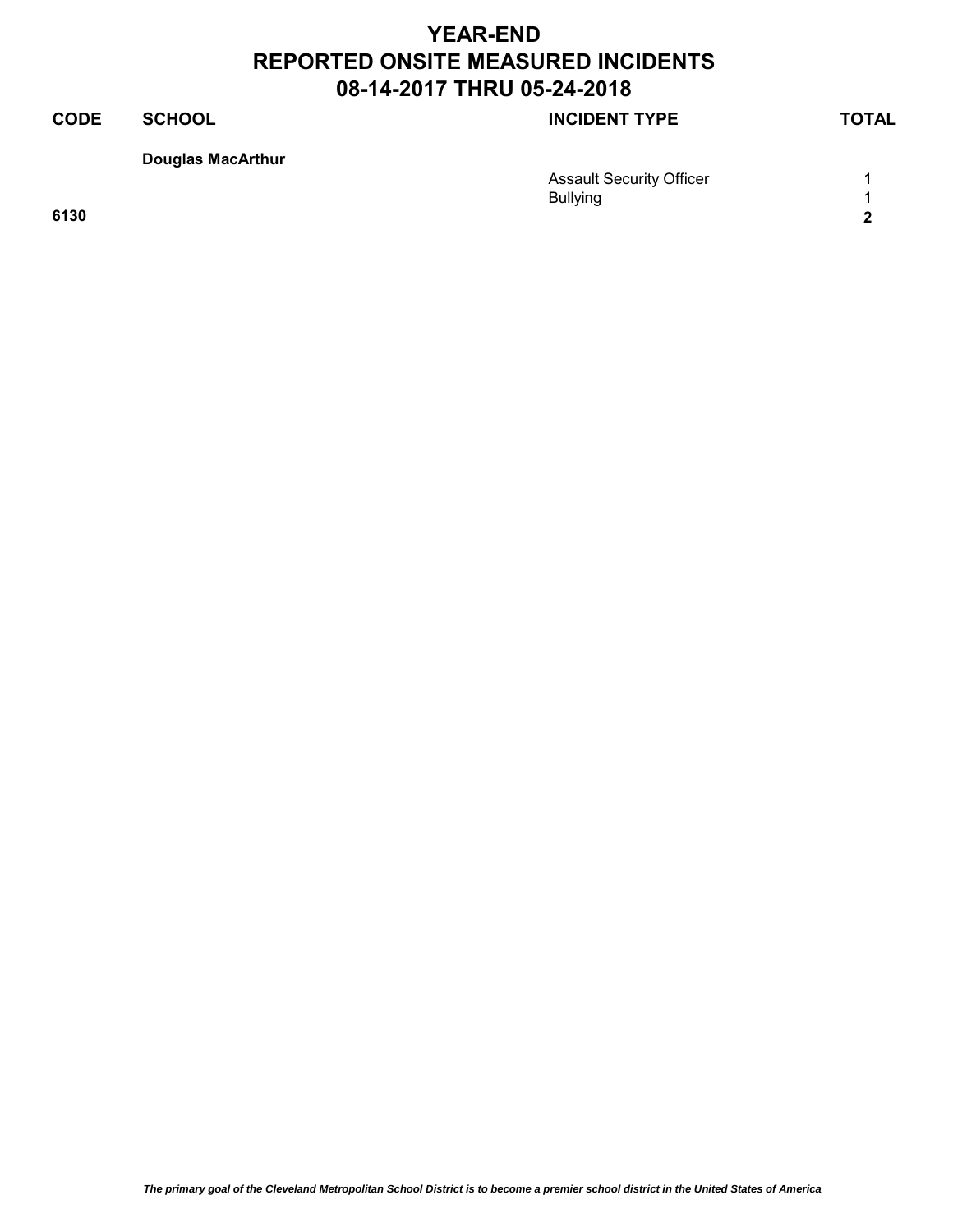| <b>CODE</b> | <b>SCHOOL</b>     | <b>INCIDENT TYPE</b>   | <b>TOTAL</b>               |
|-------------|-------------------|------------------------|----------------------------|
|             | <b>East Clark</b> |                        |                            |
|             |                   | Assault Staff (Adult)  |                            |
|             |                   | <b>Assault Student</b> |                            |
| 3148        |                   |                        | $\boldsymbol{\mathcal{P}}$ |
|             |                   |                        |                            |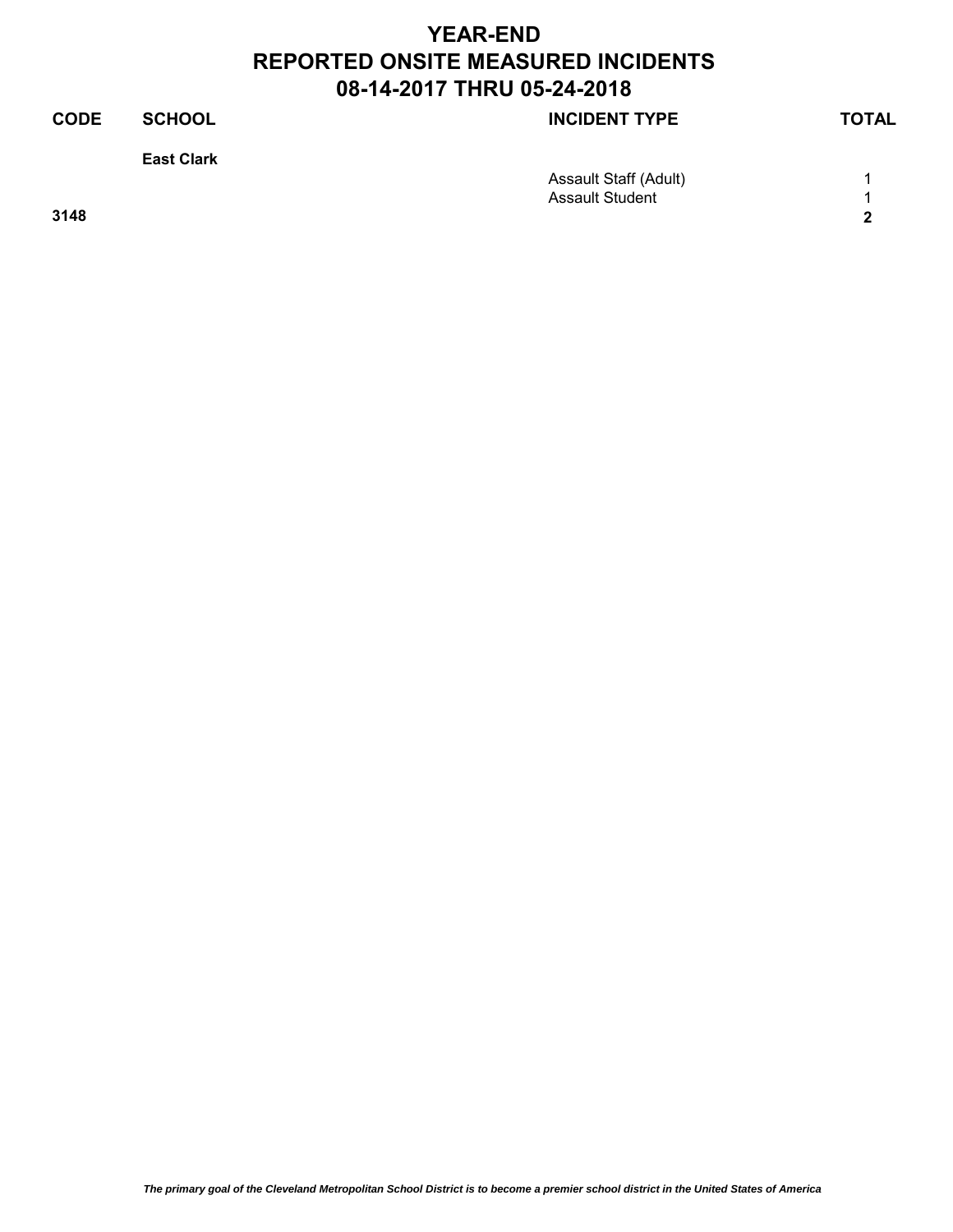## **CODE SCHOOL SCHOOL INCIDENT TYPE TOTAL**

**East Technical**

|      | <b>Assault Student</b>                |                |
|------|---------------------------------------|----------------|
|      | Fighting                              |                |
|      | Possession/Use of Scheduled Narcotics | $\overline{A}$ |
|      | Vandalism Private Property            |                |
| 5161 |                                       |                |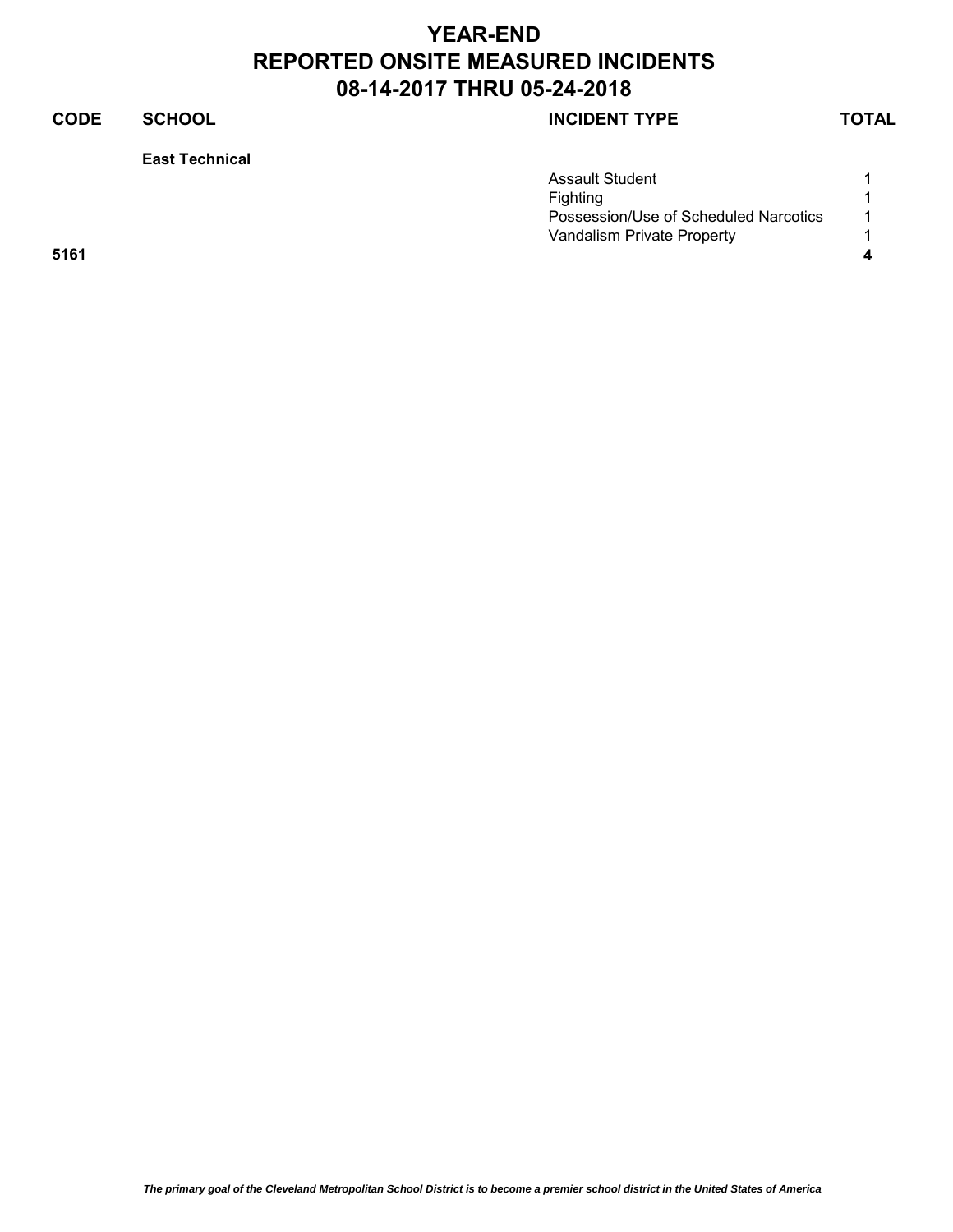## **CODE SCHOOL SCHOOL INCIDENT TYPE TOTAL**

### **Euclid Park**

|      | <b>Assault Student</b>        | 3                    |
|------|-------------------------------|----------------------|
|      | <b>Assault Teacher</b>        | $\mathbf{1}$         |
|      | <b>Bullying</b>               | $\blacktriangleleft$ |
|      | <b>Other Serious</b>          | 2                    |
|      | Possession of Knife           | 1.                   |
|      | Possession of Other Dangerous | 3                    |
|      | Sexual Imposition             | $\mathbf 1$          |
|      | Theft of Private Property     | 1                    |
| 3168 |                               | 13                   |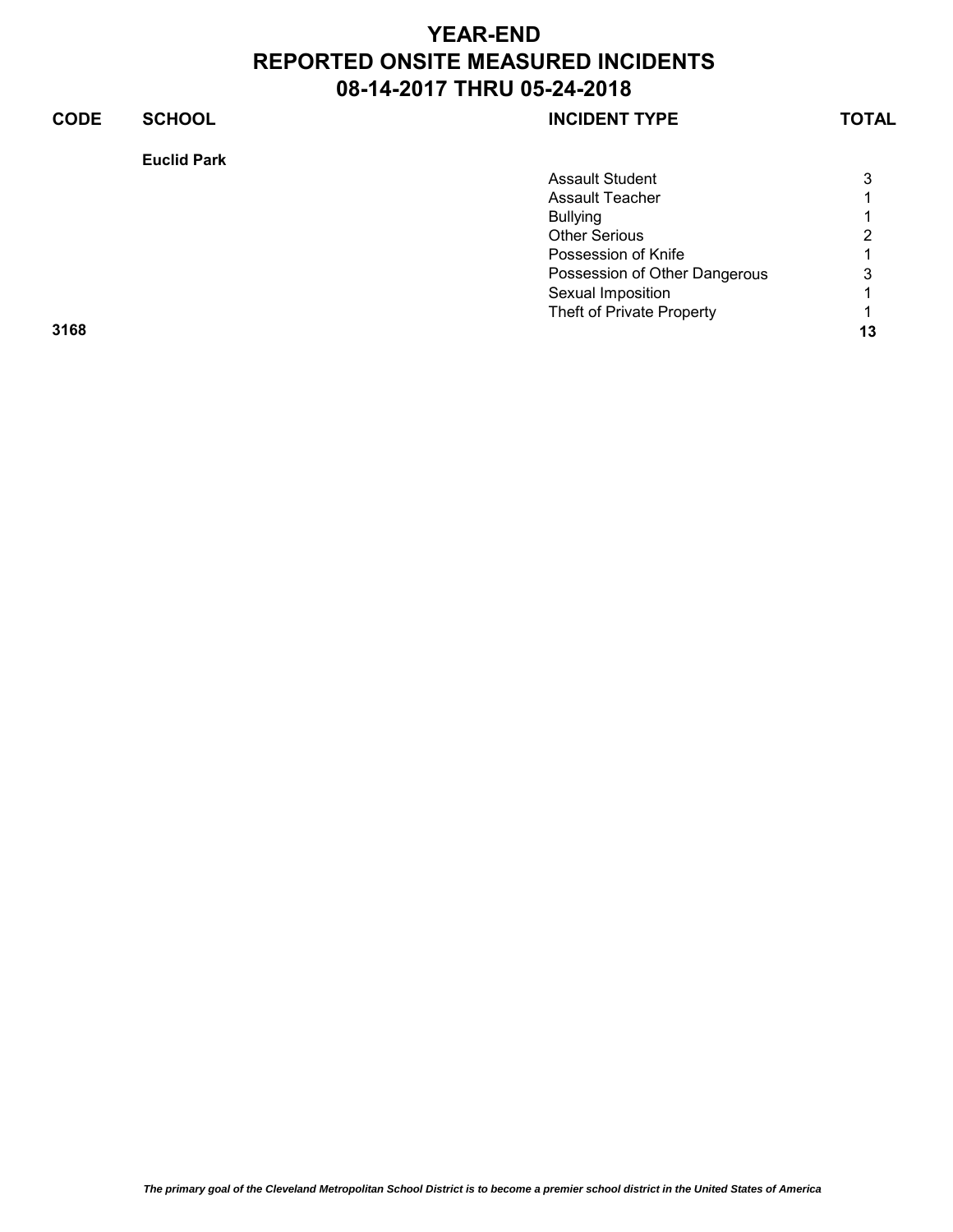| <b>CODE</b> | <b>SCHOOL</b>                    | <b>INCIDENT TYPE</b>                  | <b>TOTAL</b> |
|-------------|----------------------------------|---------------------------------------|--------------|
|             | Facing History New Tech @ Mooney |                                       |              |
|             |                                  | Assault Staff (Adult)                 | 3            |
|             |                                  | Assault Student                       | 2            |
|             |                                  | <b>Assault Teacher</b>                | 2            |
|             |                                  | <b>Fighting</b>                       | 6            |
|             |                                  | Possession of Knife                   |              |
|             |                                  | Possession of Other Dangerous         | 2            |
|             |                                  | Possession/Use of Scheduled Narcotics | 4            |
|             |                                  | Sexual Harassment                     |              |
|             |                                  | Vandalism School Property             |              |
| 2174        |                                  |                                       | 22           |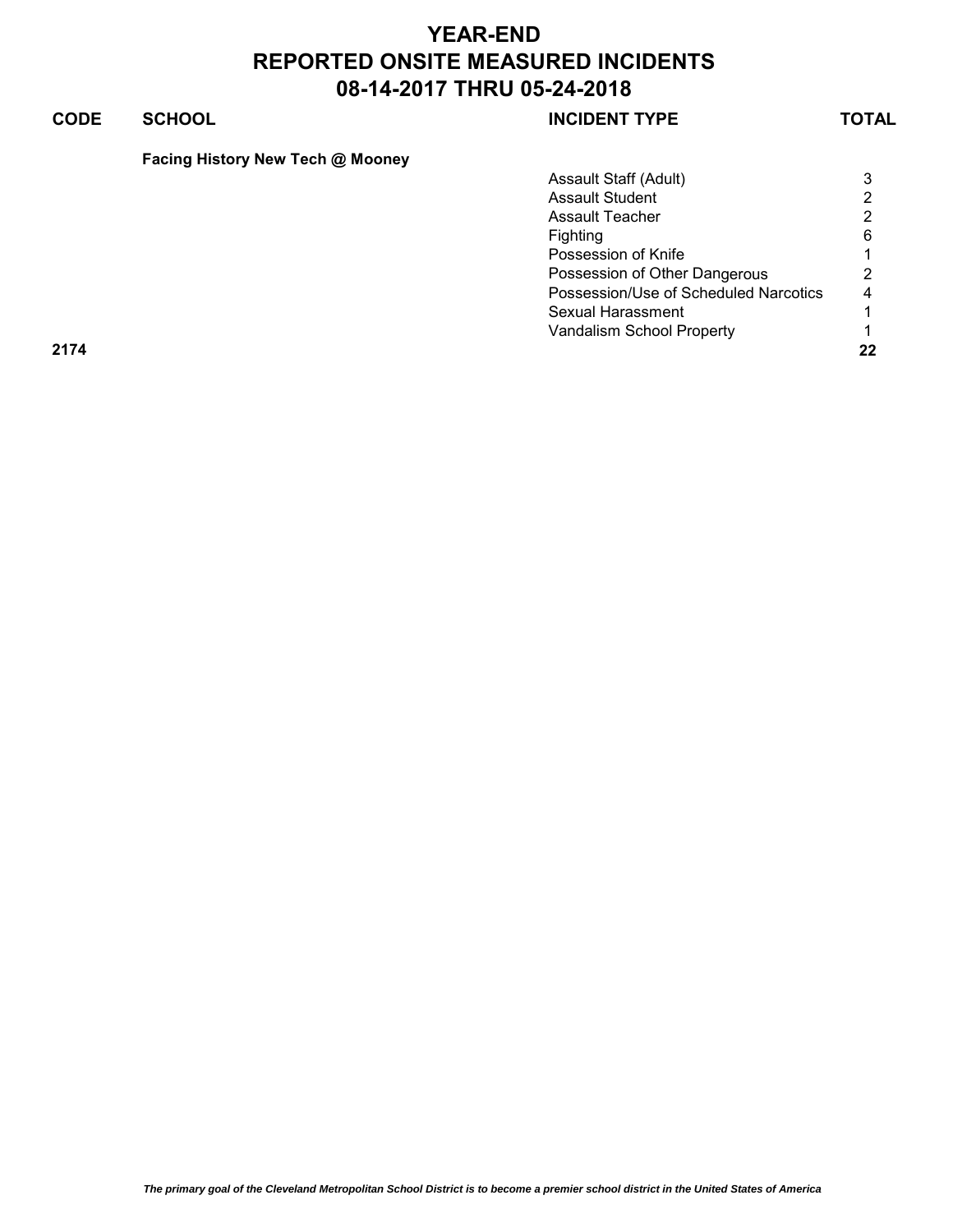## **CODE SCHOOL SCHOOL INCIDENT TYPE TOTAL**

**Franklin D Roosevelt**

| Arson                         |   |
|-------------------------------|---|
| Assault Staff (Adult)         |   |
| <b>Assault Student</b>        |   |
| <b>Assault Teacher</b>        | 2 |
| Fighting                      | 2 |
| <b>Other Serious Incident</b> | 2 |
| Possession of Knife           |   |
| Possession of Other Dangerous |   |
| Public Indecency              |   |
| <b>Sexual Harassment</b>      |   |
| Sexual Imposition             |   |
| Theft of Private Property     |   |
|                               |   |

Vandalism School Property **1** 

**4172 16**

*The primary goal of the Cleveland Metropolitan School District is to become a premier school district in the United States of America*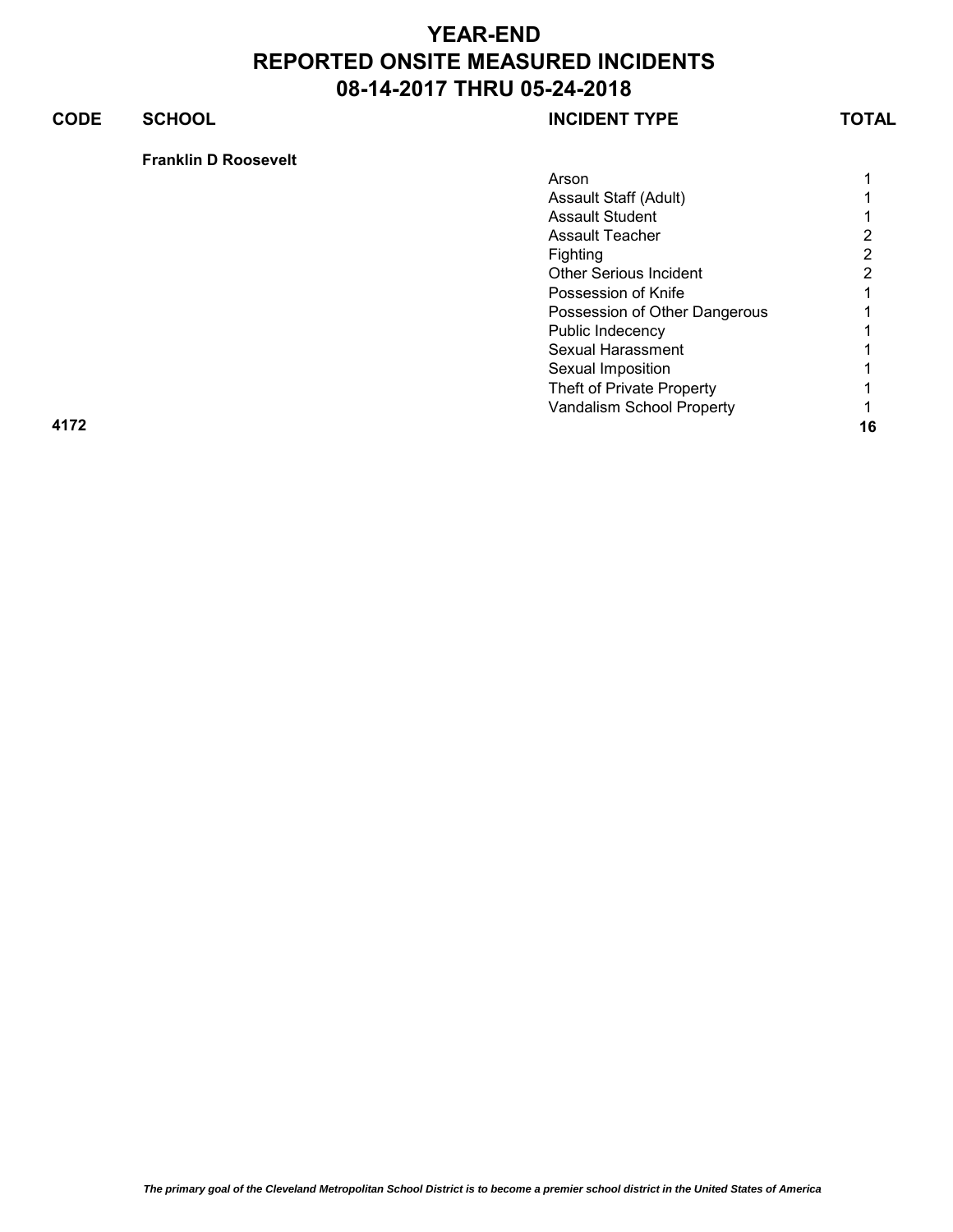| <b>TOTAL</b>                                                                |
|-----------------------------------------------------------------------------|
|                                                                             |
|                                                                             |
|                                                                             |
| $\mathbf{2}$                                                                |
|                                                                             |
| <b>INCIDENT TYPE</b><br><b>Breaking and Entering</b><br>Possession of Knife |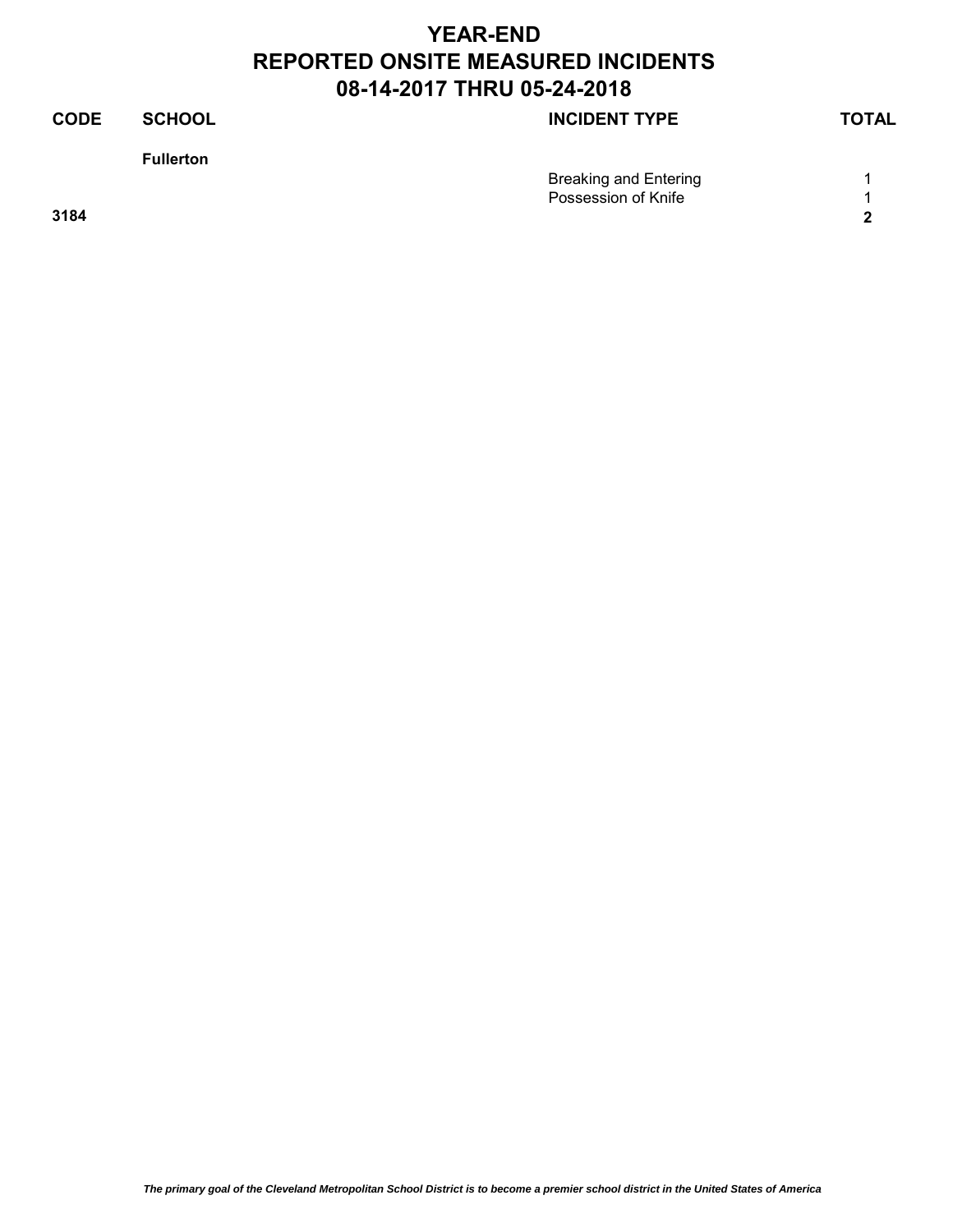| <b>CODE</b> | <b>SCHOOL</b> | <b>INCIDENT TYPE</b>           | <b>TOTAL</b> |
|-------------|---------------|--------------------------------|--------------|
|             | Garfield      |                                |              |
|             |               | <b>Assault Student</b>         | 3            |
|             |               | <b>Bullying</b>                |              |
|             |               | <b>Other Criminal Activity</b> |              |
|             |               | <b>Other Serious Incident</b>  |              |
|             |               | Possession of Knife            |              |
|             |               | Possession of Other Dangerous  | າ            |
|             |               | Sexual Harassment              |              |
|             |               | Sexual Imposition              |              |
|             |               | Theft of Private Property      |              |
| 3188        |               |                                | 13           |
|             |               |                                |              |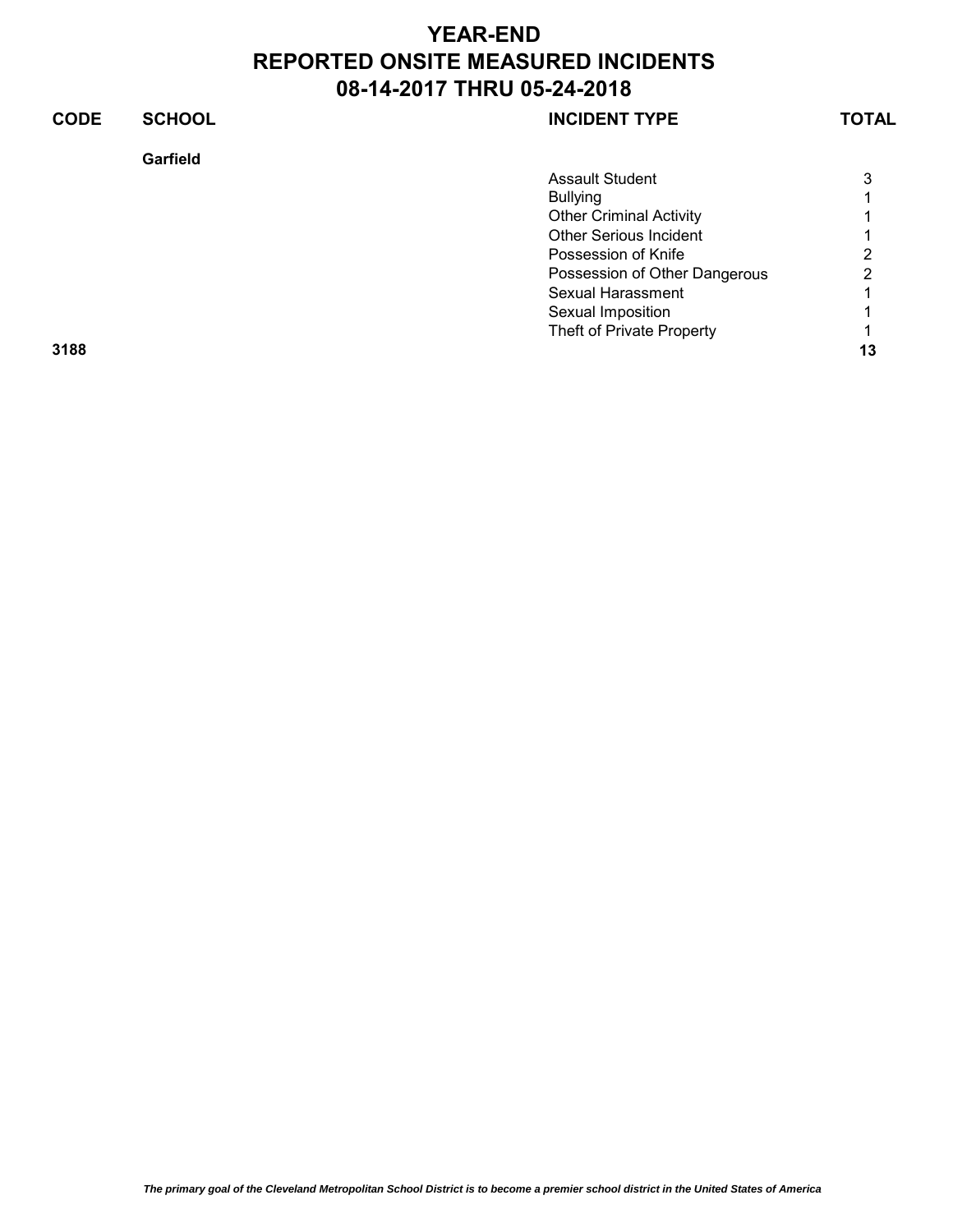## **CODE SCHOOL SCHOOL INCIDENT TYPE TOTAL**

**Garrett Morgan**

|      | <b>Assault Student</b>        |   |
|------|-------------------------------|---|
|      | Fighting                      |   |
|      | <b>Other Serious Incident</b> |   |
| 6802 |                               | ◠ |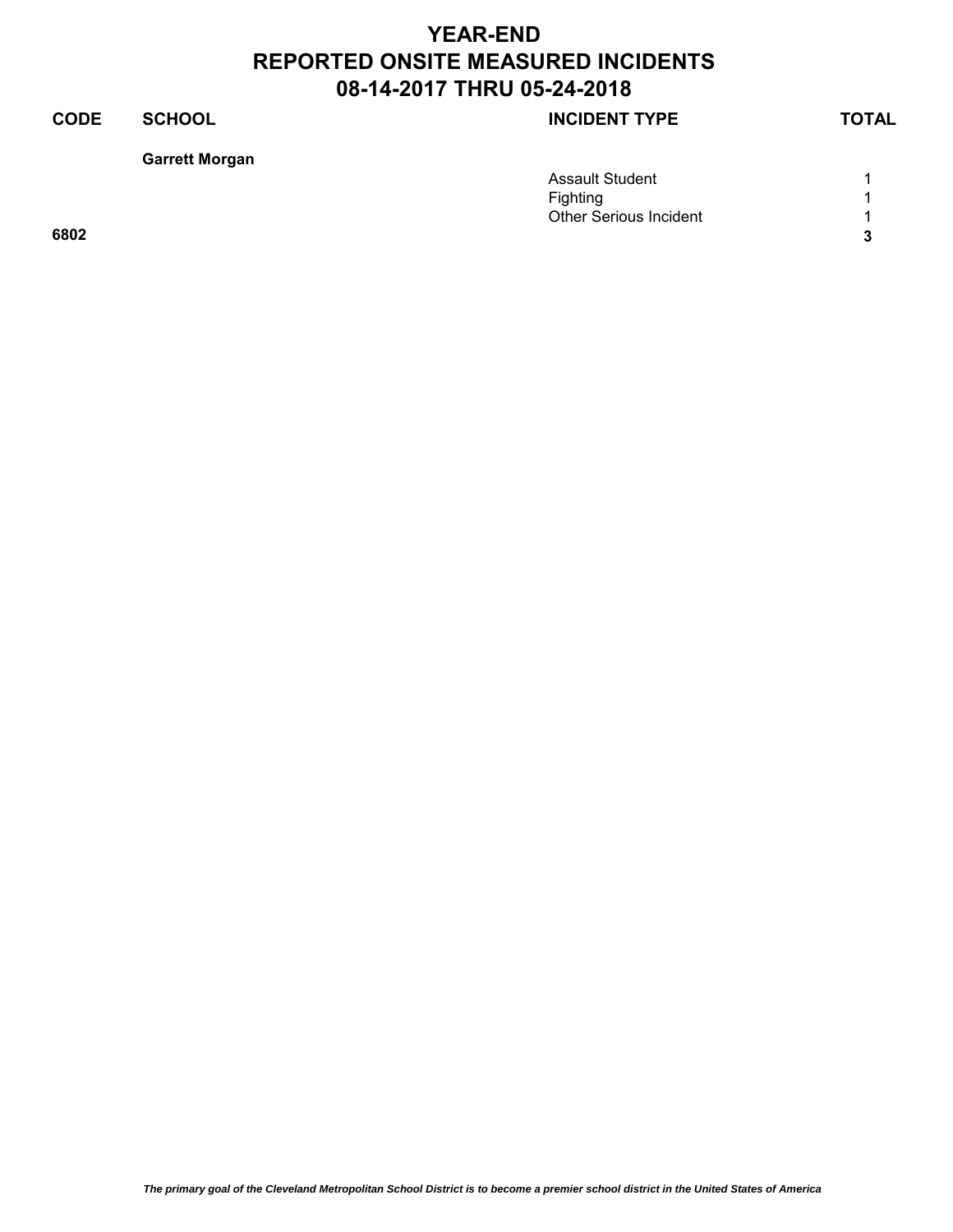## **CODE SCHOOL SCHOOL SCHOOL**

### **George Washington Carver**

|      | Assault Staff (Adult)                 |                      |
|------|---------------------------------------|----------------------|
|      | <b>Assault Student</b>                | 2                    |
|      | <b>Assault Teacher</b>                | $\mathbf{1}$         |
|      | <b>Bullying</b>                       | 1                    |
|      | Fighting                              | $\mathbf{1}$         |
|      | <b>Other Serious Incident</b>         | $\blacktriangleleft$ |
|      | Possession of Knife                   | $\mathbf 1$          |
|      | Possession/Use of Scheduled Narcotics | 1                    |
|      | Sexual Imposition                     |                      |
| 3198 |                                       | 10                   |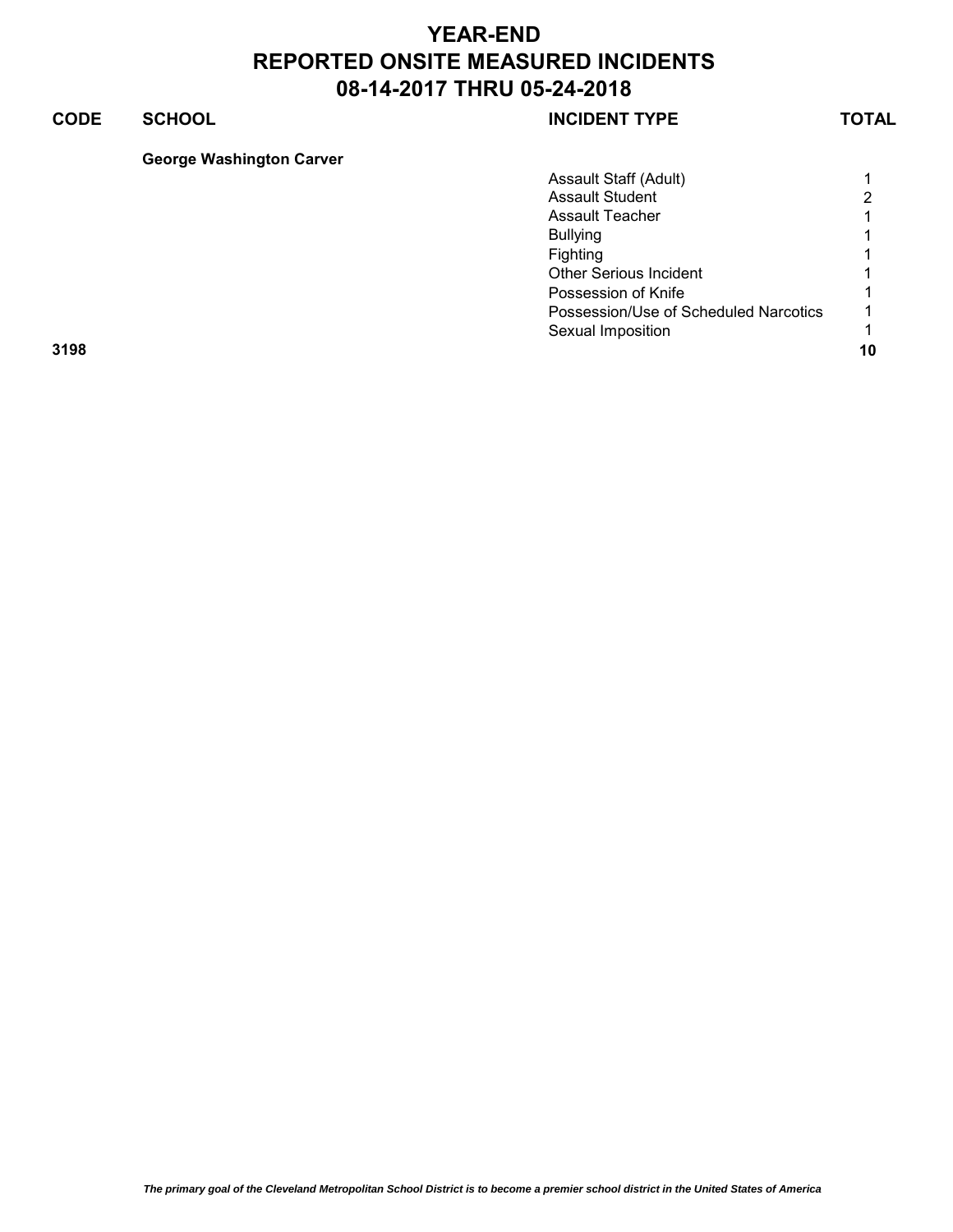## **CODE SCHOOL SCHOOL SCHOOL**

Theft of Private Property 2

| <b>Ginn Academy</b> |                             |
|---------------------|-----------------------------|
|                     | <b>Assault Security Off</b> |
|                     | <b>Assault Student</b>      |
|                     | Fighting                    |
|                     | Possession of Knife         |
|                     | Possession/Use of /         |
|                     | Possession/Use of \$        |

**6804 17**

Assault Security Officer **1** 1 Assault Student 2008 - 2009 2014 2022 Fighting 1 Possession of Knife 2 Possession/Use of Alcohol 1 Scheduled Narcotics 7 Public Indecency 2002 1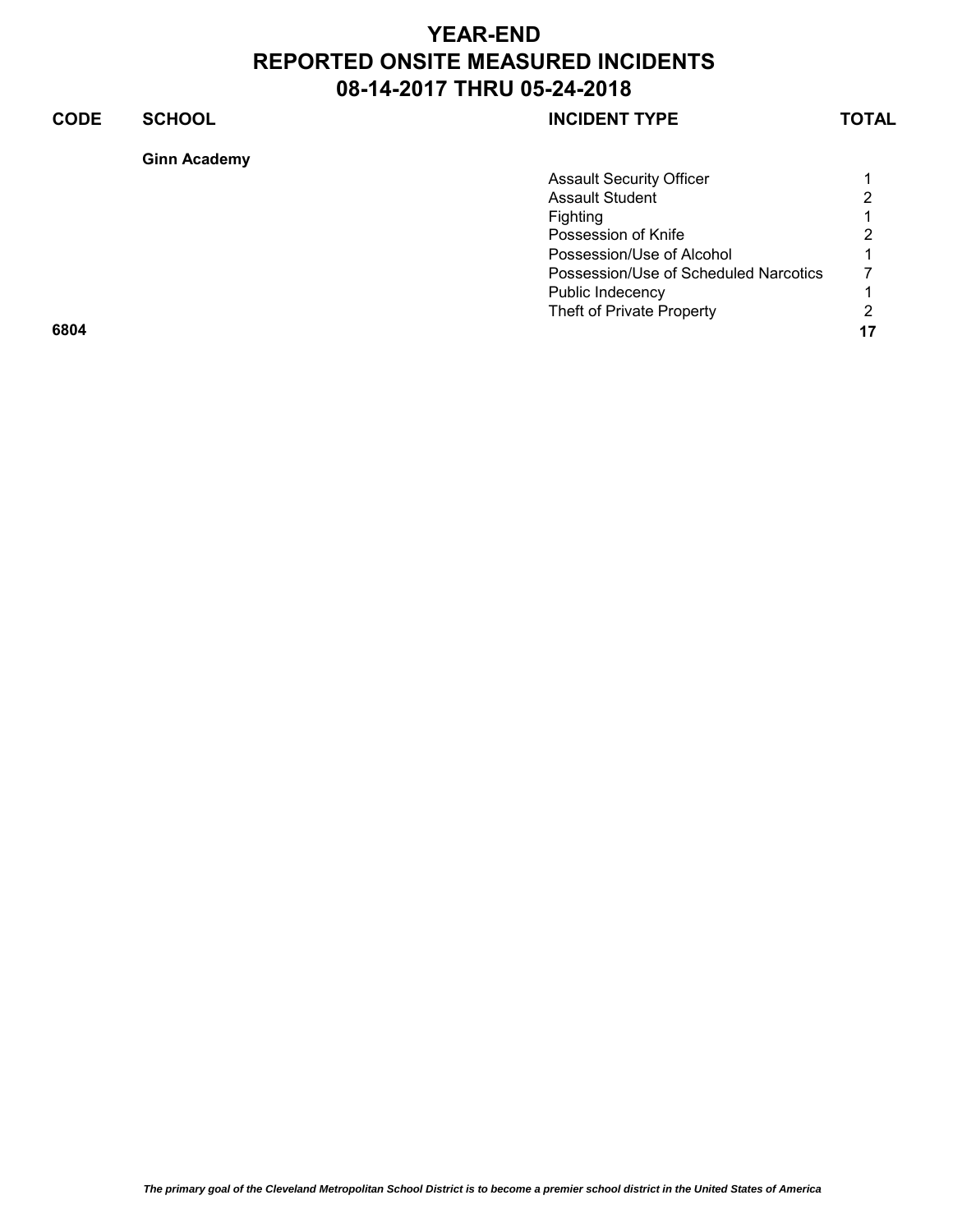| <b>CODE</b> | <b>SCHOOL</b>    | <b>INCIDENT TYPE</b>                  | TOTAL |
|-------------|------------------|---------------------------------------|-------|
|             | <b>Glenville</b> |                                       |       |
|             |                  | <b>Assault Security Officer</b>       | 2     |
|             |                  | <b>Assault Student</b>                | 5     |
|             |                  | <b>Assault Teacher</b>                |       |
|             |                  | Fighting                              | 8     |
|             |                  | <b>Other Serious Incident</b>         |       |
|             |                  | Possession of Knife                   |       |
|             |                  | Possession of Other Dangerous         | 4     |
|             |                  | Possession/Use of Scheduled Narcotics |       |
|             |                  | Sexual Harassment                     |       |
|             |                  | Theft of CMSD Property                |       |
|             |                  | Vandalism School Property             |       |
| 5220        |                  |                                       | 33    |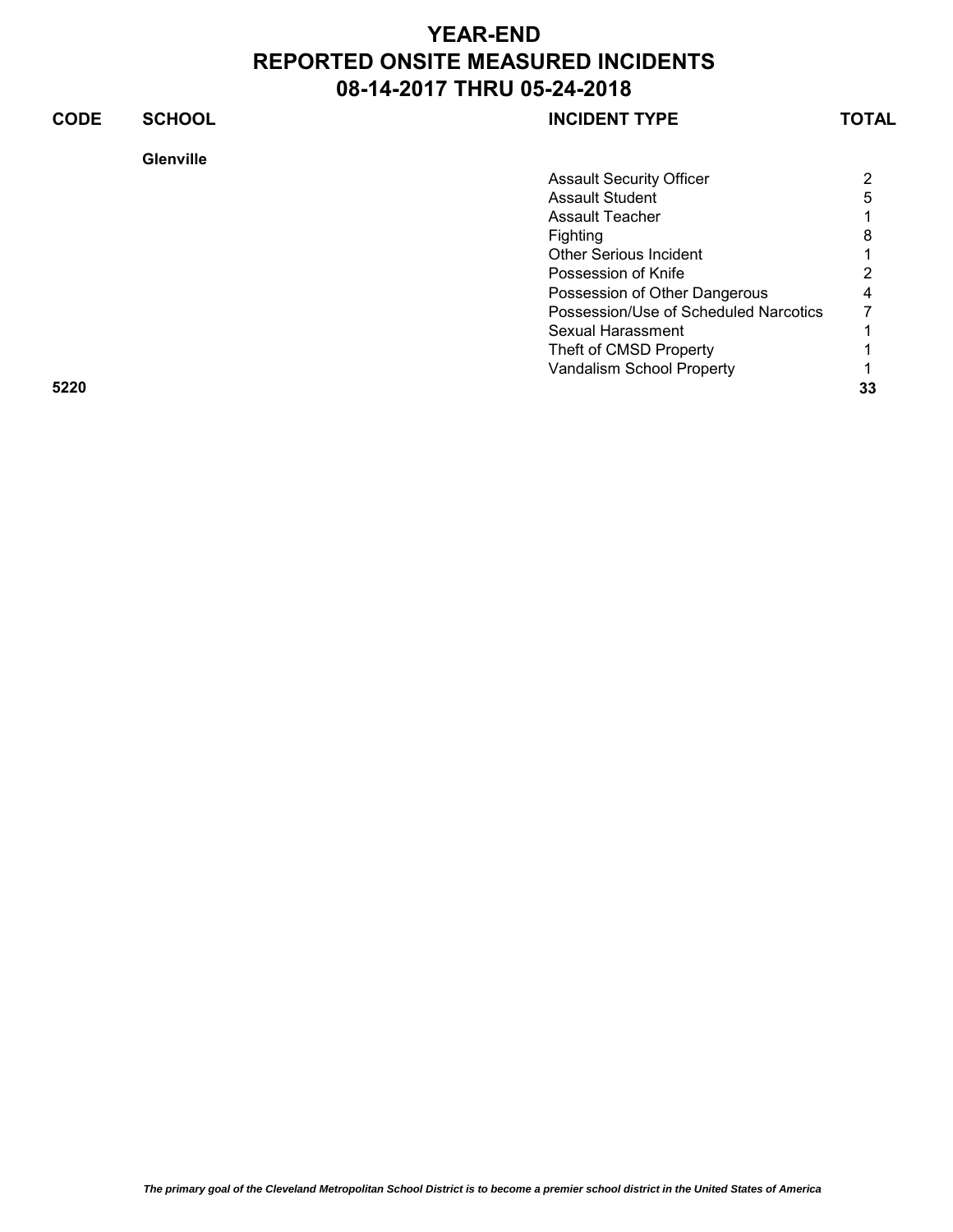### **CODE SCHOOL SCHOOL SCHOOL**

### **H Barbara Booker**

|      | <b>Assault Student</b>        | 2                        |
|------|-------------------------------|--------------------------|
|      | <b>Bullying</b>               | 4                        |
|      | Fighting                      | 2                        |
|      | <b>Other Serious Incident</b> |                          |
|      | Possession of Other Dangerous | $\overline{\phantom{a}}$ |
|      | Public Indecency              | $\overline{ }$           |
| 6224 |                               | 8                        |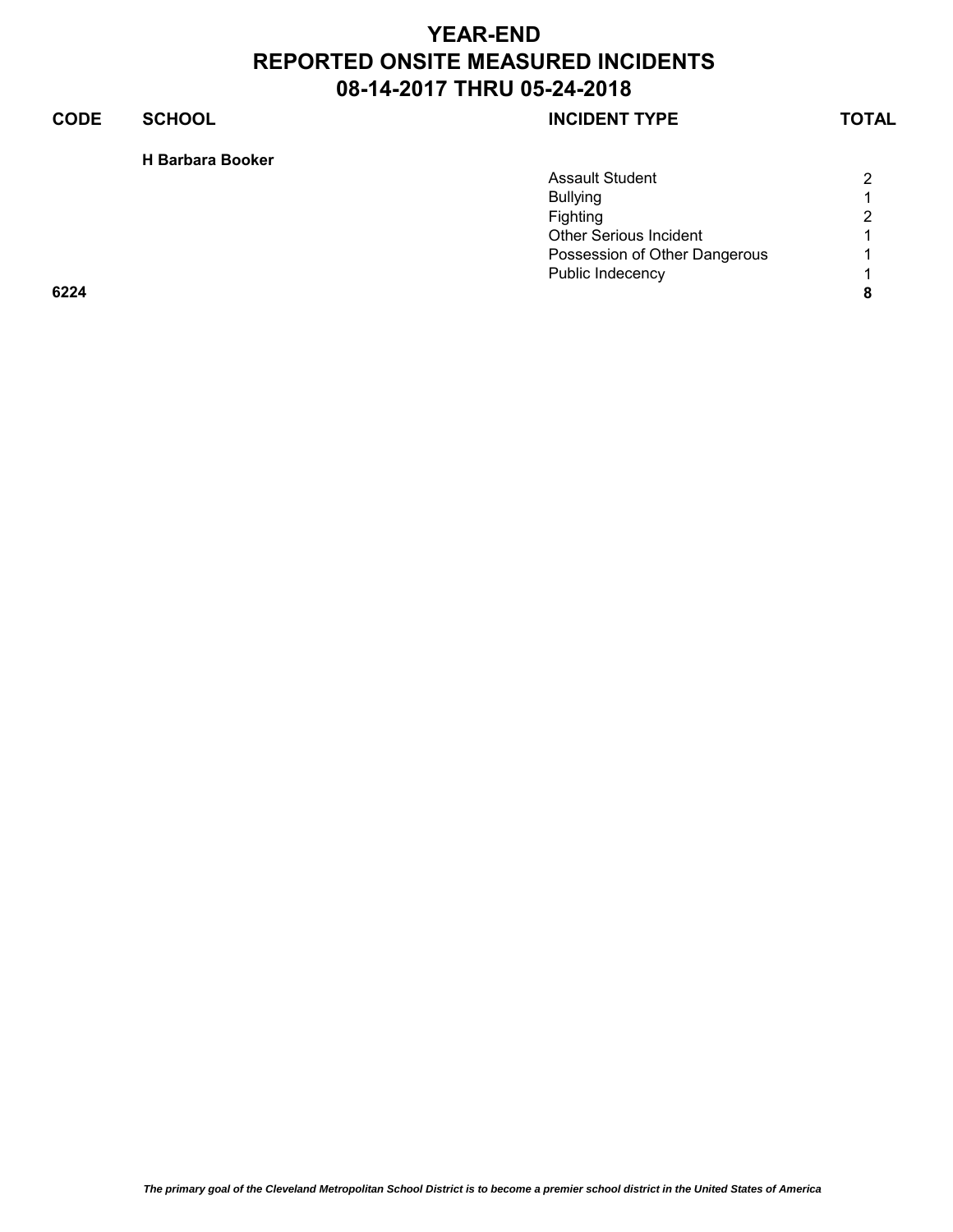### **CODE SCHOOL SCHOOL INCIDENT TYPE TOTAL**

**Hannah Gibbons**

|      | <b>Assault Student</b>           | 4  |
|------|----------------------------------|----|
|      | <b>Assault Teacher</b>           | 3  |
|      | Fighting                         |    |
|      | <b>Other Serious Incident</b>    | 2  |
|      | Possession of Drug Paraphernalia | 1  |
|      | Sexual Imposition                |    |
|      | Vandalism School Property        | 2  |
| 3229 |                                  | 14 |
|      |                                  |    |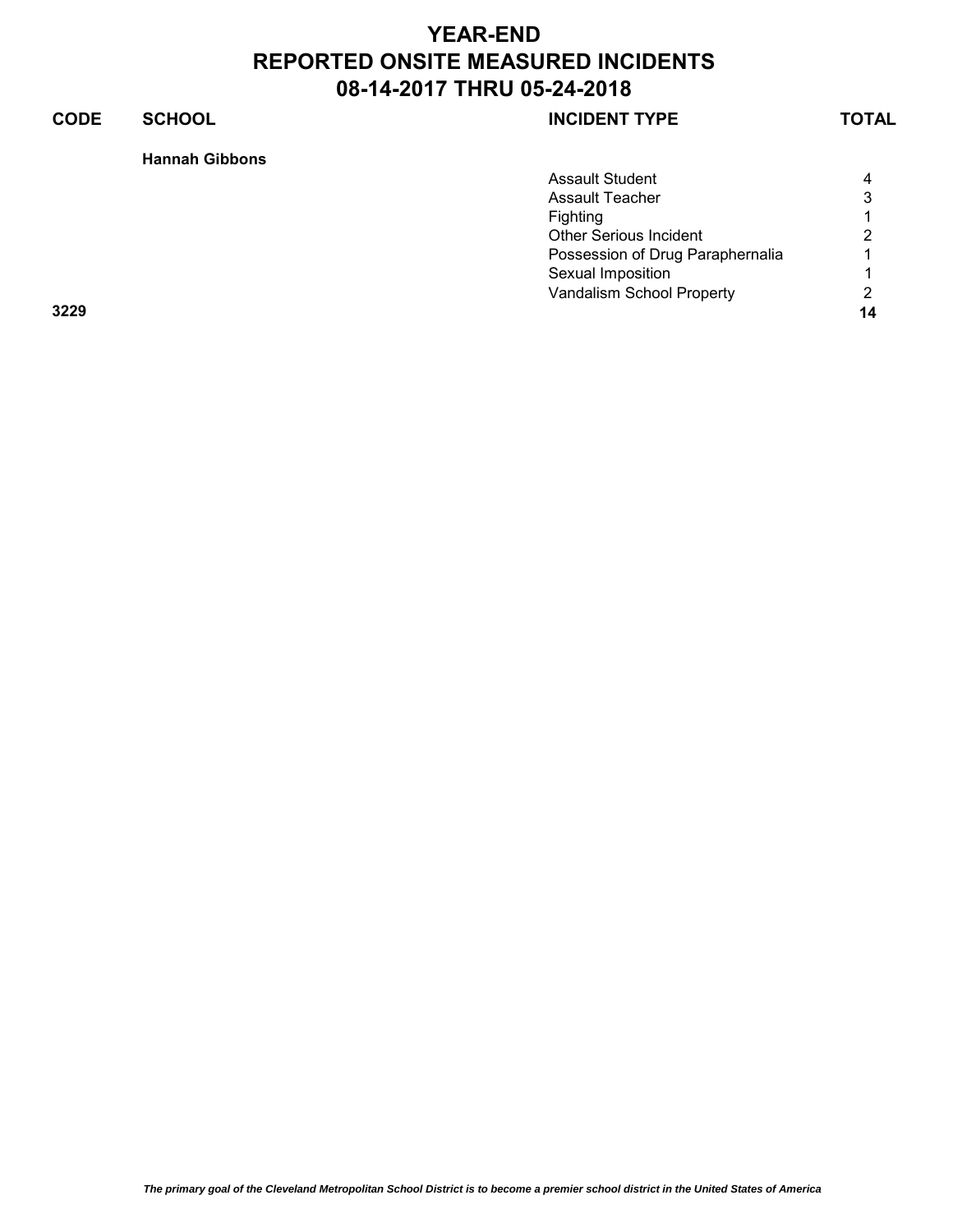| <b>CODE</b> | <b>SCHOOL</b>      | <b>INCIDENT TYPE</b>                  | <b>TOTAL</b> |
|-------------|--------------------|---------------------------------------|--------------|
|             | <b>Harvey Rice</b> |                                       |              |
|             |                    | <b>Assault Security Officer</b>       | 2            |
|             |                    | Assault Staff (Adult)                 | 2            |
|             |                    | <b>Assault Student</b>                | 8            |
|             |                    | <b>Assault Teacher</b>                |              |
|             |                    | Fighting                              | 2            |
|             |                    | <b>Other Serious Incident</b>         | 2            |
|             |                    | Possession of Firearm                 |              |
|             |                    | Possession of Knife                   | 2            |
|             |                    | Possession/Use of Alcohol             |              |
|             |                    | Possession/Use of Scheduled Narcotics |              |
|             |                    | Theft of CMSD Computer Property       |              |
| 3240        |                    |                                       | 23           |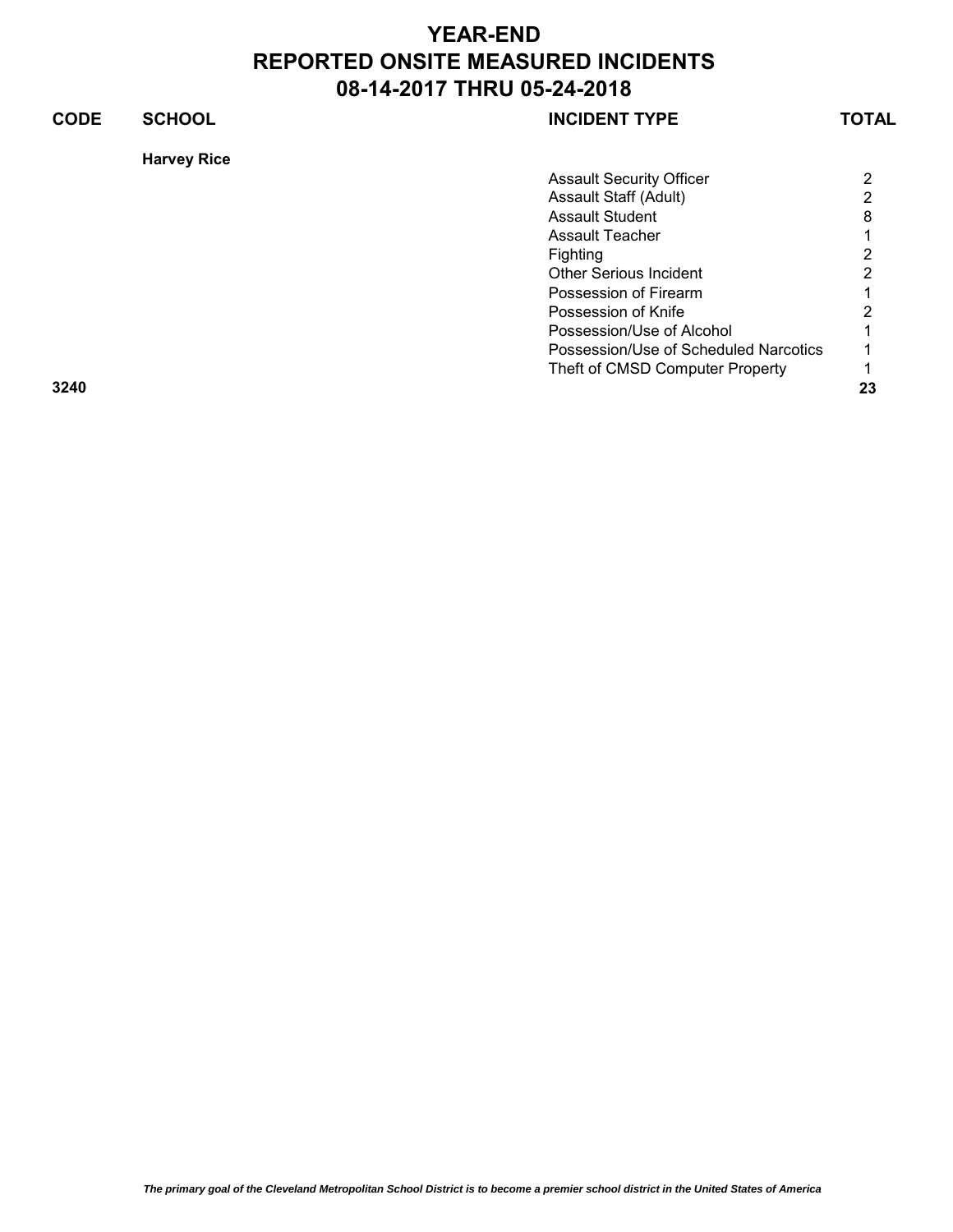### **CODE SCHOOL SCHOOL INCIDENT TYPE TOTAL**

### **Iowa-Maple**

|      | <b>Assault Staff (Adult)</b>     | Δ                        |
|------|----------------------------------|--------------------------|
|      | <b>Assault Student</b>           |                          |
|      | <b>Assault Teacher</b>           |                          |
|      | Fighting                         |                          |
|      | <b>Other Serious Incident</b>    |                          |
|      | Possession of Drug Paraphernalia | $\overline{\phantom{a}}$ |
| 3270 |                                  | Ω                        |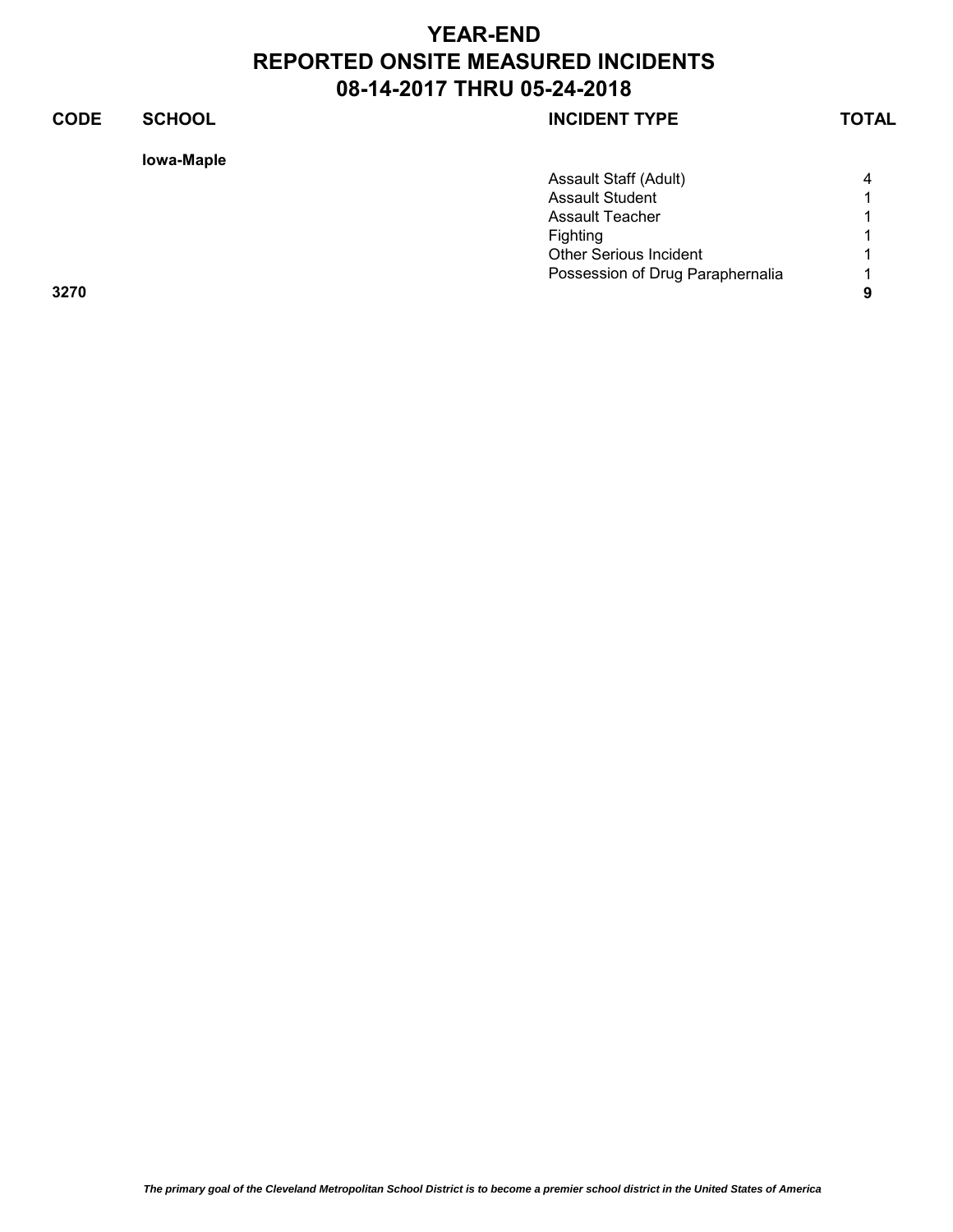### **CODE SCHOOL SCHOOL SCHOOL**

**James Ford Rhodes**

| <b>Assault Security Officer</b>       | 3  |
|---------------------------------------|----|
| <b>Assault Student</b>                | 4  |
| Criminal Trespassing                  |    |
| Fighting                              |    |
| <b>Other Criminal Activity</b>        | 2  |
| Possession of Drug Paraphernalia      |    |
| Possession of Knife                   | 3  |
| Possession of Other Dangerous         | 6  |
| Possession/Use of Scheduled Narcotics | 14 |
| Vandalism School Property             |    |
|                                       |    |

**5273 42**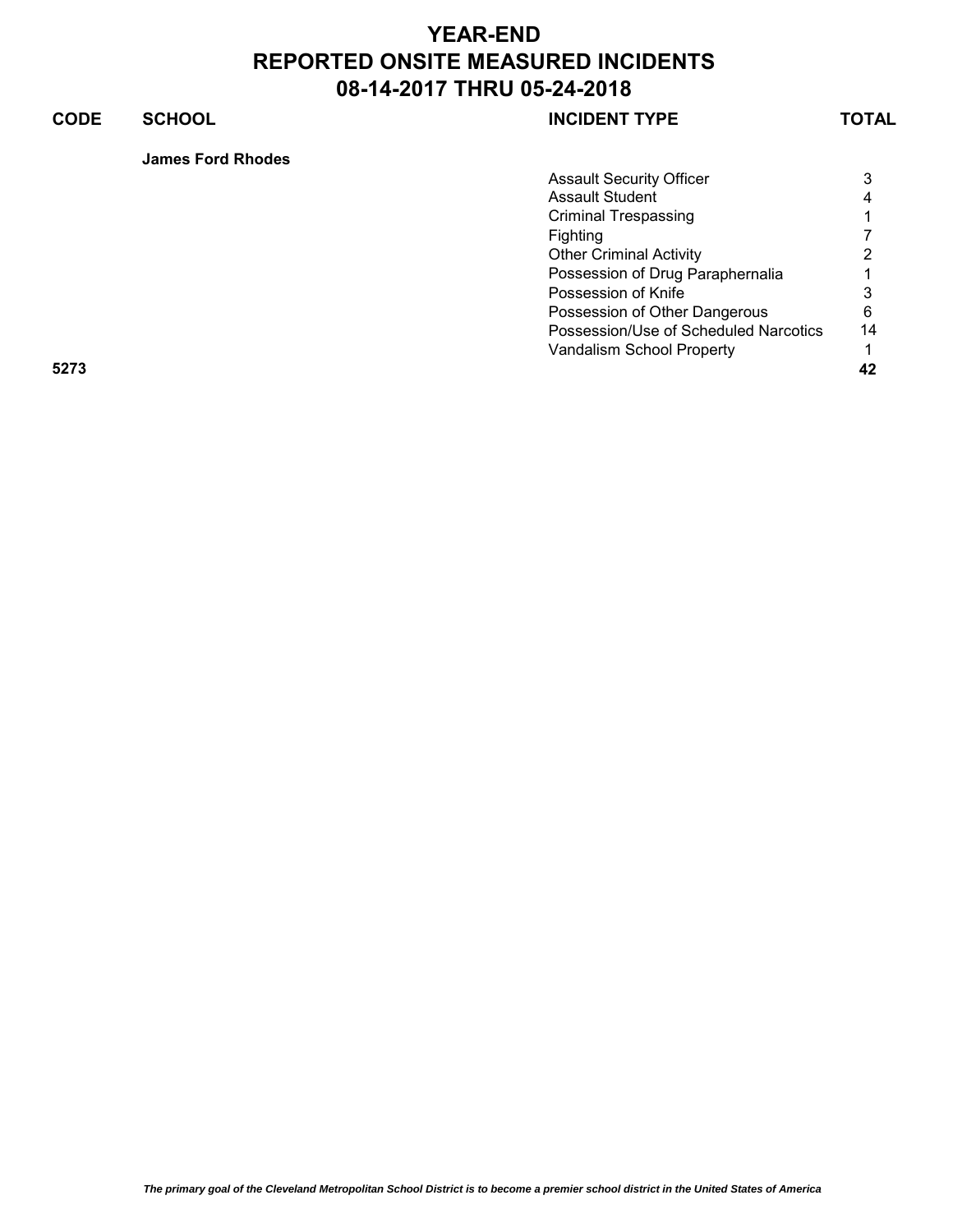| Jane Addams |
|-------------|
|             |

|      | <b>Assault Student</b>                |    |
|------|---------------------------------------|----|
|      | Assault Teacher                       |    |
|      | Menacing                              |    |
|      | Possession of Knife                   | 2  |
|      | Possession of Other Dangerous Weapor  | 1  |
|      | Possession/Use of Scheduled Narcotics | 4  |
|      | Theft of Private Property             |    |
| 6275 |                                       | 11 |
|      |                                       |    |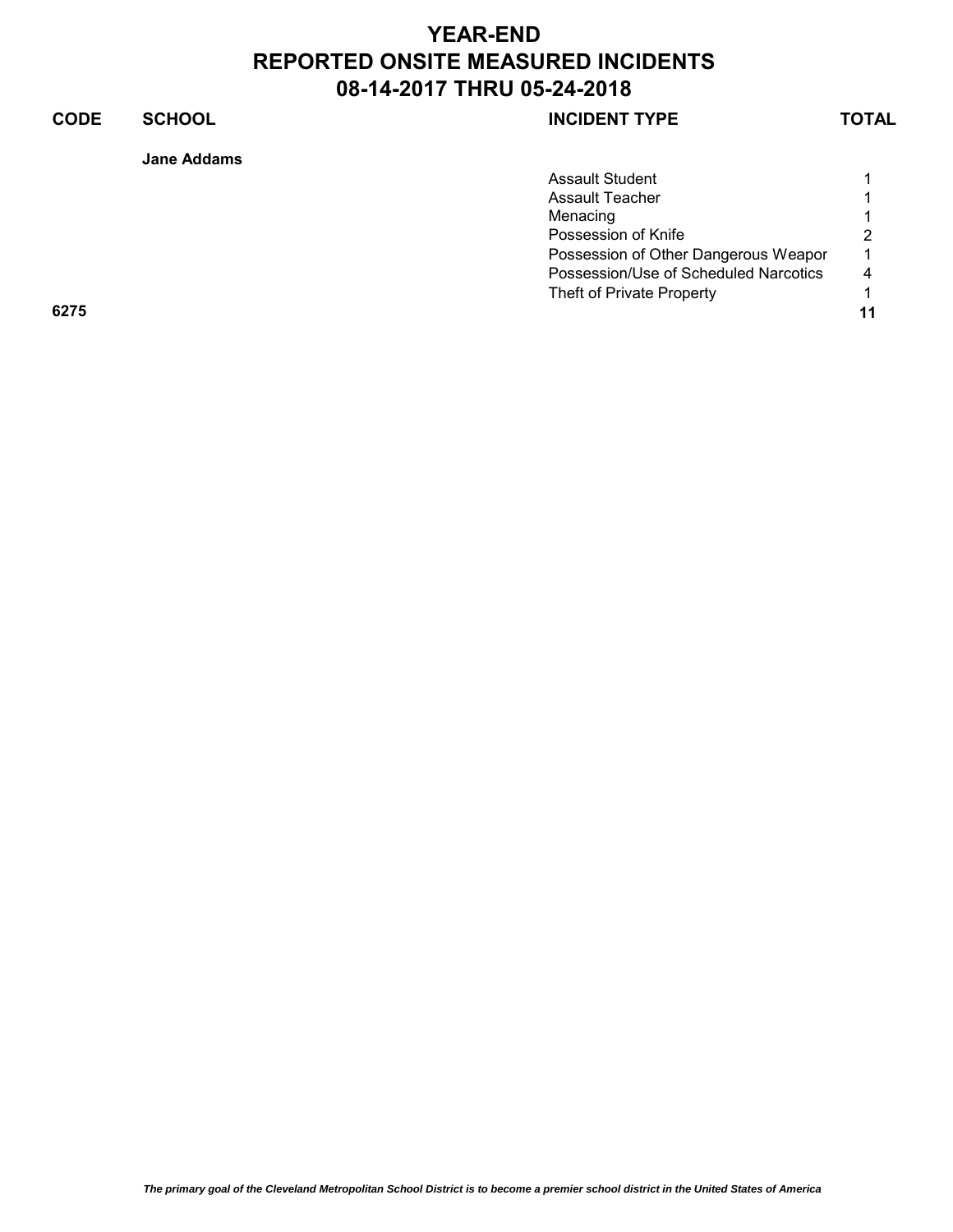| <b>CODE</b> | <b>SCHOOL</b>     | <b>INCIDENT TYPE</b>                  | <b>TOTAL</b> |
|-------------|-------------------|---------------------------------------|--------------|
|             | <b>JFK E3agle</b> |                                       |              |
|             |                   | Assault Staff (Adult)                 |              |
|             |                   | <b>Assault Student</b>                | っ            |
|             |                   | Fighting                              |              |
|             |                   | Possession of Knife                   | 2            |
|             |                   | Possession/Use of Scheduled Narcotics | 3            |
|             |                   | Theft of CMSD Computer Property       |              |
|             |                   | Theft of Private Property             |              |
| 5211        |                   |                                       | 17           |
|             |                   |                                       |              |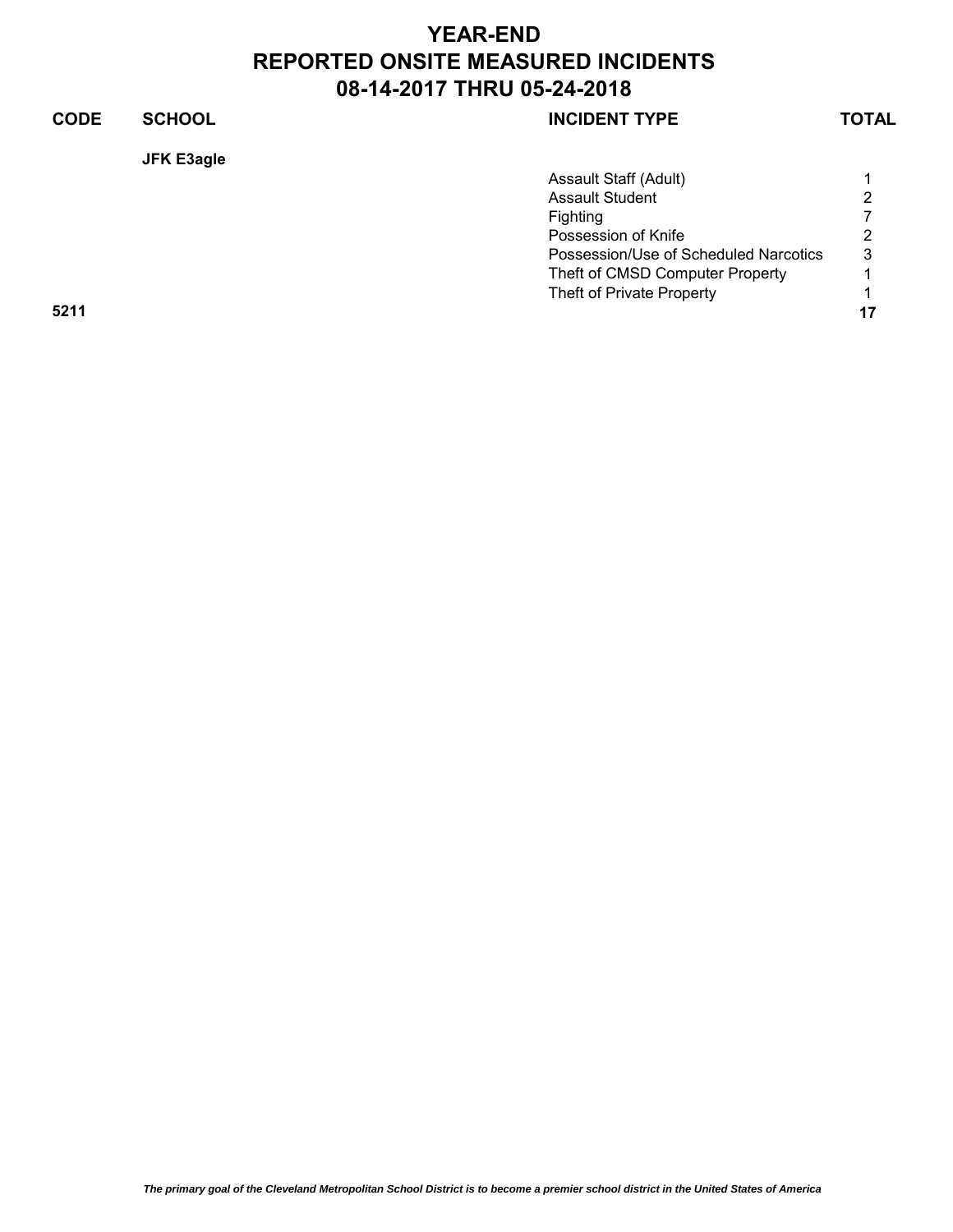| <b>CODE</b> | <b>SCHOOL</b>   | <b>INCIDENT TYPE</b>                  | <b>TOTAL</b> |
|-------------|-----------------|---------------------------------------|--------------|
|             | <b>JFK PACT</b> |                                       |              |
|             |                 | Assault Student                       | 3            |
|             |                 | Fighting                              |              |
|             |                 | <b>Other Serious Incident</b>         |              |
|             |                 | Possession of Firearm                 |              |
|             |                 | Possession/Use of Scheduled Narcotics |              |
|             |                 | Theft of Private Property             |              |
| 5210        |                 |                                       | 14           |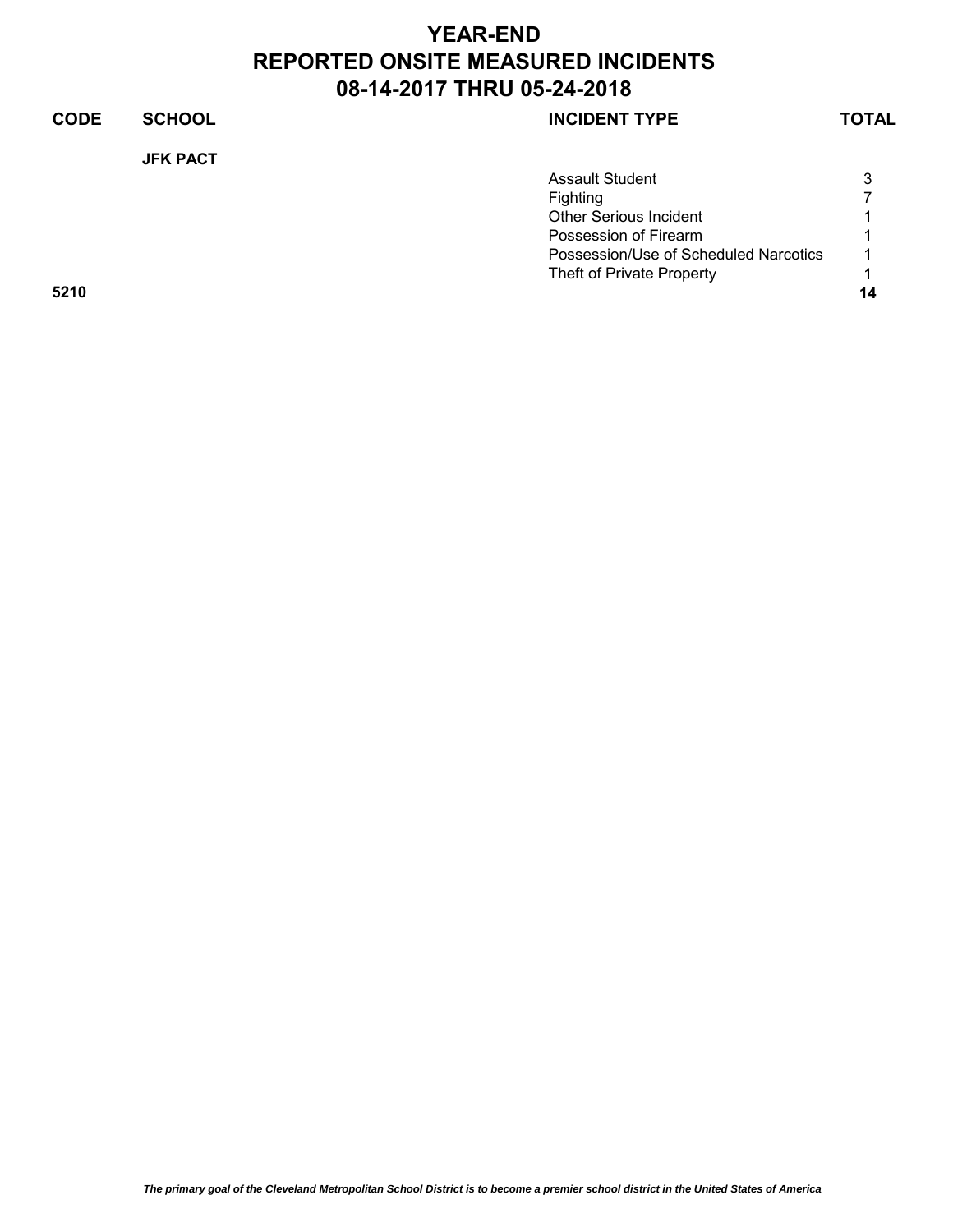### **CODE SCHOOL SCHOOL INCIDENT TYPE TOTAL John Adams** Assault Security Officer **1** 1 Assault Student 1 Attempted Robbery 1 Auto Theft 1 Fighting 5 Possession of Knife 1 1 Possession of Other Dangerous 3<br>Possession/Use of Scheduled Narcotics 7 Possession/Use of Scheduled Narcotics 7 Sexual Imposition 2 Theft of CMSD Computer Property 3 Theft of Private Property 1 **5276 26**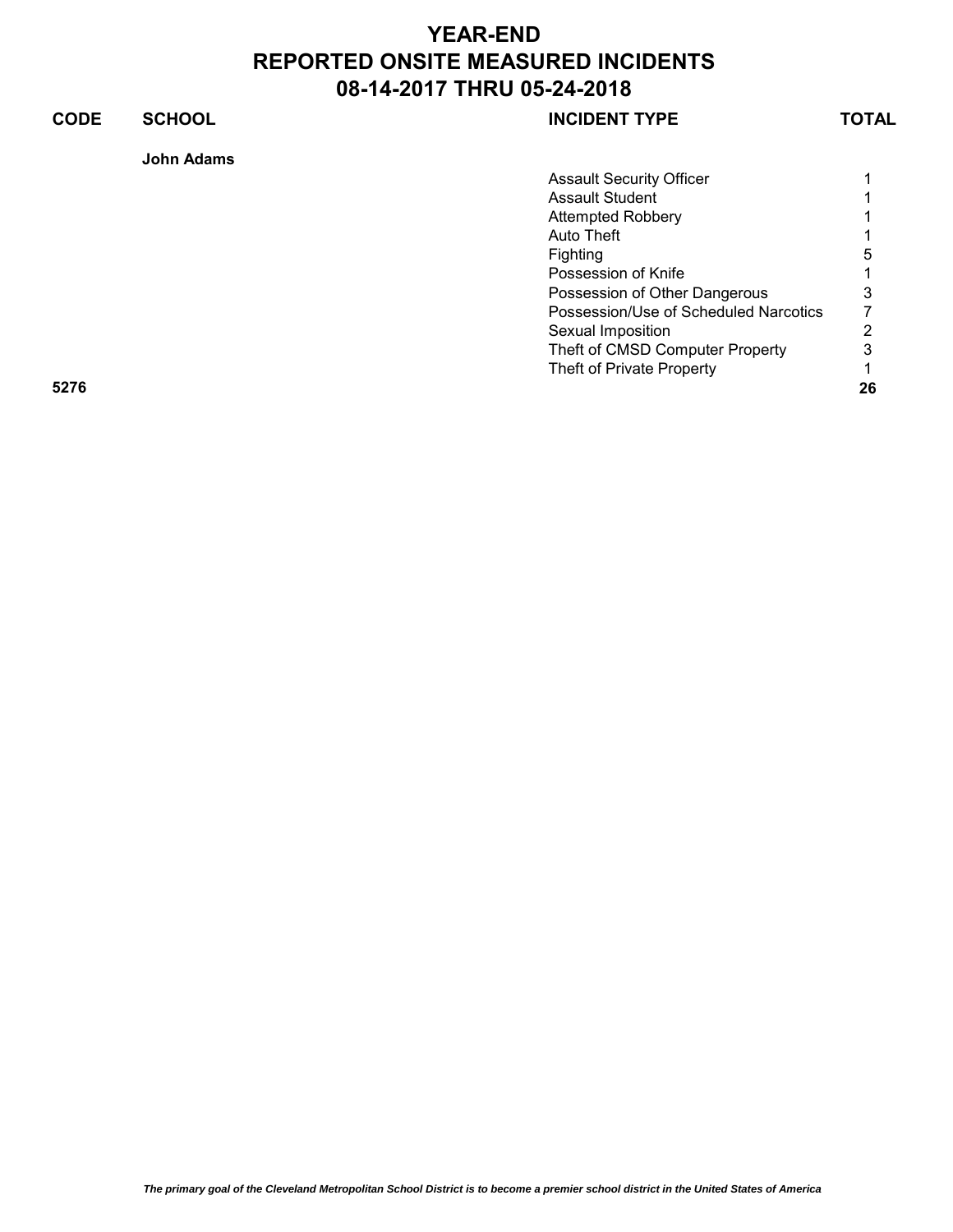| John Adams College & Career Academy |  |  |  |  |
|-------------------------------------|--|--|--|--|
|-------------------------------------|--|--|--|--|

|      | <b>Assault Security Officer</b>       |                |
|------|---------------------------------------|----------------|
|      | <b>Assault Student</b>                | 2              |
|      | Fighting                              |                |
|      | <b>Other Serious Incident</b>         |                |
|      | Possession/Use of Scheduled Narcotics | $\overline{1}$ |
| 5268 |                                       | 6              |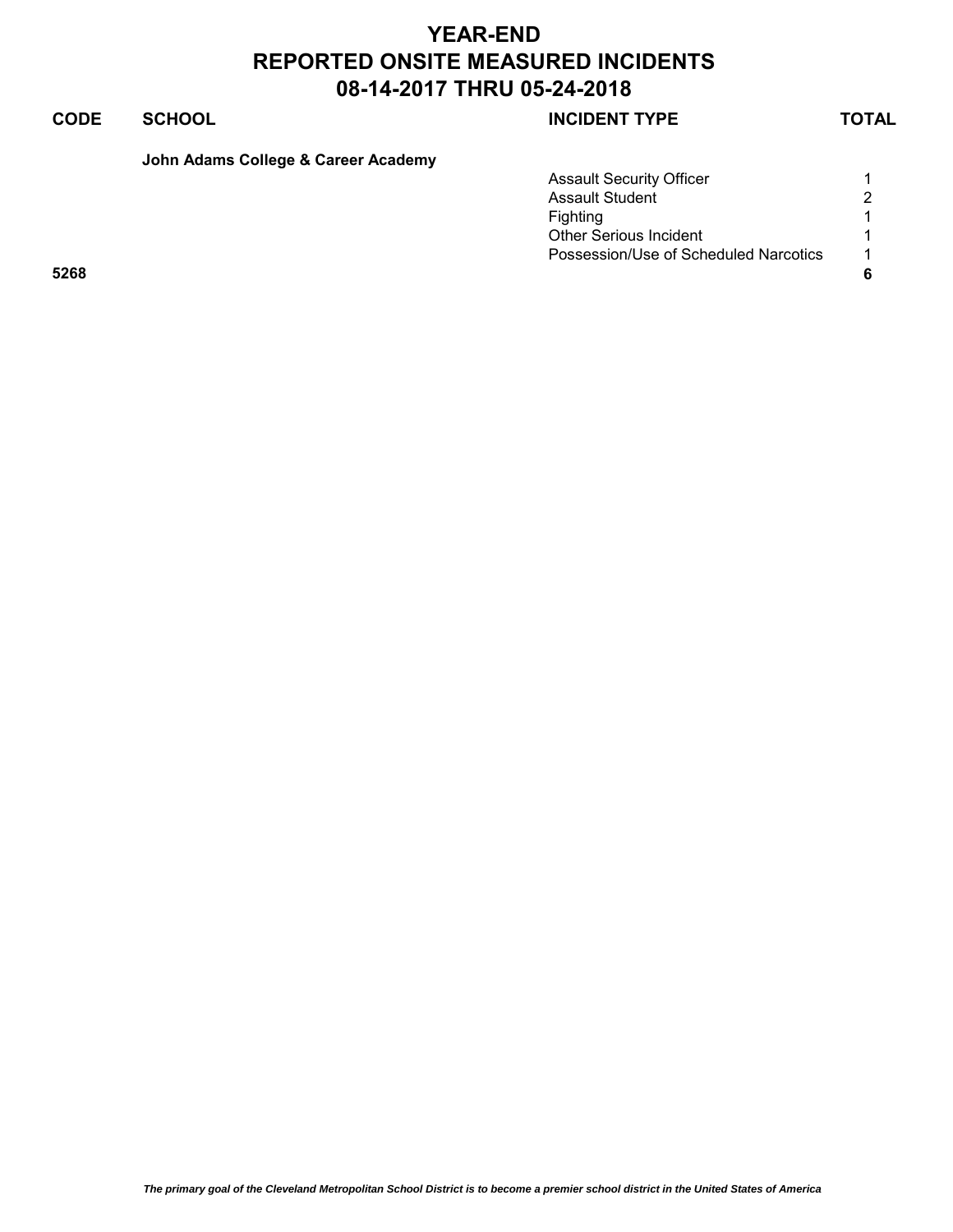### **CODE SCHOOL SCHOOL INCIDENT TYPE TOTAL**

### **John F Kennedy**

| ___  | Fighting<br>Theft of Private Property |            |
|------|---------------------------------------|------------|
| 5285 |                                       | $\sqrt{2}$ |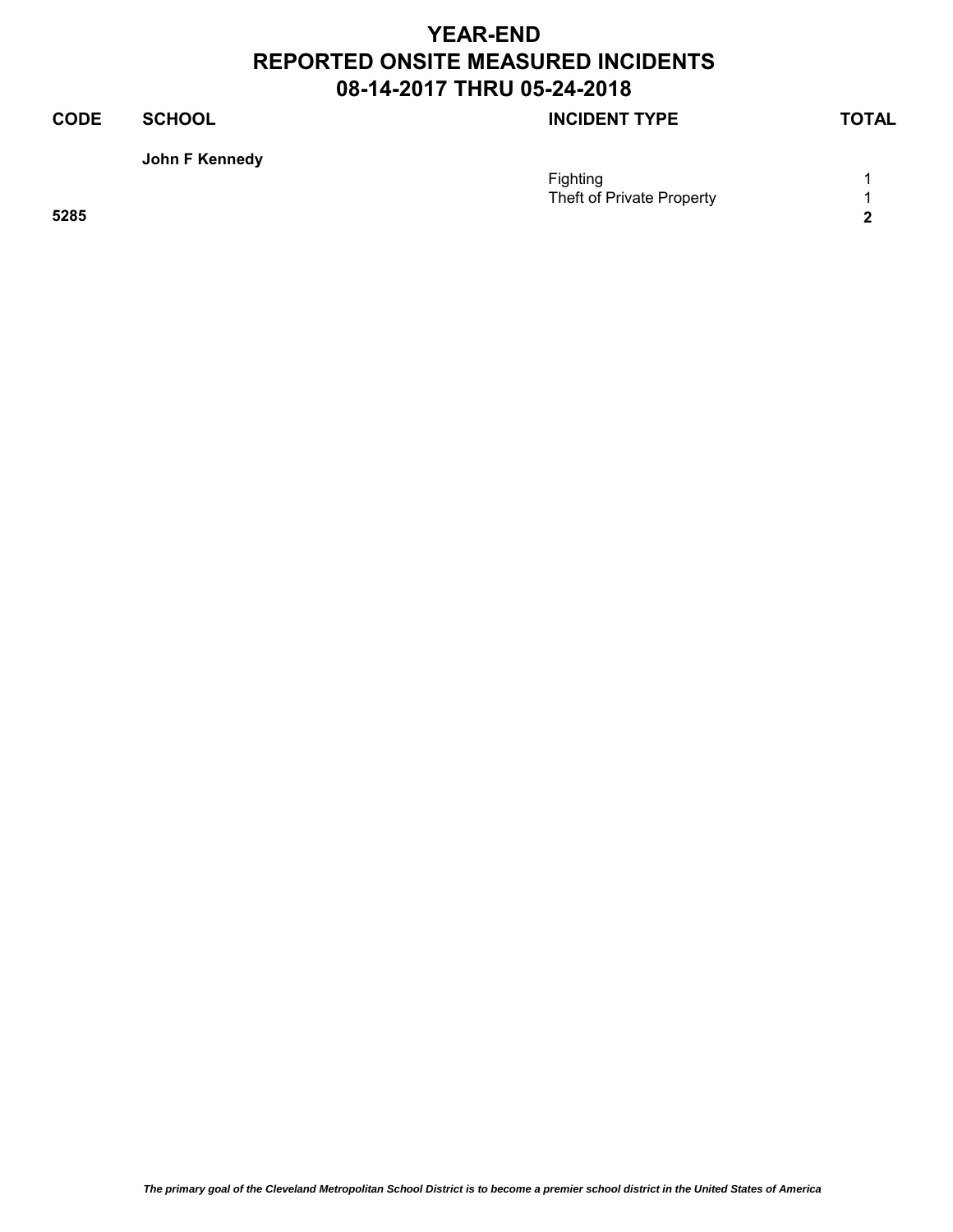## **CODE SCHOOL SCHOOL SCHOOL John Hay School**  Theft of CMSD Property 1 **5284 1**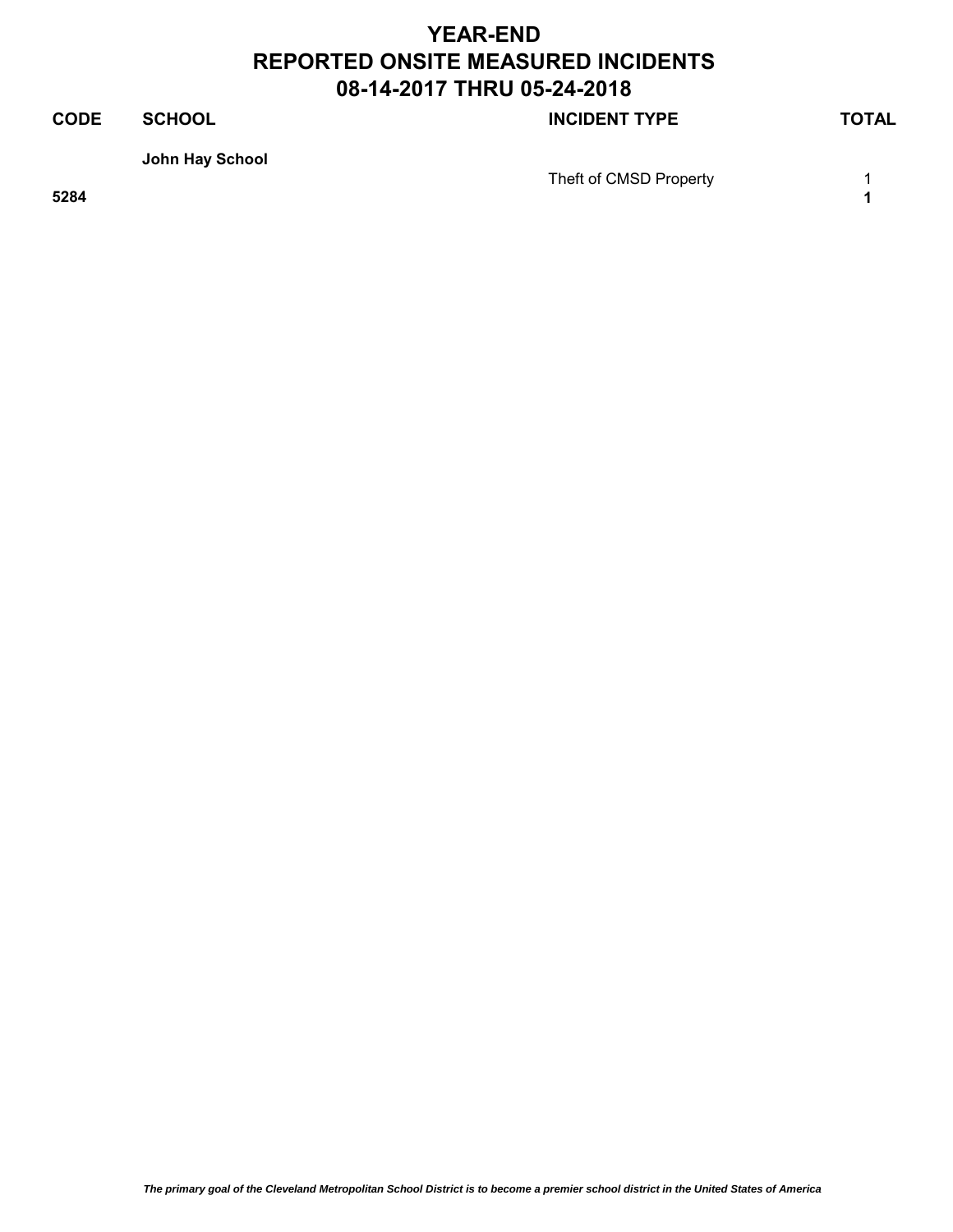### **CODE SCHOOL SCHOOL INCIDENT TYPE TOTAL**

**John Hay School of Architecture & Design**

| Assault Student               |   |
|-------------------------------|---|
| Possession of Other Dangerous |   |
| 5692                          | ◠ |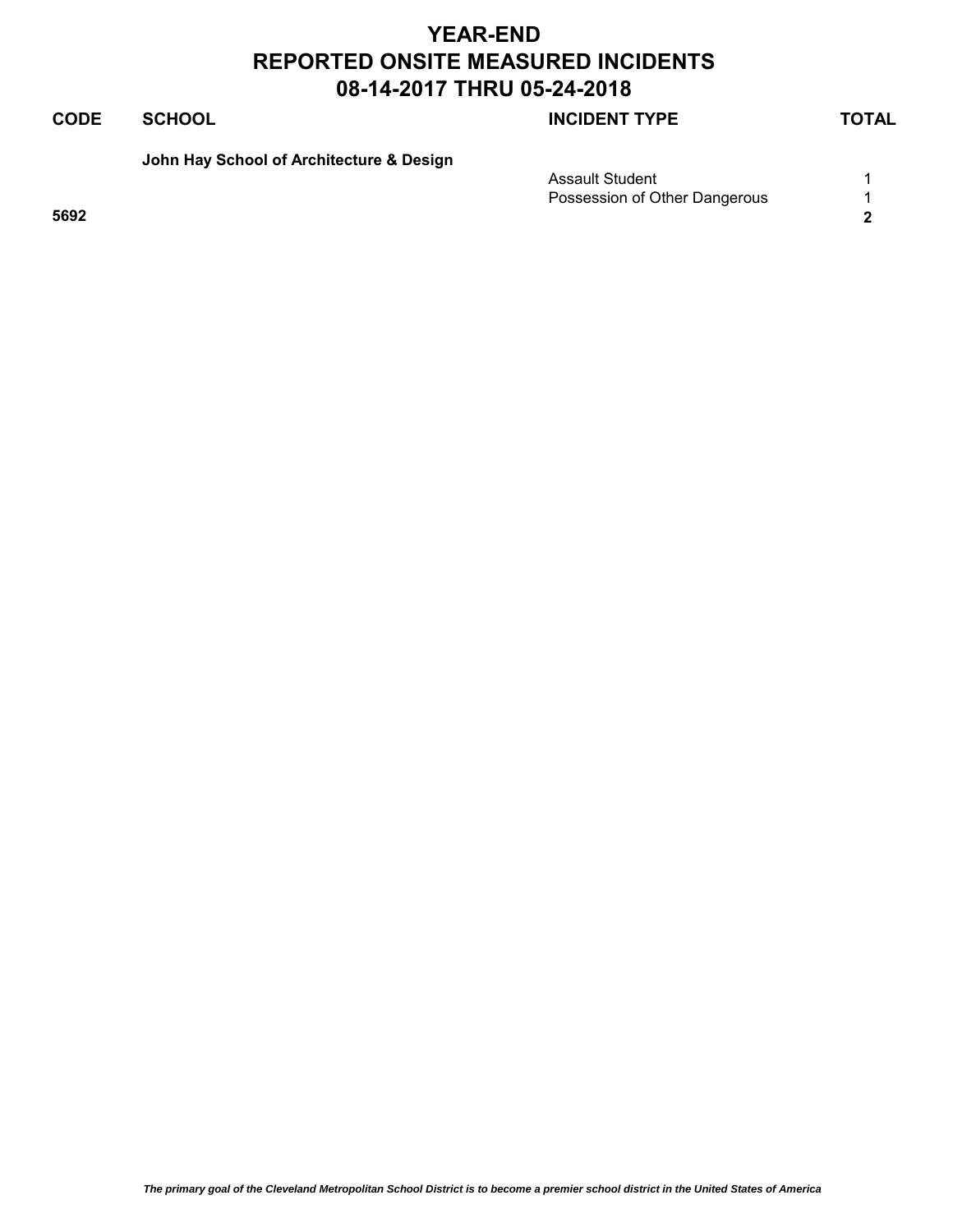### **CODE SCHOOL SCHOOL SCHOOL**

**John Hay School of Science & Medicine**

|      | Fiahtina                              |                |
|------|---------------------------------------|----------------|
|      | Gross Sexual Imposition               |                |
|      | Possession of Other Dangerous         | 3              |
|      | Possession/Use of Scheduled Narcotics | $\overline{A}$ |
| 5691 |                                       |                |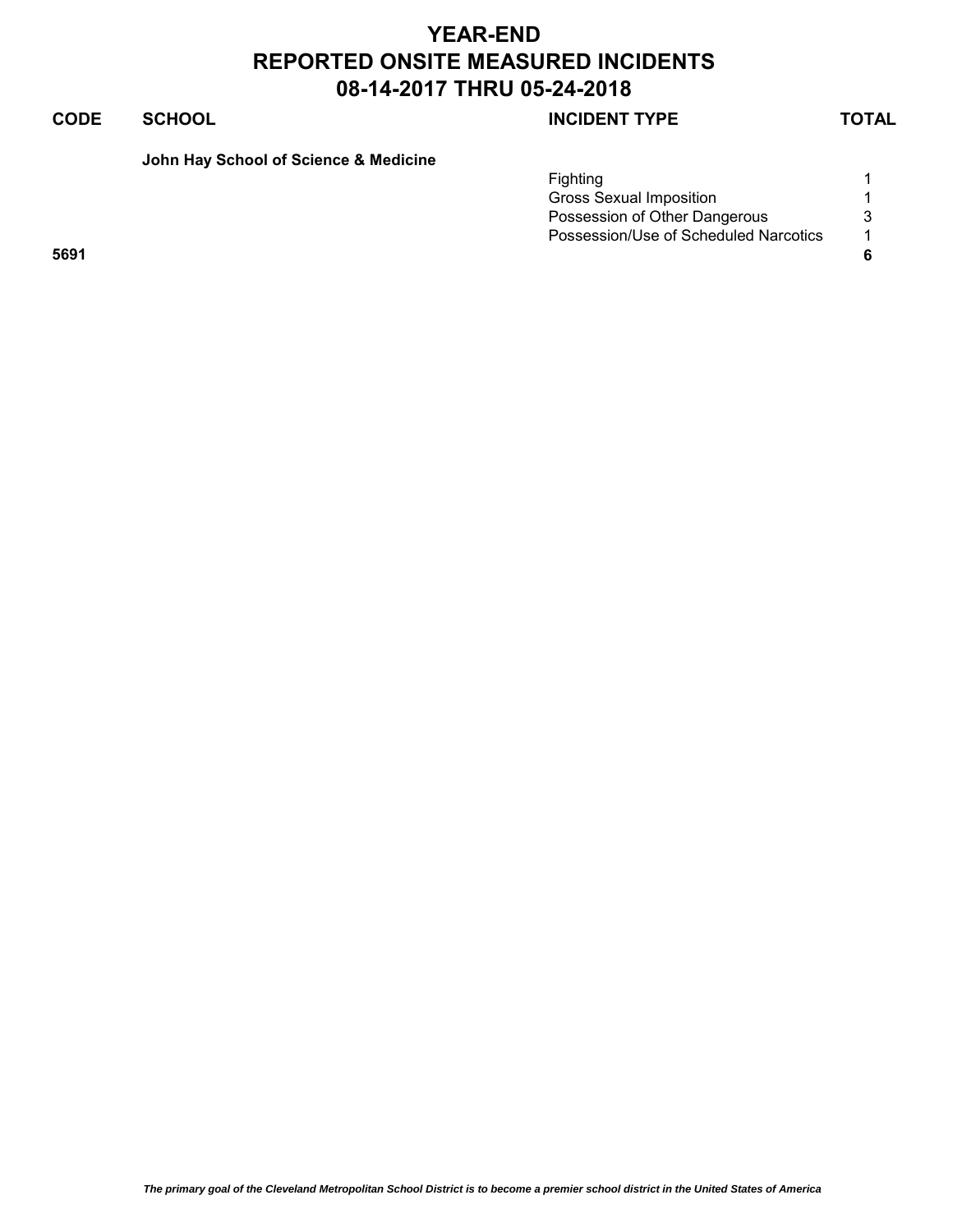### **CODE SCHOOL SCHOOL SCHOOL**

### **John Marshall School of Business**

|      | <b>Assault Staff (Adult)</b>          |    |
|------|---------------------------------------|----|
|      | <b>Assault Student</b>                | 2  |
|      | Fighting                              |    |
|      | Possession of Knife                   |    |
|      | Possession/Use of Scheduled Narcotics | -5 |
| 5300 |                                       | 10 |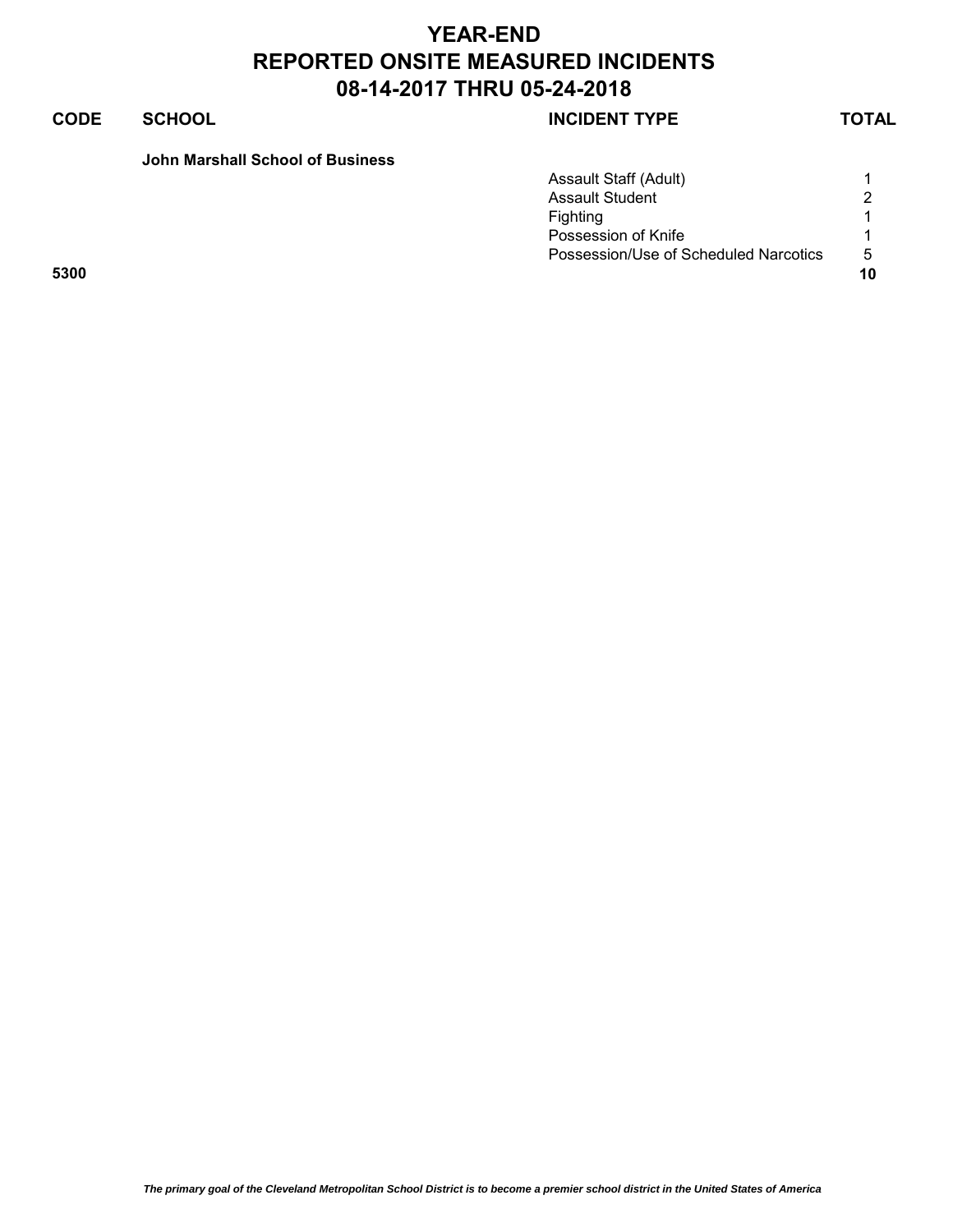### **CODE SCHOOL SCHOOL SCHOOL**

|      | Assault Staff (Adult)                 | $\overline{2}$ |
|------|---------------------------------------|----------------|
|      | <b>Assault Student</b>                |                |
|      | Assault Teacher                       | 2              |
|      | <b>Fighting</b>                       | 1.             |
|      | Menacing                              | $\mathbf 1$    |
|      | <b>Other Criminal Activity</b>        | 2              |
|      | <b>Other Serious Incident</b>         |                |
|      | Possession of Other Dangerous         |                |
|      | Possession/Use of Scheduled Narcotics |                |
|      | Theft of Private Property             | 2              |
| 5298 |                                       | 14             |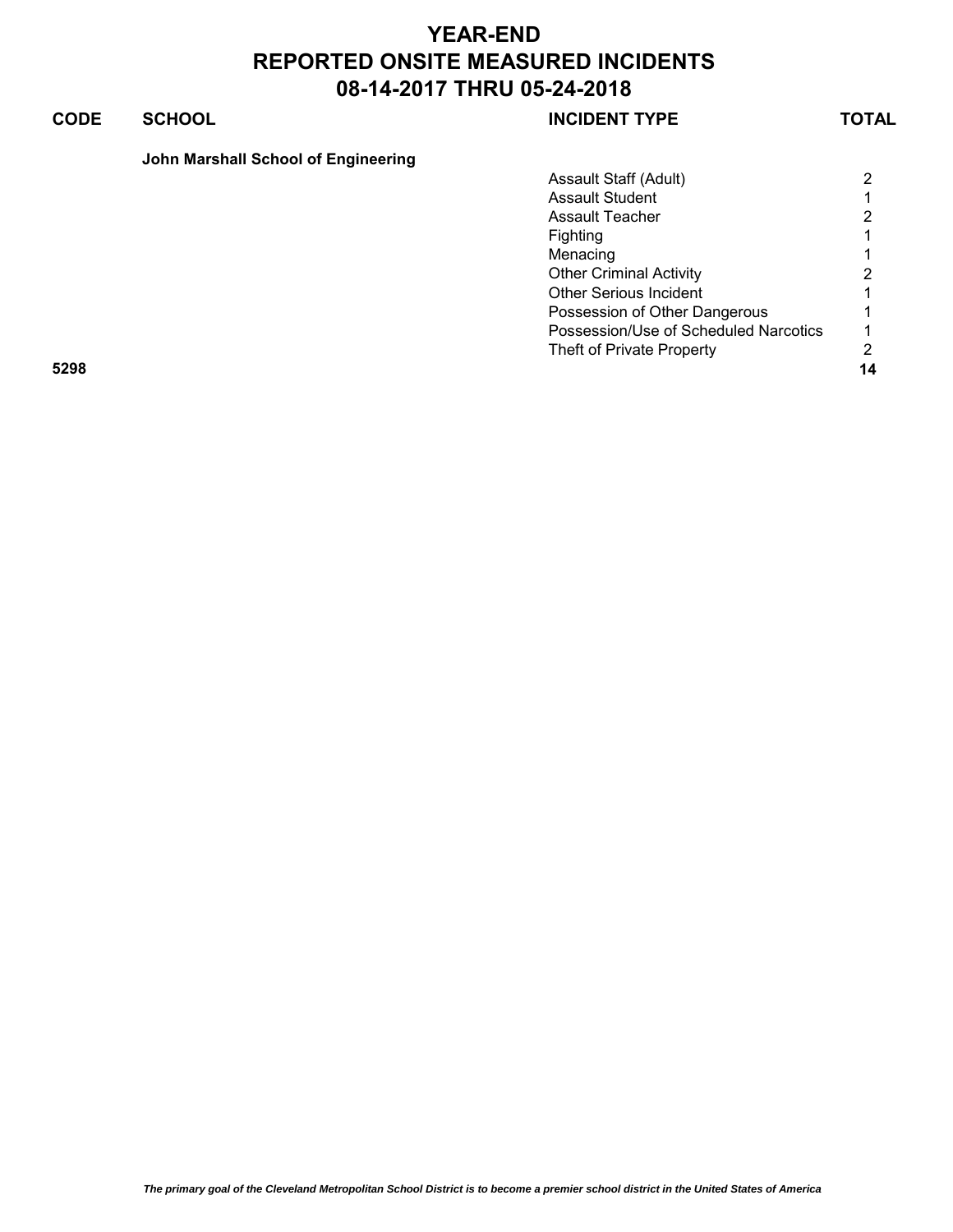### **CODE SCHOOL SCHOOL SCHOOL**

### **John Marshall School of Information**

|      | <b>Assault Student</b>          |   |
|------|---------------------------------|---|
|      | <b>Bullying</b>                 |   |
|      | Fighting                        | 3 |
|      | Sexual Imposition               |   |
|      | Theft of CMSD Computer Property |   |
| 5299 |                                 |   |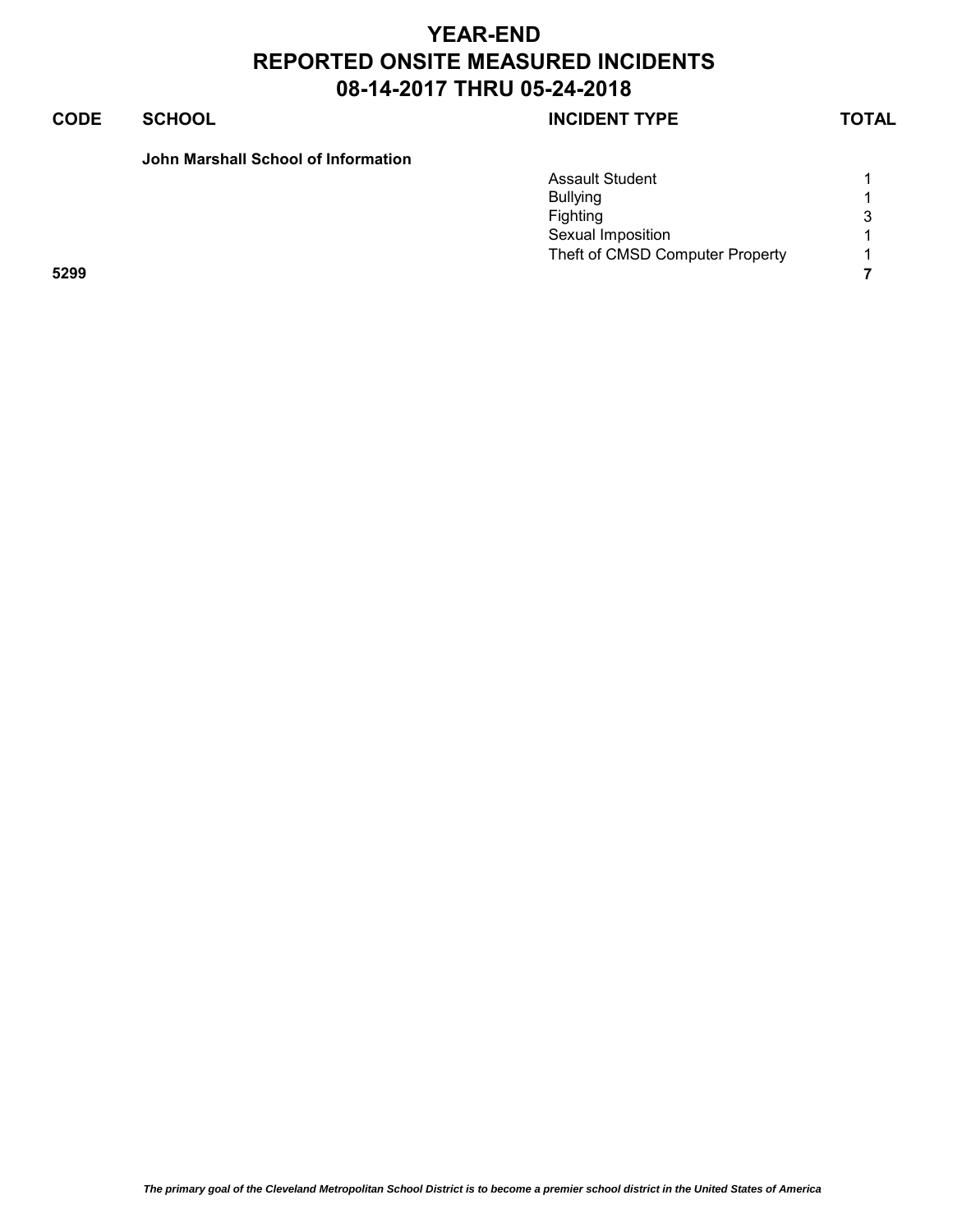### **CODE SCHOOL SCHOOL INCIDENT TYPE TOTAL**

| Joseph M Gallagher |                                 |              |
|--------------------|---------------------------------|--------------|
|                    | <b>Assault Security Officer</b> | 1.           |
|                    | <b>Assault Student</b>          | 19           |
|                    | <b>Bullying</b>                 | 2            |
|                    | Fighting                        | 4            |
|                    | <b>Other Serious Incident</b>   | 5            |
|                    | Possession of Knife             | $\mathbf 1$  |
|                    | Sexual Harassment               | 1.           |
|                    | Sexual Imposition               | 1.           |
|                    | Vandalism School Property       | $\mathbf{1}$ |
| 4279               |                                 | 35           |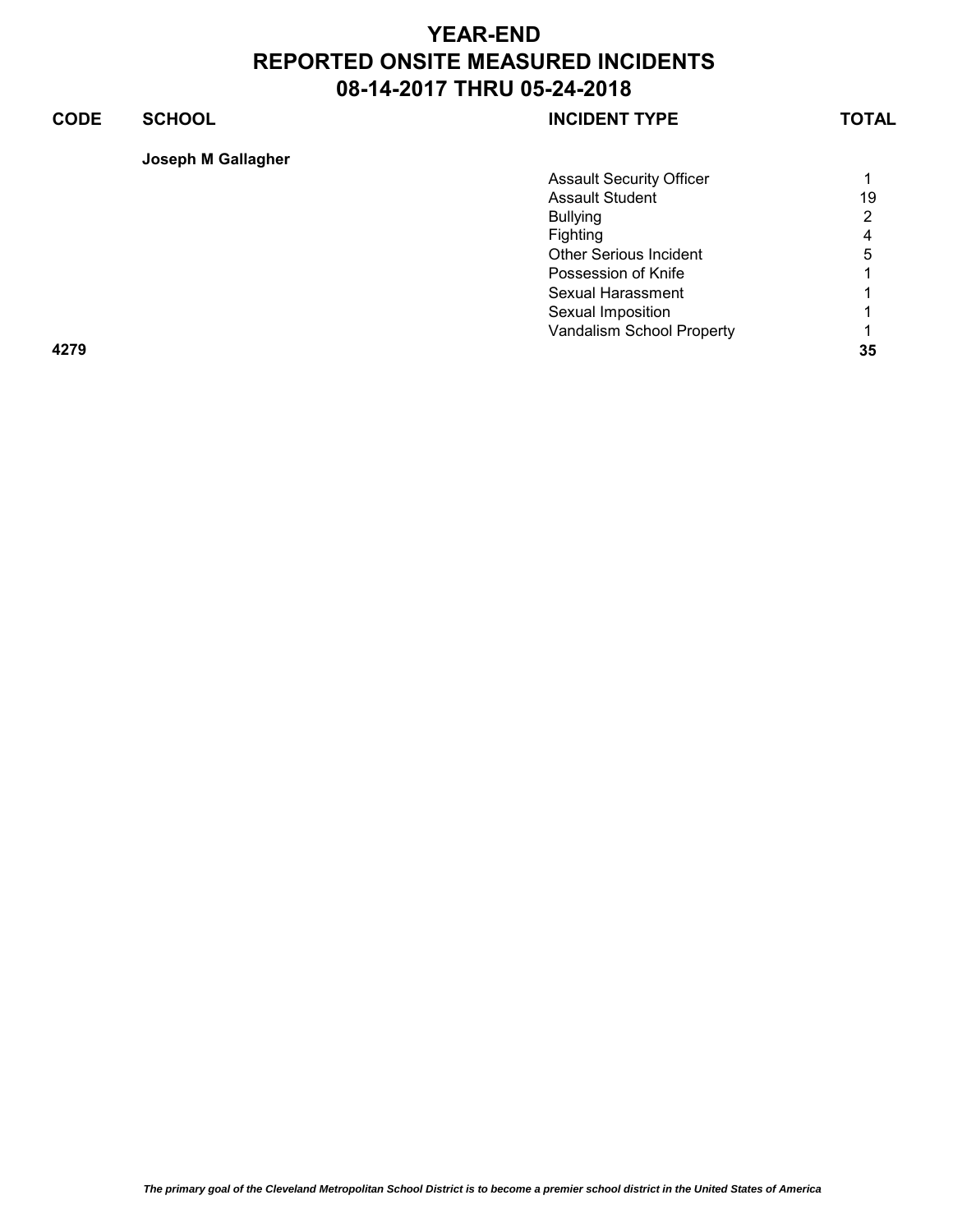|  |  |  |  | Kenneth W Clement Boys' Leadership |
|--|--|--|--|------------------------------------|
|--|--|--|--|------------------------------------|

|      | <b>Assault Security Officer</b>       |                |
|------|---------------------------------------|----------------|
|      | <b>Assault Student</b>                | 2              |
|      | Assault Teacher                       |                |
|      | Fighting                              | 5              |
|      | <b>Other Serious Incident</b>         |                |
|      | Possession/Use of Scheduled Narcotics | $\overline{ }$ |
| 6297 |                                       | 11             |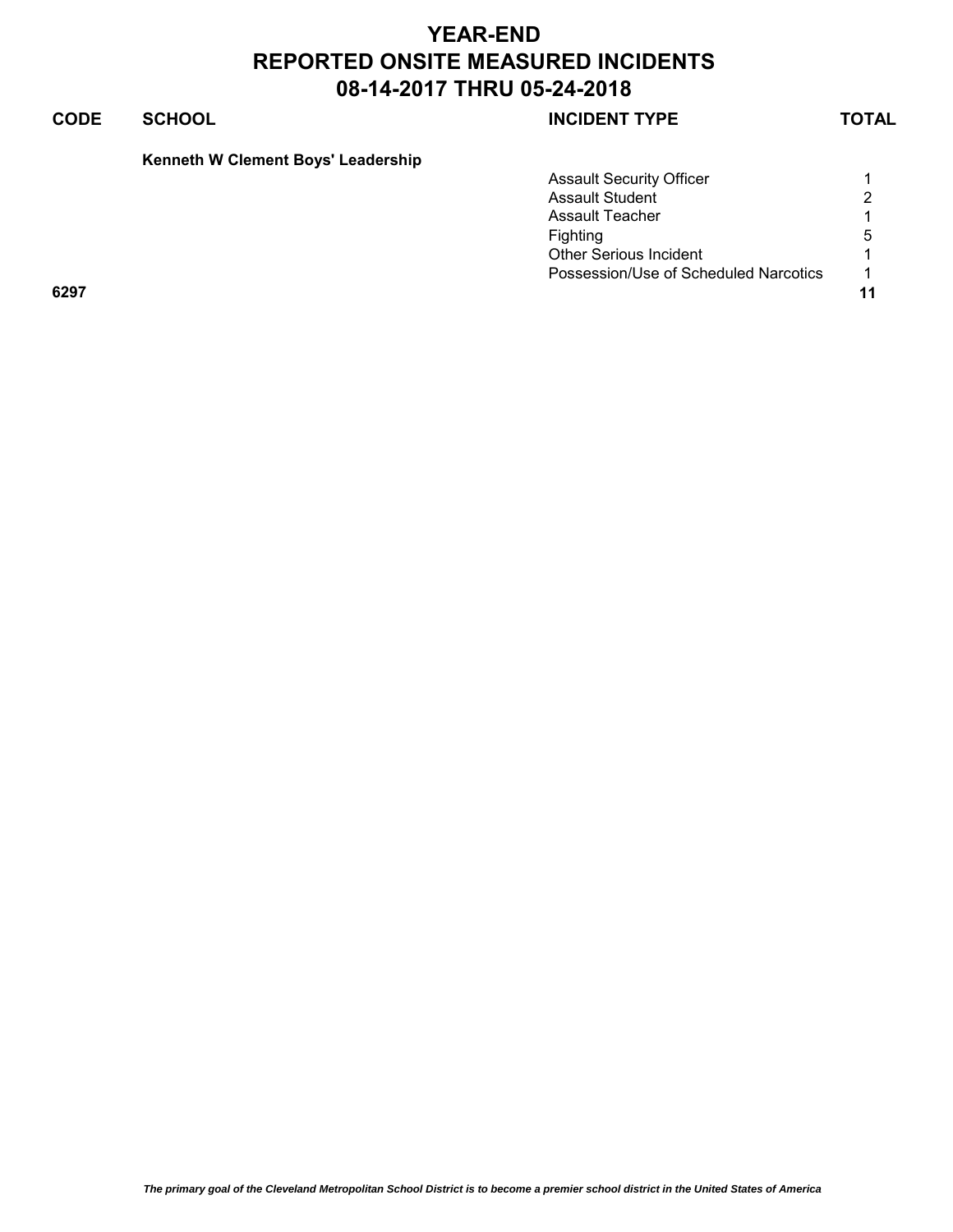|      | <b>Lincoln-West</b> |                                       |    |
|------|---------------------|---------------------------------------|----|
|      |                     | <b>Assault Student</b>                |    |
|      |                     | Auto Theft                            |    |
|      |                     | Fighting                              | h. |
|      |                     | <b>Other Criminal Activity</b>        |    |
|      |                     | Possession of Other Dangerous         |    |
|      |                     | Possession/Use of Alcohol             |    |
|      |                     | Possession/Use of Scheduled Narcotics |    |
|      |                     | Theft of Private property             |    |
|      |                     | Vandalism Private Property            |    |
| 5330 |                     |                                       | 15 |
|      |                     |                                       |    |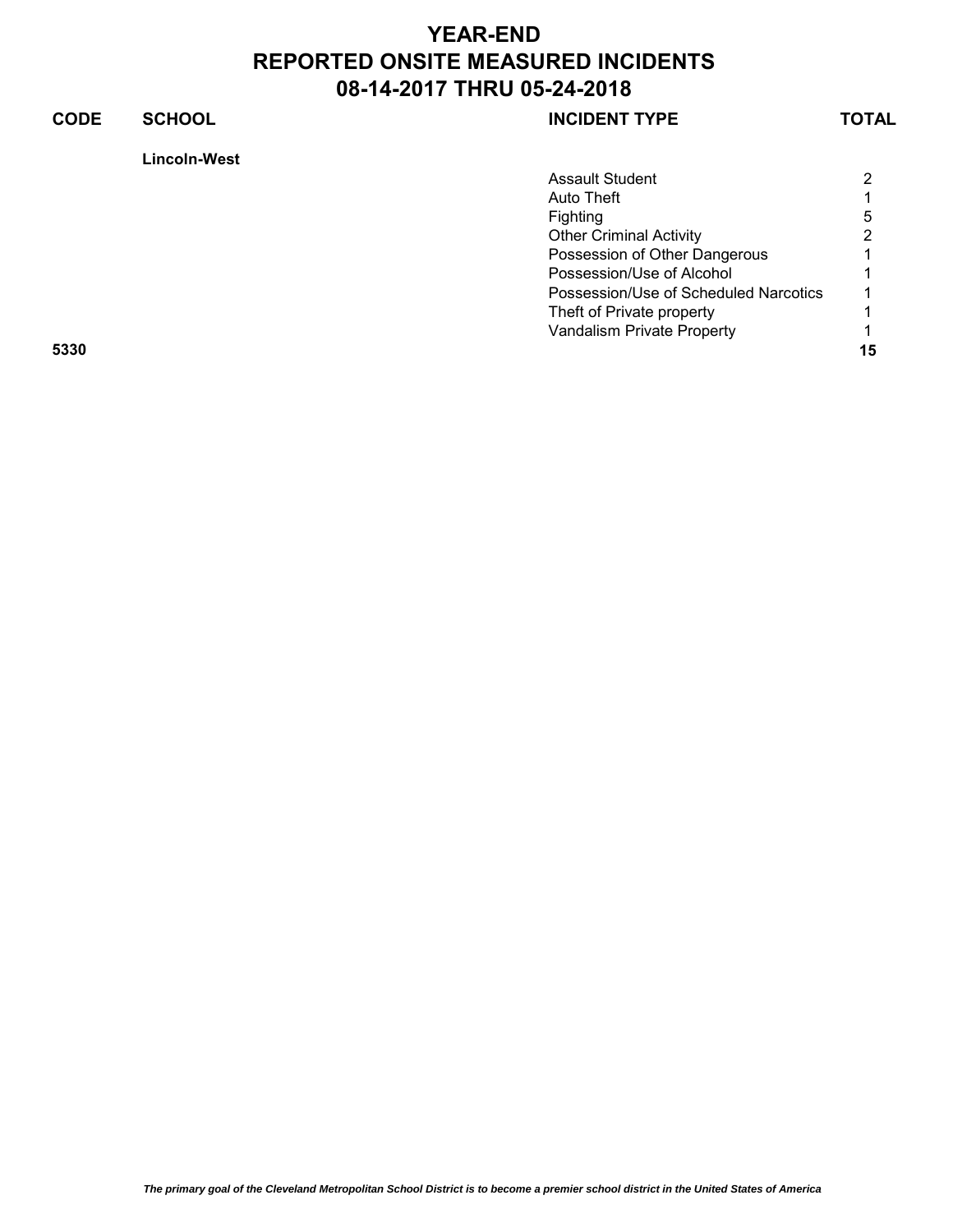|      | Assault Staff (Adult)                | 2  |
|------|--------------------------------------|----|
|      | <b>Assault Student</b>               | 2  |
|      | Fighting                             | 2  |
|      | Menacing                             | 2  |
|      | <b>Other Serious Incident</b>        | 4  |
|      | Possession of Knife                  | 3  |
|      | Possession of Other Dangerous Weapor | 3  |
|      | Sexual Imposition                    | 3  |
|      | Vandalism School Property            | 2  |
| 6333 |                                      | 23 |
|      |                                      |    |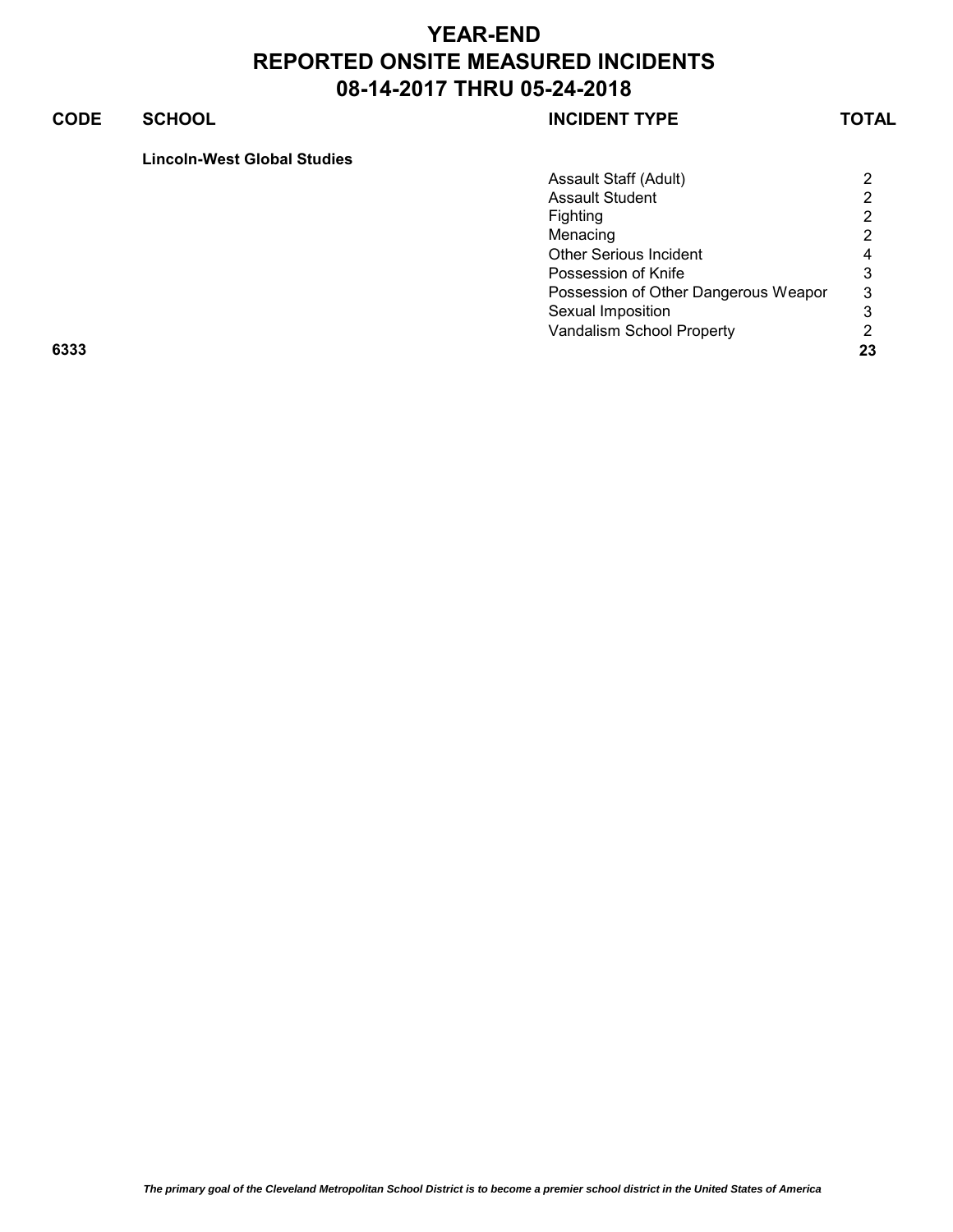|      | <b>Assault CMSD Police Officer</b>   |                |
|------|--------------------------------------|----------------|
|      | Assault Staff (Adult)                | $\overline{2}$ |
|      | <b>Assault Student</b>               | 4              |
|      | Assault Teacher                      | 1.             |
|      | <b>Fighting</b>                      |                |
|      | <b>Other Serious Incident</b>        |                |
|      | Possession of Other Dangerous Weapor | 1.             |
|      | Sexual Imposition                    | 2              |
|      | Theft of CMSD Property               |                |
|      | Theft of Private Property            |                |
|      | Vandalism School Property            | 3              |
| 6334 |                                      | 24             |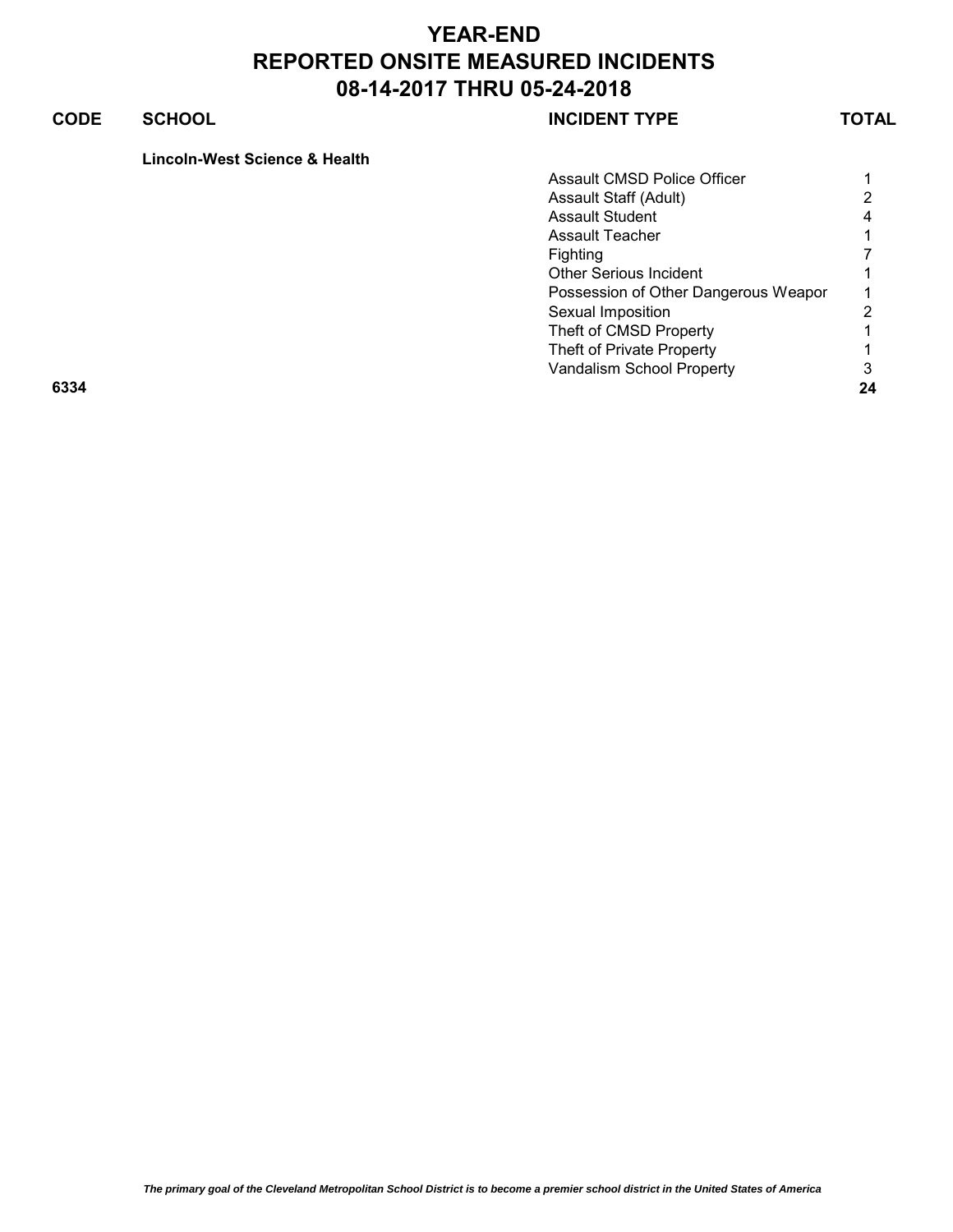| <b>CODE</b> | <b>SCHOOL</b>        | <b>INCIDENT TYPE</b>     | <b>TOTAL</b> |
|-------------|----------------------|--------------------------|--------------|
|             | <b>Louis Agassiz</b> |                          |              |
|             |                      | Assault Staff (Adult)    |              |
|             |                      | <b>Assault Student</b>   | 5            |
|             |                      | <b>Assault Teacher</b>   | 4            |
|             |                      | <b>Bullying</b>          | 3            |
|             |                      | Menacing                 | 2            |
|             |                      | <b>Sexual Harassment</b> |              |
| 3338        |                      |                          | 16           |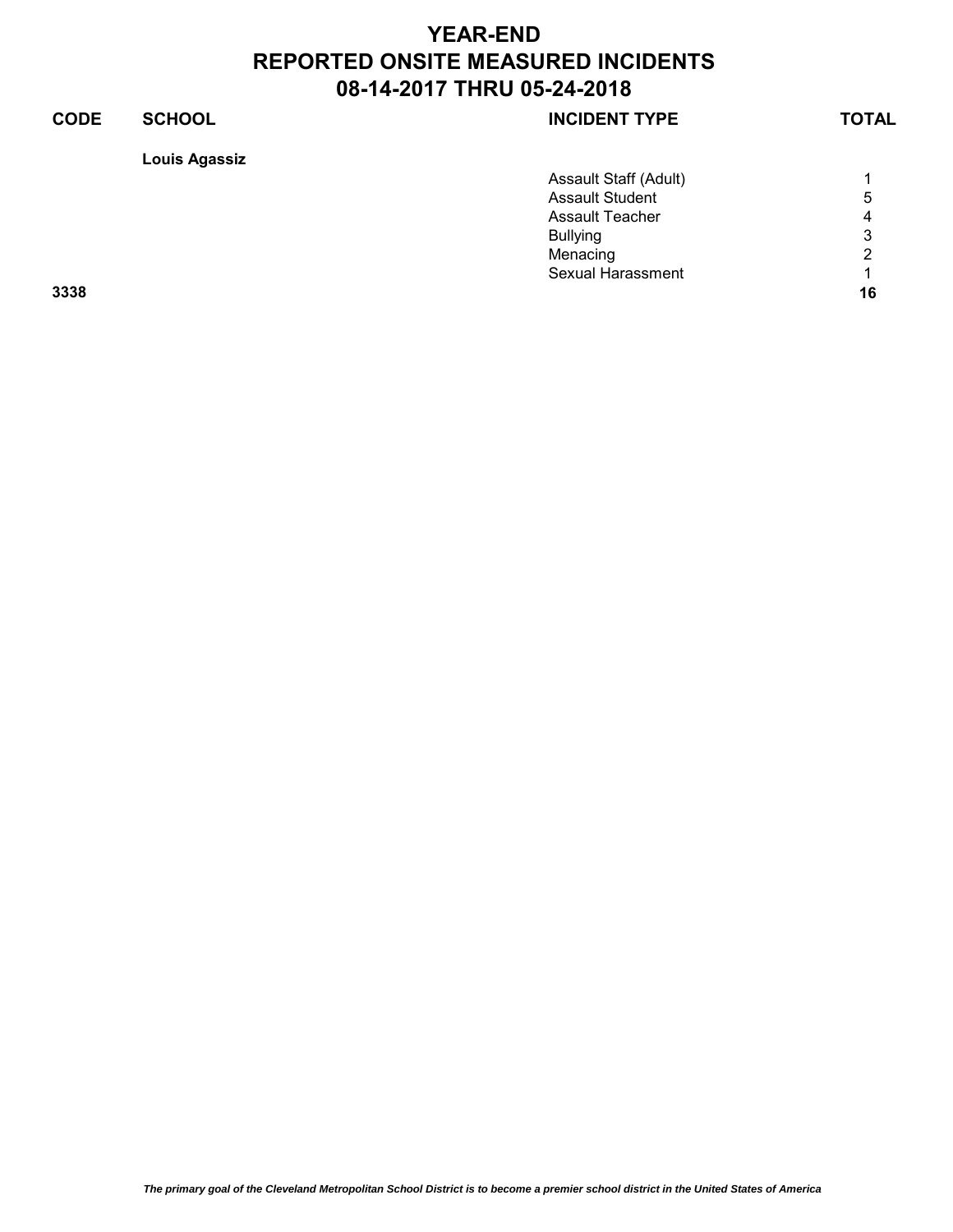# **CODE SCHOOL SCHOOL INCIDENT TYPE TOTAL Louisa May Alcott**

|      | <b>Assault Security Officer</b> |        |
|------|---------------------------------|--------|
|      | <b>Assault Student</b>          |        |
|      | Sexual Imposition               | $\sim$ |
| 3340 |                                 |        |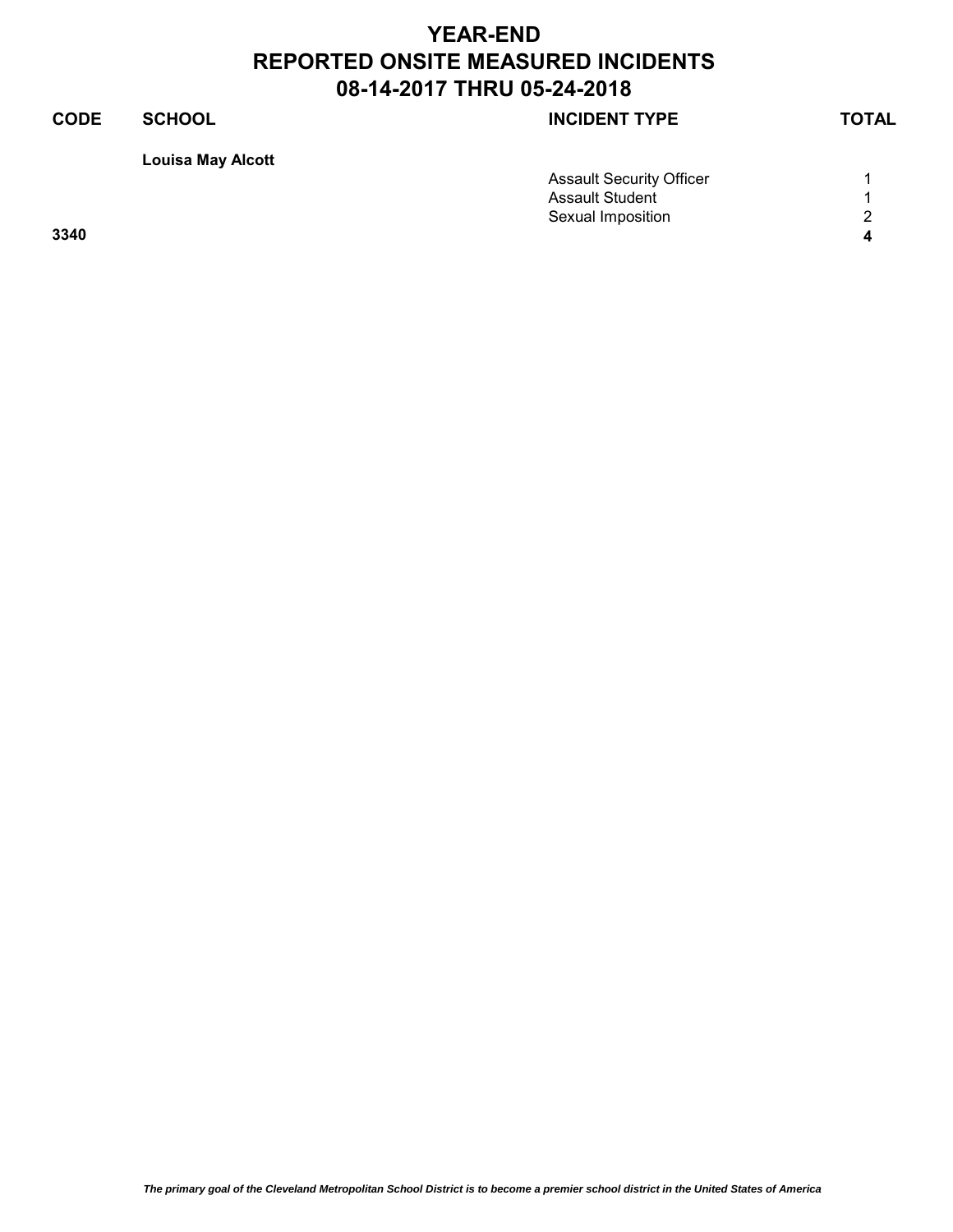| Luis Munoz Marin / Lincoln |  |  |
|----------------------------|--|--|
|----------------------------|--|--|

| $\overline{2}$ |
|----------------|
| 6              |
| 3              |
| 1.             |
| 1.             |
|                |
| 2              |
|                |
| 2              |
|                |
|                |
| 27             |
|                |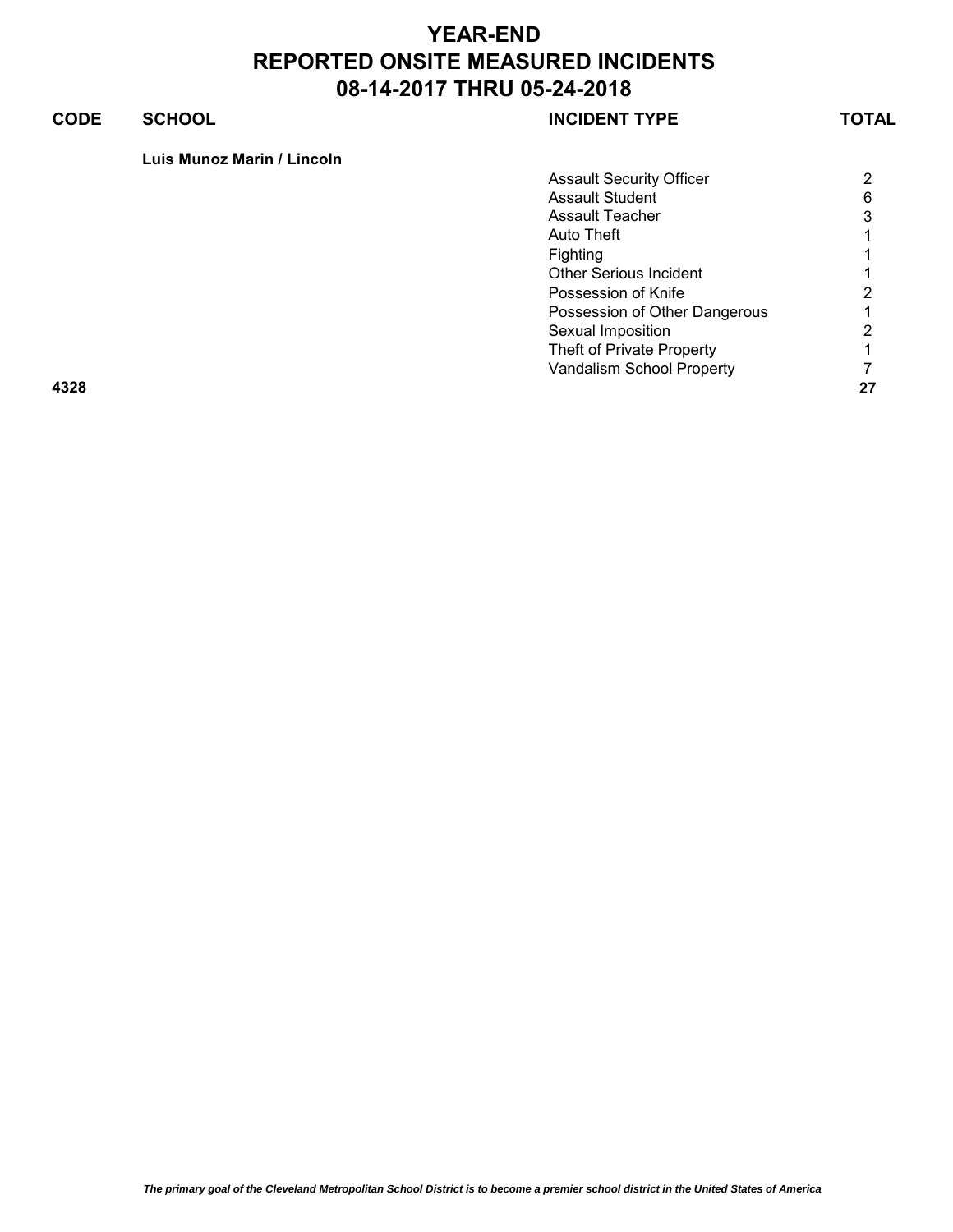## **CODE SCHOOL SCHOOL SCHOOL Marion C Seltzer** Assault Security Officer **1** 1 Assault Staff (Adult) 2<br>Assault Student 7 Assault Student

Assault Teacher 1 1 Fighting 3 Other Serious Incident 4 Possession of Other Dangerous 1 Possession/Use of Scheduled Narcotics 1 Sexual Harassment 3 Sexual Imposition 1 **3353 24**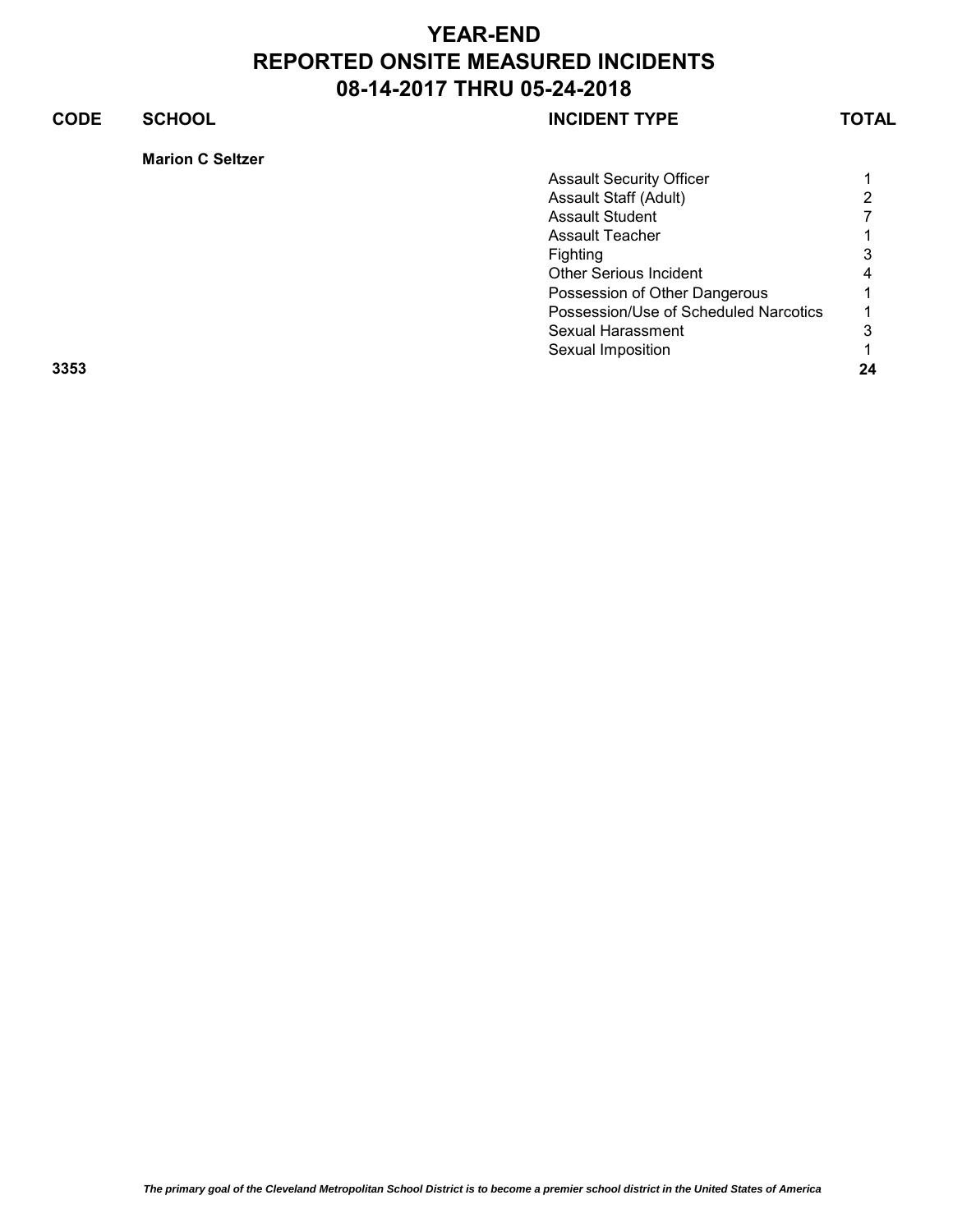| <b>Marion-Sterling</b> |  |
|------------------------|--|
|                        |  |

|      | <b>Assault Staff (Adult)</b>   |  |
|------|--------------------------------|--|
|      | <b>Assault Student</b>         |  |
|      | <b>Gross Sexual Imposition</b> |  |
|      | <b>Other Serious Incident</b>  |  |
|      | Sexual Imposition              |  |
| 3354 |                                |  |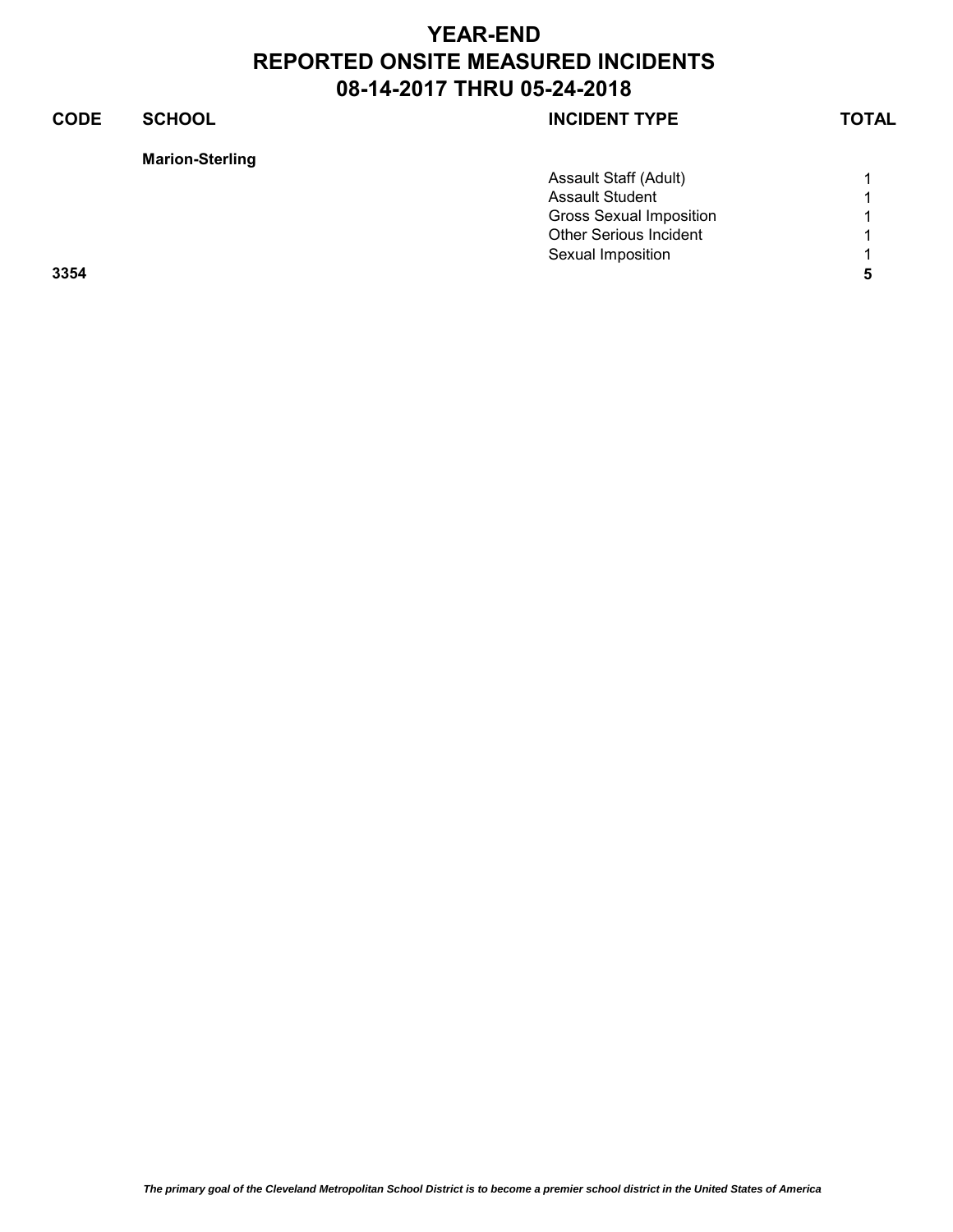### **CODE SCHOOL SCHOOL SCHOOL**

| <b>Martin Luther King Jr-High</b> |  |
|-----------------------------------|--|
|                                   |  |
|                                   |  |

| <b>Assault Security Officer</b><br><b>Assault Student</b><br><b>Assault Teacher</b><br><b>Breaking and Entering</b><br><b>Criminal Trespassing</b> | 4<br>1.<br>$\overline{2}$ |
|----------------------------------------------------------------------------------------------------------------------------------------------------|---------------------------|
|                                                                                                                                                    |                           |
|                                                                                                                                                    |                           |
|                                                                                                                                                    |                           |
|                                                                                                                                                    |                           |
|                                                                                                                                                    |                           |
| Fighting                                                                                                                                           | 9                         |
| <b>Other Criminal Activity</b>                                                                                                                     | 1.                        |
| <b>Other Serious Incident</b>                                                                                                                      |                           |
| Possession of Knife                                                                                                                                | 4                         |
| Possession of Other Dangerous                                                                                                                      | 3                         |
| Possession/Use of Scheduled Narcotics                                                                                                              | 2                         |
| Theft of Private Property                                                                                                                          |                           |
| 6804                                                                                                                                               | 30                        |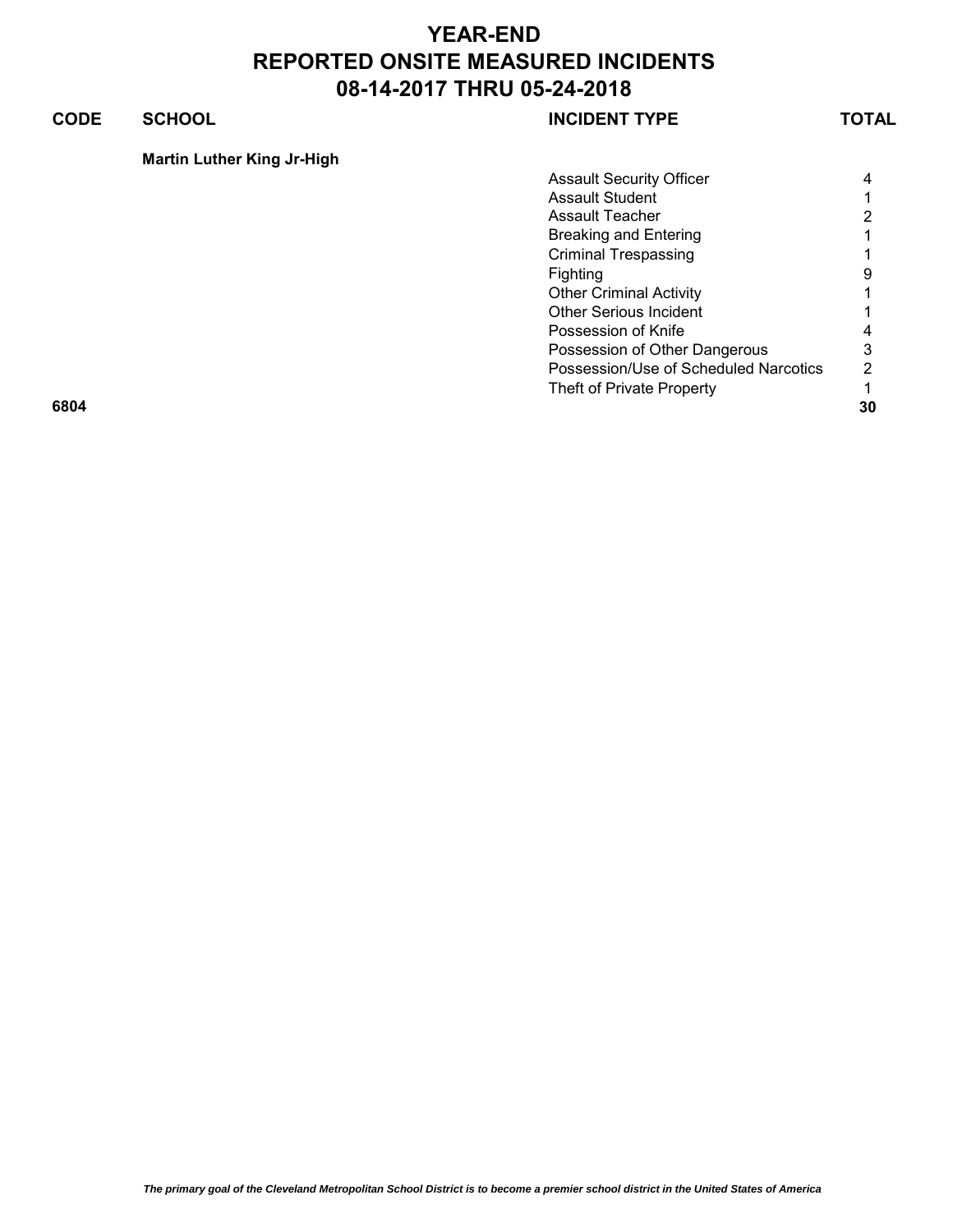| <b>CODE</b> | <b>SCHOOL</b>        | <b>INCIDENT TYPE</b>                  | TOTAL |
|-------------|----------------------|---------------------------------------|-------|
|             | <b>Mary B Martin</b> |                                       |       |
|             |                      | <b>Assault Security Officer</b>       |       |
|             |                      | Assault Staff (Adult)                 |       |
|             |                      | <b>Assault Student</b>                |       |
|             |                      | Assault Teacher                       | 3     |
|             |                      | Fighting                              | ົ     |
|             |                      | <b>Other Serious Incident</b>         | ົ     |
|             |                      | Possession of Other Dangerous         |       |
|             |                      | Possession/Use of Scheduled Narcotics |       |
|             |                      | Sexual Harassment                     |       |
| 4347        |                      |                                       | 20    |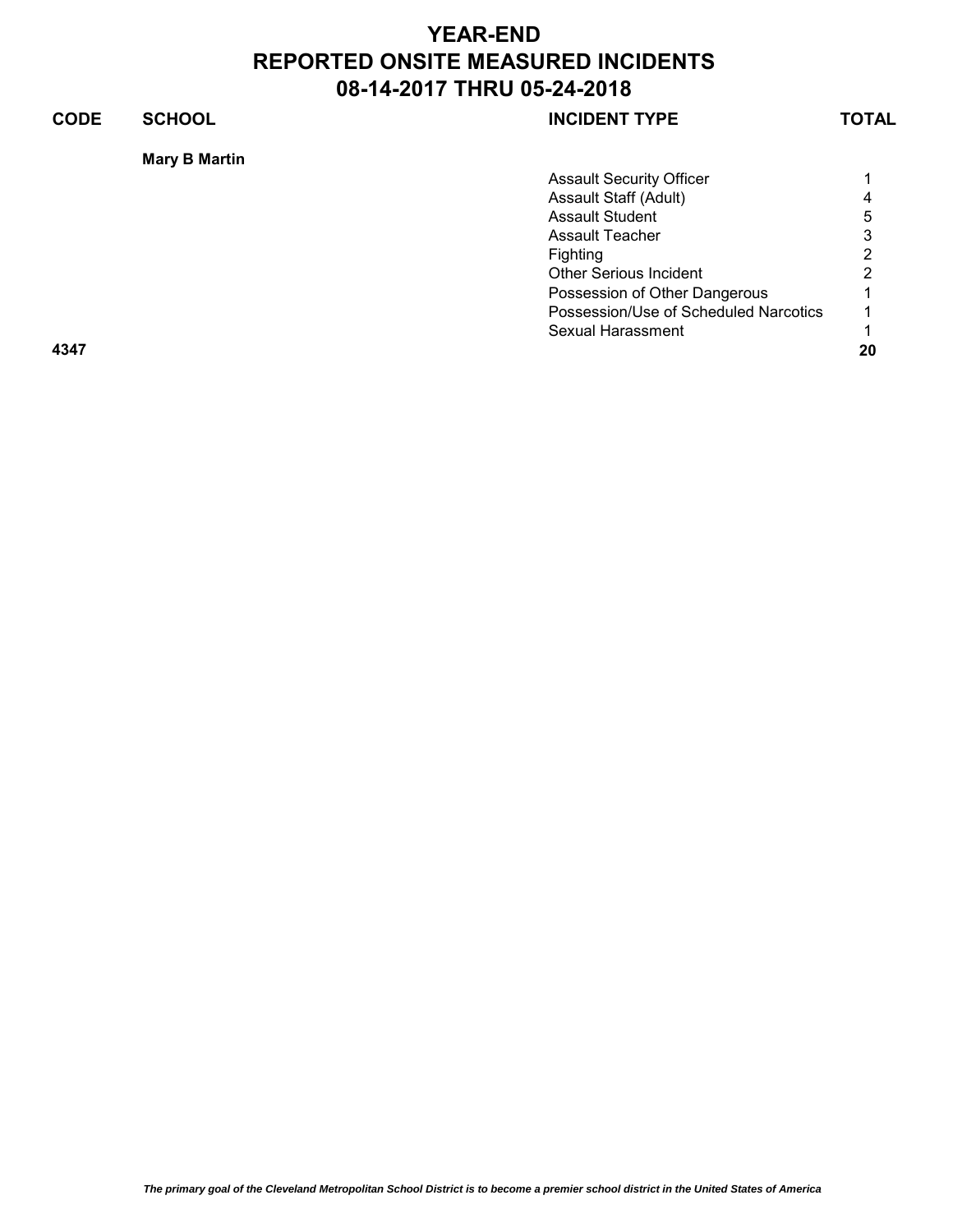| <b>CODE</b> | <b>SCHOOL</b>         | <b>INCIDENT TYPE</b>          | <b>TOTAL</b> |
|-------------|-----------------------|-------------------------------|--------------|
|             | <b>Mary M Bethune</b> |                               |              |
|             |                       | Assault Staff (Adult)         |              |
|             |                       | <b>Assault Student</b>        | ⌒            |
|             |                       | Assault Teacher               | っ            |
|             |                       | <b>Breaking and Entering</b>  | ⌒            |
|             |                       | <b>Criminal Trespassing</b>   |              |
|             |                       | Fighting                      |              |
|             |                       | <b>Other Serious Incident</b> |              |
|             |                       | Possession of Knife           |              |
|             |                       | Public Indecency              |              |
|             |                       | Sexual Imposition             |              |
|             |                       |                               |              |

**3350 14**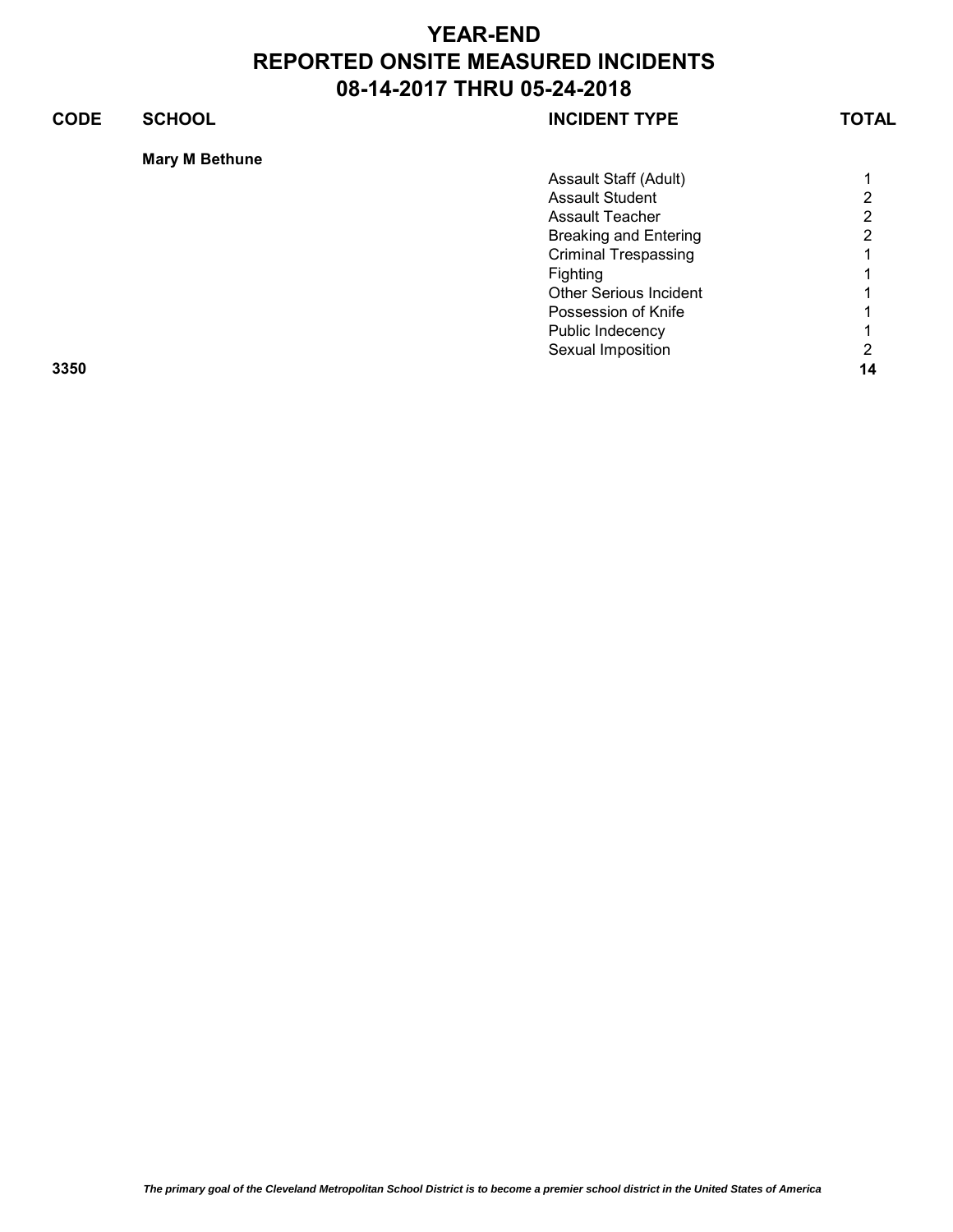### **CODE SCHOOL SCHOOL SCHOOL**

|      | <b>Assault Security Officer</b>       |                |
|------|---------------------------------------|----------------|
|      | <b>Assault Student</b>                | 4              |
|      | Auto Theft                            |                |
|      | <b>Fighting</b>                       | 3              |
|      | Menacing                              | 1.             |
|      | <b>Other Serious Incident</b>         | 3              |
|      | Possession of Knife                   |                |
|      | Possession/Use of Alcohol             |                |
|      | Possession/Use of Scheduled Narcotics | 3              |
|      | Sexual Harassment                     |                |
|      | Sexual Imposition                     | $\overline{2}$ |
|      | Theft of Private Property             | 2              |
| 6349 |                                       | 23             |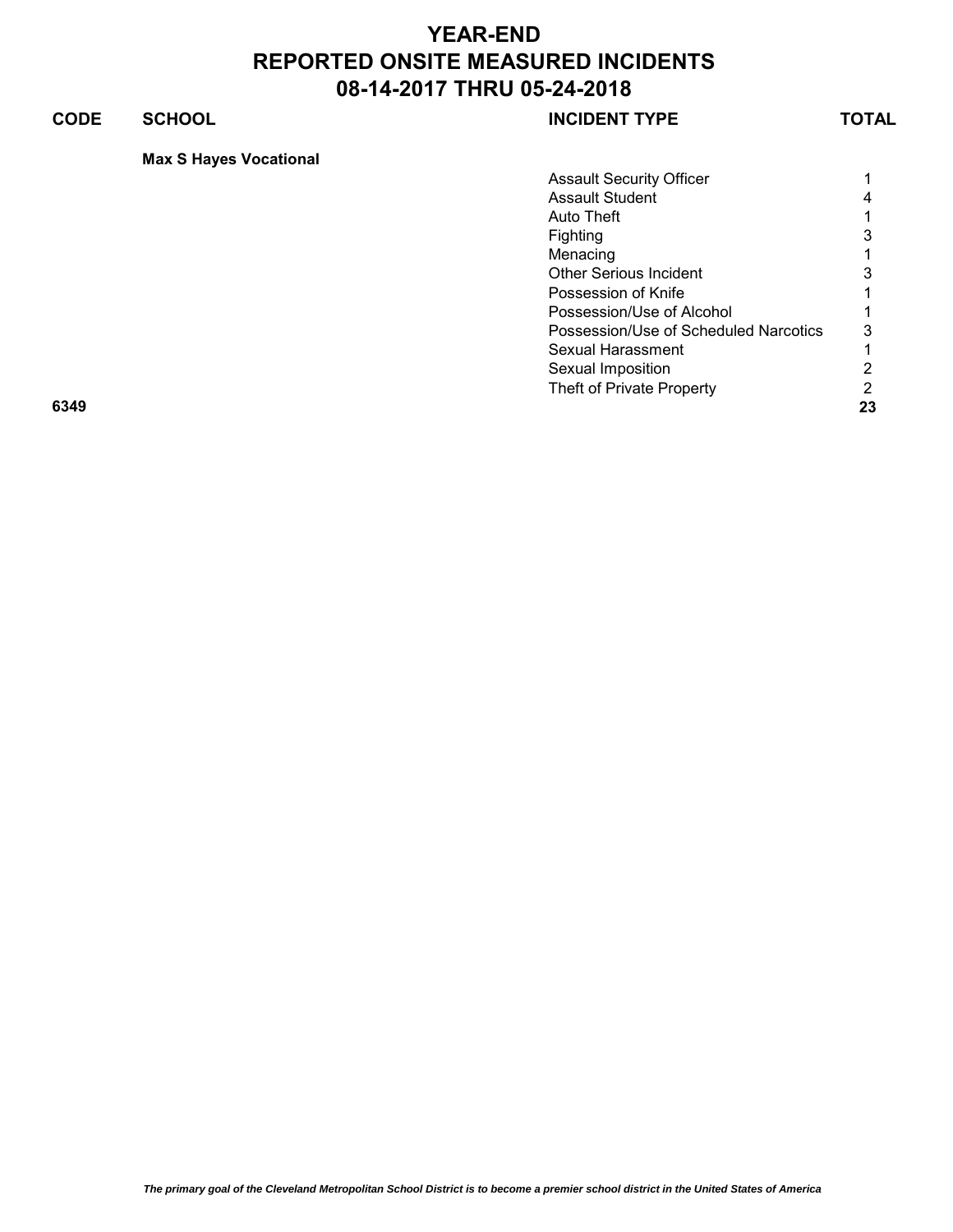| <b>CODE</b> | <b>SCHOOL</b>   | <b>INCIDENT TYPE</b>                  | TOTAL |
|-------------|-----------------|---------------------------------------|-------|
|             | <b>Memorial</b> |                                       |       |
|             |                 | <b>Assault Security Officer</b>       |       |
|             |                 | <b>Assault Student</b>                |       |
|             |                 | <b>Assault Teacher</b>                |       |
|             |                 | <b>Fighting</b>                       | ົ     |
|             |                 | Menacing                              |       |
|             |                 | <b>Other Serious Incident</b>         |       |
|             |                 | Possession of Other Dangerous         | റ     |
|             |                 | Possession/Use of Scheduled Narcotics |       |
|             |                 | Sexual Imposition                     | っ     |
|             |                 | Vandalism School Property             | ◠     |
| 3027        |                 |                                       | 21    |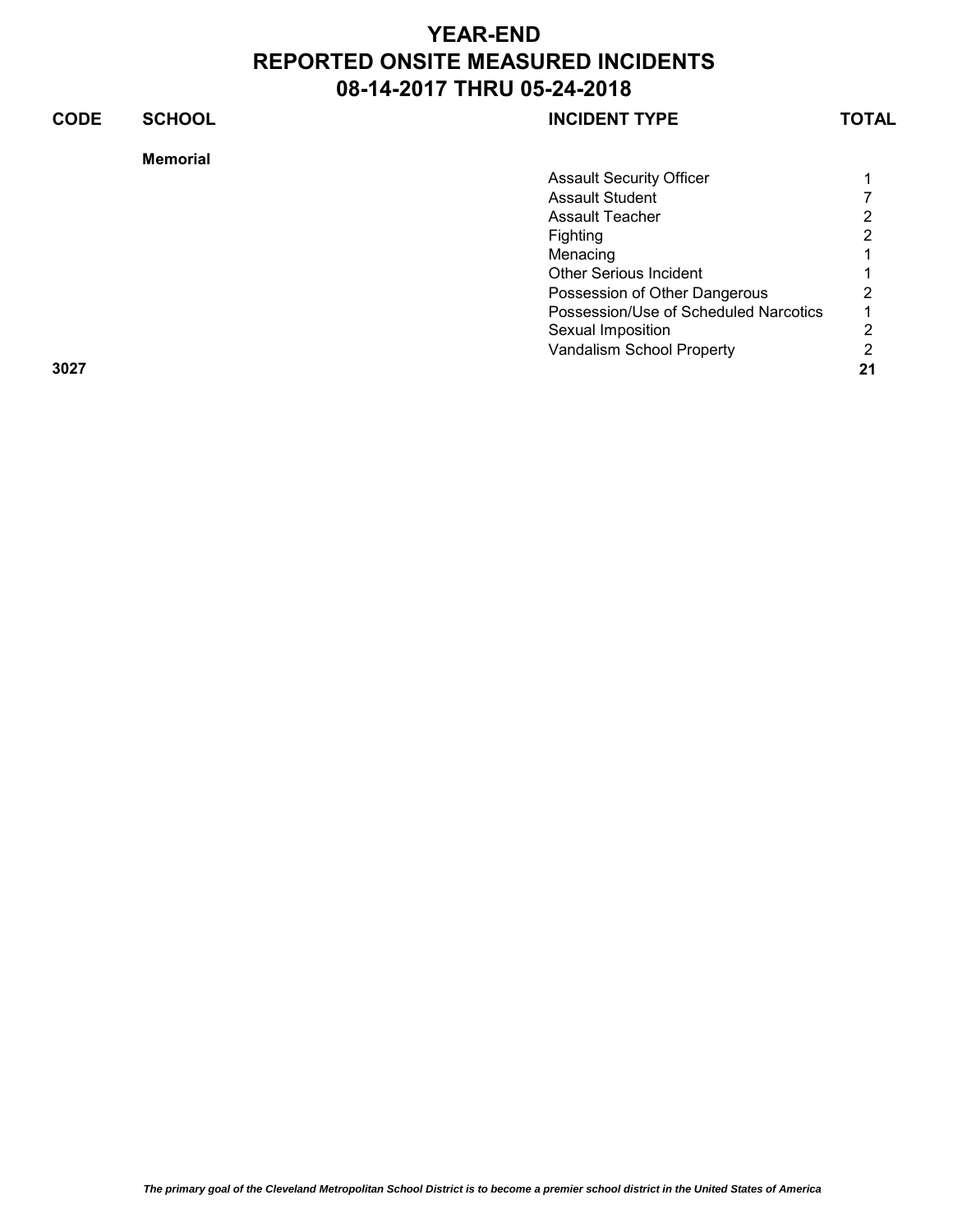### **CODE SCHOOL SCHOOL SCHOOL**

**MC2STEM @ Cleveland State University**

|      | <b>Assault Student</b>                | ◠ |
|------|---------------------------------------|---|
|      | Fighting                              |   |
|      | Possession of Other Dangerous         |   |
|      | Possession/Use of Scheduled Narcotics |   |
| 5136 |                                       |   |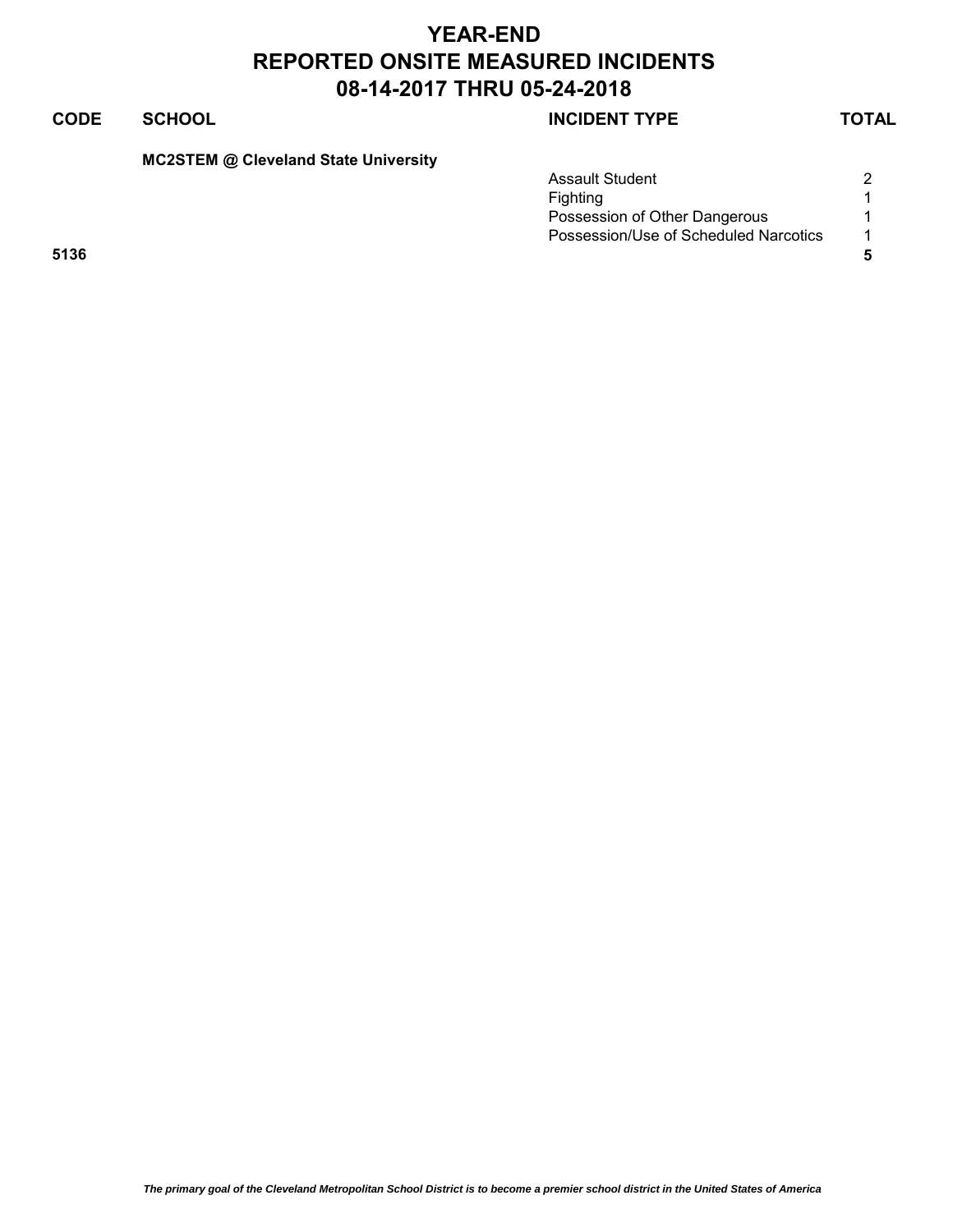## **CODE SCHOOL SCHOOL INCIDENT TYPE TOTAL MC2STEM @ GE Lighting @ Nela Park** Public Indecency **1 5135 1**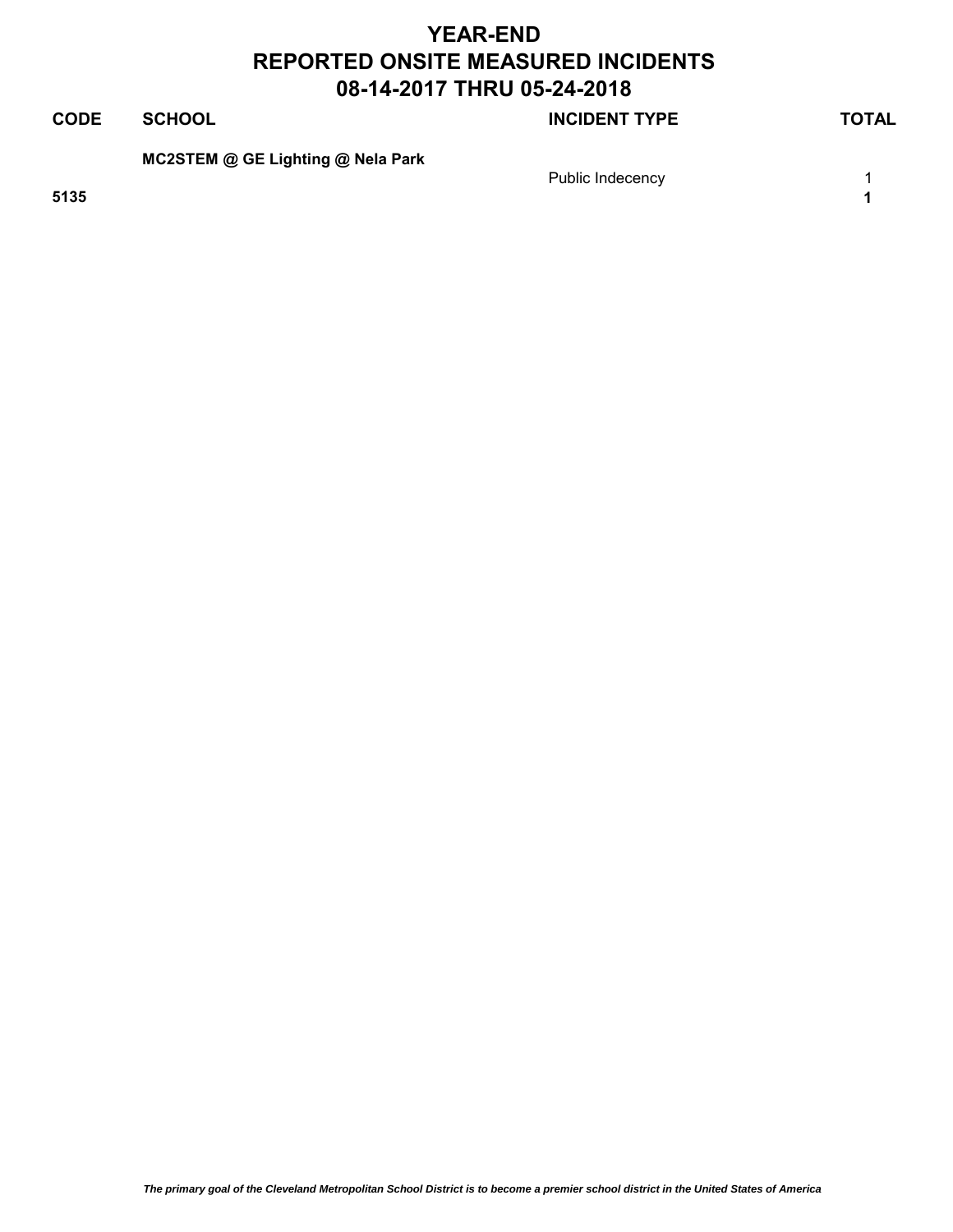| <b>CODE</b> | <b>SCHOOL</b>                               | <b>INCIDENT TYPE</b> | <b>TOTAL</b> |
|-------------|---------------------------------------------|----------------------|--------------|
| 5035        | <b>MC2STEM @ Great Lakes Science Center</b> | Fighting             | 4            |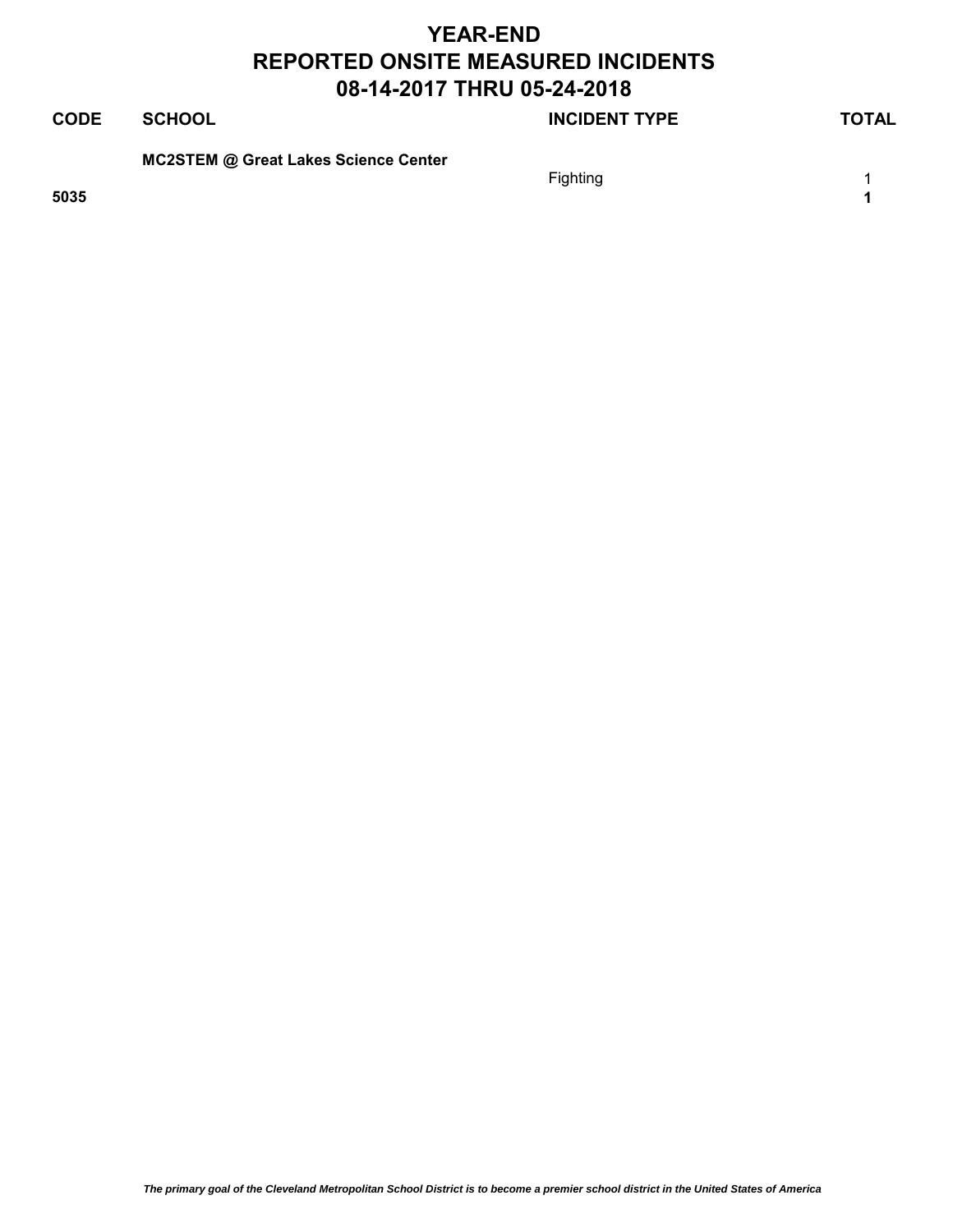### **CODE SCHOOL SCHOOL SCHOOL**

**Michael R. White**

|      | <b>Assault Student</b>        | 2              |
|------|-------------------------------|----------------|
|      | Assault Teacher               |                |
|      | <b>Breaking and Entering</b>  | $\overline{A}$ |
|      | Fighting                      | A              |
|      | <b>Other Serious Incident</b> |                |
| 3376 |                               | 6              |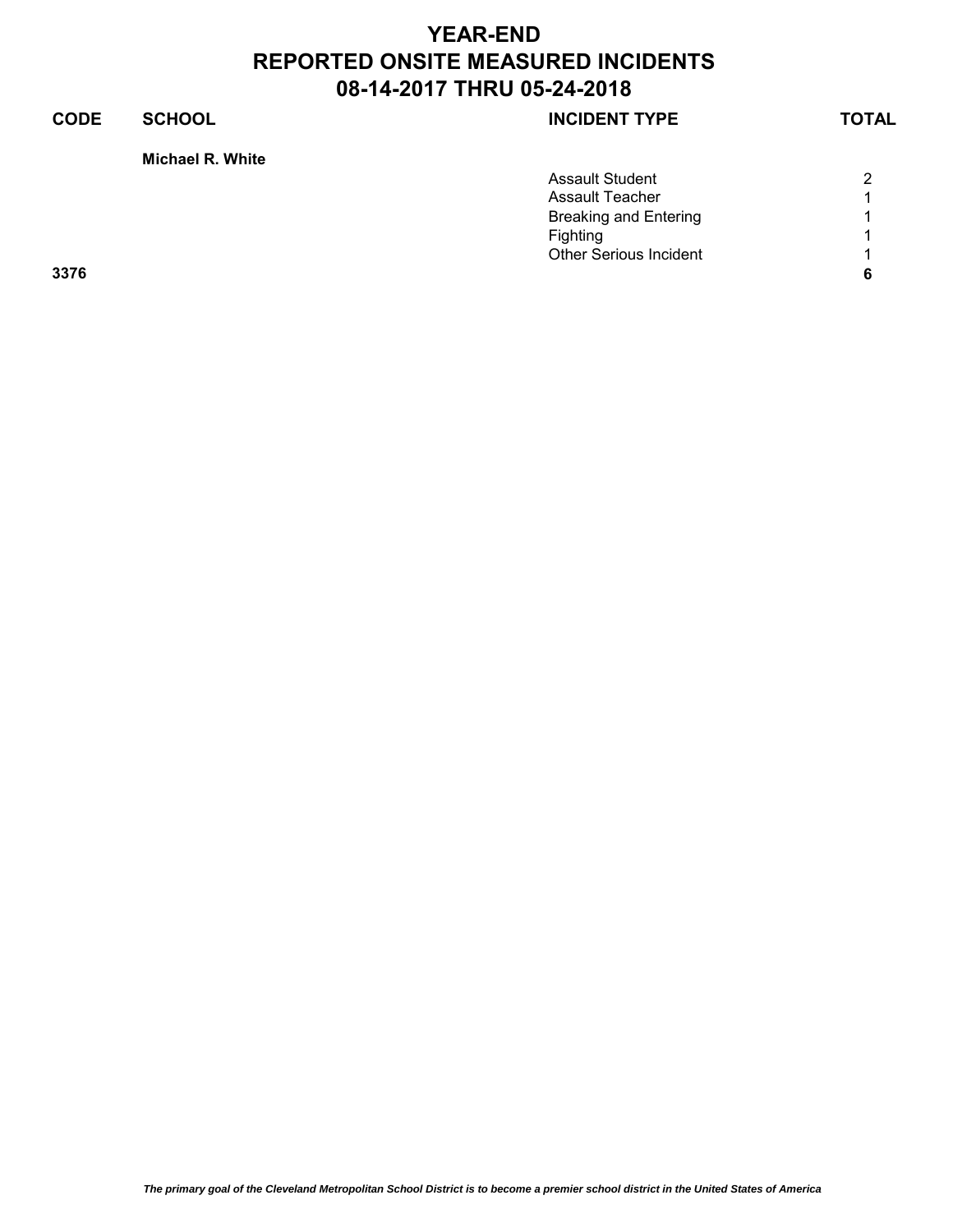### **CODE SCHOOL SCHOOL INCIDENT TYPE TOTAL**

### **Miles Elementary**

|      | Assault Staff (Adult)       | 3              |
|------|-----------------------------|----------------|
|      | <b>Assault Student</b>      | 2              |
|      | <b>Criminal Trespassing</b> |                |
|      | Fighting                    | $\overline{2}$ |
|      | Menacing                    | 1              |
|      | Possession/Use of Alcohol   | 1              |
|      | Theft of CMSD Property      |                |
| 3368 |                             | 11             |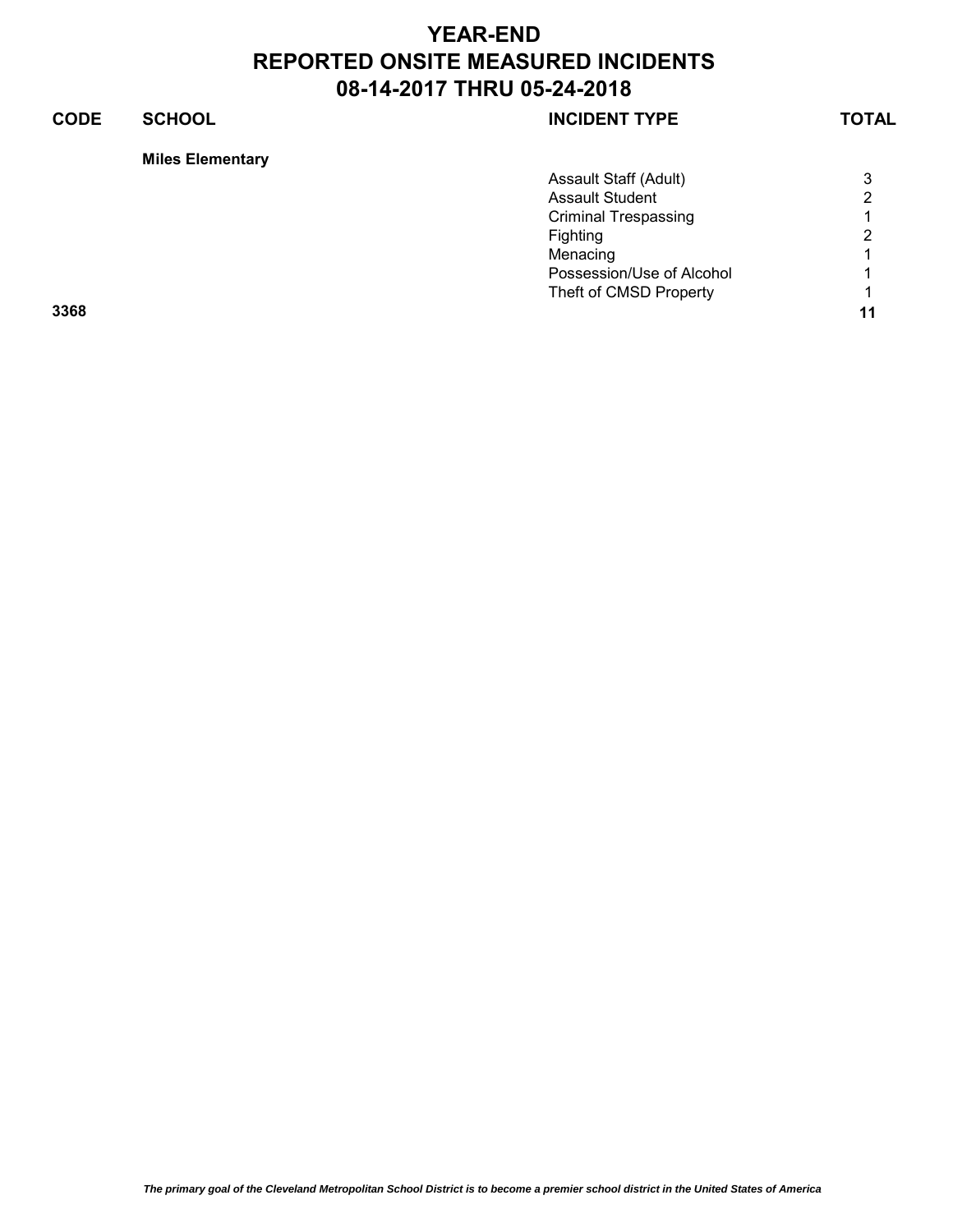| <b>CODE</b> | <b>SCHOOL</b>     | <b>INCIDENT TYPE</b>                  | <b>TOTAL</b> |
|-------------|-------------------|---------------------------------------|--------------|
|             | <b>Miles Park</b> |                                       |              |
|             |                   | Assault Staff (Adult)                 |              |
|             |                   | <b>Assault Student</b>                |              |
|             |                   | <b>Assault Teacher</b>                | 3            |
|             |                   | <b>Bullying</b>                       |              |
|             |                   | <b>Other Serious Incident</b>         | 3            |
|             |                   | Possession/Use of Scheduled Narcotics |              |
|             |                   | Theft of Private Property             | 4            |
| 3372        |                   |                                       | 14           |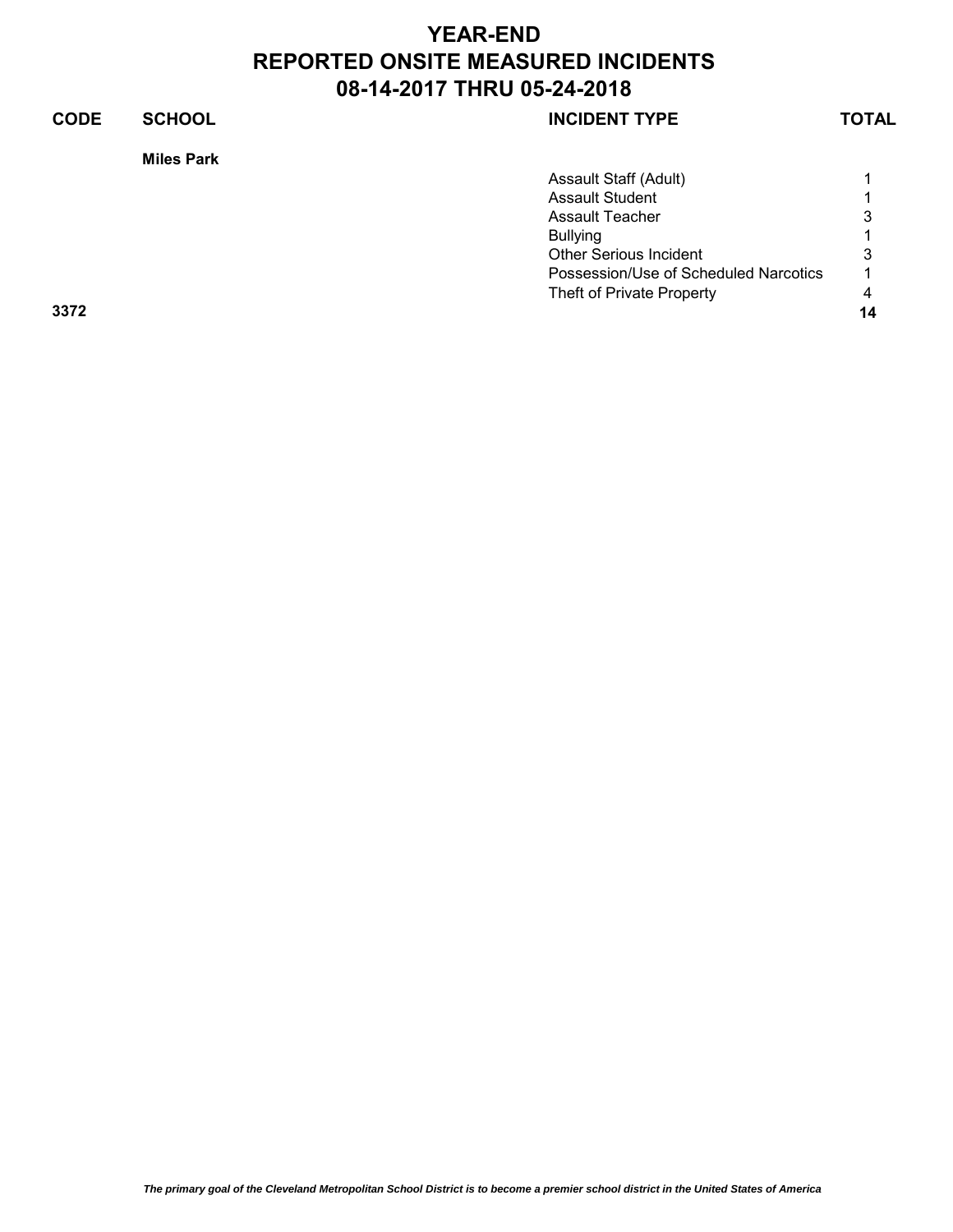**Mound**

### **CODE SCHOOL SCHOOL INCIDENT TYPE TOTAL**

|      | <b>Assault Student</b>                | ⌒         |
|------|---------------------------------------|-----------|
|      | Fighting                              |           |
|      | Possession/Use of Scheduled Narcotics | റ         |
| 3396 |                                       | $\bullet$ |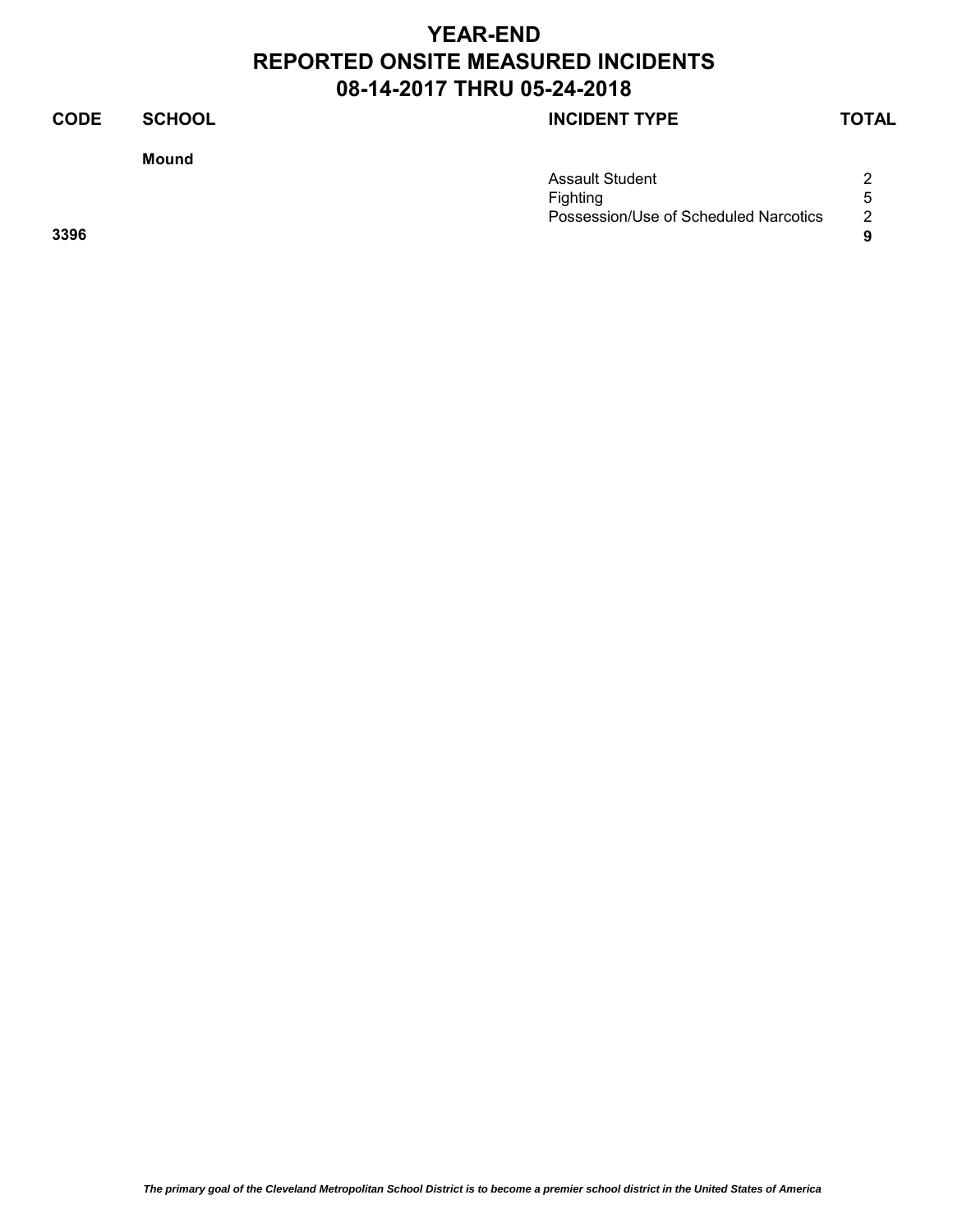### **CODE SCHOOL SCHOOL SCHOOL Nathan Hale** Assault Other 1 1 Assault Staff (Adult) 2 Assault Student Fighting 8 Other Serious Incident 2 Possession of Other Dangerous 3 Possession/Use of Scheduled Narcotics 2 Theft of Private Property 1 Vandalism School Property 1

**4411 22**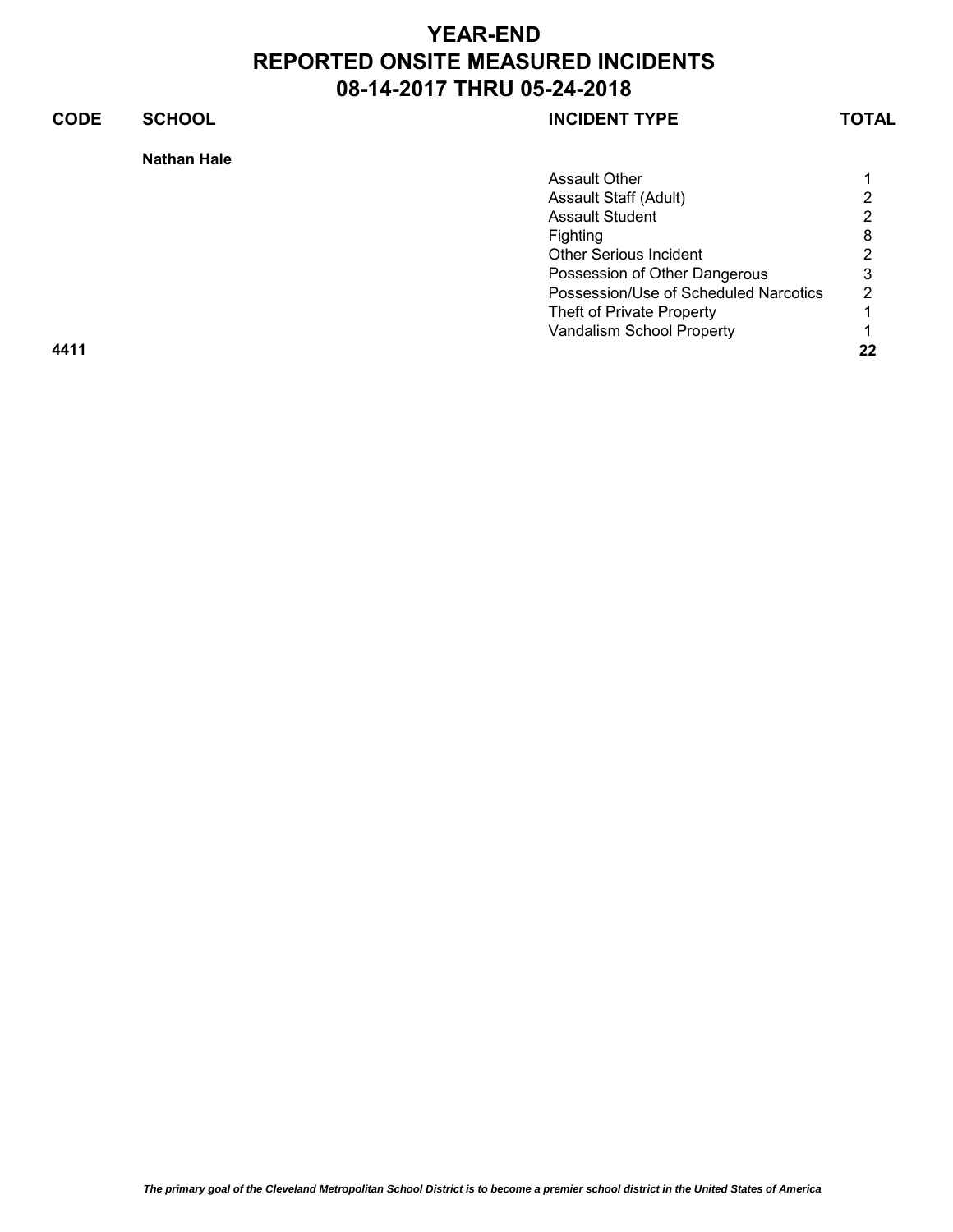### **CODE SCHOOL SCHOOL INCIDENT TYPE TOTAL**

|  | New Tech @ Collinwood |  |
|--|-----------------------|--|
|  |                       |  |

|      | Assault Staff (Adult)                 |                |
|------|---------------------------------------|----------------|
|      | <b>Assault Student</b>                | 2              |
|      | <b>Fighting</b>                       | 8              |
|      | <b>Other Serious Incident</b>         | 3              |
|      | Possession of Firearm                 |                |
|      | Possession of Knife                   | 3              |
|      | Possession of Other Dangerous         | 5              |
|      | Possession/Use of Alcohol             |                |
|      | Possession/Use of Scheduled Narcotics | 5              |
|      | Sexual Imposition                     |                |
|      | Theft of CMSD Property                |                |
| 2117 |                                       | 3 <sup>1</sup> |
|      |                                       |                |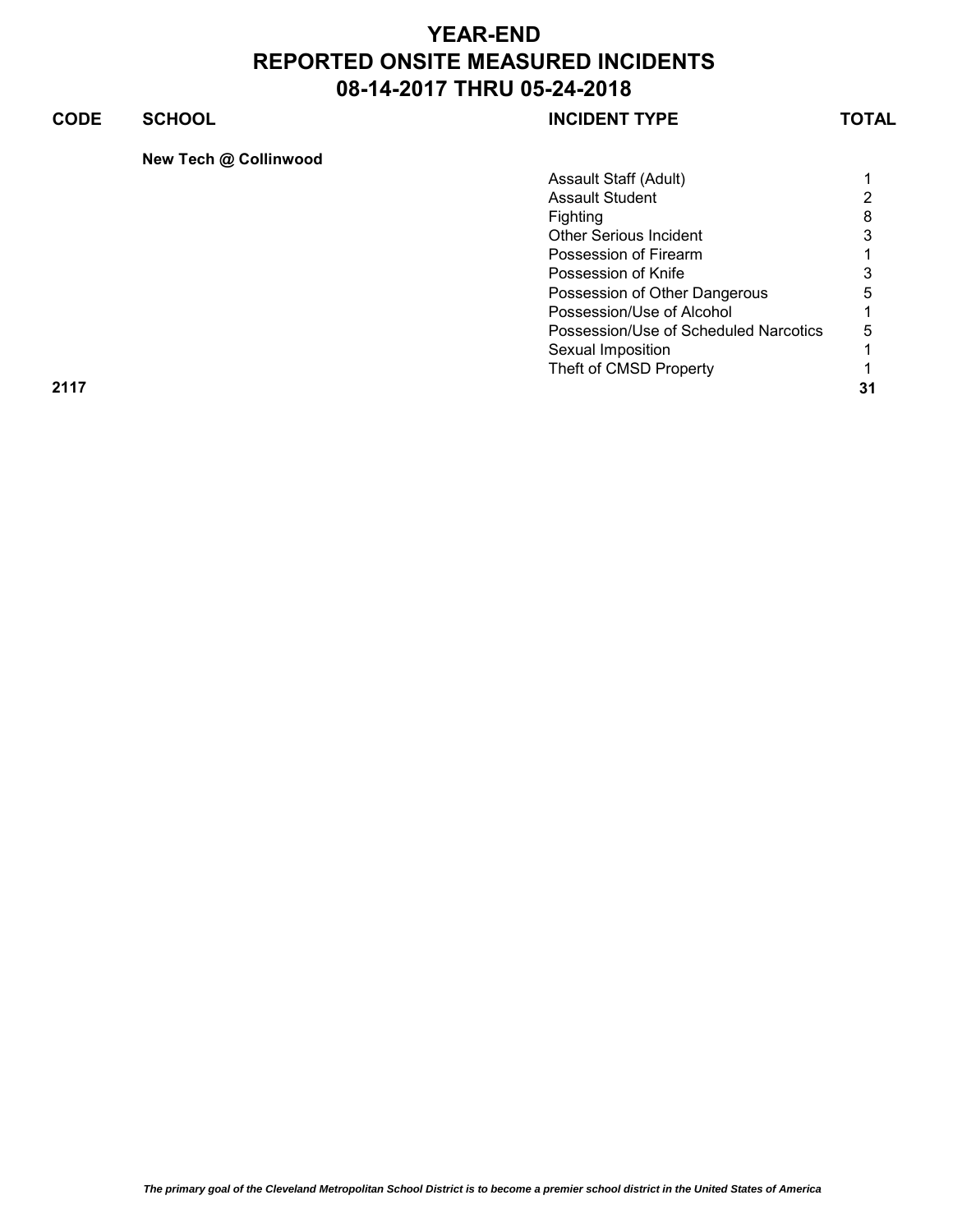### **CODE SCHOOL SCHOOL SCHOOL**

**New Tech East**

|      | <b>Assault Student</b>        |  |
|------|-------------------------------|--|
|      | Fighting                      |  |
|      | Possession of Other Dangerous |  |
| 5040 |                               |  |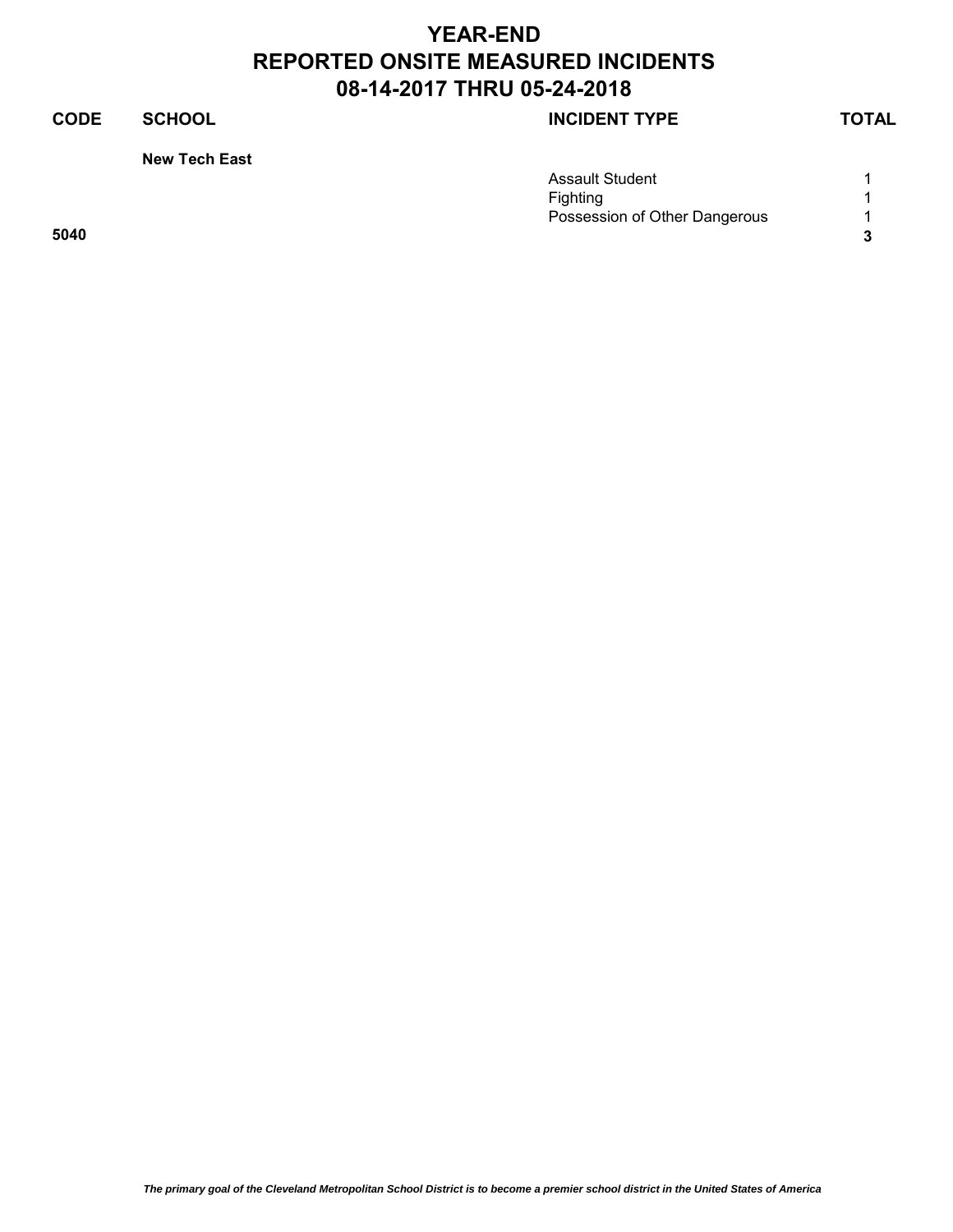### **CODE SCHOOL SCHOOL SCHOOL**

**New Tech West**

| Fiahtina |                                            |
|----------|--------------------------------------------|
|          | Possession/Use of Scheduled Narcotics<br>2 |
|          | Vandalism School Property                  |
| 5060     |                                            |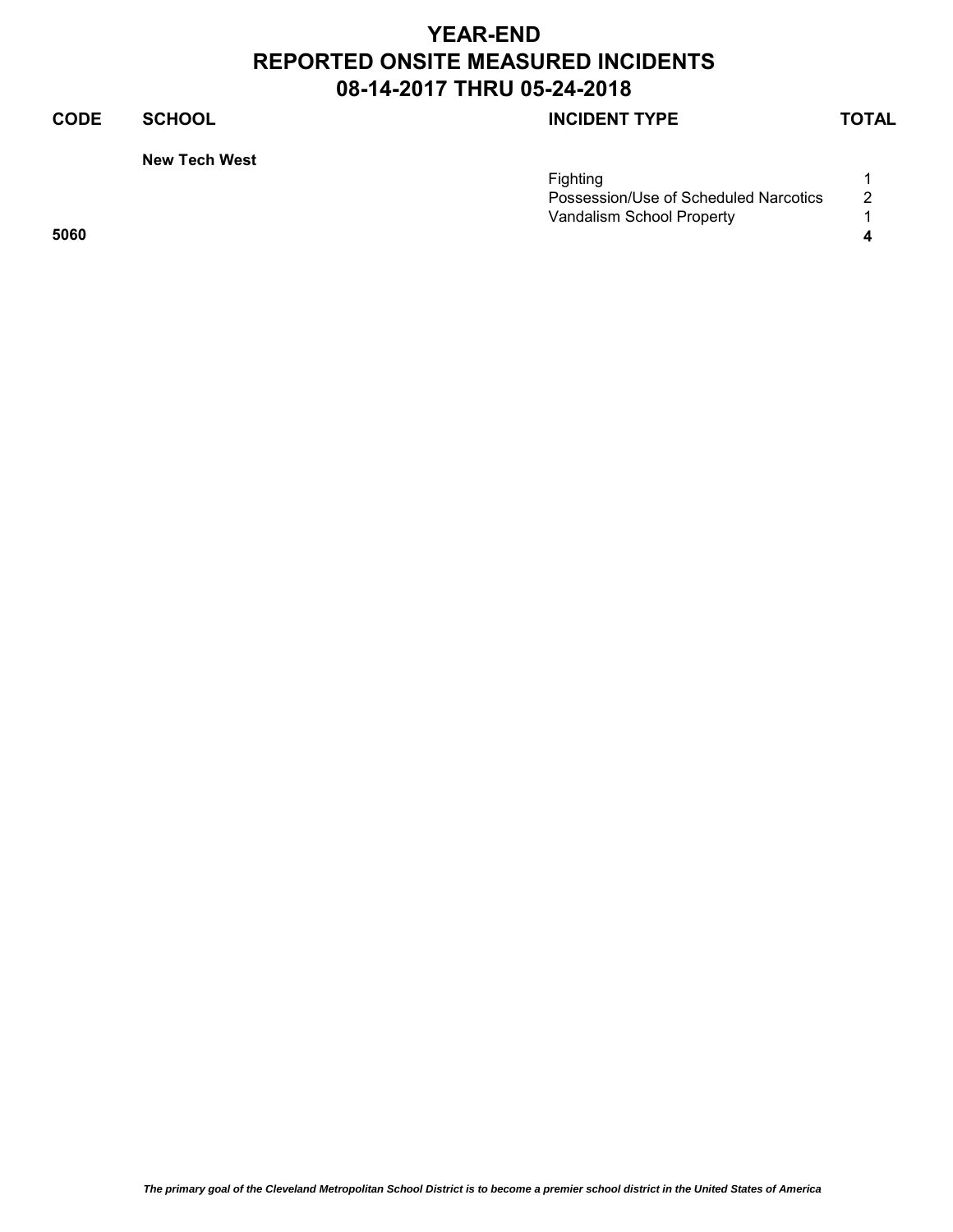### **CODE SCHOOL SCHOOL INCIDENT TYPE TOTAL**

| Newton D Baker School of the Arts |  |  |  |
|-----------------------------------|--|--|--|
|                                   |  |  |  |

|      | Assault Staff (Adult)         |    |
|------|-------------------------------|----|
|      | <b>Assault Student</b>        | 6  |
|      | Assault Teacher               | 2  |
|      | <b>Other Serious Incident</b> | 2  |
|      | Possession of Knife           |    |
|      | Possession of Other Dangerous | 1  |
| 6415 |                               | 13 |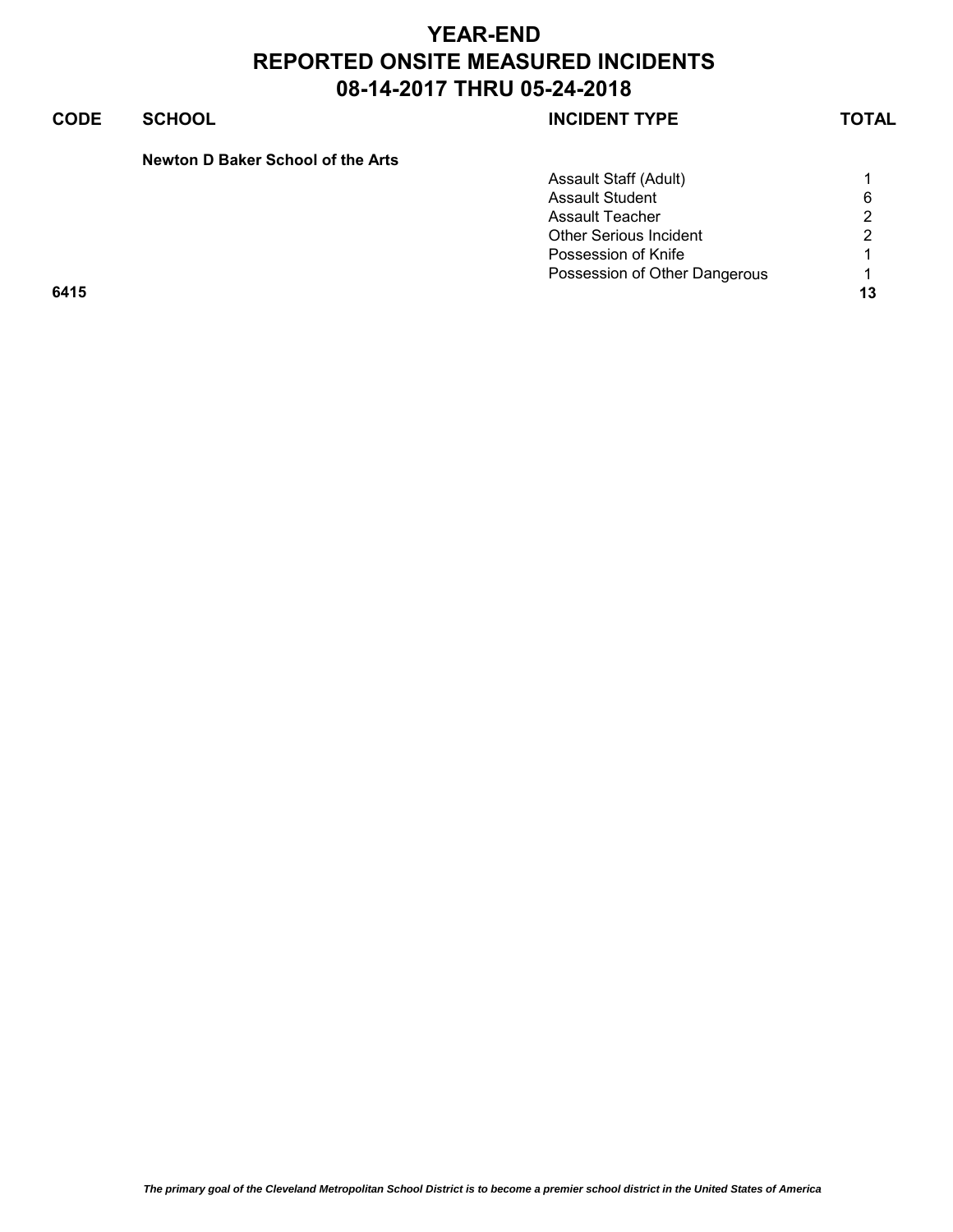### **CODE SCHOOL SCHOOL INCIDENT TYPE TOTAL**

**Oliver Hazard Perry**

| Assault Other                   |    |
|---------------------------------|----|
| <b>Assault Security Officer</b> |    |
| Assault Staff (Adult)           |    |
| Assault Student                 |    |
| Assault Teacher                 | 2  |
| Fighting                        | 16 |
| Menacing                        | 2  |
| <b>Other Serious Incident</b>   | 3  |
| Possession of Knife             |    |
| Possession of Other Dangerous   |    |
| Theft of CMSD Property          |    |
| Theft of Private Property       |    |
| Vandalism School Property       |    |

**3428 37**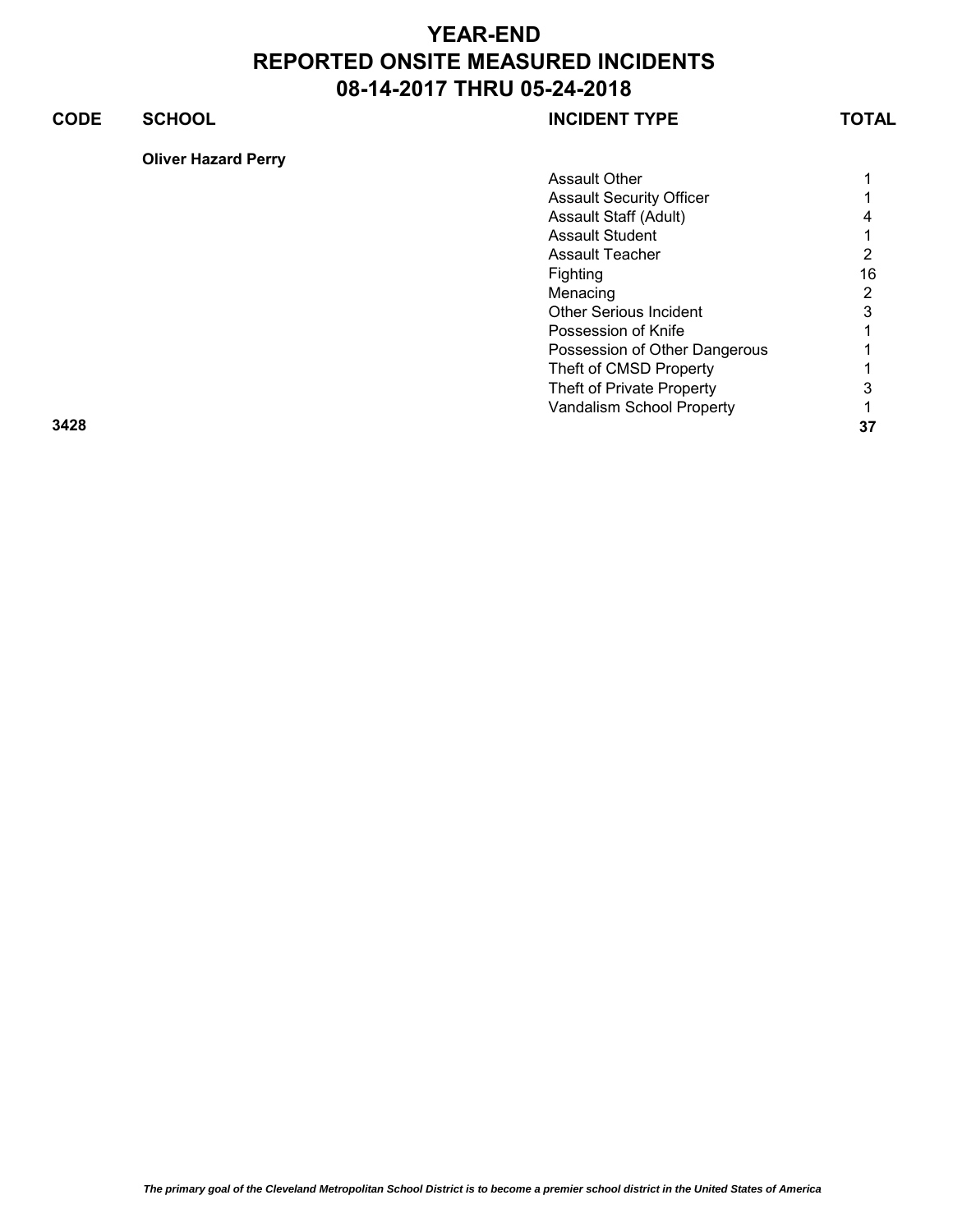### **CODE SCHOOL SCHOOL INCIDENT TYPE TOTAL**

| <b>Orchard School of Science</b> |  |
|----------------------------------|--|
|----------------------------------|--|

| $\overline{2}$ |
|----------------|
| 4              |
|                |
| 5              |
| 4              |
| 1.             |
| 4              |
|                |
|                |
| 1              |
| 1.             |
| 25             |
|                |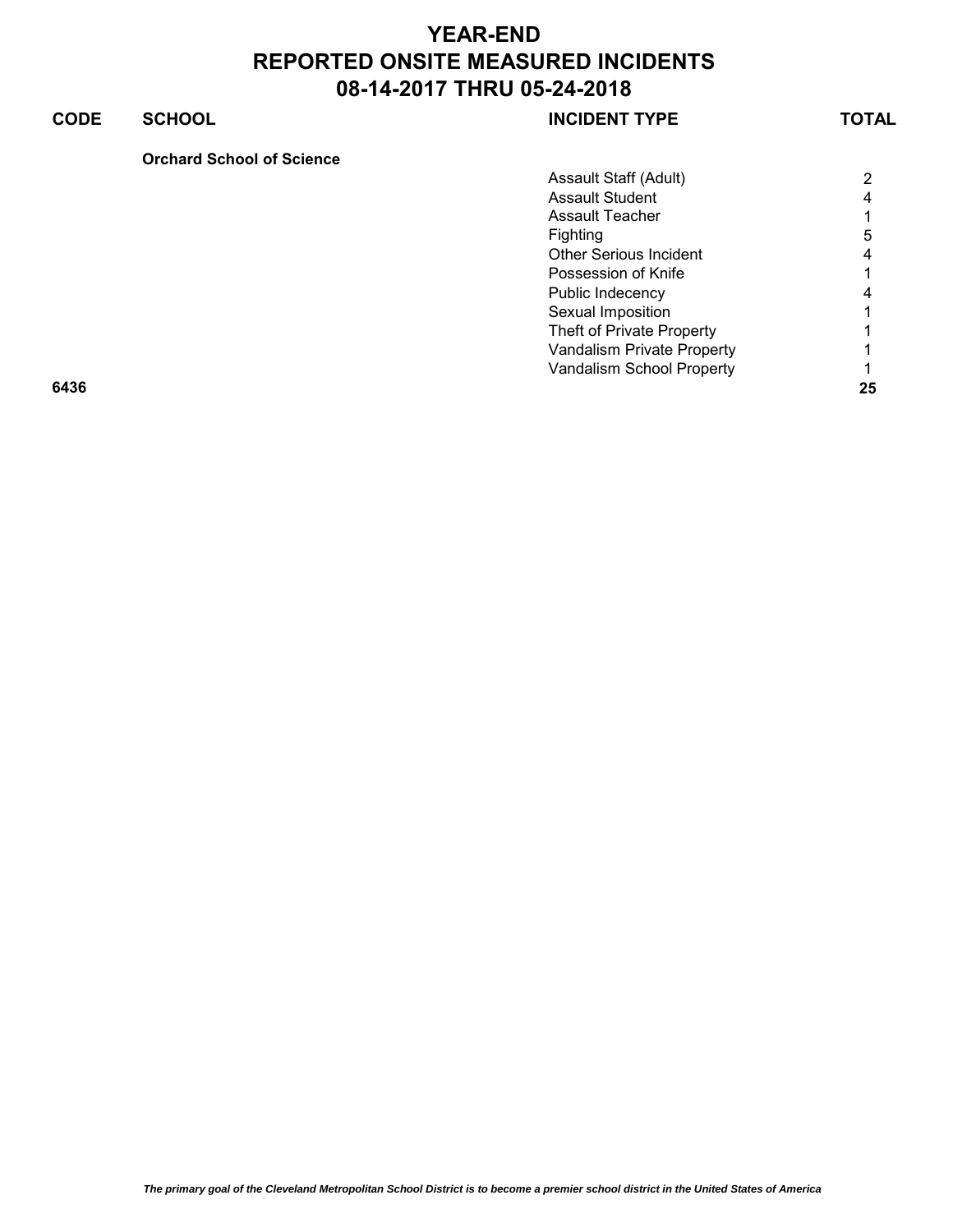### **CODE SCHOOL SCHOOL SCHOOL**

**Patrick Henry**

|      | <b>Assault Student</b>        | 2 |
|------|-------------------------------|---|
|      | Assault Teacher               | 2 |
|      | <b>Fighting</b>               |   |
|      | <b>Other Serious Incident</b> |   |
| 4448 |                               |   |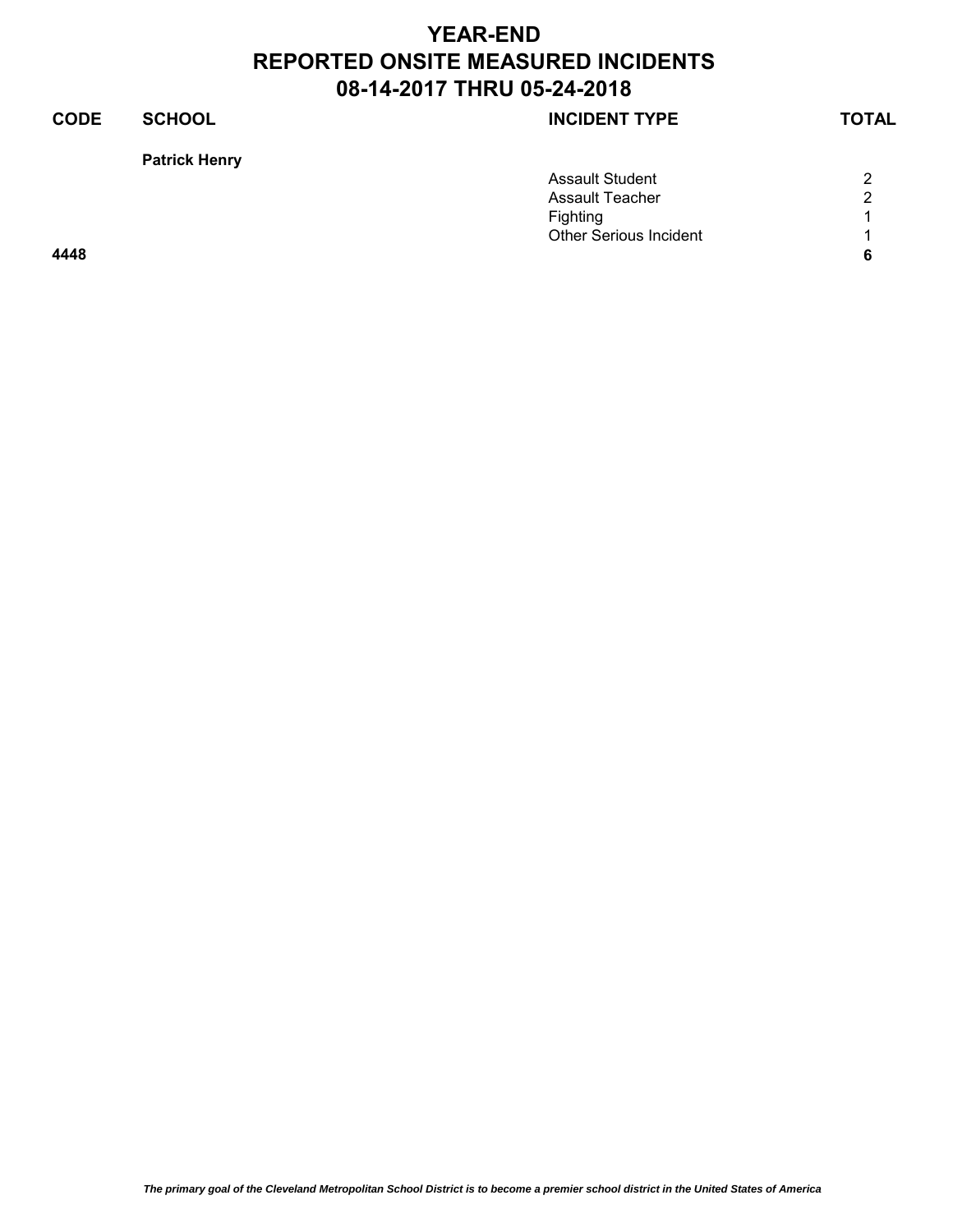### **CODE SCHOOL SCHOOL SCHOOL**

**Paul L Dunbar**

|      | <b>Assault Teacher</b>        | 2              |
|------|-------------------------------|----------------|
|      | <b>Bullying</b>               | 2              |
|      | Fighting                      | $\overline{A}$ |
|      | <b>Other Serious Incident</b> |                |
|      | Possession of Other Dangerous | $\overline{A}$ |
| 3451 |                               |                |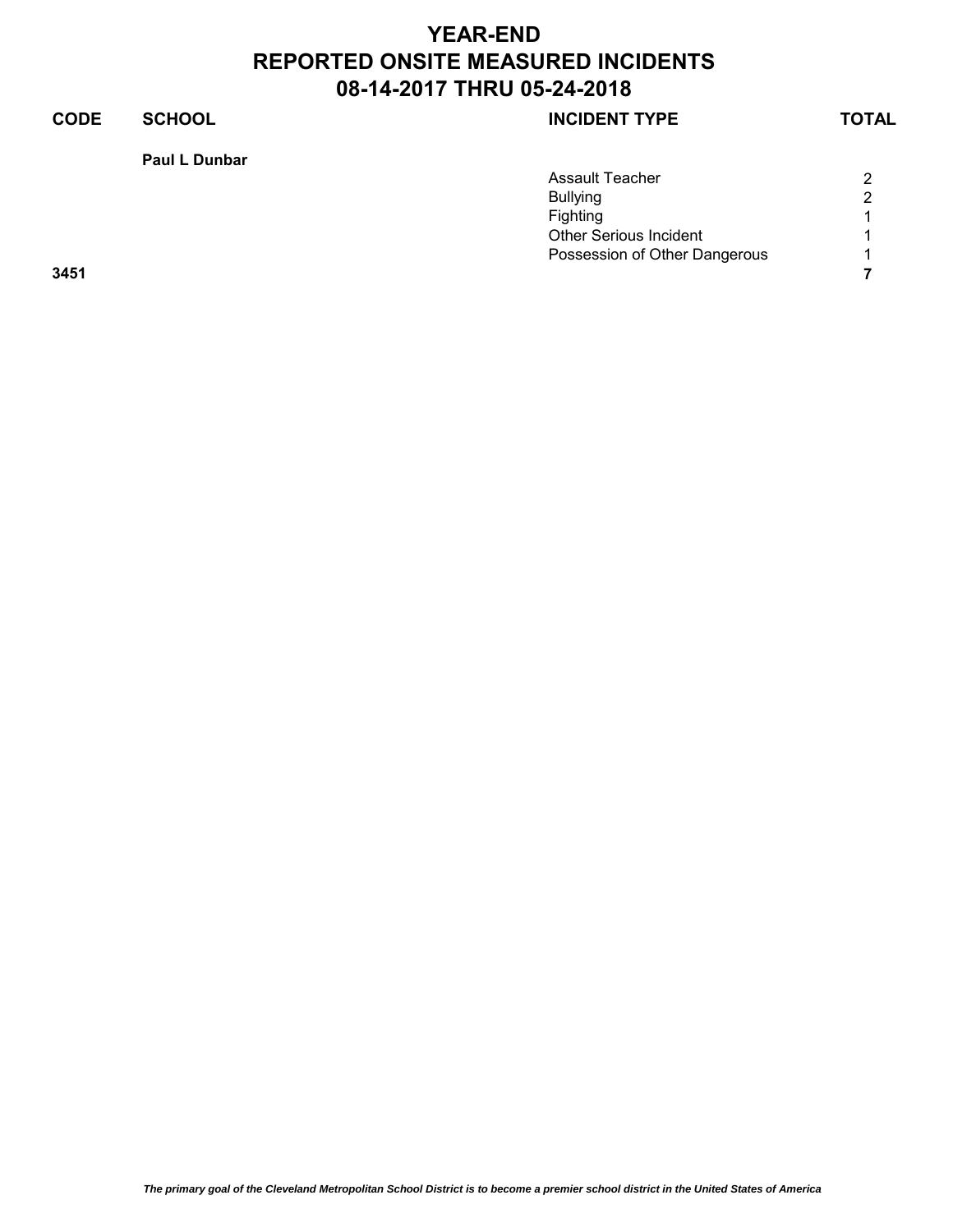### **CODE SCHOOL SCHOOL INCIDENT TYPE TOTAL**

**Promise Academy**

Possession of Scheduled Narcotics 1

**0911 1**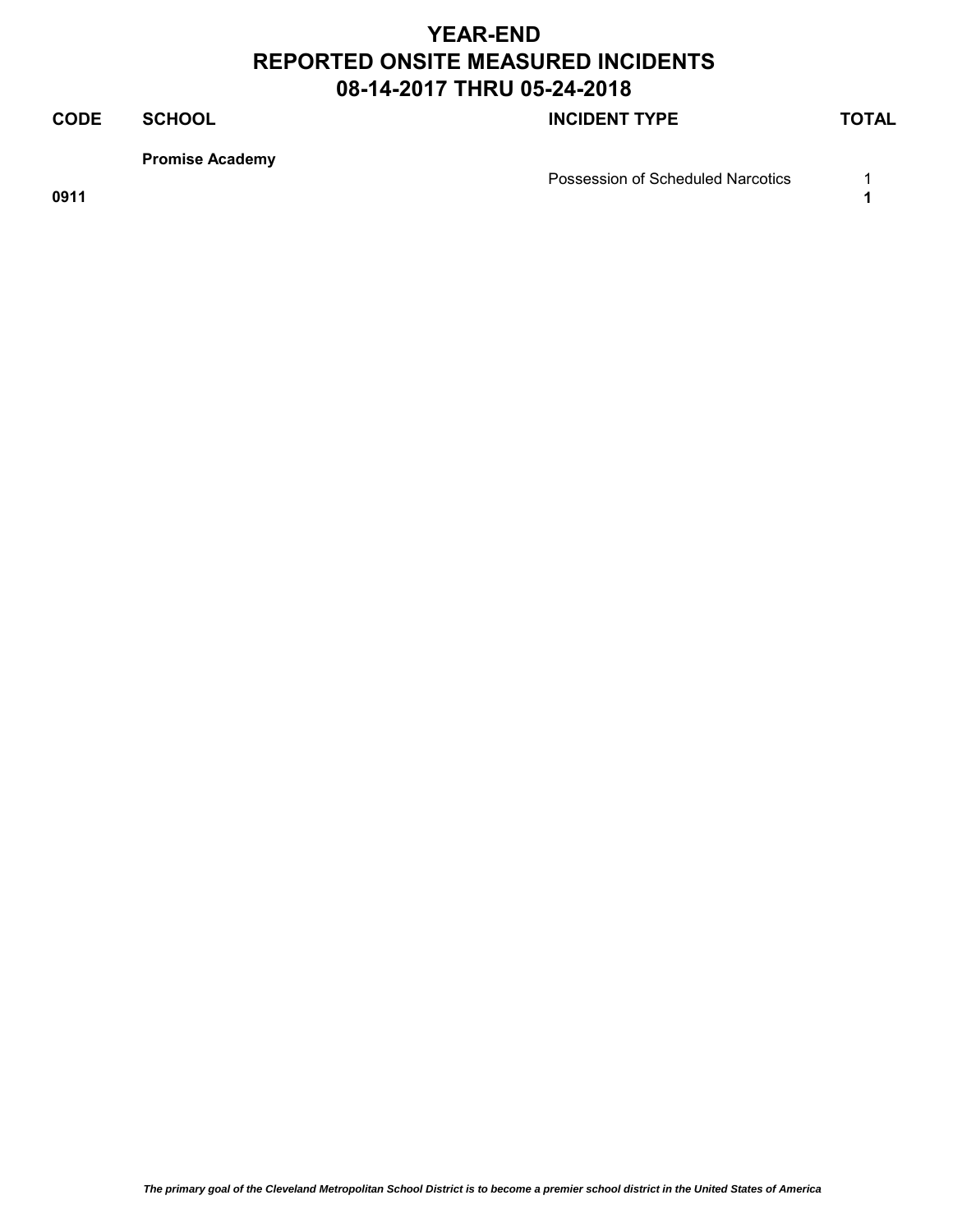### **CODE SCHOOL SCHOOL INCIDENT TYPE TOTAL**

**Rhodes College and Career Academy**

|      | <b>Fighting</b>                       | 4 |
|------|---------------------------------------|---|
|      | Possession of Knife                   |   |
|      | Possession/Use of Scheduled Narcotics |   |
|      | Theft of Private Property             |   |
| 5245 |                                       |   |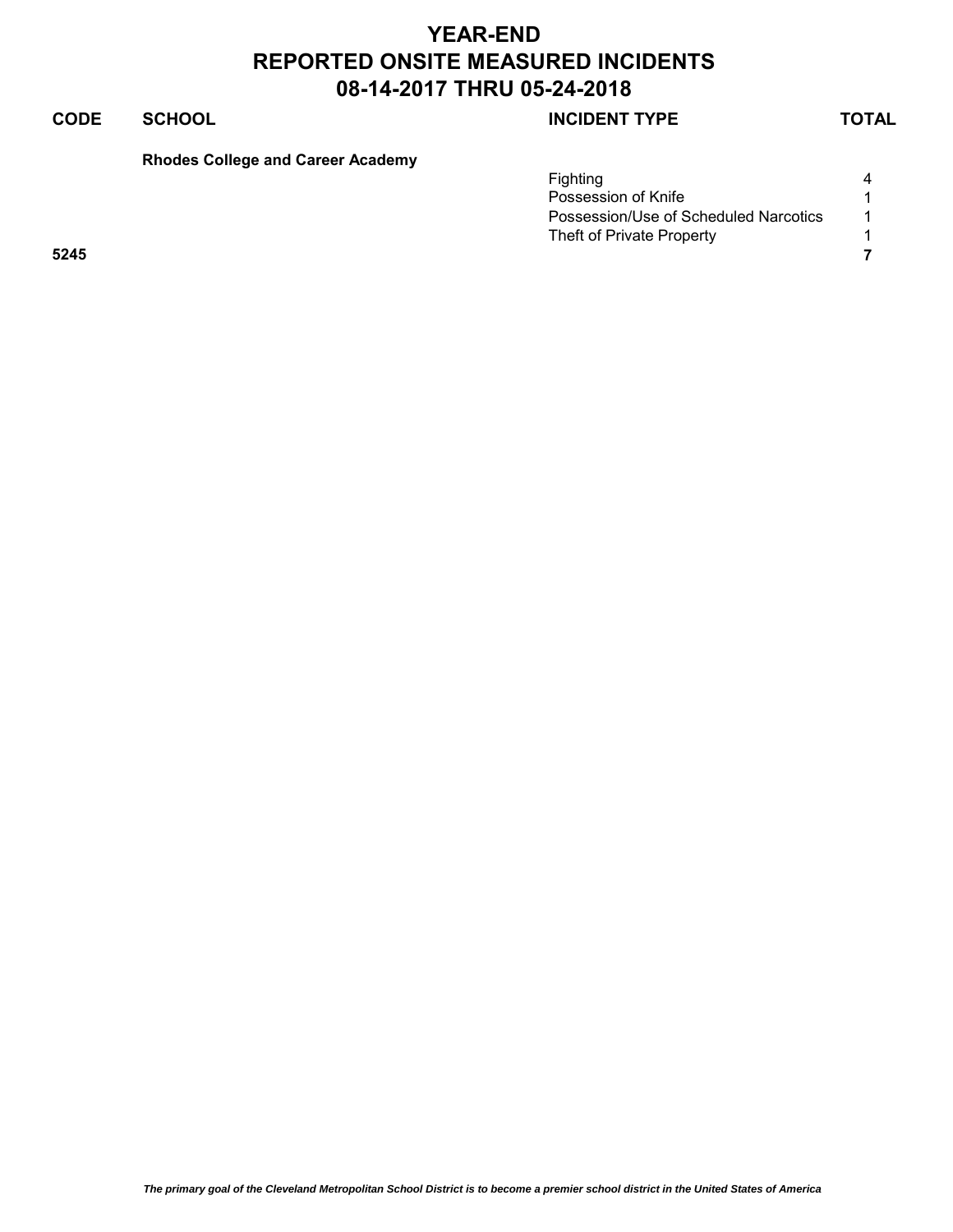### **CODE SCHOOL SCHOOL SCHOOL**

### **Rhodes School of Environmental Studies**

|      | <b>Assault Student</b>                |               |
|------|---------------------------------------|---------------|
|      | <b>Fighting</b>                       | .5            |
|      | <b>Other Serious Incident</b>         |               |
|      | Possession/Use of Scheduled Narcotics | $\mathcal{P}$ |
|      | Theft of Private Property             |               |
|      | Vandalism School Property             | 2             |
| 5243 |                                       | 12            |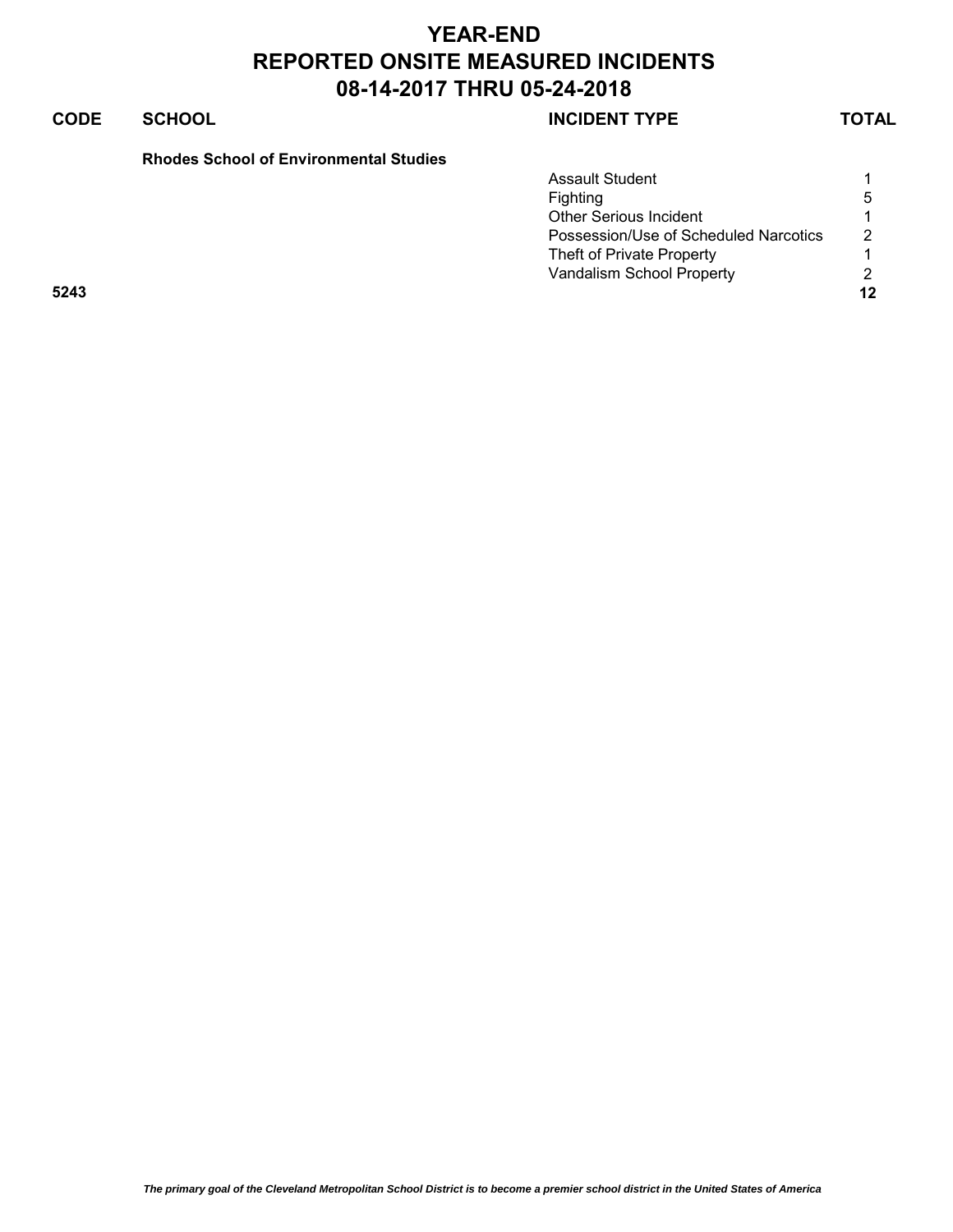| <b>CODE</b> | <b>SCHOOL</b>    | <b>INCIDENT TYPE</b>            | <b>TOTAL</b> |
|-------------|------------------|---------------------------------|--------------|
|             | <b>Riverside</b> |                                 |              |
|             |                  | <b>Assault Security Officer</b> |              |
|             |                  | Assault Staff (Adult)           |              |
|             |                  | <b>Other Criminal Activity</b>  |              |
|             |                  | Theft of Private Property       | 2            |
| 3485        |                  |                                 | 5            |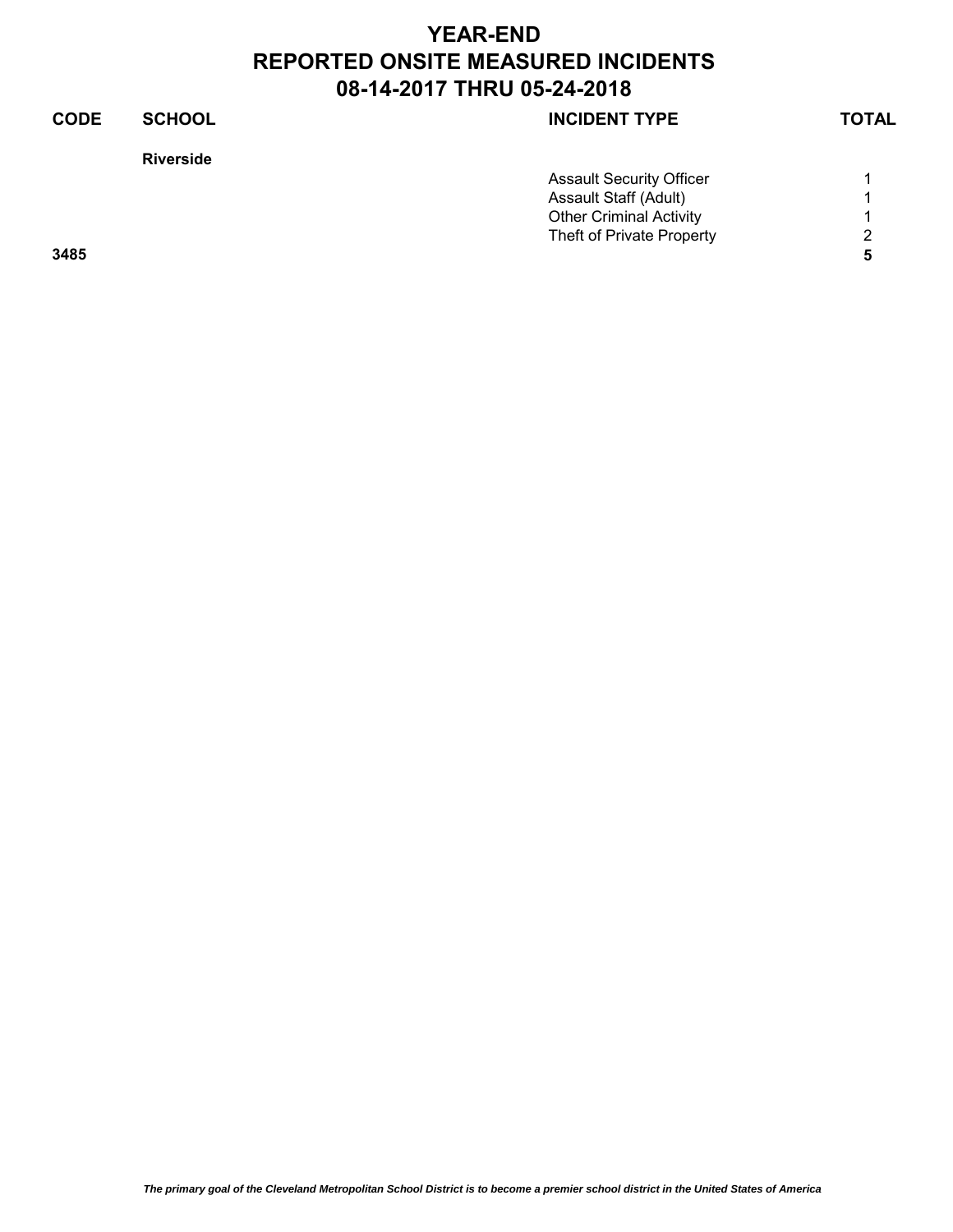### **CODE SCHOOL SCHOOL SCHOOL**

**Robert H Jamison** 

|      | <b>Assault Student</b>        | ◠ |
|------|-------------------------------|---|
|      | <b>Other Serious Incident</b> |   |
|      | Possession of Knife           |   |
| 6482 |                               |   |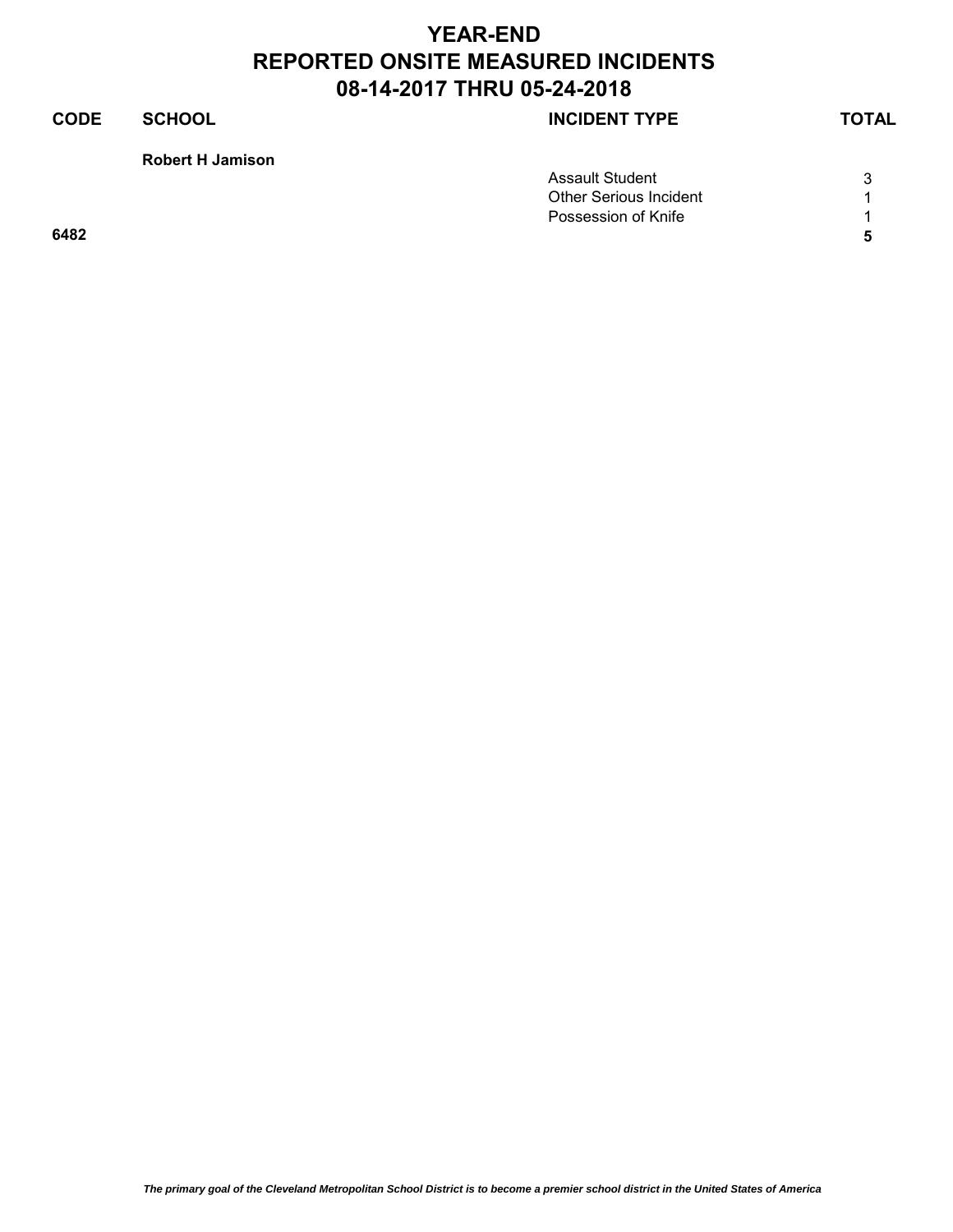### **CODE SCHOOL SCHOOL SCHOOL**

**Robinson G Jones**

|      | Assault Staff (Adult)         | 2 |
|------|-------------------------------|---|
|      | Fighting                      |   |
|      | <b>Other Serious Incident</b> | 2 |
|      | Possession of Other Dangerous | 2 |
|      | Public Indecency              |   |
| 6487 |                               |   |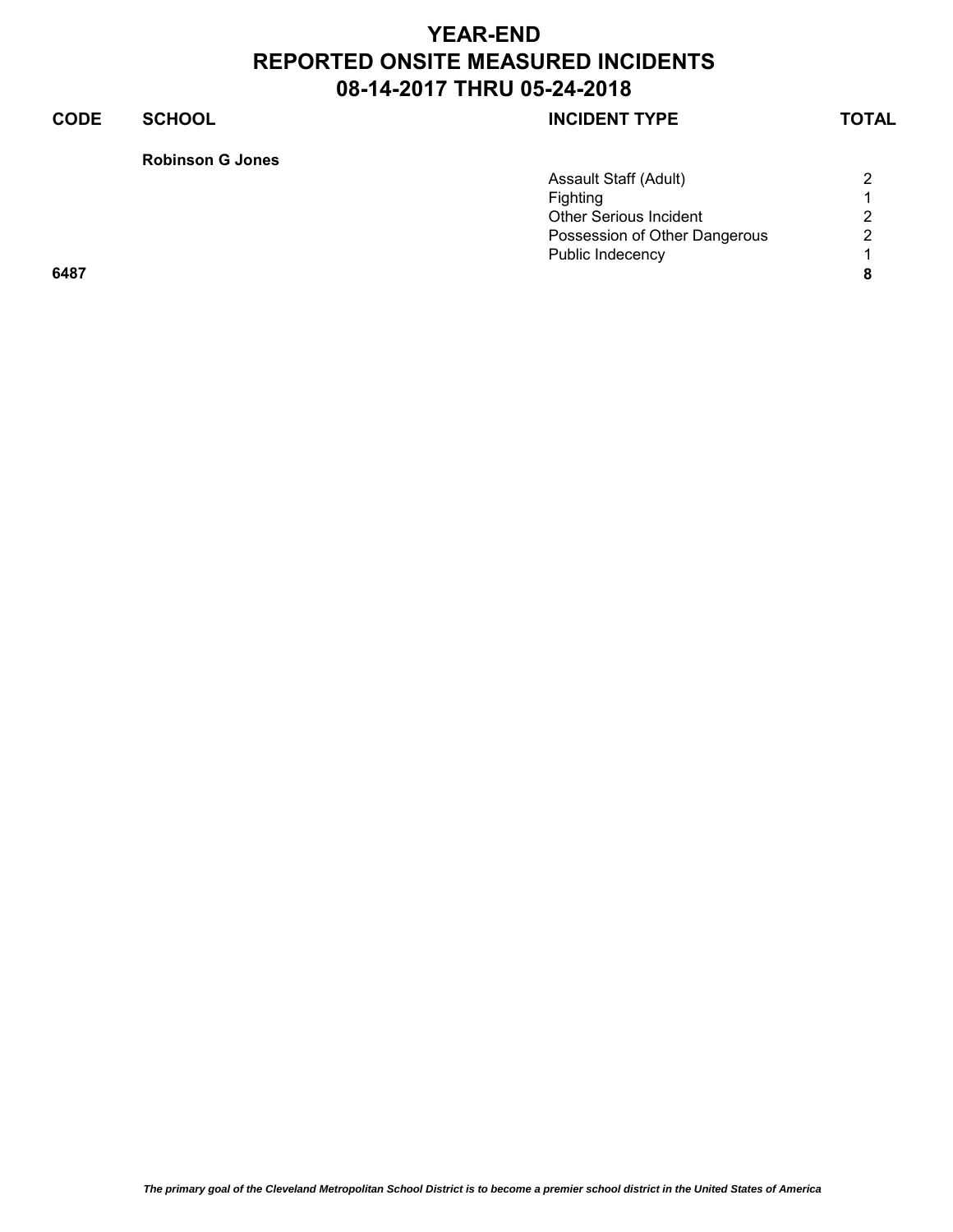### **CODE SCHOOL SCHOOL INCIDENT TYPE TOTAL**

**School of One @ Collinwood**

| Possession of Other Dangerous         |  |
|---------------------------------------|--|
| Possession/Use of Scheduled Narcotics |  |
| Theft of CMSD Computer Property       |  |

**2178 3**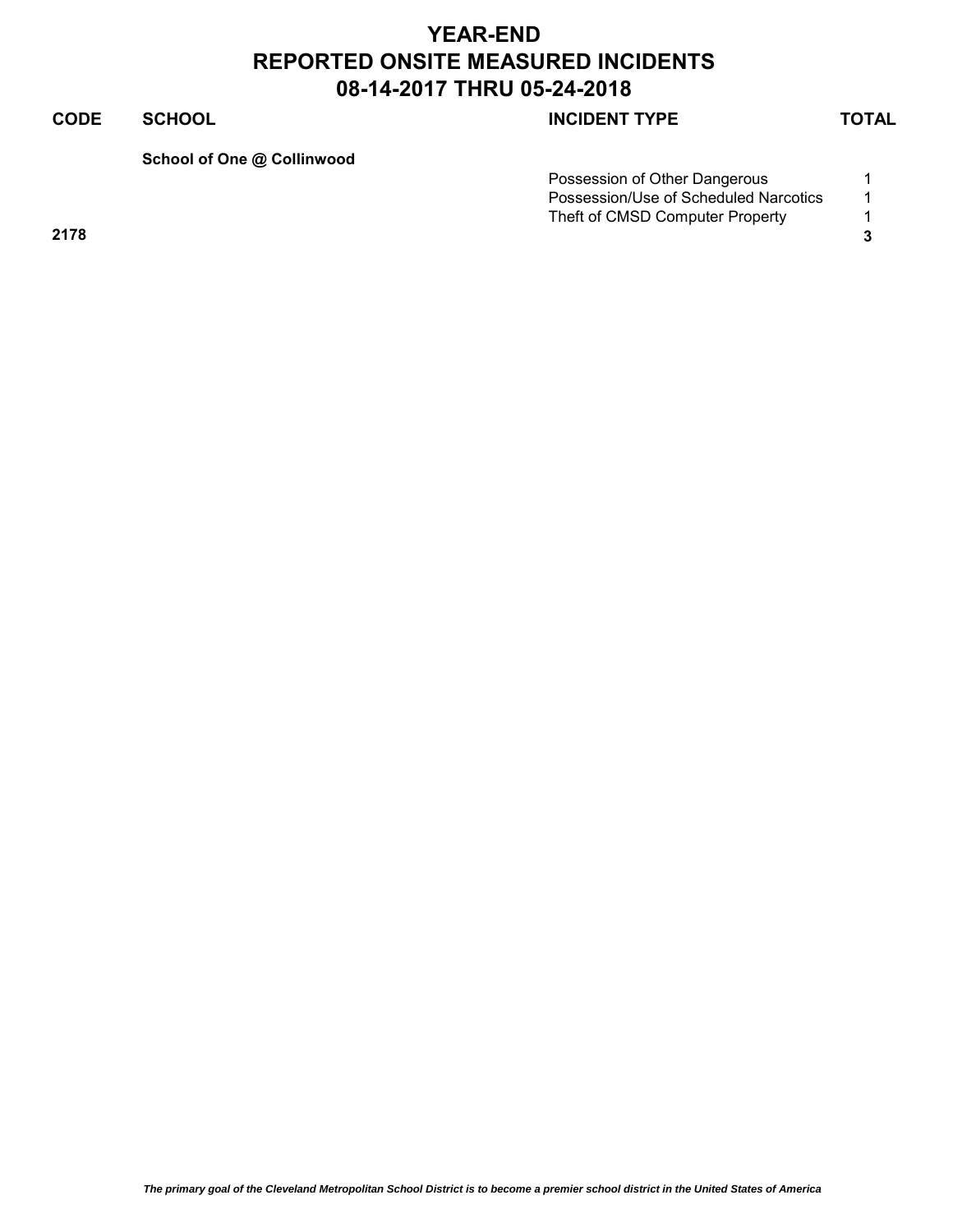### **CODE SCHOOL SCHOOL INCIDENT TYPE TOTAL**

**School of One @ James F. Rhodes**

| Possession of Knife           |  |
|-------------------------------|--|
| Possession of Other Dangerous |  |
| 2223                          |  |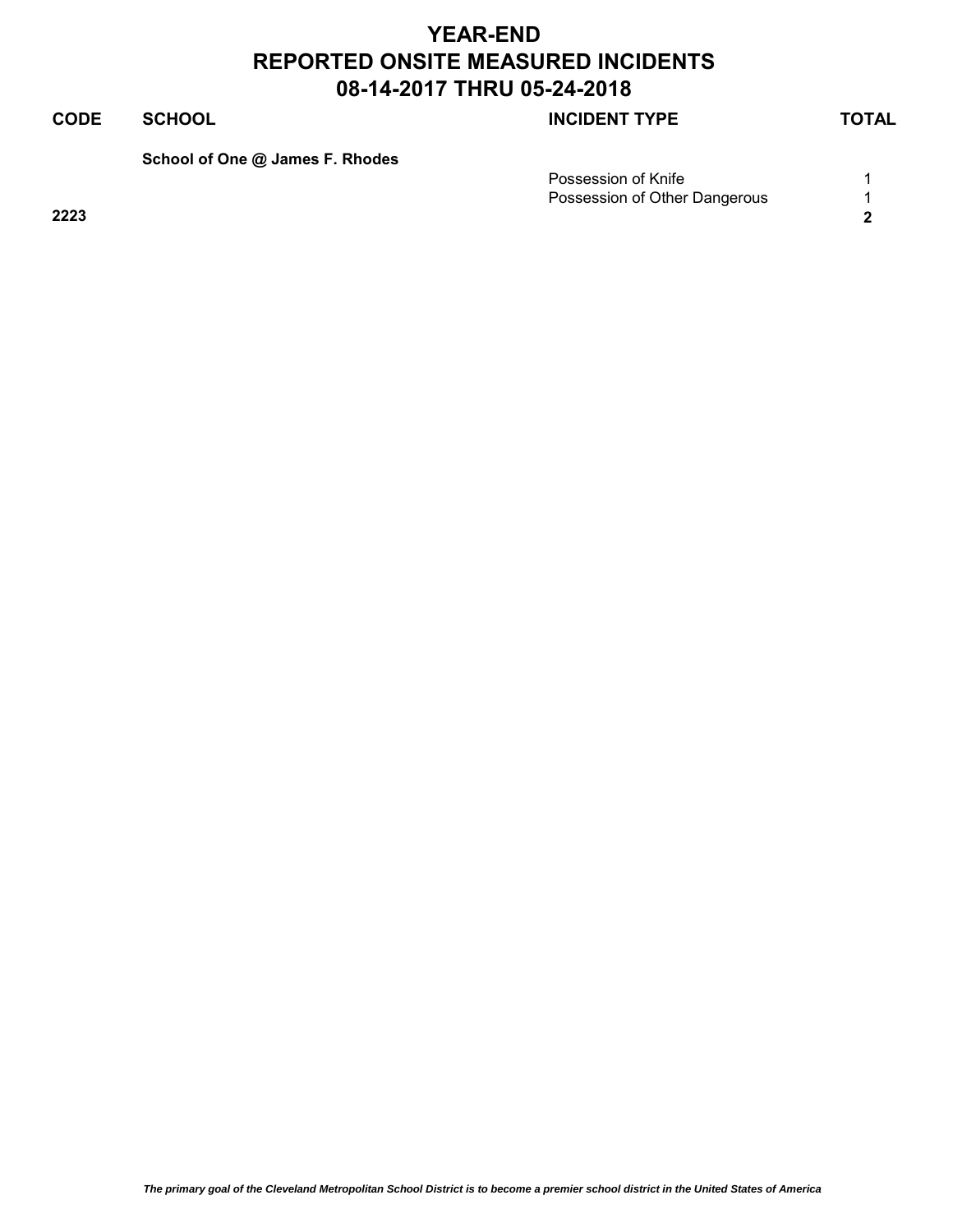### **CODE SCHOOL SCHOOL INCIDENT TYPE TOTAL**

**School of One @ John Adams**

| Possession of Firearm           |  |
|---------------------------------|--|
| Possession of Other Dangerous   |  |
| Theft of CMSD Computer Property |  |

**2177 3**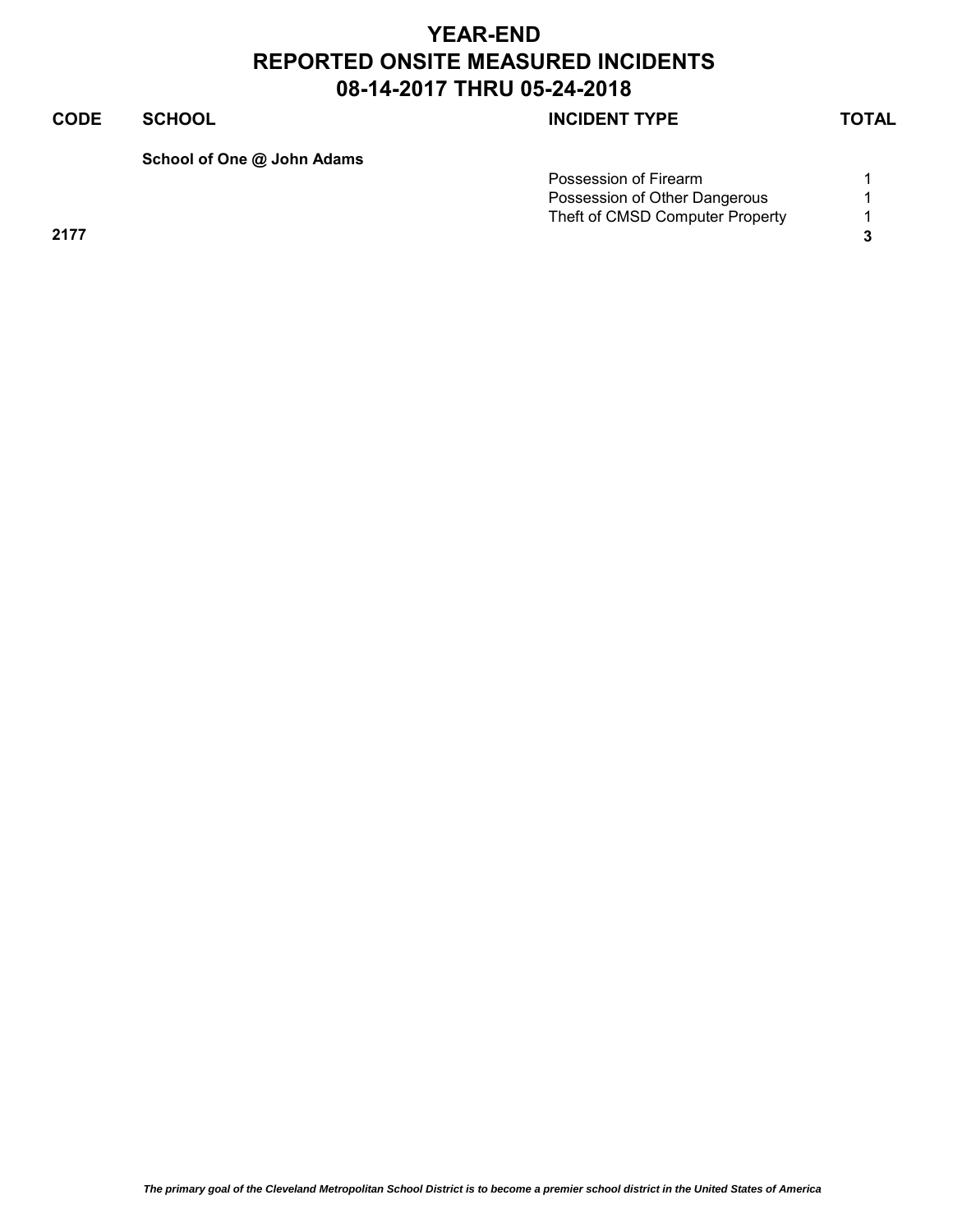### **CODE SCHOOL SCHOOL SCHOOL**

**School of One @ Lincoln-West**

Possession/Use of Scheduled Narcotics 2

**2175 2**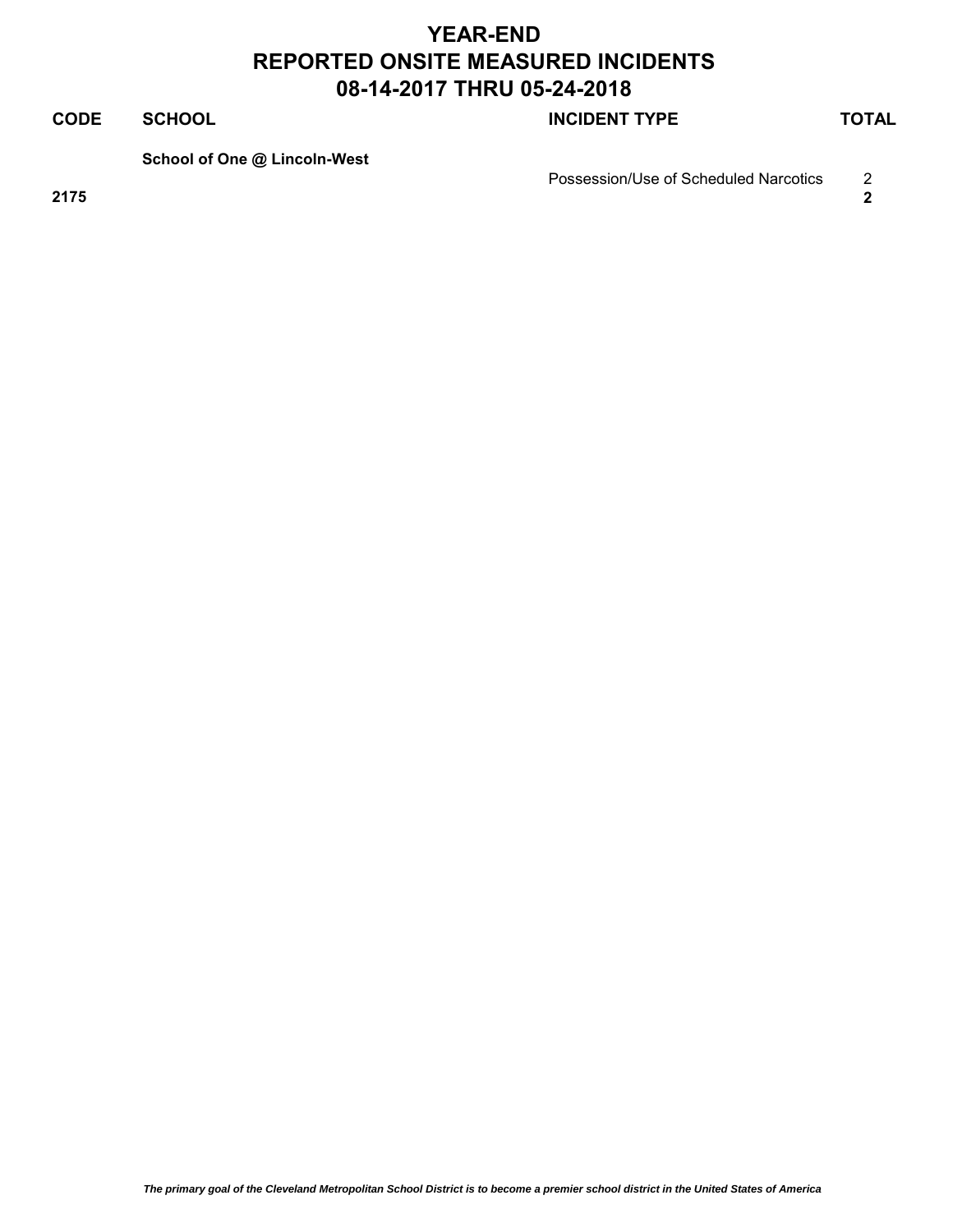### **CODE SCHOOL CODE SCHOOL Scranton** Assault Staff (Adult) 1 Assault Student 2 Other Serious Incident 1 Possession/Use of Alcohol 1 Possession of Scheduled Narcotics 1 Sexual Imposition 2 Theft of CMSD Computer Property 1 Theft of Private Property **1 3500 10**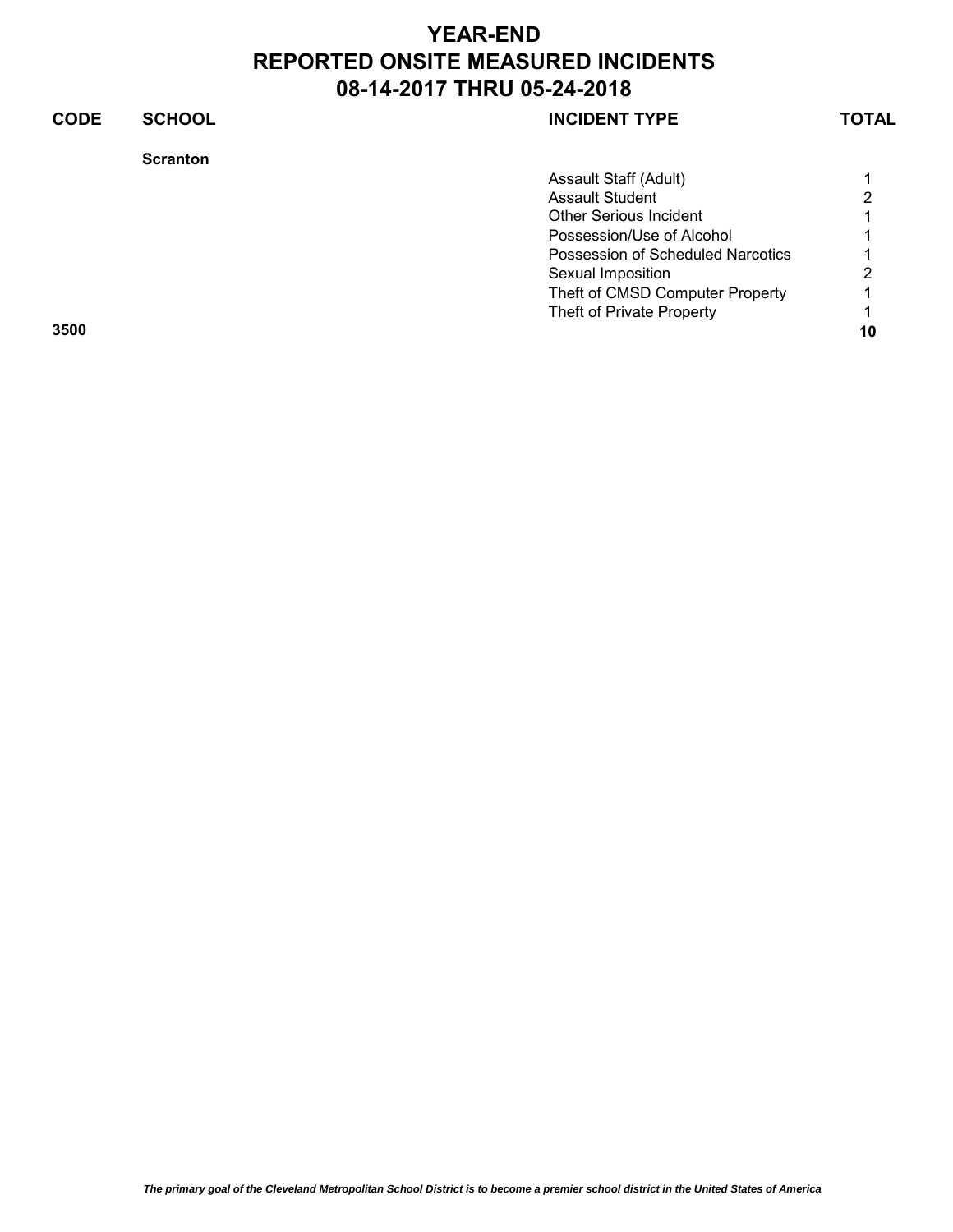| <b>CODE</b><br><b>SCHOOL</b><br><b>INCIDENT TYPE</b> | <b>TOTAL</b> |
|------------------------------------------------------|--------------|
| <b>Sunbeam</b>                                       |              |
| <b>Assault Security Officer</b>                      |              |
| Assault Staff (Adult)                                |              |
| <b>Assault Student</b>                               | 5            |
| Assault Teacher                                      | 2            |
| <b>Breaking and Entering</b>                         |              |
| Fighting                                             | 2            |
| Sexual Imposition                                    |              |
| Theft of Private Property                            |              |
| 3532                                                 | 14           |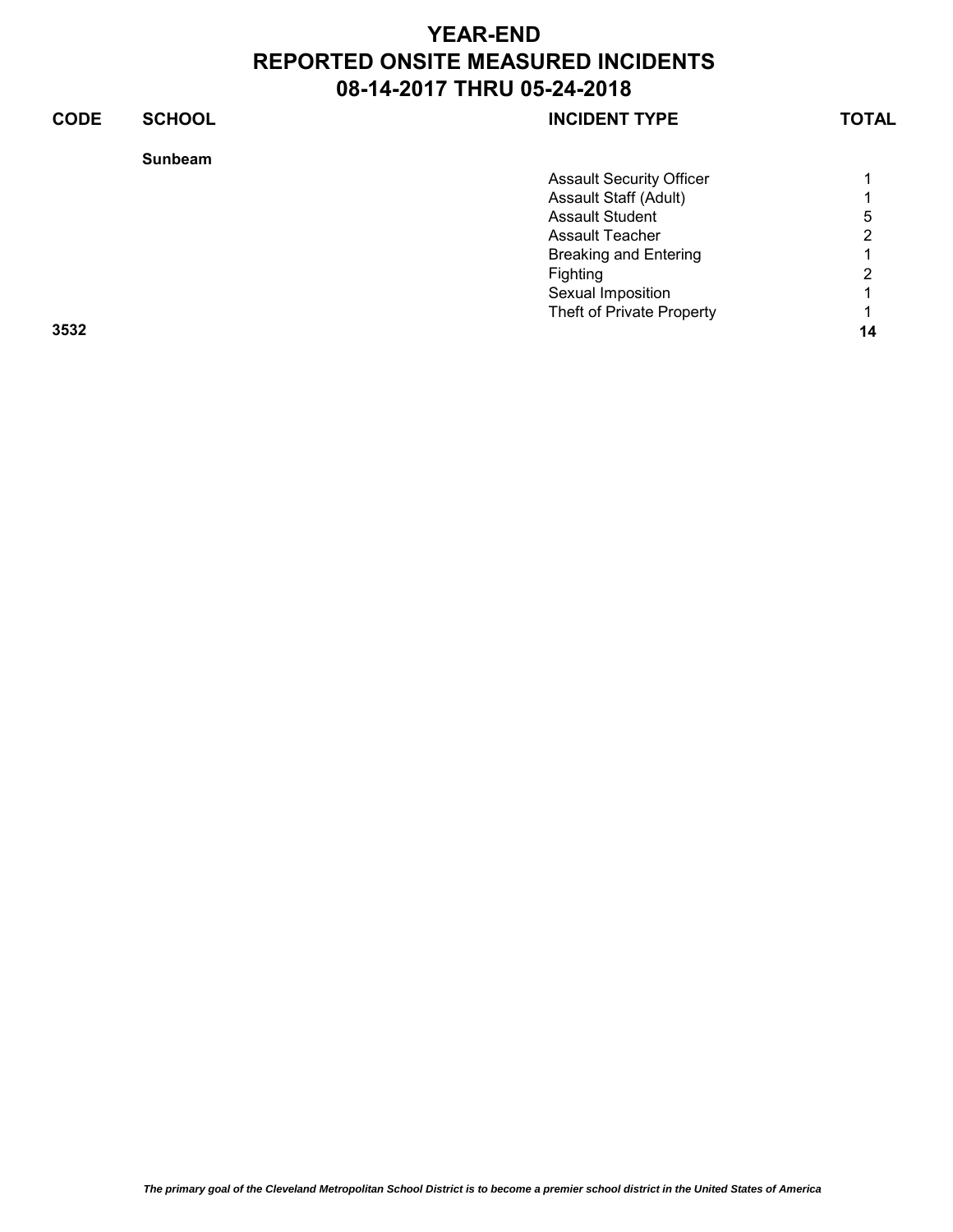### **CODE SCHOOL SCHOOL SCHOOL**

**Thomas Jefferson - Newcomer**

|      | <b>Assault Student</b>     | ົ |
|------|----------------------------|---|
|      | Vandalism Private Property |   |
| 3537 |                            |   |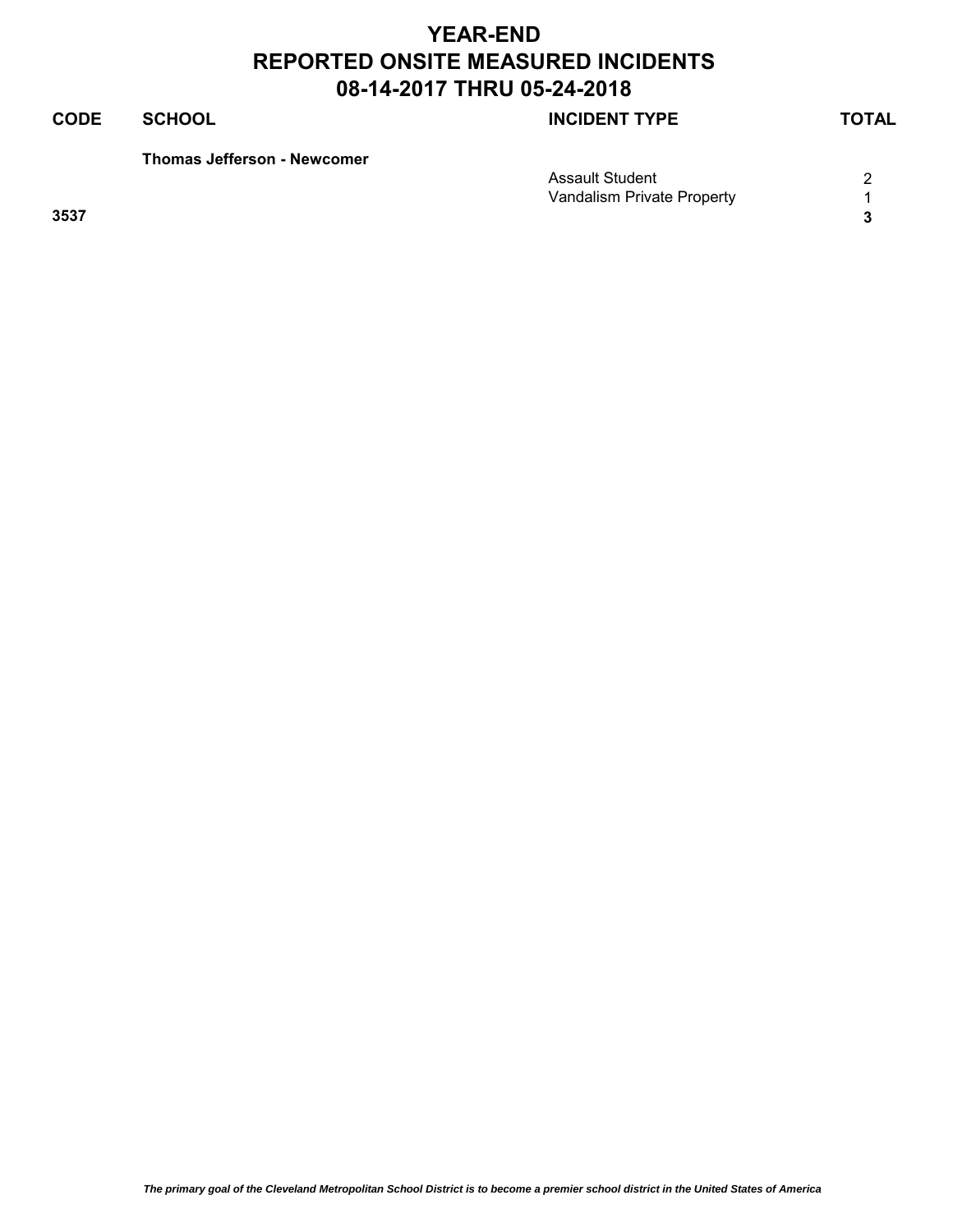| <b>CODE</b> | <b>SCHOOL</b>  | <b>INCIDENT TYPE</b>           | <b>TOTAL</b> |
|-------------|----------------|--------------------------------|--------------|
|             | <b>Tremont</b> |                                |              |
|             |                | Assault Staff (Adult)          |              |
|             |                | <b>Assault Student</b>         |              |
|             |                | <b>Assault Teacher</b>         | 2            |
|             |                | <b>Bullying</b>                | າ            |
|             |                | Fighting                       | 2            |
|             |                | <b>Gross Sexual Imposition</b> |              |
|             |                | Harassment                     |              |
|             |                | <b>Other Serious Incident</b>  | 4            |
|             |                | Possession of Knife            |              |
|             |                | Sexual Imposition              | 4            |
| 3544        |                |                                | 25           |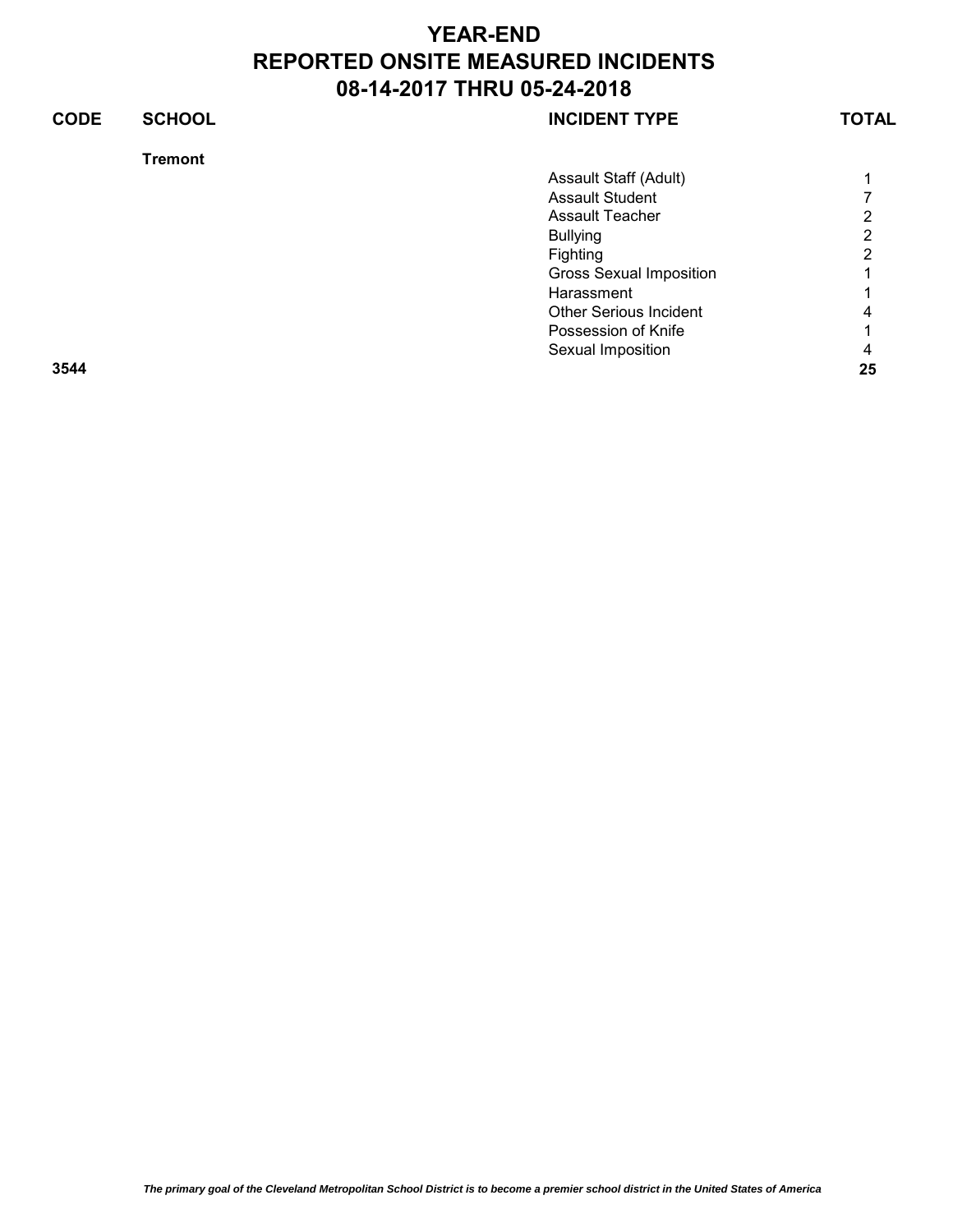## **CODE SCHOOL SCHOOL INCIDENT TYPE TOTAL Valley View** Assault Student 1 1 **3550 1**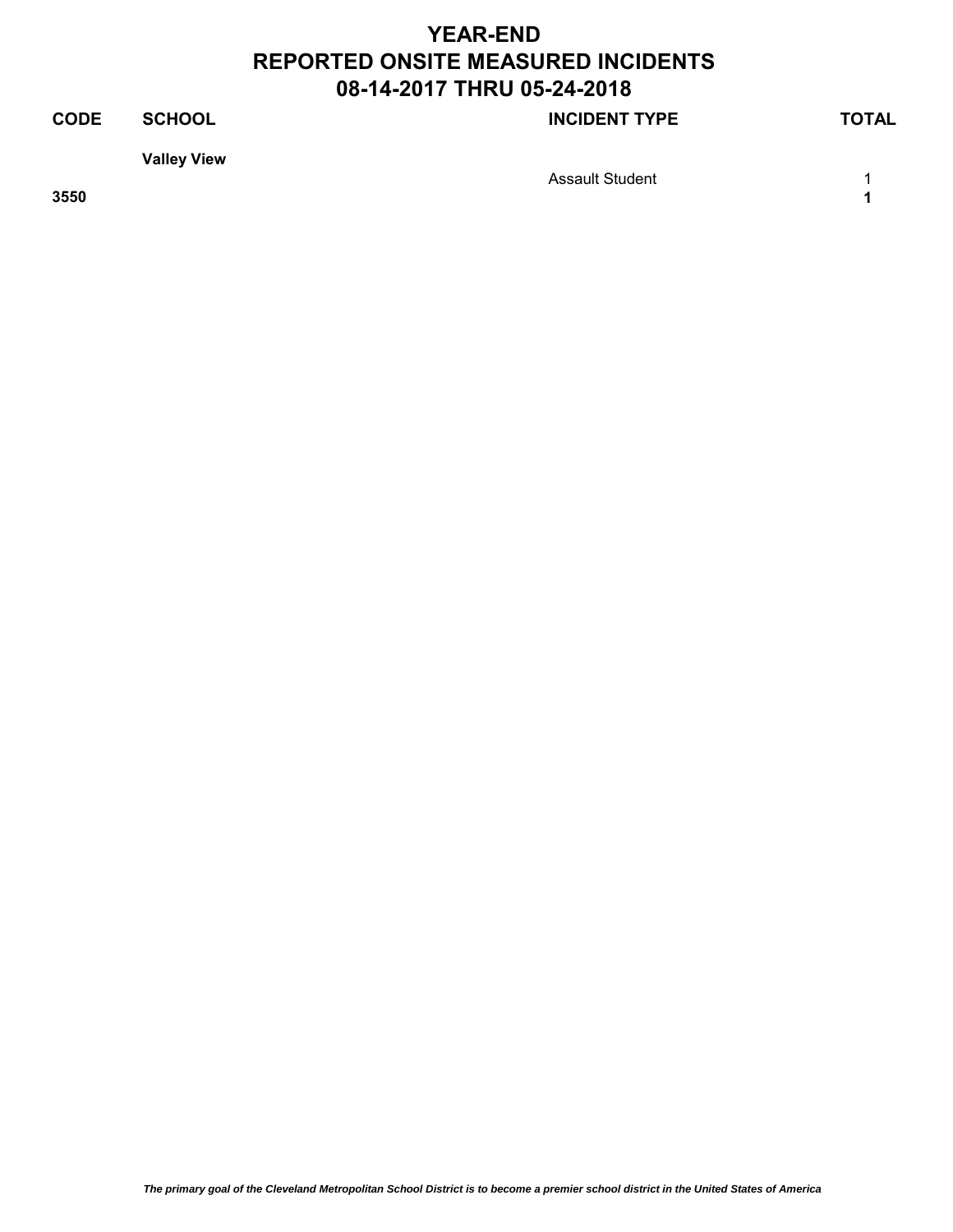# **CODE SCHOOL SCHOOL SCHOOL Wade Park**

| <b>Assault Security Officer</b><br>Assault Staff (Adult)<br><b>Assault Teacher</b><br><b>Bullying</b><br><b>Criminal Trespassing</b><br>3556 | <b>Assault Other</b> |                |
|----------------------------------------------------------------------------------------------------------------------------------------------|----------------------|----------------|
|                                                                                                                                              |                      | 2              |
|                                                                                                                                              |                      | 1              |
|                                                                                                                                              |                      | $\overline{2}$ |
|                                                                                                                                              |                      | 1              |
|                                                                                                                                              |                      | $\overline{ }$ |
|                                                                                                                                              |                      | 8              |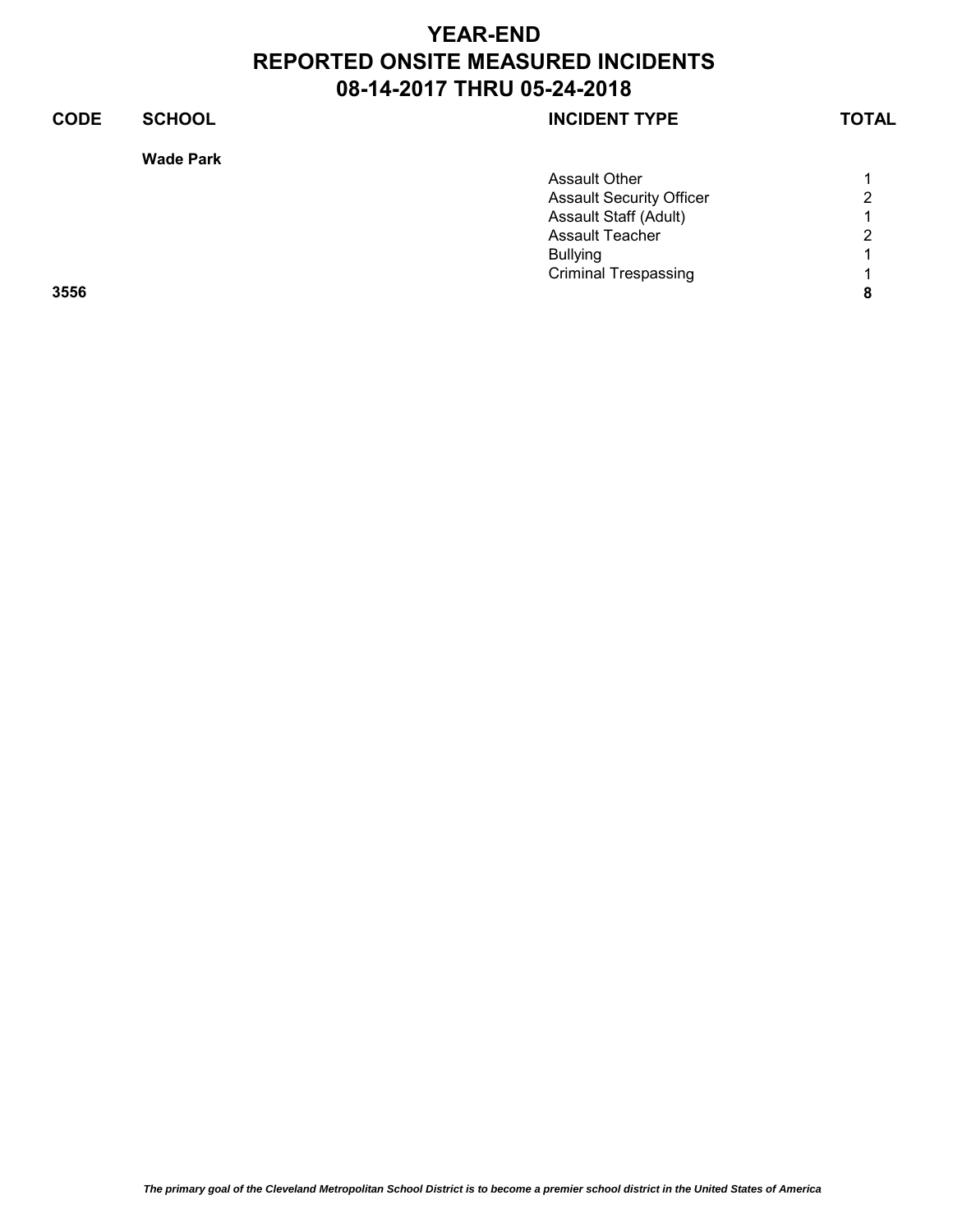### **CODE SCHOOL SCHOOL INCIDENT TYPE TOTAL**

**Walton**

| <b>Assault Student</b>                | $\overline{4}$            |
|---------------------------------------|---------------------------|
| Assault Teacher                       | 2                         |
| Possession of Drug Paraphernalia      |                           |
| Possession of Knife                   |                           |
| Possession/Use of Scheduled Narcotics | $\mathcal{P}$             |
|                                       |                           |
|                                       | 11                        |
|                                       | Theft of Private Property |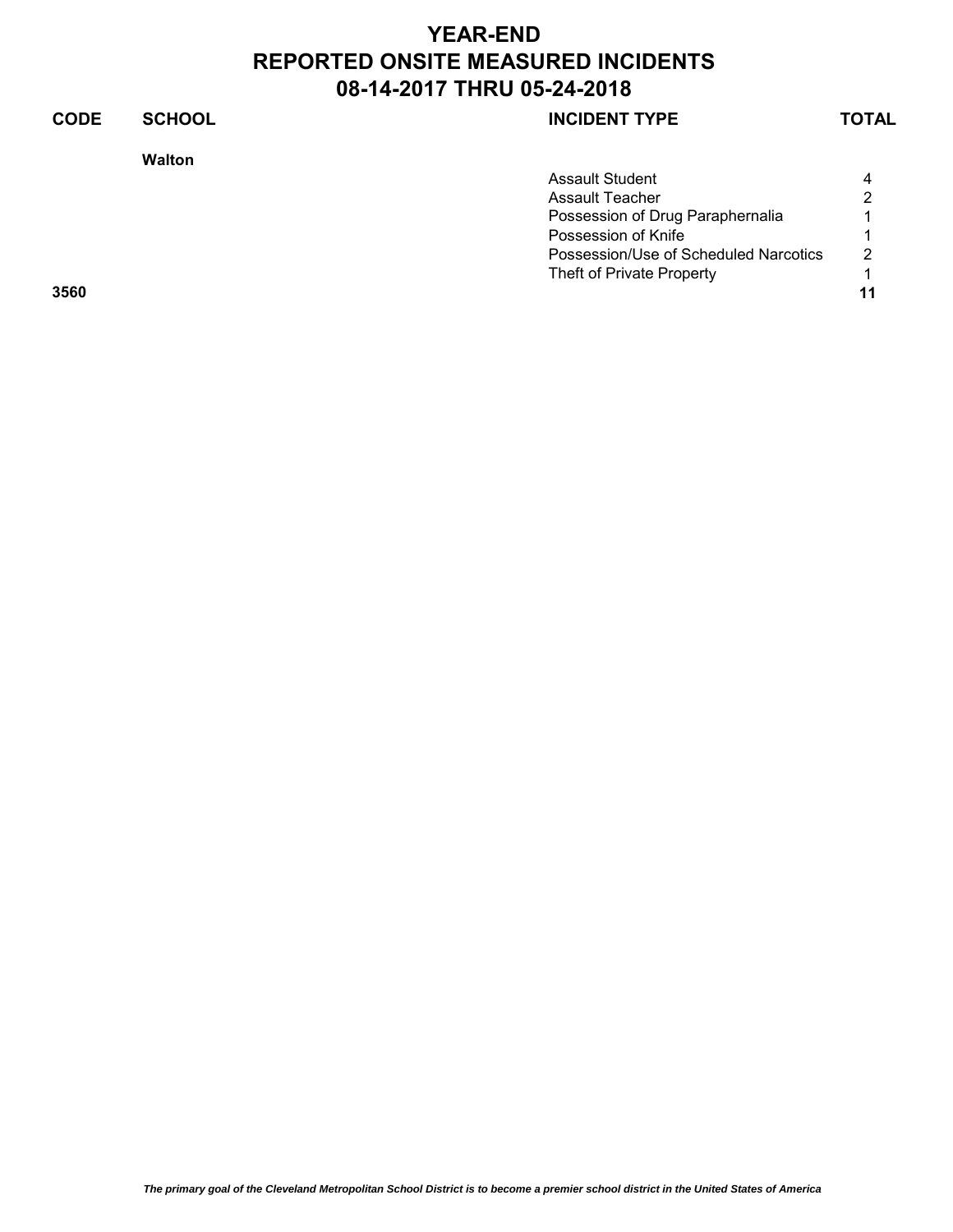### **CODE SCHOOL SCHOOL INCIDENT TYPE TOTAL**

**Warner Girls' Leadership**

|      | <b>Assault Student</b>        |            |
|------|-------------------------------|------------|
|      | <b>Bullying</b>               | $\sim$     |
|      | <b>Other Serious Incident</b> | $\sqrt{2}$ |
| 3572 |                               |            |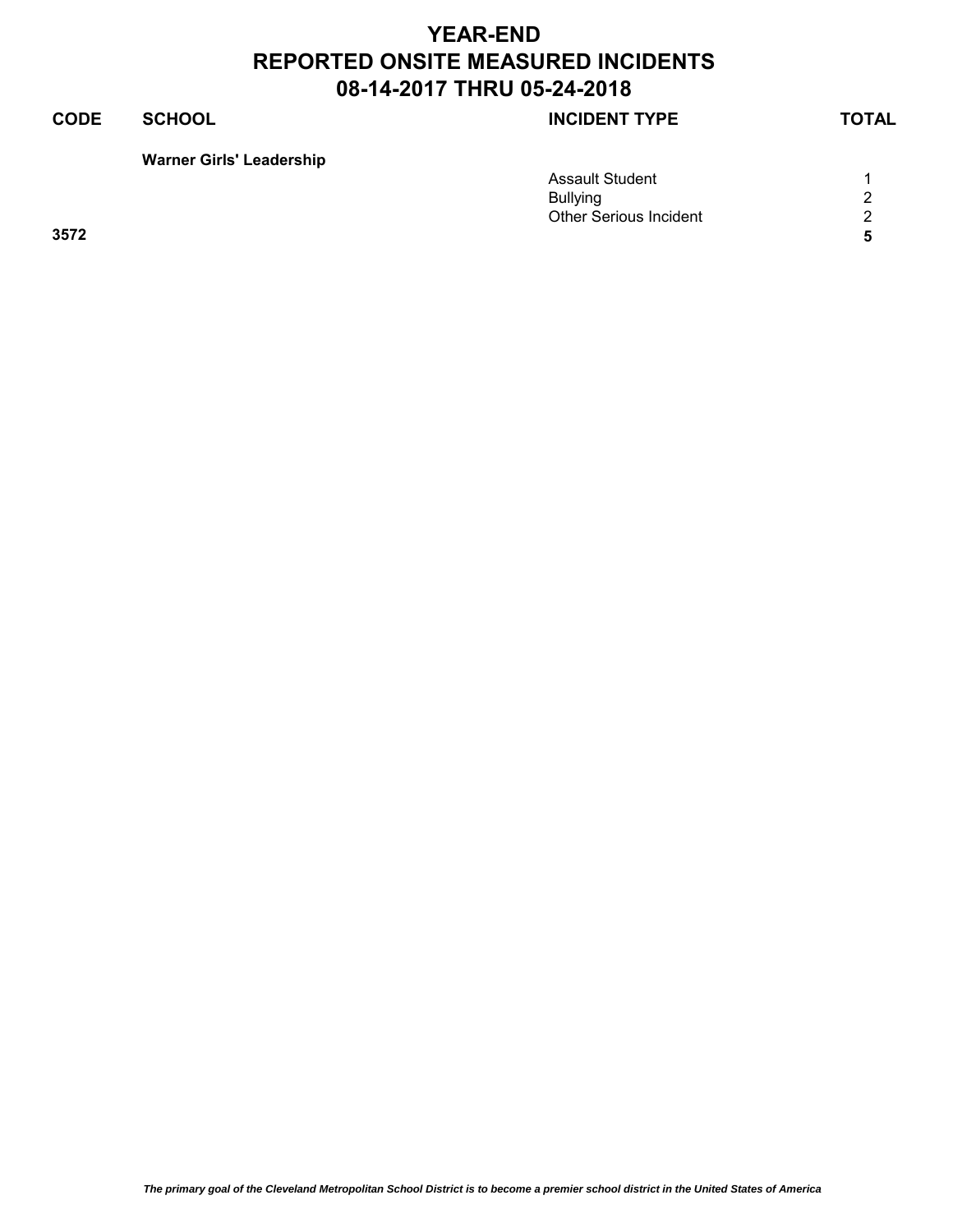### **CODE SCHOOL SCHOOL INCIDENT TYPE TOTAL**

**Washington Park - Environmental**

|      | <b>Assault Student</b>    |   |
|------|---------------------------|---|
|      | Possession of Firearm     | ◠ |
|      | Vandalism School Property |   |
| 2110 |                           |   |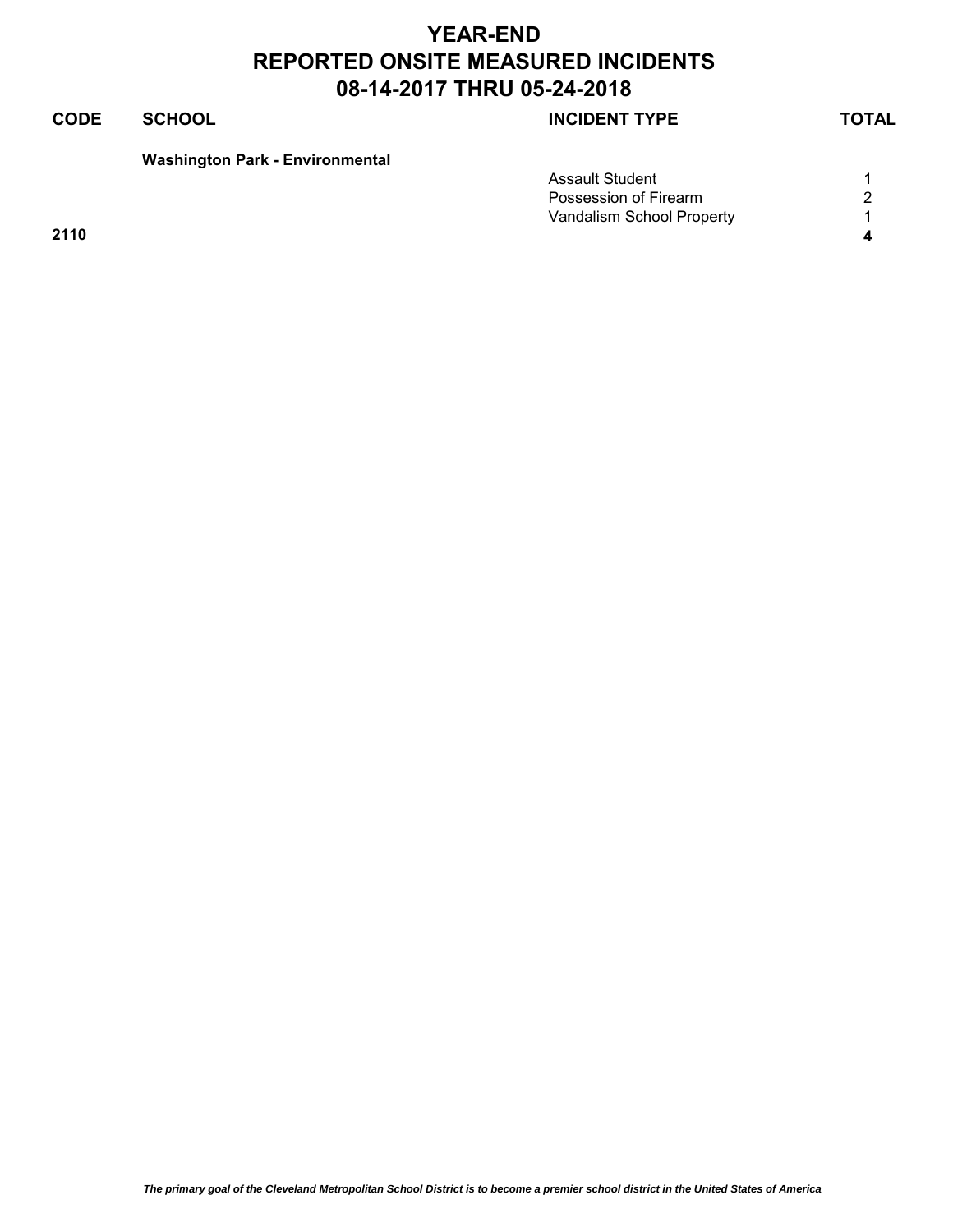### **CODE SCHOOL SCHOOL SCHOOL Waverly** Assault Staff (Adult) 2 Assault Student 2<br>Assault Teacher 2 Assault Teacher 1 Menacing 1 Possession of Knife 1 1 Possession/Use of Scheduled Narcotics 1 Sexual Harassment 1 **3596 9**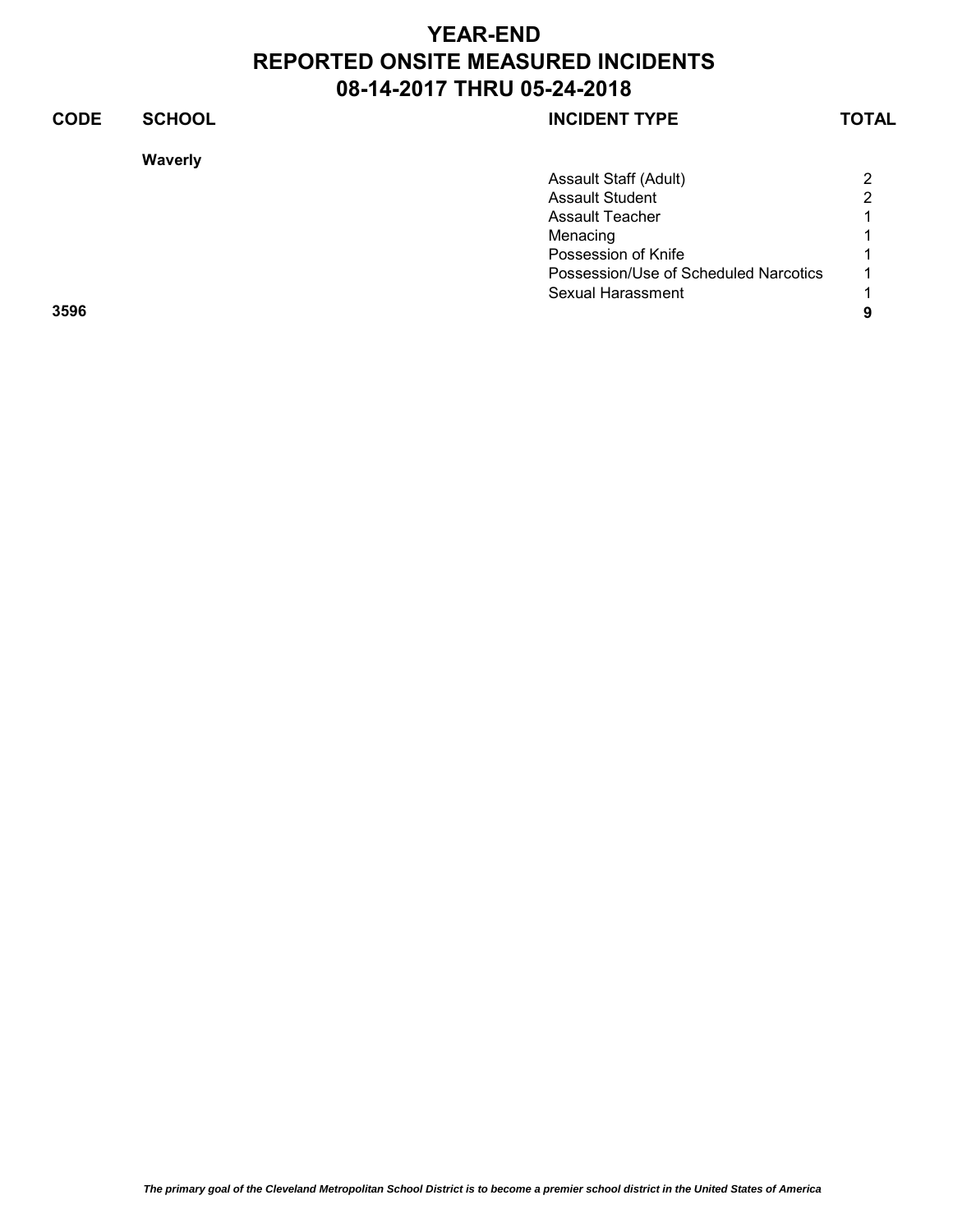## **CODE SCHOOL SCHOOL INCIDENT TYPE TOTAL Whitney Young** Sexual Imposition **1** and 1

**4615 1**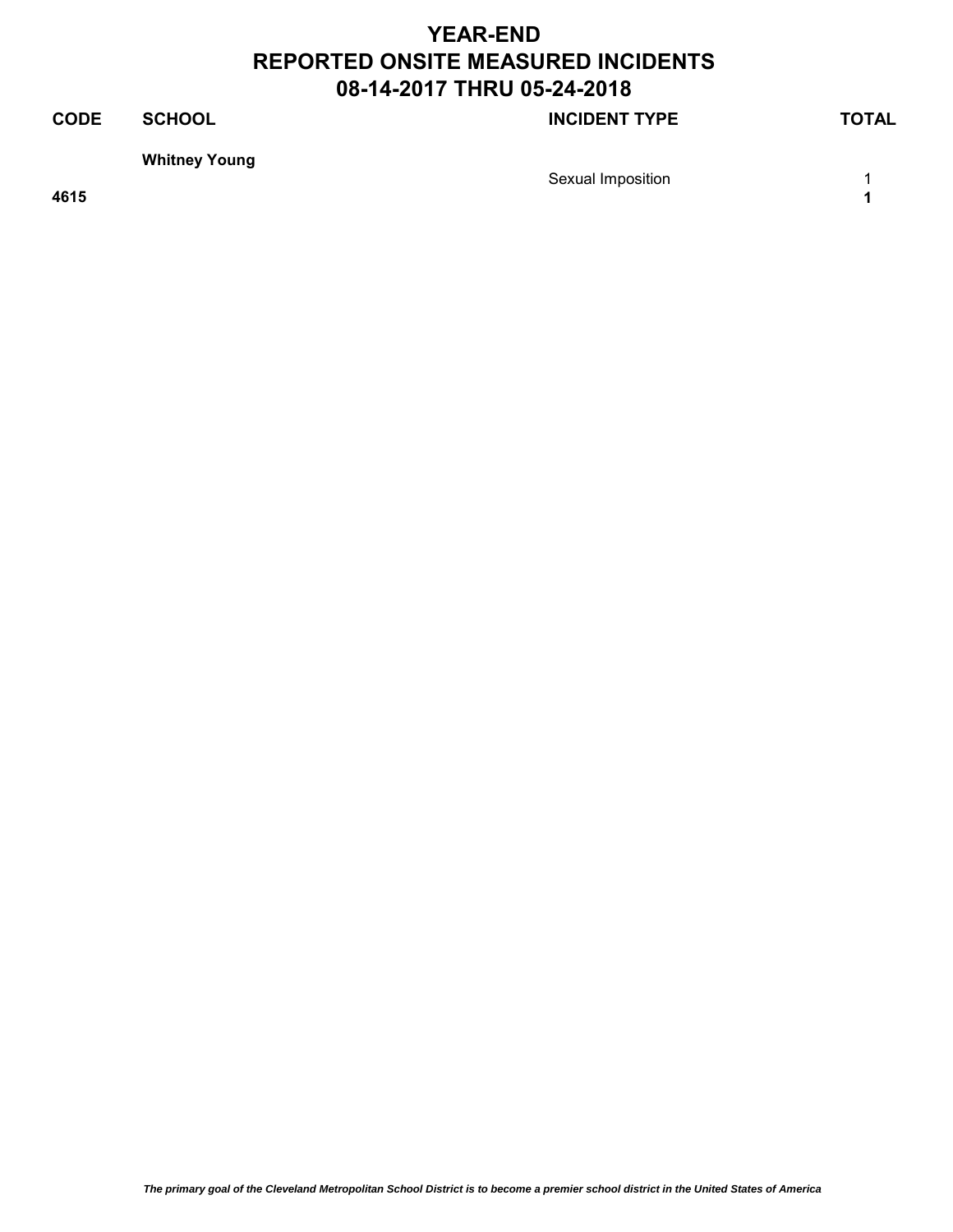### **CODE SCHOOL SCHOOL INCIDENT TYPE TOTAL**

**Wilbur Wright**

|      | Arson                                 |    |
|------|---------------------------------------|----|
|      | Assault Staff (Adult)                 |    |
|      | <b>Assault Student</b>                |    |
|      | Assault Teacher                       |    |
|      | Auto Theft                            |    |
|      | <b>Bullying</b>                       |    |
|      | Fighting                              | 6  |
|      | Menacing                              |    |
|      | <b>Other Serious Incident</b>         | 5  |
|      | Possession of Knife                   |    |
|      | Possession/Use of Scheduled Narcotics |    |
|      | Public Indecency                      |    |
|      | Sexual Harassment                     |    |
|      | Sexual Imposition                     |    |
|      | Theft of CMSD Computer Property       |    |
|      | Theft of Private Property             |    |
|      | Vandalism School Property             |    |
| 4616 |                                       | 35 |
|      |                                       |    |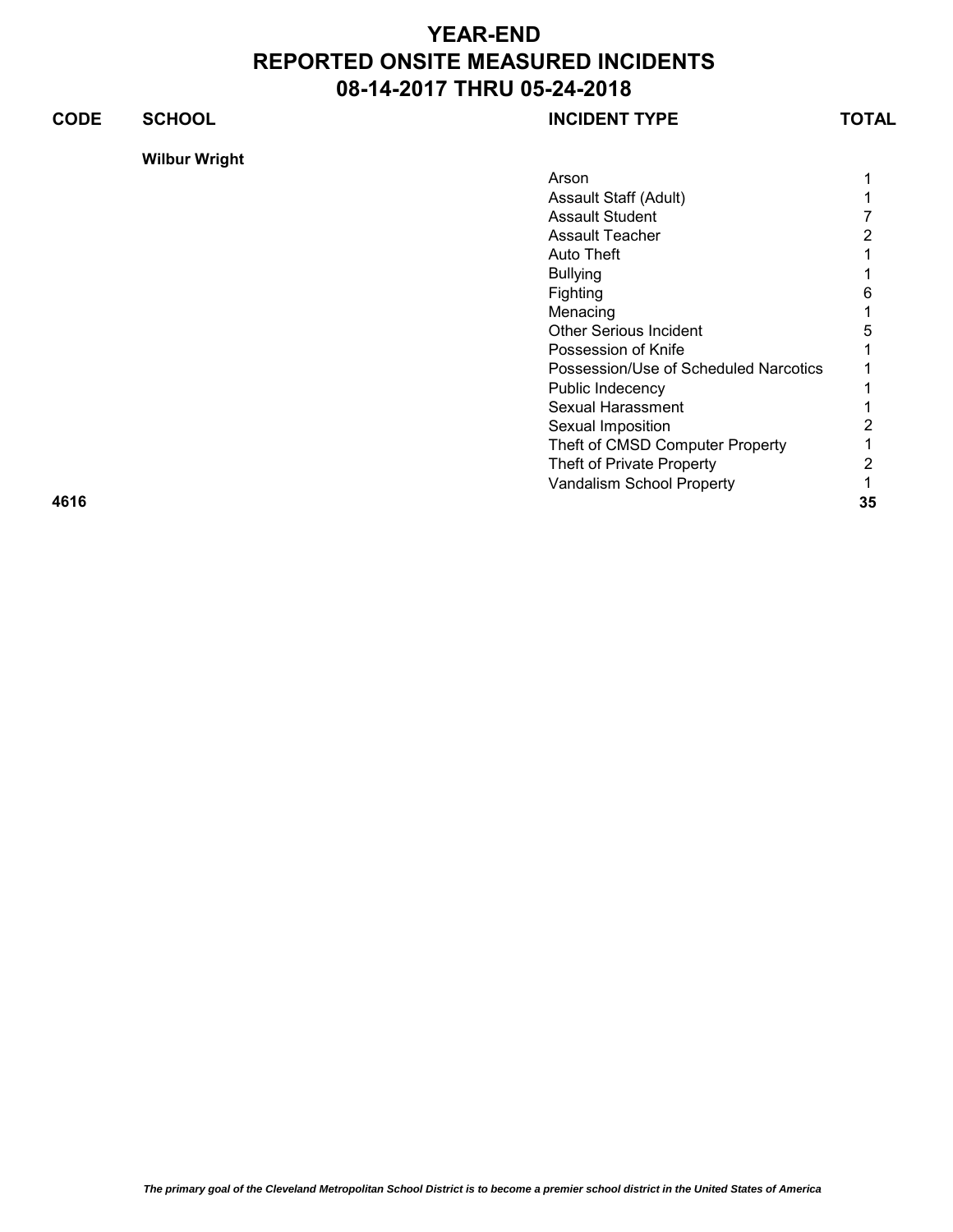### **CODE SCHOOL SCHOOL SCHOOL**

### **William Cullen Bryant**

| Arson                         | $\overline{2}$       |
|-------------------------------|----------------------|
| <b>Assault Student</b>        | $\overline{4}$       |
| <b>Assault Teacher</b>        | $\overline{2}$       |
| <b>Bullying</b>               | $\overline{2}$       |
| Fighting                      | $\blacktriangleleft$ |
| <b>Other Serious Incident</b> | 3                    |
| Public Indecency              | 1                    |
| Sexual Imposition             | $\overline{1}$       |
| 3622                          | 16                   |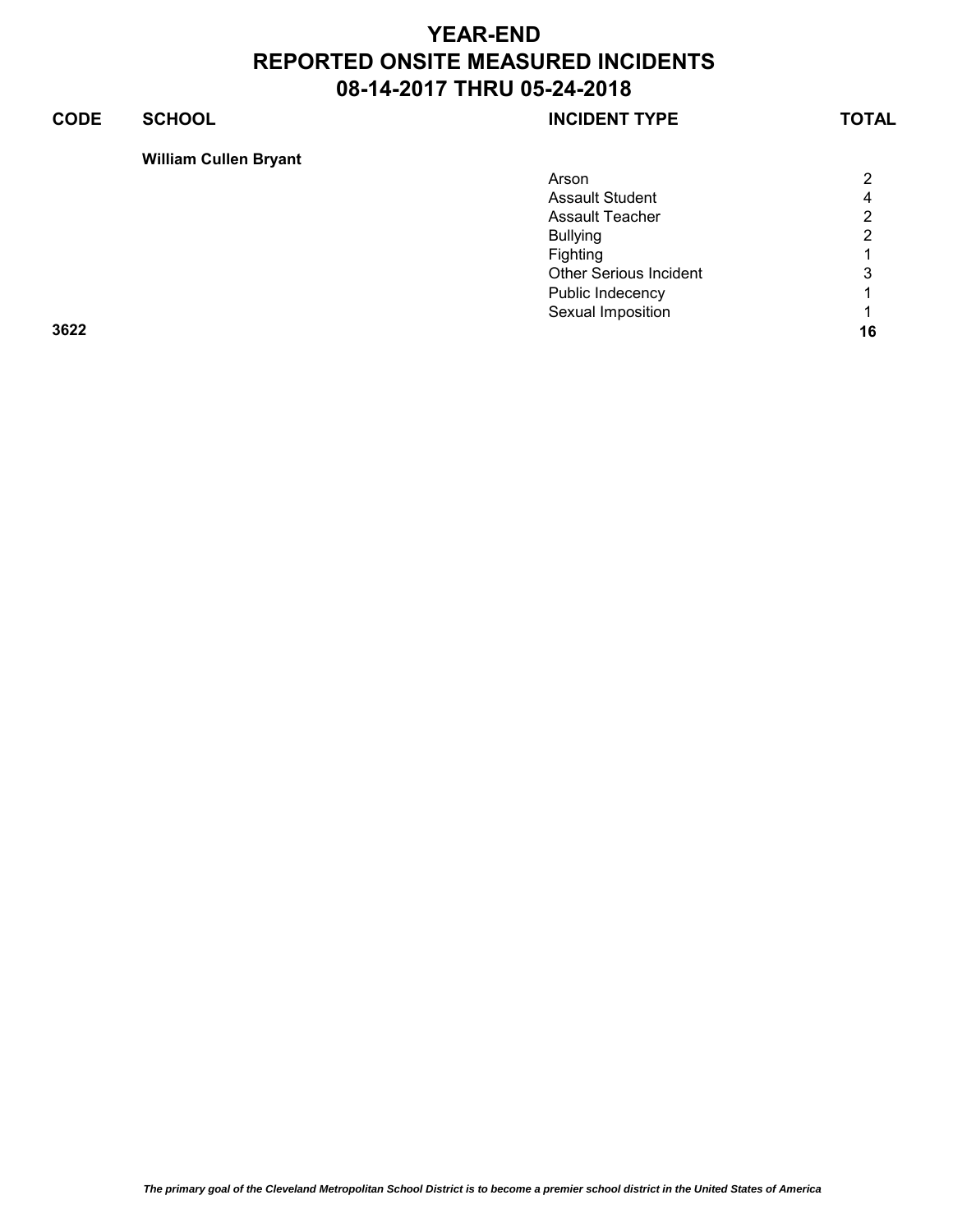| <b>CODE</b> | <b>SCHOOL</b> | <b>INCIDENT TYPE</b>           | TOTAL |
|-------------|---------------|--------------------------------|-------|
|             | <b>Willow</b> |                                |       |
|             |               | Assault Staff (Adult)          |       |
|             |               | <b>Assault Student</b>         |       |
|             |               | Menacing                       |       |
|             |               | <b>Other Criminal Activity</b> |       |
|             |               | <b>Other Serious Incident</b>  |       |
|             |               | Possession of Knife            |       |
|             |               | Public Indecency               |       |
|             |               | Sexual Harassment              | 2     |
|             |               | Sexual Imposition              | っ     |
|             |               | Vandalism School Property      | 4     |
| 3605        |               |                                | 15    |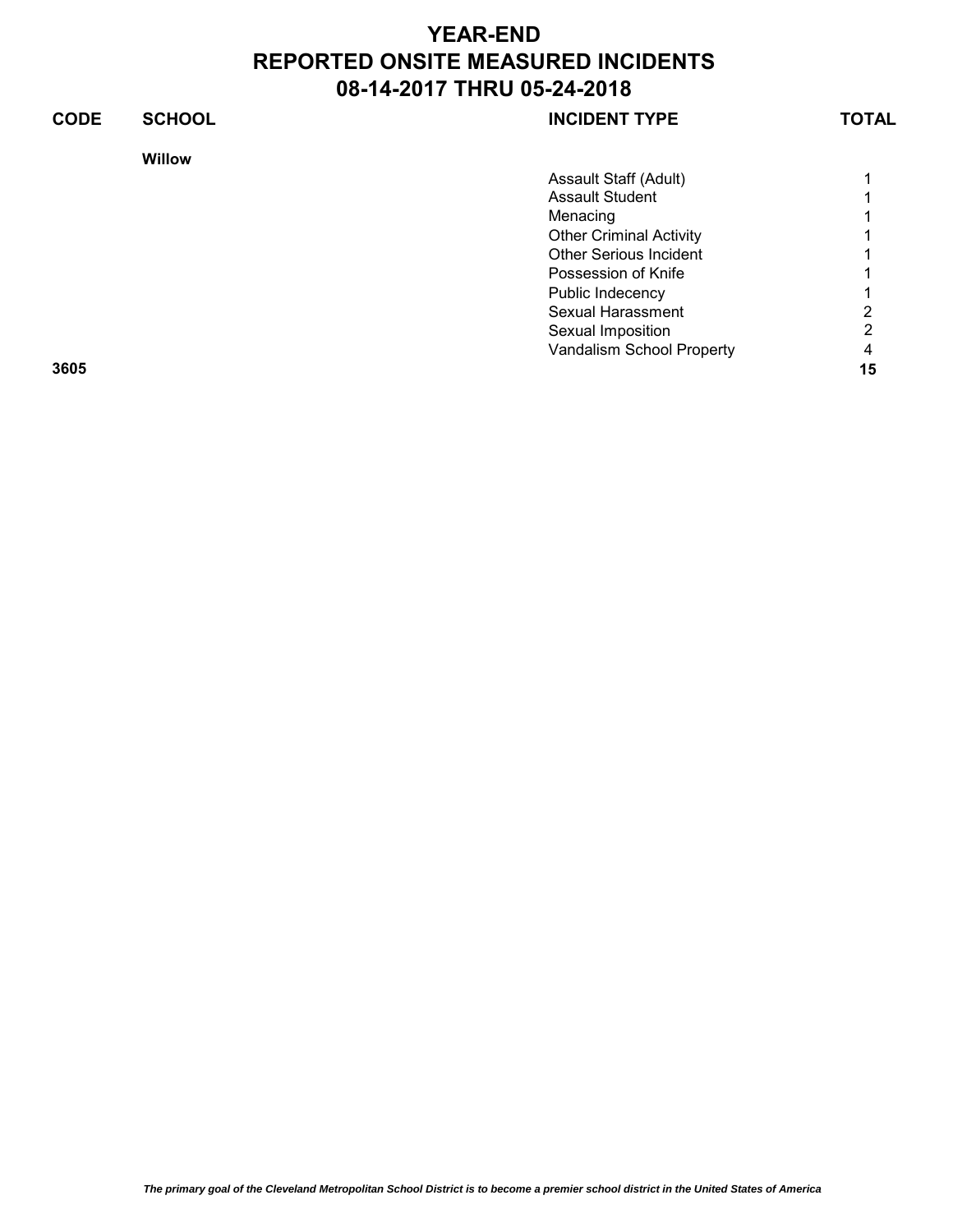# **YEAR-END REPORTED ONSITE MEASURED INCIDENTS 08-14-2017 THRU 05-24-2018**

**Willson**

### **CODE SCHOOL SCHOOL SCHOOL**

|      | <b>Assault Student</b>        | 4 |
|------|-------------------------------|---|
|      | Assault Teacher               | 2 |
|      | Fighting                      |   |
|      | Possession of Other Dangerous |   |
| 4624 |                               |   |